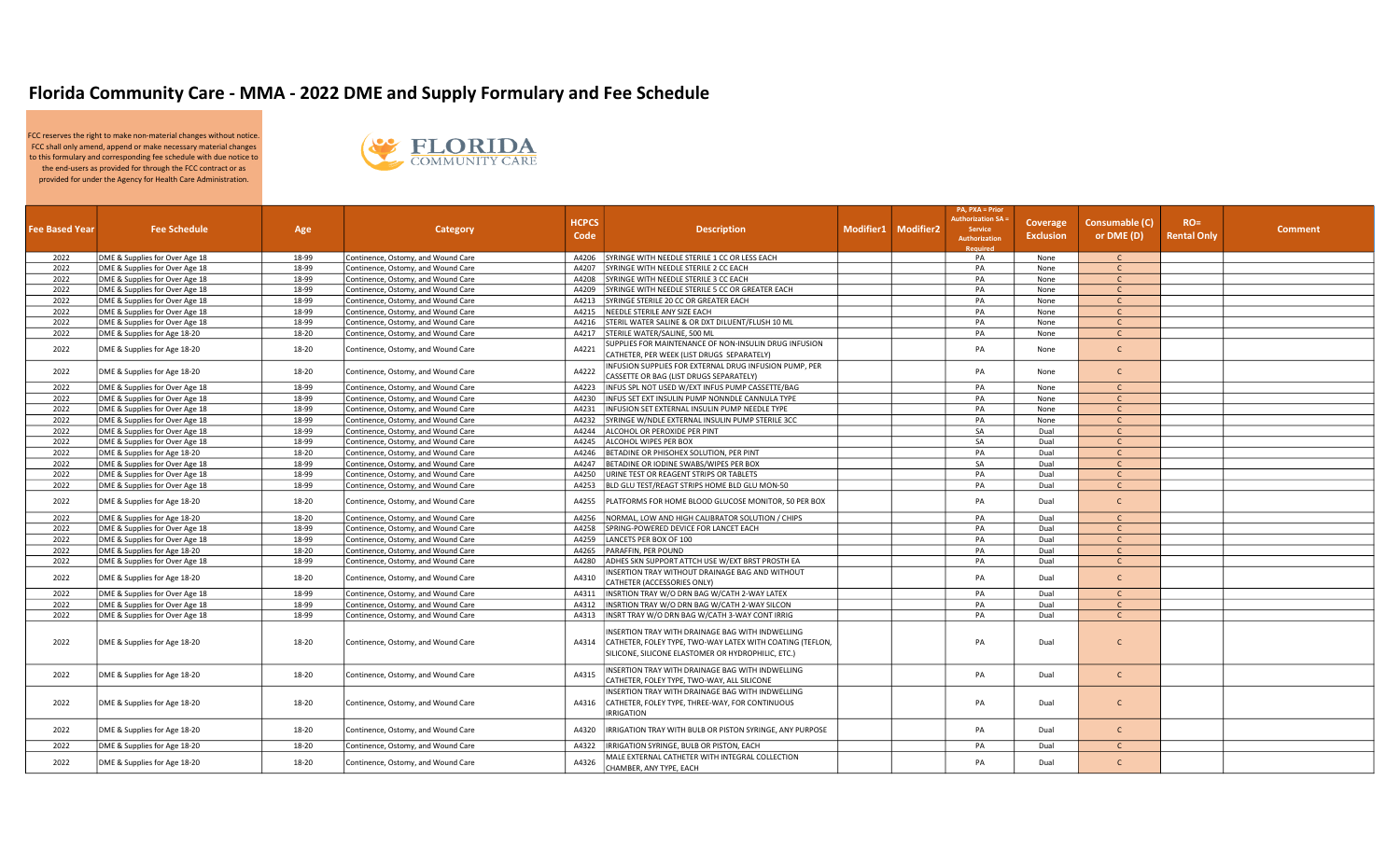| 2022         | DME & Supplies for Age 18-20                                     | 18-20          | Continence, Ostomy, and Wound Care                                       | A4327          | EMALE EXTERNAL URINARY COLLECTION DEVICE; MEATAL CUP,<br>EACH                                       | PA       | Dual         | $\mathsf{C}$                 |  |
|--------------|------------------------------------------------------------------|----------------|--------------------------------------------------------------------------|----------------|-----------------------------------------------------------------------------------------------------|----------|--------------|------------------------------|--|
| 2022         | DME & Supplies for Age 18-20                                     | 18-20          | Continence, Ostomy, and Wound Care                                       | A4328          | EMALE EXTERNAL URINARY COLLECTION DEVICE; POUCH, EACH                                               | PA       | Dual         | $\mathsf{C}$                 |  |
|              |                                                                  |                |                                                                          |                |                                                                                                     |          |              |                              |  |
| 2022         | DME & Supplies for Age 18-20                                     | 18-20          | Continence, Ostomy, and Wound Care                                       | A4330          | PERIANAL FECAL COLLECTION POUCH WITH ADHESIVE, EACH                                                 | PA       | Dual         | $\mathcal{C}$                |  |
| 2022<br>2022 | DME & Supplies for Over Age 18                                   | 18-99<br>18-99 | Continence, Ostomy, and Wound Care                                       | A4331<br>A4332 | EXT DRN TUBING W/CNCTOR/ADAPTR FOR LEG BAG EA<br>LUBRICANT INDIVIDUAL STERILE PACKET EACH           | PA<br>PA | Dual<br>Dual | $\mathsf{C}$<br>$\mathsf{C}$ |  |
| 2022         | DME & Supplies for Over Age 18                                   | 18-99          | Continence, Ostomy, and Wound Care                                       | A4333          | URIN CATHETER ANCHR DEVICE ADHES SKIN ATTCH EA                                                      | PA       | Dual         | $\mathsf{C}$                 |  |
|              | DME & Supplies for Over Age 18                                   |                | Continence, Ostomy, and Wound Care                                       |                | NDWELLING CATHETER; FOLEY TYPE, TWO-WAY LATEX WITH                                                  |          |              |                              |  |
| 2022         | DME & Supplies for Age 18-20                                     | 18-20          | Continence, Ostomy, and Wound Care                                       | A4338          | COATING (TEFLON, SILICONE, SILICONE ELASTOMER, OR                                                   | PA       | Dual         | $\mathsf{C}$                 |  |
|              |                                                                  |                |                                                                          |                | HYDROPHILIC, ETC.), EACH                                                                            |          |              |                              |  |
|              |                                                                  |                |                                                                          |                | INDWELLING CATHETER; SPECIALTY TYPE, (E.G., COUDE,                                                  |          |              |                              |  |
| 2022         | DME & Supplies for Age 18-20                                     | 18-20          | Continence, Ostomy, and Wound Care                                       | A4340          | MUSHROOM, WING, ETC.), EACH                                                                         | PA       | Dual         | $\mathsf{C}$                 |  |
| 2022         | DME & Supplies for Age 18-20                                     | 18-20          | Continence, Ostomy, and Wound Care                                       | A4344          | INDWELLING CATHETER, FOLEY TYPE, TWO-WAY, ALL SILICONE,                                             | PA       | Dual         | $\mathsf{C}$                 |  |
|              |                                                                  |                |                                                                          |                | <b>FACH</b>                                                                                         |          |              |                              |  |
| 2022         | DME & Supplies for Age 18-20                                     | 18-20          | Continence, Ostomy, and Wound Care                                       | A4346          | INDWELLING CATHETER; FOLEY TYPE, THREE WAY FOR                                                      | PA       | Dual         | $\mathsf{C}$                 |  |
|              |                                                                  |                |                                                                          |                | CONTINUOUS IRRIGATION, EACH                                                                         |          |              |                              |  |
| 2022<br>2022 | DME & Supplies for Over Age 18                                   | 18-99<br>18-99 | Continence, Ostomy, and Wound Care                                       | A4349<br>A4351 | MALE EXTERNAL CATHETER W/WO ADHES DISPOSABLE EA<br>INTERMIT URIN CATH; STRAIGHT TIP W/WO COAT EA    | PA<br>PA | Dual<br>Dual | $\mathsf{C}$<br>$\mathsf{C}$ |  |
| 2022         | DME & Supplies for Over Age 18<br>DME & Supplies for Over Age 18 | 18-99          | Continence, Ostomy, and Wound Care<br>Continence, Ostomy, and Wound Care | A4352          | INTERMITTENT URINARY CATHETER; COUDE TIP EACH                                                       | PA       | Dual         | $\mathsf{C}$                 |  |
| 2022         | DME & Supplies for Over Age 18                                   | 18-99          | Continence, Ostomy, and Wound Care                                       | A4353          | INTERMIT URINARY CATHETER W/INSERTION SUPPLIES                                                      | PA       | Dual         | $\mathsf{C}$                 |  |
|              |                                                                  |                |                                                                          |                |                                                                                                     |          |              |                              |  |
| 2022         | DME & Supplies for Age 18-20                                     | 18-20          | Continence, Ostomy, and Wound Care                                       | A4354          | NSERTION TRAY WITH DRAINAGE BAG BUT WITHOUT CATHETER                                                | PA       | Dual         | $\mathsf{C}$                 |  |
|              |                                                                  |                |                                                                          |                |                                                                                                     |          |              |                              |  |
| 2022         | DME & Supplies for Age 18-20                                     | 18-20          | Continence, Ostomy, and Wound Care                                       | A4355          | RRIGATION TUBING SET FOR CONTINUOUS BLADDER IRRIGATION                                              | PA       | Dual         | $\mathsf{C}$                 |  |
|              |                                                                  |                |                                                                          |                | THROUGH A THREE-WAY INDWELLING FOLEY CATHETER, EACH                                                 |          |              |                              |  |
| 2022         | DME & Supplies for Age 18-20                                     | 18-20          | Continence, Ostomy, and Wound Care                                       | A4356          | EXTERNAL URETHRAL CLAMP OR COMPRESSION DEVICE (NOT TO BE                                            | PA       | Dual         | $\mathsf{C}$                 |  |
|              |                                                                  |                |                                                                          |                | JSED FOR CATHETER CLAMP), EACH                                                                      |          |              |                              |  |
| 2022         | DME & Supplies for Over Age 18                                   | 18-99          | Continence, Ostomy, and Wound Care                                       | A4357          | BEDSID DRN BAG DAY/NGT W/WO ANTI-REFLX DEVC EA                                                      | PA       | Dual         |                              |  |
| 2022         | DME & Supplies for Over Age 18                                   | 18-99          | Continence, Ostomy, and Wound Care                                       | A4358          | JRINARY LEG BAG; VINYL W/WO TUBE EACH                                                               | PA       | Dual         | $\mathsf{C}$                 |  |
| 2022<br>2022 | DME & Supplies for Over Age 18<br>DME & Supplies for Over Age 18 | 18-99<br>18-99 | Continence, Ostomy, and Wound Care<br>Continence, Ostomy, and Wound Care | A4361<br>A4362 | OSTOMY FACEPLATE EACH<br>SKIN BARRIER; SOLID 4 FOUR OR EQUIVALENT; EACH                             | PA<br>PA | Dual<br>Dual | $\mathsf{C}$<br>$\mathsf{C}$ |  |
| 2022         | DME & Supplies for Over Age 18                                   | 18-99          | Continence, Ostomy, and Wound Care                                       | A4363          | OSTOMY CLAMP ANY TYPE REPLACEMENT ONLY EACH                                                         | PA       | Dual         | $\mathsf{C}$                 |  |
| 2022         | DME & Supplies for Over Age 18                                   | 18-99          | Continence, Ostomy, and Wound Care                                       | A4364          | ADHESIVE LIQUID OR EQUAL ANY TYPE PER OUNCE                                                         | PA       | Dual         | $\mathsf{C}$                 |  |
| 2022         | DME & Supplies for Over Age 18                                   | 18-99          | Continence, Ostomy, and Wound Care                                       | A4367          | <b>OSTOMY BELT EACH</b>                                                                             | PA       | Dual         | $\mathsf{C}$                 |  |
| 2022         | DME & Supplies for Over Age 18                                   | 18-99          | Continence, Ostomy, and Wound Care                                       | A4368          | OSTOMY FILTER ANY TYPE EACH                                                                         | PA       | Dual         | $\mathsf{C}$                 |  |
| 2022         | DME & Supplies for Over Age 18                                   | 18-99          | Continence, Ostomy, and Wound Care                                       | A4369          | OSTOMY SKIN BARRIER LIQUID PER OZ                                                                   | PA       | Dual         | $\mathsf{C}$                 |  |
| 2022         | DME & Supplies for Over Age 18                                   | 18-99          | Continence, Ostomy, and Wound Care                                       | A4371          | OSTOMY SKIN BARRIER POWDER PER OZ                                                                   | PA       | Dual         | $\mathsf{C}$                 |  |
| 2022         | DME & Supplies for Over Age 18                                   | 18-99          | Continence, Ostomy, and Wound Care                                       | A4372          | OST SKIN BARR SOL 4X4/EQUV STD WEAR CONVXITY EA                                                     | PA       | Dual         | $\mathsf{C}$                 |  |
| 2022         | DME & Supplies for Over Age 18                                   | 18-99          | Continence, Ostomy, and Wound Care                                       | A4373          | OST SKN BARR W/FLNGE W/BUILT-IN CONVXITY SZ EA                                                      | PA       | Dual         | $\mathsf{C}$                 |  |
| 2022         | DME & Supplies for Over Age 18                                   | 18-99          | Continence, Ostomy, and Wound Care                                       | A4375          | OSTOMY POUCH DRAINABLE W/FCEPLATE ATTCH PLSTC EA                                                    | PA       | Dual         | $\mathsf{C}$                 |  |
| 2022<br>2022 | DME & Supplies for Over Age 18                                   | 18-99<br>18-99 | Continence, Ostomy, and Wound Care                                       | A4376<br>A4377 | OSTOMY POUCH DRAINABLE W/FACEPLATE ATTCH RUBR EA<br>OSTOMY POUCH DRAINABLE USE FACEPLATE PLASTIC EA | PA<br>PA | Dual<br>Dual | $\mathsf{C}$<br>$\mathsf{C}$ |  |
| 2022         | DME & Supplies for Over Age 18<br>DME & Supplies for Over Age 18 | 18-99          | Continence, Ostomy, and Wound Care<br>Continence, Ostomy, and Wound Care | A4378          | OSTOMY POUCH DRAINABLE USE FACEPLATE RUBBER EACH                                                    | PA       | Dual         | $\mathsf{C}$                 |  |
| 2022         | DME & Supplies for Over Age 18                                   | 18-99          | Continence, Ostomy, and Wound Care                                       | A4379          | OSTOMY POUCH URINARY W/FACEPLATE ATTCH PLSTC EA                                                     | PA       | Dual         | $\mathsf{C}$                 |  |
| 2022         | DME & Supplies for Over Age 18                                   | 18-99          | Continence, Ostomy, and Wound Care                                       | A4380          | OSTOMY POUCH URINARY W/FACEPLATE ATTCH RUBBER EA                                                    | PA       | Dual         | $\mathsf{C}$                 |  |
| 2022         | DME & Supplies for Over Age 18                                   | 18-99          | Continence, Ostomy, and Wound Care                                       | A4381          | OSTOMY POUCH URINARY USE FACEPLATE PLASTIC EACH                                                     | PA       | Dual         | $\mathsf{C}$                 |  |
| 2022         | DME & Supplies for Over Age 18                                   | 18-99          | Continence, Ostomy, and Wound Care                                       | A4382          | OSTOMY POUCH URIN USE FACEPLATE HEAVY PLSTC EA                                                      | PA       | Dual         | $\mathsf{C}$                 |  |
| 2022         | DME & Supplies for Over Age 18                                   | 18-99          | Continence, Ostomy, and Wound Care                                       | A4383          | OSTOMY POUCH URINARY USE FACEPLATE RUBBER EACH                                                      | PA       | Dual         | $\mathsf{C}$                 |  |
| 2022         | DME & Supplies for Over Age 18                                   | 18-99          | Continence, Ostomy, and Wound Care                                       | A4384          | OSTOMY FACEPLATE EQUIVALENT SILICONE RING EACH                                                      | PA       | Dual         |                              |  |
| 2022         | DME & Supplies for Over Age 18                                   | 18-99          | Continence, Ostomy, and Wound Care                                       | A4385          | OST SKN BARRIER SOLID 4X4 EXT W/O CONVXITY EA                                                       | PA       | Dual         | $\mathsf{C}$                 |  |
| 2022         | DME & Supplies for Over Age 18                                   | 18-99          | Continence, Ostomy, and Wound Care                                       | A4387          | OSTOMY POUCH CLOSED W/BARR BUILT-IN CONVEXITY EA                                                    | PA       | Dual         | $\mathsf{C}$                 |  |
| 2022         | DME & Supplies for Over Age 18                                   | 18-99          | Continence, Ostomy, and Wound Care                                       | A4388          | OST POUCH DRAINABLE W/EXT WEAR BARRIER ATTCH EA                                                     | PA       | Dual         | $\mathsf{C}$<br>$\mathsf{C}$ |  |
| 2022<br>2022 | DME & Supplies for Over Age 18                                   | 18-99<br>18-99 | Continence, Ostomy, and Wound Care                                       | A4389<br>A4390 | OST POUCH DRNABLE W/BARR W/BUILT-IN CONVXITY EA<br>OST POUCH DRNABLE W/EXT BARRIER W/CONVXITY EA    | PA<br>PA | Dual<br>Dual | $\mathcal{C}$                |  |
| 2022         | DME & Supplies for Over Age 18<br>DME & Supplies for Over Age 18 | 18-99          | Continence, Ostomy, and Wound Care<br>Continence, Ostomy, and Wound Care | A4391          | OSTOMY POUCH URINARY W/EXT WEAR BARRIER ATTCH EA                                                    | PA       | Dual         | $\mathsf{C}$                 |  |
| 2022         | DME & Supplies for Over Age 18                                   | 18-99          | Continence, Ostomy, and Wound Care                                       | A4392          | OST POUCH URIN W/STD WEAR BARRIER W/CONVXITY EA                                                     | PA       | Dual         | $\mathsf{C}$                 |  |
| 2022         | DME & Supplies for Over Age 18                                   | 18-99          | Continence, Ostomy, and Wound Care                                       | A4393          | OST POUCH URIN W/EXT WEAR BARRIER W/CONVXITY EA                                                     | PA       | Dual         | $\mathsf{C}$                 |  |
| 2022         | DME & Supplies for Over Age 18                                   | 18-99          | Continence, Ostomy, and Wound Care                                       | A4394          | OSTOMY DEODORANT W/WO LUBRICANT POUCH PER FL OZ                                                     | PA       | Dual         | $\mathsf{C}$                 |  |
| 2022         | DME & Supplies for Over Age 18                                   | 18-99          | Continence, Ostomy, and Wound Care                                       | A4395          | OSTOMY DEODORANT USE OSTOMY POUCH SOLID PER TAB                                                     | PA       | Dual         | C.                           |  |
| 2022         | DME & Supplies for Over Age 18                                   | 18-99          | Continence, Ostomy, and Wound Care                                       | A4396          | PERISTOMAL HERNIA SUPPORT BELT                                                                      | PA       | Dual         | $\mathsf{C}$                 |  |
| 2022         | DME & Supplies for Over Age 18                                   | 18-99          | ontinence, Ostomy, and Wound Care                                        | A4397          | IRRIGATION SUPPLY; SLEEVE EACH                                                                      | PA       | Dual         | $\mathsf{C}$                 |  |
| 2022         | DME & Supplies for Over Age 18                                   | 18-99          | Continence, Ostomy, and Wound Care                                       | A4398          | OSTOMY IRRIGATION SUPPLY; BAG EACH                                                                  | PA       | Dual         | $\mathcal{C}$                |  |
| 2022         | DME & Supplies for Over Age 18                                   | 18-99          | Continence, Ostomy, and Wound Care                                       | A4399          | OSTOMY IRRIGATION SUPPLY; CONE/CATH INCL BRUSH                                                      | PA       | Dual         | $\mathcal{C}$                |  |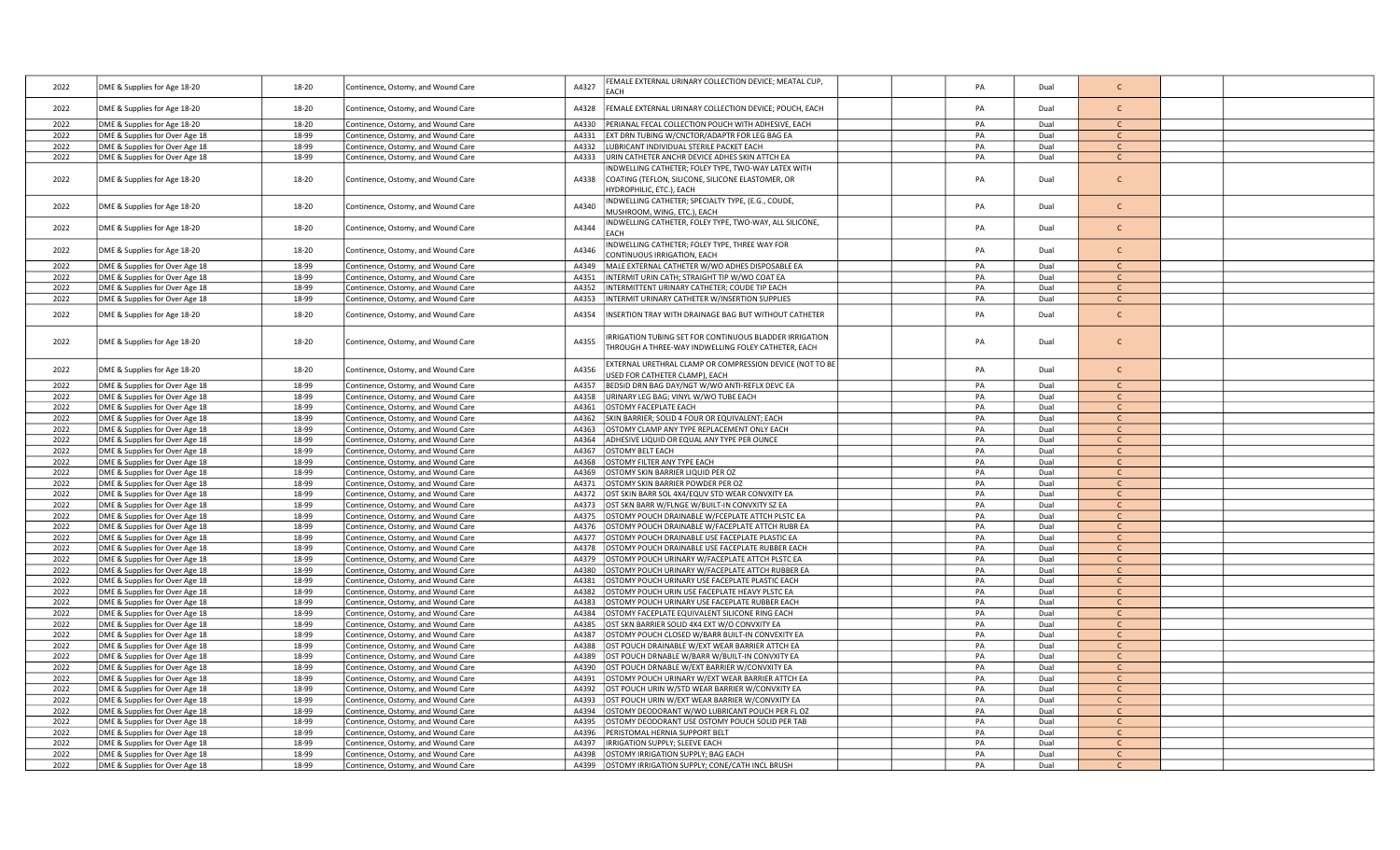| 2022         | DME & Supplies for Over Age 18 | 18-99          | Continence, Ostomy, and Wound Care            | <b>OSTOMY IRRIGATION SET</b><br>A4400                                                                                                     | PA       | Dual        |                              |  |
|--------------|--------------------------------|----------------|-----------------------------------------------|-------------------------------------------------------------------------------------------------------------------------------------------|----------|-------------|------------------------------|--|
| 2022         | DME & Supplies for Over Age 18 | 18-99          | Continence, Ostomy, and Wound Care            | <b>LUBRICANT PER OUNCE</b><br>A4402                                                                                                       | PA       | Dual        | $\mathsf{C}$                 |  |
| 2022         | DME & Supplies for Over Age 18 | 18-99          | Continence, Ostomy, and Wound Care            | A4404<br><b>OSTOMY RING EACH</b>                                                                                                          | PA       | Dual        | $\mathsf{C}$                 |  |
| 2022         | DME & Supplies for Over Age 18 | 18-99          | Continence, Ostomy, and Wound Care            | A4405<br>OSTOMY SKIN BARRIER NONPECTIN-BASED PASTE-OZ                                                                                     | PA       | Dual        | $\mathsf{C}$                 |  |
| 2022         |                                | 18-99          |                                               | OSTOMY SKIN BARRIER PECTIN-BASED PASTE PER OUNCE<br>A4406                                                                                 | PA       | Dual        | $\mathsf{C}$                 |  |
|              | DME & Supplies for Over Age 18 |                | Continence, Ostomy, and Wound Care            |                                                                                                                                           |          |             |                              |  |
| 2022         | DME & Supplies for Over Age 18 | 18-99          | Continence, Ostomy, and Wound Care            | OST SKN BARRIER W/BUILT-IN CONVXITY 4X4 IN/< EA<br>A4407                                                                                  | PA       | Dual        | <sub>c</sub>                 |  |
| 2022         | DME & Supplies for Over Age 18 | 18-99          | Continence, Ostomy, and Wound Care            | A4408<br>OST SKN BARRIER W/BUILT-IN CONVXITY > 4X4 IN EA                                                                                  | PA       | Dual        | $\mathsf{C}$                 |  |
| 2022         | DME & Supplies for Over Age 18 | 18-99          | Continence, Ostomy, and Wound Care            | OST SKN BARR EXT W/O BUILT-IN CONVXTY 4X4 IN/ <ea<br>A4409</ea<br>                                                                        | PA       | Dual        | $\mathsf{C}$                 |  |
| 2022         | DME & Supplies for Over Age 18 | 18-99          | Continence, Ostomy, and Wound Care            | A4410<br>OST SKN BARR EXT W/O BUILT-IN CONVXITY>4X4 IN EA                                                                                 | PA       | Dual        | $\mathsf{C}$                 |  |
| 2022         | DME & Supplies for Over Age 18 | 18-99          | Continence, Ostomy, and Wound Care            | A4411<br>OST SKN BARRIER SOLID 4X4/EQ W/BUILT-IN CONVXITY                                                                                 | PA       | Dual        | $\mathcal{C}$                |  |
| 2022         | DME & Supplies for Over Age 18 | 18-99          | Continence, Ostomy, and Wound Care            | OST POUCH DRNABLE BARRIER W/FLNGE W/O FLTR EA<br>A4412                                                                                    | PA       | Dual        |                              |  |
| 2022         | DME & Supplies for Over Age 18 | 18-99          | Continence, Ostomy, and Wound Care            | OST POUCH DRNABLE HI OP BARRIER W/FLNGE/FLTR EA<br>A4413                                                                                  | PA       | Dual        | C.                           |  |
| 2022         | DME & Supplies for Over Age 18 | 18-99          | Continence, Ostomy, and Wound Care            | A4414<br>OST SKN BARRIER W/O BUILT-IN CONVXITY 4X4 IN/ <ea< td=""><td>PA</td><td>Dual</td><td><math>\mathsf{C}</math></td><td></td></ea<> | PA       | Dual        | $\mathsf{C}$                 |  |
| 2022         | DME & Supplies for Over Age 18 | 18-99          | Continence, Ostomy, and Wound Care            | A4415<br>OST SKN BARRIER W/O BUILT-IN CONVXITY >4X4 IN EA                                                                                 | PA       | Dual        | $\mathsf{C}$                 |  |
| 2022         | DME & Supplies for Over Age 18 | 18-99          | Continence, Ostomy, and Wound Care            | OSTOMY POUCH CLOSED W/BARRIER ATTCH W/FILTER EA<br>A4416                                                                                  | PA       | Dual        | $\mathsf{C}$                 |  |
| 2022         | DME & Supplies for Over Age 18 | 18-99          | Continence, Ostomy, and Wound Care            | A4417<br>OST POUCH CLO W/BARRIER ATTCH W/BUILT-IN CONVXIT                                                                                 | PA       | Dual        | $\mathcal{C}$                |  |
| 2022         | DME & Supplies for Over Age 18 | 18-99          | Continence, Ostomy, and Wound Care            | A4418<br>OSTOMY POUCH CLOS; W/O BARRIER ATTCH W/FILTER EA                                                                                 | PA       | Dual        | $\mathsf{C}$                 |  |
| 2022         | DME & Supplies for Over Age 18 | 18-99          | Continence, Ostomy, and Wound Care            | A4420<br>OSTOMY POUCH CLOS; USE BARRIER W/LOCK FLNGE EA                                                                                   | PA       | Dual        | <sub>c</sub>                 |  |
| 2022         | DME & Supplies for Over Age 18 | 18-99          | Inlisted Code - DO NOT USE                    | A4421<br><b>LAN RESERVED CODE</b>                                                                                                         | PA       | <b>None</b> | <b>NA</b>                    |  |
| 2022         | DME & Supplies for Over Age 18 | 18-99          | Continence, Ostomy, and Wound Care            | A4423<br>OST POUCH CLOS; BARRIER W/LOCK FLNGE W/FLTR EA                                                                                   | PA       | Dual        | $\mathsf{C}$                 |  |
| 2022         | DME & Supplies for Over Age 18 | 18-99          | Continence, Ostomy, and Wound Care            | OSTOMY POUCH DRAINABLE W/BARRIER ATTCH W/FLTR EA<br>A4424                                                                                 | PA       | Dual        | $\mathsf{C}$                 |  |
| 2022         | DME & Supplies for Over Age 18 | 18-99          | Continence, Ostomy, and Wound Care            | OST POUCH DRNABL; BARR NON-LOCK FLNGE W/FILTR EA<br>A4425                                                                                 | PA       | Dual        | $\mathsf{C}$                 |  |
| 2022         | DME & Supplies for Over Age 18 | 18-99          | Continence, Ostomy, and Wound Care            | A4426<br>OST POUCH DRAINABLE; USE BARRIER W/LOCK FLNGE EA                                                                                 | PA       | Dual        | $\mathsf{C}$                 |  |
|              |                                |                |                                               | A4427                                                                                                                                     |          |             | $\mathsf{C}$                 |  |
| 2022         | DME & Supplies for Over Age 18 | 18-99          | Continence, Ostomy, and Wound Care            | OST POUCH DRNABLE; BARRIER LOCK FLNGE W/FLTR EA                                                                                           | PA       | Dual        |                              |  |
| 2022         | DME & Supplies for Over Age 18 | 18-99          | Continence, Ostomy, and Wound Care            | OST POUCH URIN EXT BARR W/FAUCET TAP W/VALVE<br>A4428                                                                                     | PA       | Dual        | $\mathsf{C}$                 |  |
| 2022         | DME & Supplies for Over Age 18 | 18-99          | Continence, Ostomy, and Wound Care            | A4429<br>OST POUCH URIN BLT-IN CONVXI W/FAUCET TAP VALVE                                                                                  | PA       | Dual        | $\mathcal{C}$                |  |
| 2022         | DME & Supplies for Over Age 18 | 18-99          | Continence, Ostomy, and Wound Care            | A4430<br>OST POUCH URIN EXT BARR BLT-IN CNVX FAUCT VLV EA                                                                                 | PA       | Dual        | $\mathsf{C}$                 |  |
| 2022         | DME & Supplies for Over Age 18 | 18-99          | Continence, Ostomy, and Wound Care            | A4431<br>OST POUCH URIN; W/BARR W/FAUCET TAP W/VALVE EA                                                                                   | PA       | Dual        | $\mathsf{C}$                 |  |
| 2022         | DME & Supplies for Over Age 18 | 18-99          | Continence, Ostomy, and Wound Care            | OST POUCH URIN; BARR NON-LOCK FLNG FAUCT TAP VALV<br>A4432                                                                                | PA       | Dual        | $\mathsf{C}$                 |  |
| 2022         | DME & Supplies for Over Age 18 | 18-99          | Continence, Ostomy, and Wound Care            | A4433<br>OST POUCH URIN; FOR BARR W/LOCKING FLANGE EA                                                                                     | PA       | Dual        | $\mathsf{C}$                 |  |
| 2022         | DME & Supplies for Over Age 18 | 18-99          | Continence, Ostomy, and Wound Care            | OST POUCH URIN: BARR LOCK FLNG FAUCET TAP VALVE<br>A4434                                                                                  | PA       | Dual        | $\mathcal{C}$                |  |
| 2022         | DME & Supplies for Over Age 18 | 18-99          | Continence, Ostomy, and Wound Care            | TAPE NON-WATERPROOF PER 18 SQUARE INCHES<br>A4450                                                                                         | PA       | Dual        | $\mathcal{C}$                |  |
| 2022         | DME & Supplies for Over Age 18 | 18-99          | Continence, Ostomy, and Wound Care            | A4452<br>TAPE WATERPROOF PER 18 SQUARE INCHES                                                                                             | PA       | Dual        | $\mathsf{C}$                 |  |
| 2022         | DME & Supplies for Over Age 18 | 18-99          | Continence, Ostomy, and Wound Care            | A4455<br>ADHESIVE REMOVER OR SOLVENT PER OUNCE                                                                                            | PA       | Dual        | $\mathsf{C}$                 |  |
| 2022         | DME & Supplies for Over Age 18 | 18-99          | Continence, Ostomy, and Wound Care            | A4456<br>ADHESIVE REMOVER WIPES ANY TYPE EACH                                                                                             | PA       | Dual        | $\mathsf{C}$                 |  |
| 2022         | DME & Supplies for Over Age 18 | 18-99          | Respiratory                                   | A4481<br>TRACHEOSTOMA FILTER ANY TYPE ANY SIZE EACH                                                                                       | PA       | Dual        | $\mathsf{C}$                 |  |
| 2022         | DME & Supplies for Over Age 18 | 18-99          | Continence, Ostomy, and Wound Care            | A4554<br>DISPOSABLE UNDERPADS, ALL SIZES                                                                                                  | SA       | None        | $\mathsf{C}$                 |  |
| 2022         | DME & Supplies for Over Age 18 | 18-99          | Continence, Ostomy, and Wound Care            | PESSAR RUBBER ANY TYPE<br>A4561                                                                                                           | PA       | Dual        | $\mathsf{C}$                 |  |
| 2022         | DME & Supplies for Over Age 18 | 18-99          | Continence, Ostomy, and Wound Care            | A4562<br>PESSARY NON RUBBER ANY TYPE                                                                                                      | PA       | Dual        | $\mathsf{C}$                 |  |
| 2022         | DME & Supplies for Age 18-20   | 18-20          | <b>Orthotic and Prosthetic</b>                | A4565<br>SLINGS                                                                                                                           | PA       | Dual        | $\mathsf{C}$                 |  |
| 2022         | DME & Supplies for Age 18-20   | 18-20          | <b>Orthotic and Prosthetic</b>                | A4570<br>SPLINT                                                                                                                           | PA       | Dual        | $\mathsf{C}$                 |  |
| 2022         | DME & Supplies for Over Age 18 | 18-99          | Respiratory                                   | A4605<br>TRACHEAL SUCTION CATHETER CLOSED SYSTEM EACH                                                                                     | PA       | Dual        | $\mathsf{C}$                 |  |
| 2022         | DME & Supplies for Over Age 18 | 18-99          | Respiratory                                   | A4608<br>TRANSTRACHEAL OXYGEN CATHETER EACH                                                                                               | PA       | Dual        | $\mathsf{C}$                 |  |
| 2022         | DME & Supplies for Over Age 18 | 18-99          | Respiratory                                   | BATTRY HEAVY DUTY; REPL PT-OWNED VENTILATOR<br>A4611                                                                                      | PXA      | None        | $\mathsf{C}$                 |  |
| 2022         | DME & Supplies for Over Age 18 | 18-99          | Respiratory                                   | A4612<br>BATTRY CABLES; REPLACEMENT PT-OWNED VENTILATOR                                                                                   | PXA      | None        | $\mathsf{C}$                 |  |
| 2022         | DME & Supplies for Over Age 18 | 18-99          | Respiratory                                   | A4613<br>BATTRY CHARGER; REPLACEMENT PT-OWNED VENTILATOR                                                                                  | PXA      | None        | $\mathsf{C}$                 |  |
| 2022         | DME & Supplies for Over Age 18 | 18-99          | Respiratory                                   | PEAK EXPIRATORY FLOW RATE METER HAND HELD<br>A4614                                                                                        | PA       | Dual        | $\mathsf{C}$                 |  |
| 2022         | DME & Supplies for Over Age 18 | 18-99          | Respiratory                                   | A4616<br><b>TUBING PER FOOT</b>                                                                                                           | PA       | Dual        | $\mathsf{C}$                 |  |
| 2022         | DME & Supplies for Over Age 18 | 18-99          |                                               | A4618<br><b>BREATHING CIRCUITS</b>                                                                                                        | PXA      | Dual        | $\mathsf{C}$                 |  |
|              |                                |                | Respiratory                                   |                                                                                                                                           | PA       | Dual        | $\mathsf{C}$                 |  |
| 2022<br>2022 | DME & Supplies for Over Age 18 | 18-99<br>18-99 | Respiratory                                   | <b>FRACHEOSTOMY INNER CANNULA</b><br>A4623<br>A4624<br>TRACHEAL SUCTN CATH TYPE OTH THAN CLOS SYS EA                                      | PA       | Dual        |                              |  |
|              | DME & Supplies for Over Age 18 |                | Respiratory                                   |                                                                                                                                           |          |             |                              |  |
| 2022         | DME & Supplies for Over Age 18 | 18-99          | <b>Respiratory</b>                            | <b>TRACHEOSTOMY CARE KIT FOR New TRACHEOSTOMY</b><br>A4625                                                                                | PA<br>PA | Dual        | $\mathsf{C}$<br>$\mathsf{C}$ |  |
| 2022         | DME & Supplies for Over Age 18 | 18-99          | Respiratory                                   | A4626<br>RACHEOSTOMY CLEANING BRUSH EACH                                                                                                  |          | Dual        |                              |  |
| 2022         | DME & Supplies for Over Age 18 | 18-99          | Respiratory                                   | A4627<br>SPACR BAG/RESRVOR W/WO MASK W/METRD DOSE INHAL                                                                                   | PA       | Dual        | $\mathsf{C}$                 |  |
| 2022         | DME & Supplies for Over Age 18 | 18-99          | Respiratory                                   | <b>TRACHEOSTOMY CARE KIT ESTABLISHED TRACHEOSTOMY</b><br>A4629                                                                            | PA       | Dual        | <sub>c</sub>                 |  |
| 2022         | DME & Supplies for Over Age 18 | 18-99          | Wheelchairs, Walking Assistance, and Adaptive | JNDERARM PAD CRUTCH REPLACEMENT EACH<br>A4635                                                                                             | PA       | Dual        | $\mathsf{C}$                 |  |
| 2022         | DME & Supplies for Over Age 18 | 18-99          | Wheelchairs, Walking Assistance, and Adaptive | A4636<br>REPLACEMENT HANDGRIP CANE CRUTCH OR WALKER EACH                                                                                  | PA       | Dual        | $\mathsf{C}$                 |  |
| 2022         | DME & Supplies for Over Age 18 | 18-99          | Wheelchairs, Walking Assistance, and Adaptive | A4637<br>REPLACEMENT TIP CANE CRUTCH WALKER EACH                                                                                          | PA       | Dual        | $\mathsf{C}$                 |  |
| 2022         | DME & Supplies for Age 18-20   | 18-20          | Continence, Ostomy, and Wound Care            | REPLACEMENT PAD FOR USE WITH MEDICALLY NECESSARY<br>A4640                                                                                 | PA       | Dual        | $\mathsf{C}$                 |  |
|              |                                |                |                                               | LITERNATING PRESSURE PAD OWNED BY PATIENT                                                                                                 |          |             |                              |  |
| 2022         | DME & Supplies for Over Age 18 | 18-99          | Continence, Ostomy, and Wound Care            | A4927<br>GLOVES NON-STERILE PER 100                                                                                                       | SA       | Dual        | C                            |  |
| 2022         | DME & Supplies for Over Age 18 | 18-99          | Continence, Ostomy, and Wound Care            | A4930<br><b>GLOVES STERILE PER PAIR</b>                                                                                                   | SA       | Dual        | $\epsilon$                   |  |
| 2022         | DME & Supplies for Over Age 18 | 18-99          | Continence, Ostomy, and Wound Care            | OSTOMY POUCH CLOSED: WITH BARRIER ATTACHED EACH<br>A5051                                                                                  | PA       | Dual        |                              |  |
| 2022         | DME & Supplies for Over Age 18 | 18-99          | Continence, Ostomy, and Wound Care            | OSTOMY POUCH CLOSED; WITHOUT BARRIER ATTACHED EA<br>A5052                                                                                 | PA       | Dual        |                              |  |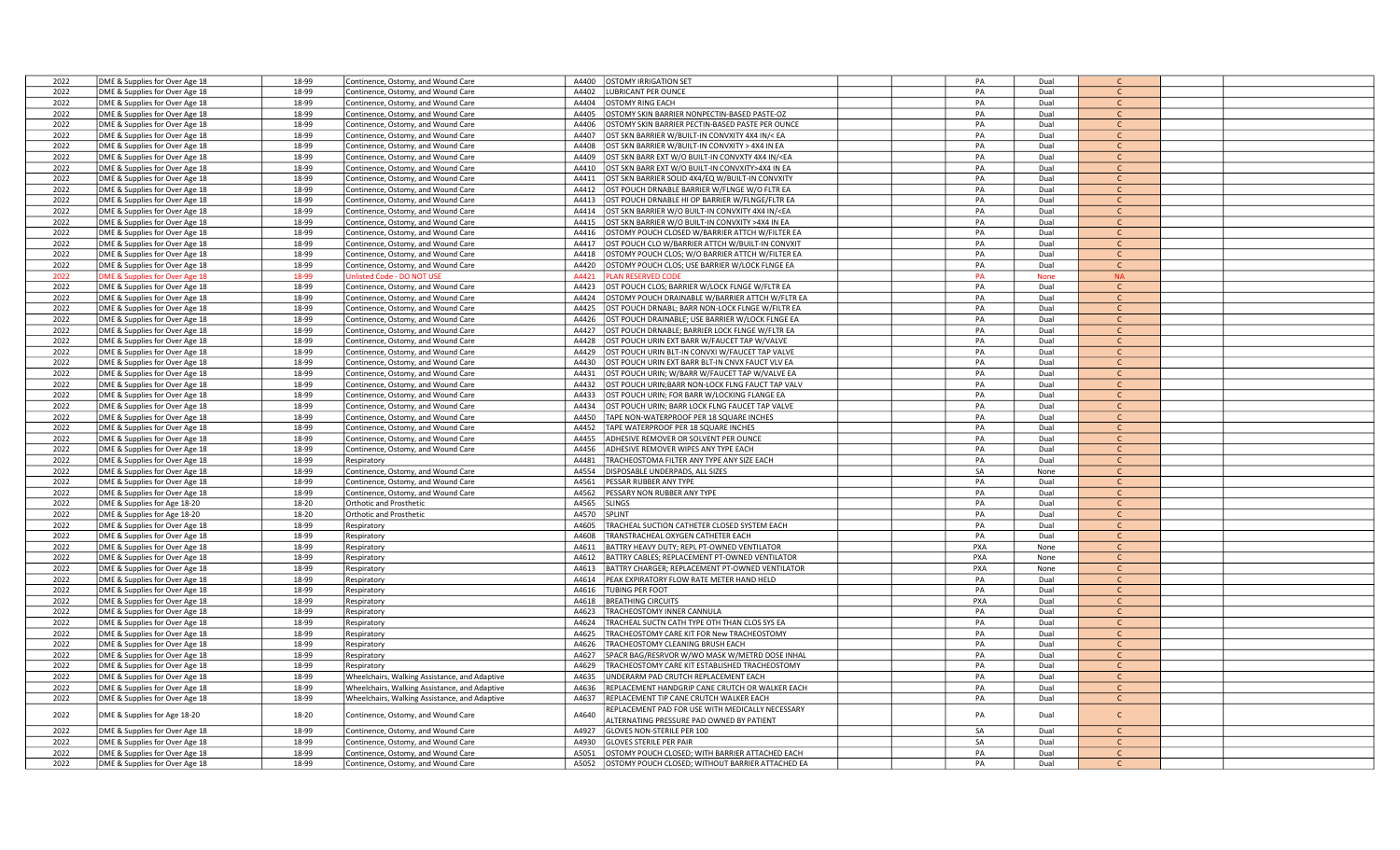| 2022         | DME & Supplies for Over Age 18                                   | 18-99          | Continence, Ostomy, and Wound Care                 | A5053          | OSTOMY POUCH CLOSED; FOR USE ON FACEPLATE EACH                                                           |    | PA       | Dual         | $\mathsf{C}$                 |  |
|--------------|------------------------------------------------------------------|----------------|----------------------------------------------------|----------------|----------------------------------------------------------------------------------------------------------|----|----------|--------------|------------------------------|--|
| 2022         | DME & Supplies for Over Age 18                                   | 18-99          | Continence, Ostomy, and Wound Care                 | A5054          | OSTOMY POUCH CLOSED; USE BARRIER W/FLANGE EACH                                                           |    | PA       | Dual         | $\mathsf{C}$                 |  |
| 2022         | DME & Supplies for Over Age 18                                   | 18-99          | Continence, Ostomy, and Wound Care                 | A5055          | <b>STOMA CAP</b>                                                                                         |    | PA       | Dual         | $\mathsf{C}$                 |  |
| 2022         | DME & Supplies for Over Age 18                                   | 18-99          | Continence, Ostomy, and Wound Care                 | A5061          | OSTOMY POUCH DRAINABLE; W/BARRIER ATTACHED EACH                                                          |    | PA       | Dual         | $\mathsf{C}$                 |  |
| 2022         | DME & Supplies for Over Age 18                                   | 18-99          | Continence, Ostomy, and Wound Care                 | A5062          | OSTOMY POUCH DRAINABLE; WITHOUT BARRIER ATTCH EA                                                         |    | PA       | Dual         | $\mathsf{C}$                 |  |
| 2022         | DME & Supplies for Over Age 18                                   | 18-99          | Continence, Ostomy, and Wound Care                 | A5063          | OSTOMY POUCH DRAINABLE; USE BARRIER W/FLANGE EA                                                          |    | PA       | Dual         | $\mathsf{C}$                 |  |
| 2022         | DME & Supplies for Over Age 18                                   | 18-99          | Continence, Ostomy, and Wound Care                 | A5071          | OSTOMY POUCH URINARY; WITH BARRIER ATTACHED EACH                                                         |    | PA       | Dual         | $\mathsf{C}$                 |  |
| 2022         | DME & Supplies for Over Age 18                                   | 18-99          | Continence, Ostomy, and Wound Care                 | A5072          | OSTOMY POUCH URINARY; WITHOUT BARRIER ATTCH EA                                                           |    | PA       | Dual         | $\mathsf{C}$                 |  |
| 2022         | DME & Supplies for Over Age 18                                   | 18-99          | Continence, Ostomy, and Wound Care                 | A5073          | OSTOMY POUCH URINARY; USE BARRIER W/FLANGE EACH                                                          |    | PA       | Dual         | $\mathsf{C}$                 |  |
| 2022         | DME & Supplies for Over Age 18                                   | 18-99          | Continence, Ostomy, and Wound Care                 | A5081          | CONTINENT DEVICE; PLUG FOR CONTINENT STOMA                                                               |    | PA       | Dual         | $\mathsf{C}$                 |  |
| 2022         | DME & Supplies for Over Age 18                                   | 18-99          | Continence, Ostomy, and Wound Care                 | A5082          | CONTINENT DEVICE; CATHETER FOR CONTINENT STOMA                                                           |    | PA       | Dual         | $\mathsf{C}$                 |  |
| 2022         | DME & Supplies for Over Age 18                                   | 18-99          | Continence, Ostomy, and Wound Care                 | A5093          | OSTOMY ACCESSORY; CONVEX INSERT                                                                          |    | PA       | Dual         | $\mathsf{C}$                 |  |
|              |                                                                  |                |                                                    |                | BEDSIDE DRAINAGE BOTTLE WITH OR WITHOUT TUBING, RIGID OR                                                 |    |          |              |                              |  |
| 2022         | DME & Supplies for Age 18-20                                     | 18-20          | Continence, Ostomy, and Wound Care                 | A5102          | EXPANDABLE, EACH                                                                                         |    | PA       | Dual         | $\mathsf{C}$                 |  |
|              |                                                                  |                |                                                    |                | JRINARY SUSPENSORY WITH LEG BAG, WITH OR WITHOUT TUBE,                                                   |    |          |              |                              |  |
| 2022         | DME & Supplies for Age 18-20                                     | 18-20          | Continence, Ostomy, and Wound Care                 | A5105          | EACH                                                                                                     |    | PA       | Dual         | $\mathsf{C}$                 |  |
| 2022         | DME & Supplies for Over Age 18                                   | 18-99          | Continence, Ostomy, and Wound Care                 | A5112          | URINARY LEG BAG; LATEX                                                                                   |    | PA       | Dual         | $\mathsf{C}$                 |  |
| 2022         | DME & Supplies for Age 18-20                                     | 18-20          | Continence, Ostomy, and Wound Care                 | A5113          | LEG STRAP; LATEX, REPLACEMENT ONLY, PER SET                                                              |    | PA       | Dual         | $\mathsf{C}$                 |  |
| 2022         | DME & Supplies for Age 18-20                                     | 18-20          | Continence, Ostomy, and Wound Care                 | A5114          | LEG STRAP; FOAM OR FABRIC, REPLACEMENT ONLY, PER SET                                                     |    | PA       | Dual         | $\mathsf{C}$                 |  |
| 2022         | DME & Supplies for Over Age 18                                   | 18-99          | Continence, Ostomy, and Wound Care                 | A5120          | SKIN BARRIER WIPES OR SWABS EACH                                                                         |    | SA       | Dual         | $\mathsf{C}$                 |  |
| 2022         | DME & Supplies for Over Age 18                                   | 18-99          |                                                    | A5120          | ADULT HYGIENE WIPES (UNSCENTED OR SCENTED)                                                               | AU | SA       | Dual         | $\mathsf{C}$                 |  |
| 2022         |                                                                  | 18-99          | Continence, Ostomy, and Wound Care                 | A5121          | SKIN BARRIER; SOLID 6 X 6 OR EQUIVALENT EACH                                                             |    | SA       | Dual         | $\mathsf{C}$                 |  |
|              | DME & Supplies for Over Age 18                                   | 18-99          | Continence, Ostomy, and Wound Care                 |                | SKIN BARRIER; SOLID 8 X 8 OR EQUIVALENT EACH                                                             |    | SA       |              | $\mathsf{C}$                 |  |
| 2022         | DME & Supplies for Over Age 18                                   |                | Continence, Ostomy, and Wound Care                 | A5122          |                                                                                                          |    |          | Dual         |                              |  |
| 2022<br>2022 | DME & Supplies for Age 18-20<br>DME & Supplies for Over Age 18   | 18-20<br>18-99 | Continence, Ostomy, and Wound Care                 |                | A5126 ADHESIVE OR NON-ADHESIVE; DISK OR FOAM PAD<br>A5131 APPLINC CLNR INCONT& OSTOMY APPLINCS PER 16 OZ |    | SA<br>PA | Dual<br>Dual | $\mathsf{C}$<br>$\mathsf{C}$ |  |
|              |                                                                  |                | Continence, Ostomy, and Wound Care                 |                |                                                                                                          |    |          |              |                              |  |
| 2022         | DME & Supplies for Age 18-20                                     | 18-20          | Continence, Ostomy, and Wound Care                 | A5200          | PERCUTANEOUS CATHETER/TUBE ANCHORING DEVICE, ADHESIVE                                                    |    | PA       | Dual         | $\mathsf{C}$                 |  |
| 2022         |                                                                  | 18-99          |                                                    | A5500          | <b>SKIN ATTACHMENT</b>                                                                                   |    | PA       | Dual         | D                            |  |
| 2022         | DME & Supplies for Over Age 18                                   | 18-99          | Orthotic and Prosthetic<br>Orthotic and Prosthetic | A5501          | DIAB ONLY FIT CSTM PREP&SPL SHOE MX DNSITY INSRT<br>DIAB ONLY FIT CSTM PREP&SPL SHOE MOLD PTS FT         |    | PA       | Dual         | D                            |  |
| 2022         | DME & Supplies for Over Age 18<br>DME & Supplies for Over Age 18 | 18-99          | <b>Orthotic and Prosthetic</b>                     | A5503          | DIAB ONLY MOD SHOE/CSTM MOLD ROLLER/ROCKR BOTTOM                                                         |    | PA       | Dual         | D                            |  |
| 2022         |                                                                  | 18-99          |                                                    | A5504          | DIAB ONLY MOD SHOE/CSTM MOLD SHOE W/WEDGE SHOE                                                           |    | PA       | Dual         | D                            |  |
| 2022         | DME & Supplies for Over Age 18<br>DME & Supplies for Over Age 18 | 18-99          | Orthotic and Prosthetic<br>Orthotic and Prosthetic | A5505          | DIAB ONLY MOD SHOE/CSTM MOLD SHOE W/MT BAR SHOE                                                          |    | PA       | Dual         | $\mathsf{D}$                 |  |
| 2022         | DME & Supplies for Over Age 18                                   | 18-99          | Orthotic and Prosthetic                            | A5506          | DIAB ONLY MOD SHOE/CSTM MOLD SHOE W/OFF SET HEEL                                                         |    | PA       | Dual         | D                            |  |
| 2022         | DME & Supplies for Over Age 18                                   | 18-99          | Orthotic and Prosthetic                            | A5507          | DIAB ONLY NOS MOD SHOE/CSTM MOLD SHOE PER SHOE                                                           |    | PA       | Dual         | D                            |  |
| 2022         | DME & Supplies for Over Age 18                                   | 18-99          |                                                    |                | A5512 FOR DIAB ONLY MX DNSITY INSRT DIR FORMD PRFAB EA                                                   |    | PA       | Dual         | D                            |  |
|              |                                                                  |                | <b>Orthotic and Prosthetic</b>                     |                |                                                                                                          |    |          |              | D                            |  |
| 2022         | DME & Supplies for Over Age 18                                   | 18-99<br>18-99 | Orthotic and Prosthetic                            | A5513<br>A6022 | FOR DIAB ONLY MX DNSITY INSRT CSTM MOLD CSTM EA                                                          |    | PA<br>PA | Dual         | $\mathsf{C}$                 |  |
| 2022<br>2022 | DME & Supplies for Over Age 18                                   |                | Continence, Ostomy, and Wound Care                 |                | COLL DRESS PAD SIZE > 16 SQ BUT <td></td> <td></td> <td>Dual</td> <td></td> <td></td>                    |    |          | Dual         |                              |  |
|              | DME & Supplies for Over Age 18                                   | 18-99          | Continence, Ostomy, and Wound Care                 | A6023          | COLLAGEN DRESSING PAD SIZE > 48 SQ IN EACH                                                               |    | PA<br>PA | Dual         | $\mathsf{C}$<br>$\mathsf{C}$ |  |
| 2022         | DME & Supplies for Over Age 18                                   | 18-99          | Continence, Ostomy, and Wound Care                 | A6024          | COLLAGEN DRESSING WOUND FILLER PER SIX IN                                                                |    |          | Dual         |                              |  |
| 2022         | DME & Supplies for Age 18-20                                     | 18-20          | Continence, Ostomy, and Wound Care                 |                | A6154 WOUND POUCH, EACH                                                                                  |    | PA       | Dual         | $\mathsf{C}$                 |  |
|              |                                                                  |                |                                                    |                | LGINATE OR OTHER FIBER GELLING DRESSING, WOUND COVER,                                                    |    |          |              | $\mathsf{C}$                 |  |
| 2022         | DME & Supplies for Age 18-20                                     | 18-20          | Continence, Ostomy, and Wound Care                 | A6196          | STERILE, PAD SIZE 16 SQ. IN. OR LESS, EACH DRESSING                                                      |    | PA       | Dual         |                              |  |
|              |                                                                  |                |                                                    |                |                                                                                                          |    |          |              |                              |  |
|              |                                                                  |                |                                                    |                | ALGINATE OR OTHER FIBER GELLING DRESSING, WOUND COVER,                                                   |    |          |              |                              |  |
| 2022         | DME & Supplies for Age 18-20                                     | 18-20          | Continence, Ostomy, and Wound Care                 | A6197          | STERILE, PAD SIZE MORE THAN 16 SQ. IN. BUT LESS THAN OR EQUAL                                            |    | PA       | Dual         | $\mathsf{C}$                 |  |
|              |                                                                  |                |                                                    |                | TO 48 SQ. IN., EACH DRESSING                                                                             |    |          |              |                              |  |
| 2022         | DME & Supplies for Age 18-20                                     | 18-20          | Continence, Ostomy, and Wound Care                 | A6199          | ALGINATE OR OTHER FIBER GELLING DRESSING, WOUND FILLER,                                                  |    | PA       | Dual         | $\mathsf{C}$                 |  |
|              |                                                                  |                |                                                    |                | STERILE, PER 6 INCHES                                                                                    |    |          |              |                              |  |
| 2022         | DME & Supplies for Age 18-20                                     | 18-20          | Continence, Ostomy, and Wound Care                 | A6203          | COMPOSITE DRESSING, STERILE, PAD SIZE 16 SQ. IN. OR LESS, WITH                                           |    | PA       | Dual         | $\mathsf{C}$                 |  |
|              |                                                                  |                |                                                    |                | ANY SIZE ADHESIVE BORDER, EACH DRESSING                                                                  |    |          |              |                              |  |
|              |                                                                  |                |                                                    |                | COMPOSITE DRESSING, STERILE, PAD SIZE MORE THAN 16 SQ. IN.                                               |    |          |              |                              |  |
| 2022         | DME & Supplies for Age 18-20                                     | 18-20          | Continence, Ostomy, and Wound Care                 | A6204          | BUT LESS THAN OR EQUAL TO 48 SQ. IN., WITH ANY SIZE ADHESIVE                                             |    | PA       | Dual         | $\mathsf{C}$                 |  |
|              |                                                                  |                |                                                    |                | BORDER, EACH DRESSING                                                                                    |    |          |              |                              |  |
| 2022         | DME & Supplies for Age 18-20                                     | 18-20          | Continence, Ostomy, and Wound Care                 | A6207          | CONTACT LAYER, STERILE, MORE THAN 16 SQ. IN. BUT LESS THAN                                               |    | PA       | Dual         | $\mathsf{C}$                 |  |
|              |                                                                  |                |                                                    |                | OR EQUAL TO 48 SQ. IN., EACH DRESSING                                                                    |    |          |              |                              |  |
| 2022         | DME & Supplies for Age 18-20                                     | 18-20          | Continence, Ostomy, and Wound Care                 | A6209          | FOAM DRESSING, WOUND COVER, STERILE, PAD SIZE 16 SQ. IN. OR                                              |    | PA       | Dual         | $\mathsf{C}$                 |  |
|              |                                                                  |                |                                                    |                | LESS, WITHOUT ADHESIVE BORDER, EACH DRESSING                                                             |    |          |              |                              |  |
|              |                                                                  |                |                                                    |                | FOAM DRESSING, WOUND COVER, STERILE, PAD SIZE MORE THAN                                                  |    |          |              |                              |  |
| 2022         | DME & Supplies for Age 18-20                                     | 18-20          | Continence, Ostomy, and Wound Care                 | A6210          | 16 SQ. IN. BUT LESS THAN OR EQUAL TO 48 SQ. IN., WITHOUT                                                 |    | PA       | Dual         | $\mathsf{C}$                 |  |
|              |                                                                  |                |                                                    |                | ADHESIVE BORDER, EACH DRESSING                                                                           |    |          |              |                              |  |
|              |                                                                  |                |                                                    |                | OAM DRESSING, WOUND COVER, STERILE, PAD SIZE MORE THAN                                                   |    |          |              |                              |  |
| 2022         | DME & Supplies for Age 18-20                                     | 18-20          | Continence, Ostomy, and Wound Care                 | A6211          | 48 SQ. IN., WITHOUT ADHESIVE BORDER, EACH DRESSING                                                       |    | PA       | Dual         | $\mathsf{C}$                 |  |
|              |                                                                  |                |                                                    |                |                                                                                                          |    |          |              |                              |  |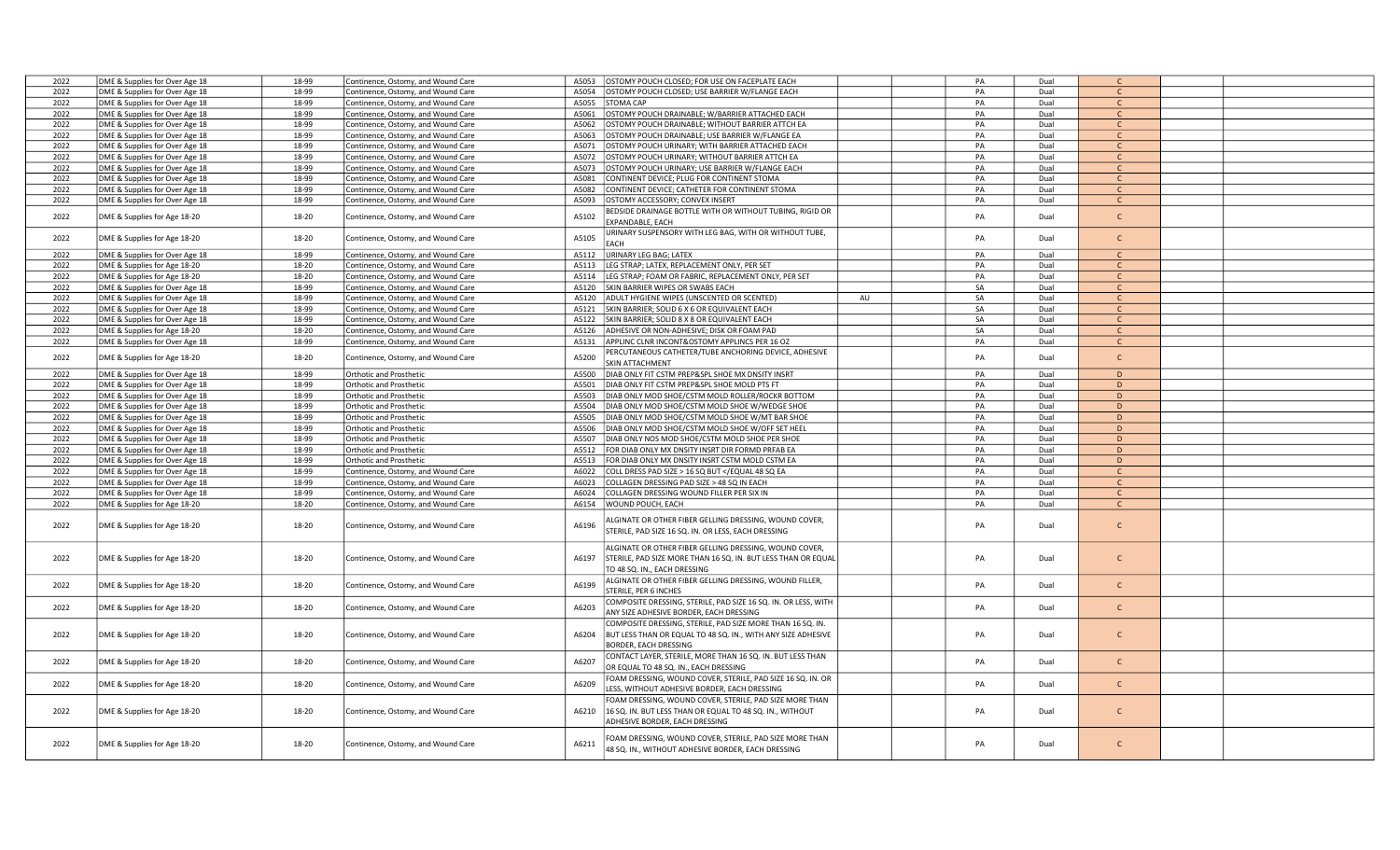| 2022 | DME & Supplies for Age 18-20   | 18-20 | Continence, Ostomy, and Wound Care | A6212 | OAM DRESSING, WOUND COVER, STERILE, PAD SIZE 16 SQ. IN. OR<br>LESS, WITH ANY SIZE ADHESIVE BORDER, EACH DRESSING                                                                                    |  | PA | Dual | $\mathsf{C}$ |  |
|------|--------------------------------|-------|------------------------------------|-------|-----------------------------------------------------------------------------------------------------------------------------------------------------------------------------------------------------|--|----|------|--------------|--|
| 2022 | DME & Supplies for Age 18-20   | 18-20 | Continence, Ostomy, and Wound Care | A6214 | FOAM DRESSING, WOUND COVER, STERILE, PAD SIZE MORE THAN<br>48 SQ. IN., WITH ANY SIZE ADHESIVE BORDER, EACH DRESSING                                                                                 |  | PA | Dual | $\mathsf{C}$ |  |
| 2022 | DME & Supplies for Age 18-20   | 18-20 | Continence, Ostomy, and Wound Care | A6216 | GAUZE, NON-IMPREGNATED, NON-STERILE, PAD SIZE 16 SQ. IN. OR<br>ESS, WITHOUT ADHESIVE BORDER, EACH DRESSING                                                                                          |  | PA | Dual | $\mathsf{C}$ |  |
| 2022 | DME & Supplies for Age 18-20   | 18-20 | Continence, Ostomy, and Wound Care | A6219 | GAUZE, NON-IMPREGNATED, STERILE, PAD SIZE 16 SQ. IN. OR LESS,<br>WITH ANY SIZE ADHESIVE BORDER, EACH DRESSING                                                                                       |  | PA | Dual | $\mathsf{C}$ |  |
| 2022 | DME & Supplies for Age 18-20   | 18-20 | Continence, Ostomy, and Wound Care | A6220 | GAUZE, NON-IMPREGNATED, STERILE, PAD SIZE MORE THAN 16 SQ.<br>IN. BUT LESS THAN OR EQUAL TO 48 SQ. IN., WITH ANY SIZE<br>ADHESIVE BORDER, EACH DRESSING                                             |  | PA | Dual | $\mathsf{C}$ |  |
| 2022 | DME & Supplies for Age 18-20   | 18-20 | Continence, Ostomy, and Wound Care | A6222 | GAUZE, IMPREGNATED WITH OTHER THAN WATER, NORMAL<br>SALINE, OR HYDROGEL, STERILE, PAD SIZE 16 SQ. IN. OR LESS,<br>WITHOUT ADHESIVE BORDER, EACH DRESSING                                            |  | PA | Dual | $\mathsf{C}$ |  |
| 2022 | DME & Supplies for Age 18-20   | 18-20 | Continence, Ostomy, and Wound Care | A6223 | GAUZE, IMPREGNATED WITH OTHER THAN WATER, NORMAL<br>SALINE, OR HYDROGEL, STERILE, PAD SIZE MORE THAN 16 SQ. IN.,<br>BUT LESS THAN OR EQUAL TO 48 SQ. IN., WITHOUT ADHESIVE<br>BORDER, EACH DRESSING |  | PA | Dual | $\mathsf{C}$ |  |
| 2022 | DME & Supplies for Age 18-20   | 18-20 | Continence, Ostomy, and Wound Care |       | GAUZE, IMPREGNATED WITH OTHER THAN WATER, NORMAL<br>A6224 SALINE, OR HYDROGEL, STERILE, PAD SIZE MORE THAN 48 SQ. IN.,<br>WITHOUT ADHESIVE BORDER, EACH DRESSING                                    |  | PA | Dual | $\mathsf{C}$ |  |
| 2022 | DME & Supplies for Age 18-20   | 18-20 | Continence, Ostomy, and Wound Care | A6229 | GAUZE, IMPREGNATED, WATER OR NORMAL SALINE, STERILE, PAD<br>SIZE MORE THAN 16 SQ. IN. BUT LESS THAN OR EQUAL TO 48 SQ.<br>IN., WITHOUT ADHESIVE BORDER, EACH DRESSING                               |  | PA | Dual | $\mathsf{C}$ |  |
| 2022 | DME & Supplies for Over Age 18 | 18-99 | Continence, Ostomy, and Wound Care | A6231 | GAUZE IMPREG HYDROGEL DIR WND CNTC 16 SQ/LESS                                                                                                                                                       |  | PA | Dual | $\mathsf{C}$ |  |
| 2022 | DME & Supplies for Over Age 18 | 18-99 | Continence, Ostomy, and Wound Care | A6232 | GAUZE IMPREG HYDROGEL DIR WND CNTC >16 = 48 SQ</td <td></td> <td>PA</td> <td>Dual</td> <td><math>\mathsf{C}</math></td> <td></td>                                                                   |  | PA | Dual | $\mathsf{C}$ |  |
| 2022 | DME & Supplies for Over Age 18 | 18-99 | Continence, Ostomy, and Wound Care |       | A6233 GAUZE IMPREG HYDROGEL DIR WND CNTC > 48 SQ EA                                                                                                                                                 |  | PA | Dual | $\mathsf{C}$ |  |
| 2022 | DME & Supplies for Age 18-20   | 18-20 | Continence, Ostomy, and Wound Care | A6234 | YDROCOLLOID DRESSING, WOUND COVER, STERILE, PAD SIZE 16<br>SQ. IN. OR LESS, WITHOUT ADHESIVE BORDER, EACH DRESSING                                                                                  |  | PA | Dual | $\mathsf{C}$ |  |
| 2022 | DME & Supplies for Age 18-20   | 18-20 | Continence, Ostomy, and Wound Care | A6235 | HYDROCOLLOID DRESSING, WOUND COVER, STERILE, PAD SIZE<br>MORE THAN 16 SQ. IN. BUT LESS THAN OR EQUAL TO 48 SQ. IN.,<br>WITHOUT ADHESIVE BORDER, EACH DRESSING                                       |  | PA | Dual | $\mathsf{C}$ |  |
| 2022 | DME & Supplies for Age 18-20   | 18-20 | Continence, Ostomy, and Wound Care | A6236 | HYDROCOLLOID DRESSING, WOUND COVER, STERILE, PAD SIZE<br>MORE THAN 48 SQ. IN., WITHOUT ADHESIVE BORDER, EACH<br>DRESSING                                                                            |  | PA | Dual | $\mathsf{C}$ |  |
| 2022 | DME & Supplies for Age 18-20   | 18-20 | Continence, Ostomy, and Wound Care | A6237 | IYDROCOLLOID DRESSING, WOUND COVER, STERILE, PAD SIZE 16<br>SQ. IN. OR LESS, WITH ANY SIZE ADHESIVE BORDER, EACH DRESSING                                                                           |  | PA | Dual | $\mathsf{C}$ |  |
| 2022 | DME & Supplies for Age 18-20   | 18-20 | Continence, Ostomy, and Wound Care | A6238 | HYDROCOLLOID DRESSING, WOUND COVER, STERILE, PAD SIZE<br>MORE THAN 16 SQ. IN. BUT LESS THAN OR EQUAL TO 48 SQ. IN.,<br>WITH ANY SIZE ADHESIVE BORDER, EACH DRESSING                                 |  | PA | Dual | $\mathsf{C}$ |  |
| 2022 | DME & Supplies for Age 18-20   | 18-20 | Continence, Ostomy, and Wound Care | A6240 | HYDROCOLLOID DRESSING, WOUND FILLER, PASTE, STERILE, PER<br><b>OUNCE</b>                                                                                                                            |  | PA | Dual | $\mathsf{C}$ |  |
| 2022 | DME & Supplies for Age 18-20   | 18-20 | Continence, Ostomy, and Wound Care | A6241 | IYDROCOLLOID DRESSING, WOUND FILLER, DRY FORM, STERILE,<br>PER GRAM                                                                                                                                 |  | PA | Dual | $\mathsf{C}$ |  |
| 2022 | DME & Supplies for Age 18-20   | 18-20 | Continence, Ostomy, and Wound Care | A6242 | IYDROGEL DRESSING, WOUND COVER, STERILE, PAD SIZE 16 SQ. IN.<br>OR LESS, WITHOUT ADHESIVE BORDER, EACH DRESSING                                                                                     |  | PA | Dual | $\mathsf{C}$ |  |
| 2022 | DME & Supplies for Age 18-20   | 18-20 | Continence, Ostomy, and Wound Care | A6243 | HYDROGEL DRESSING, WOUND COVER, STERILE, PAD SIZE MORE<br>THAN 16 SQ. IN. BUT LESS THAN OR EQUAL TO 48 SQ. IN., WITHOUT<br>ADHESIVE BORDER, EACH DRESSING                                           |  | PA | Dual | $\mathsf{C}$ |  |
| 2022 | DME & Supplies for Age 18-20   | 18-20 | Continence, Ostomy, and Wound Care | A6244 | IYDROGEL DRESSING, WOUND COVER, STERILE, PAD SIZE MORE<br>THAN 48 SQ. IN., WITHOUT ADHESIVE BORDER, EACH DRESSING                                                                                   |  | PA | Dual | $\mathsf{C}$ |  |
| 2022 | DME & Supplies for Age 18-20   | 18-20 | Continence, Ostomy, and Wound Care | A6245 | IYDROGEL DRESSING, WOUND COVER, STERILE, PAD SIZE 16 SQ. IN.<br>OR LESS, WITH ANY SIZE ADHESIVE BORDER, EACH DRESSING                                                                               |  | PA | Dual | $\mathsf{C}$ |  |
| 2022 | DME & Supplies for Age 18-20   | 18-20 | Continence, Ostomy, and Wound Care | A6246 | IYDROGEL DRESSING, WOUND COVER, STERILE, PAD SIZE MORE<br>THAN 16 SQ. IN. BUT LESS THAN OR EQUAL TO 48 SQ. IN., WITH ANY<br>SIZE ADHESIVE BORDER, EACH DRESSING                                     |  | PA | Dual | $\mathsf{C}$ |  |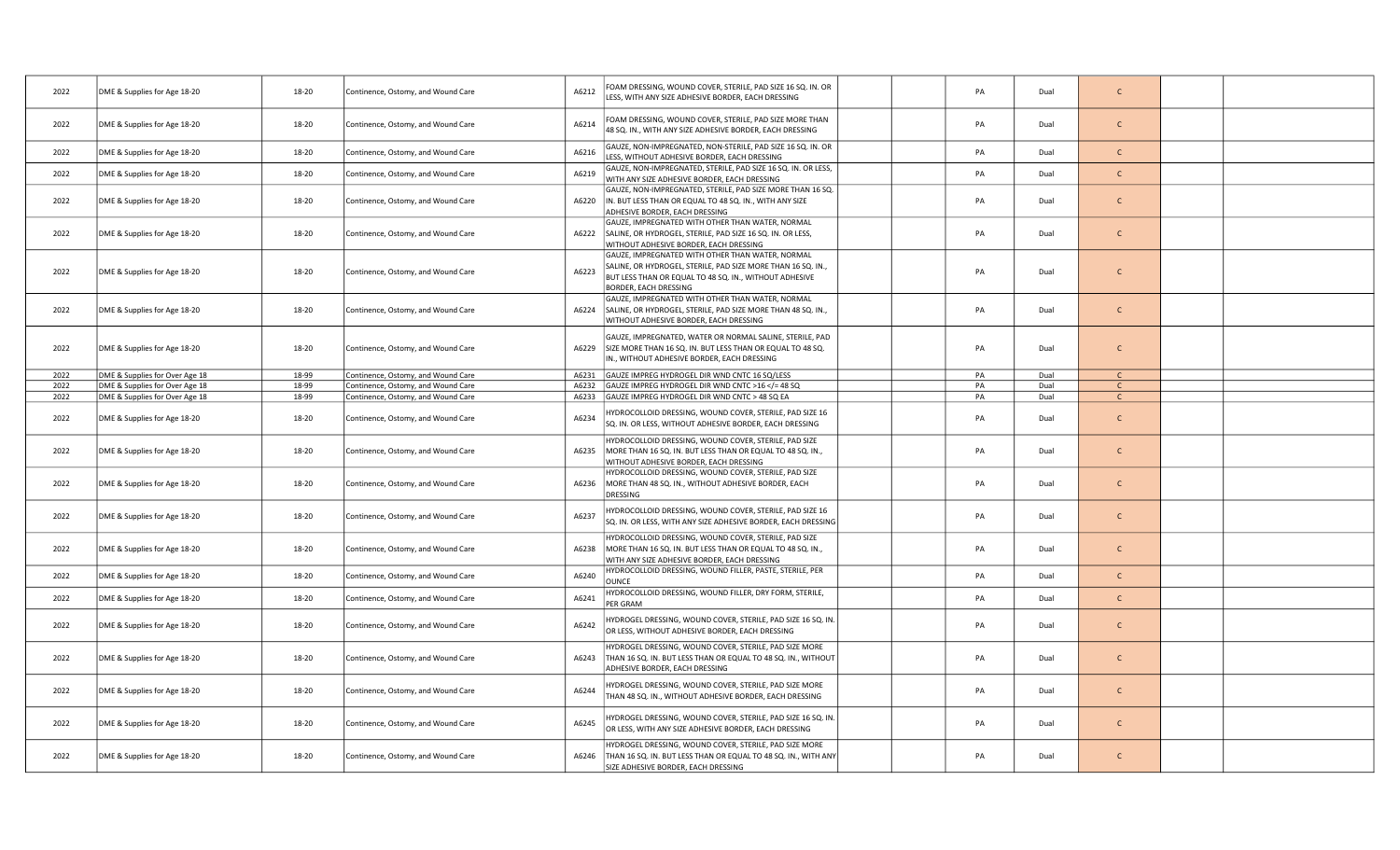| 2022 | DME & Supplies for Age 18-20   | 18-20<br>Continence, Ostomy, and Wound Care | HYDROGEL DRESSING, WOUND COVER, STERILE, PAD SIZE MORE<br>A6247<br>THAN 48 SQ. IN., WITH ANY SIZE ADHESIVE BORDER, EACH<br>DRESSING                                                                                                   | PA | Dual | $\mathsf{C}$ |  |
|------|--------------------------------|---------------------------------------------|---------------------------------------------------------------------------------------------------------------------------------------------------------------------------------------------------------------------------------------|----|------|--------------|--|
| 2022 | DME & Supplies for Age 18-20   | 18-20<br>Continence, Ostomy, and Wound Care | A6248<br>HYDROGEL DRESSING, WOUND FILLER, GEL, PER FLUID OUNCE                                                                                                                                                                        | PA | Dual | $\mathsf{C}$ |  |
| 2022 | DME & Supplies for Over Age 18 | 18-20<br>Continence, Ostomy, and Wound Care | SPECIALTY ABSORPTIVE DRESSING, WOUND COVER, STERILE, PAD<br>A6251<br>SIZE 16 SQ IN OR LESS, WITHOUT ADHESIVE BORDER, EACH<br><b>DRESSING</b>                                                                                          | PA | Dual | $\mathsf{C}$ |  |
| 2022 | DME & Supplies for Over Age 18 | 18-20<br>Continence, Ostomy, and Wound Care | SPECIALTY ABSORPTIVE DRESSING, WOUND COVER, STERILE, PAD<br>A6252<br>SIZE MORE THAN 16 SQ IN BUT LESS THAN OR EQUAL TO 48 SQ IN,<br>WITHOUT ADHESIVE BORDER, EACH DRESSING                                                            | PA | Dual | $\mathsf{C}$ |  |
| 2022 | DME & Supplies for Over Age 18 | 18-20<br>Continence, Ostomy, and Wound Care | SPECIALTY ABSORPTIVE DRESSING, WOUND COVER, STERILE, PAD<br>A6253<br>SIZE MORE THAN 48 SQ IN, WITHOUT ADHESIVE BORDER, EACH<br><b>DRESSING</b>                                                                                        | PA | Dual | $\mathsf{C}$ |  |
| 2022 | DME & Supplies for Over Age 18 | 18-20<br>Continence, Ostomy, and Wound Care | SPECIALTY ABSORPTIVE DRESSING, WOUND COVER, STERILE, PAD<br>A6254<br>SIZE 16 SQ IN OR LESS, WITH ANY SIZE ADHESIVE BORDER, EACH<br><b>DRESSING</b>                                                                                    | PA | Dual | $\mathsf{C}$ |  |
| 2022 | DME & Supplies for Over Age 18 | 18-20<br>Continence, Ostomy, and Wound Care | SPECIALTY ABSORPTIVE DRESSING, WOUND COVER, STERILE, PAD<br>A6255<br>SIZE MORE THAN 16 SQ IN BUT LESS THAN OR EQUAL TO 48 SQ IN,<br>WITH ANY SIZE ADHESIVE BORDER, EACH DRESSING                                                      | PA | Dual | $\mathsf{C}$ |  |
| 2022 | DME & Supplies for Over Age 18 | 18-99<br>Continence, Ostomy, and Wound Care | A6257 TRANSPARENT FILM 16 SQ IN OR LESS EACH DRESSING                                                                                                                                                                                 | PA | Dual | $\mathsf{C}$ |  |
| 2022 | DME & Supplies for Age 18-20   | 18-20<br>Continence, Ostomy, and Wound Care | RANSPARENT FILM, STERILE, MORE THAN 16 SQ. IN. BUT LESS<br>A6258<br>THAN OR EQUAL TO 48 SQ. IN., EACH DRESSING                                                                                                                        | PA | Dual | $\mathsf{C}$ |  |
| 2022 | DME & Supplies for Age 18-20   | 18-20<br>Continence, Ostomy, and Wound Care | TRANSPARENT FILM, STERILE, MORE THAN 48 SQ. IN., EACH<br>A6259<br><b>DRESSING</b>                                                                                                                                                     | PA | Dual | $\mathsf{C}$ |  |
| 2022 | DME & Supplies for Age 18-20   | 18-20<br>Continence, Ostomy, and Wound Care | GAUZE, IMPREGNATED, OTHER THAN WATER, NORMAL SALINE, OR<br>A6266<br>ZINC PASTE, STERILE, ANY WIDTH, PER LINEAR YARD                                                                                                                   | PA | Dual | $\mathsf{C}$ |  |
| 2022 | DME & Supplies for Age 18-20   | 18-20<br>Continence, Ostomy, and Wound Care | GAUZE, NON-IMPREGNATED, STERILE, PAD SIZE 16 SQ. IN. OR LESS,<br>A6402<br>WITHOUT ADHESIVE BORDER, EACH DRESSING                                                                                                                      | PA | Dual | $\mathsf{C}$ |  |
| 2022 | DME & Supplies for Age 18-20   | 18-20<br>Continence, Ostomy, and Wound Care | GAUZE, NON-IMPREGNATED, STERILE, PAD SIZE MORE THAN 16 SQ.<br>A6403<br>IN. LESS THAN OR EQUAL TO 48 SQ. IN., WITHOUT ADHESIVE<br><b>BORDER, EACH DRESSING</b>                                                                         | PA | Dual | $\mathsf{C}$ |  |
| 2022 | DME & Supplies for Age 18-20   | 18-20<br>Continence, Ostomy, and Wound Care | PADDING BANDAGE, NON-ELASTIC, NON-WOVEN/NON-KNITTED,<br>A6441<br>WIDTH GREATER THAN OR EQUAL TO THREE INCHES AND LESS<br>THAN FIVE INCHES, PER YARD                                                                                   | PA | Dual | $\mathsf{C}$ |  |
| 2022 | DME & Supplies for Age 18-20   | 18-20<br>Continence, Ostomy, and Wound Care | CONFORMING BANDAGE, NON-ELASTIC, KNITTED/WOVEN, NON-<br>A6443<br>STERILE, WIDTH GREATER THAN OR EQUAL TO THREE INCHES AND<br>LESS THAN FIVE INCHES, PER YARD                                                                          | PA | Dual | $\mathsf{C}$ |  |
| 2022 | DME & Supplies for Age 18-20   | 18-20<br>Continence, Ostomy, and Wound Care | CONFORMING BANDAGE, NON-ELASTIC, KNITTED/WOVEN, NON-<br>A6444<br>STERILE, WIDTH GREATER THAN OR EQUAL TO 5 INCHES, PER YARD                                                                                                           | PA | Dual | $\mathsf{C}$ |  |
| 2022 | DME & Supplies for Age 18-20   | 18-20<br>Continence, Ostomy, and Wound Care | CONFORMING BANDAGE, NON-ELASTIC, KNITTED/WOVEN, STERILE,<br>A6446<br>WIDTH GREATER THAN OR EQUAL TO THREE INCHES AND LESS<br>THAN FIVE INCHES, PER YARD                                                                               | PA | Dual | $\mathsf{C}$ |  |
| 2022 | DME & Supplies for Age 18-20   | 18-20<br>Continence, Ostomy, and Wound Care | CONFORMING BANDAGE, NON-ELASTIC, KNITTED/WOVEN, STERILE,<br>A6447<br>WIDTH GREATER THAN OR EQUAL TO FIVE INCHES, PER YARD                                                                                                             | PA | Dual | $\mathsf{C}$ |  |
| 2022 | DME & Supplies for Age 18-20   | 18-20<br>Continence, Ostomy, and Wound Care | LIGHT COMPRESSION BANDAGE, ELASTIC, KNITTED/WOVEN, WIDTH<br>A6449<br>GREATER THAN OR EQUAL TO THREE INCHES AND LESS THAN FIVE<br><b>NCHES, PER YARD</b>                                                                               | PA | Dual | $\mathsf{C}$ |  |
| 2022 | DME & Supplies for Age 18-20   | 18-20<br>Continence, Ostomy, and Wound Care | LIGHT COMPRESSION BANDAGE, ELASTIC, KNITTED/WOVEN, WIDTH<br>A6450<br>GREATER THAN OR EQUAL TO FIVE INCHES, PER YARD                                                                                                                   | PA | Dual | $\mathsf{C}$ |  |
| 2022 | DME & Supplies for Age 18-20   | 18-20<br>Continence, Ostomy, and Wound Care | MODERATE COMPRESSION BANDAGE, ELASTIC, KNITTED/WOVEN,<br>LOAD RESISTANCE OF 1.25 TO 1.34 FOOT POUNDS AT 50%<br>A6451<br>MAXIMUM STRETCH, WIDTH GREATER THAN OR EQUAL TO THREE<br>INCHES AND LESS THAN FIVE INCHES, PER YARD           | PA | Dual | $\mathsf{C}$ |  |
| 2022 | DME & Supplies for Age 18-20   | 18-20<br>Continence, Ostomy, and Wound Care | HIGH COMPRESSION BANDAGE, ELASTIC, KNITTED/WOVEN, LOAD<br>RESISTANCE GREATER THAN OR EQUAL TO 1.35 FOOT POUNDS AT<br>A6452<br>50% MAXIMUM STRETCH, WIDTH GREATER THAN OR EQUAL TO<br>THREE INCHES AND LESS THAN FIVE INCHES, PER YARD | PA | Dual | $\mathsf{C}$ |  |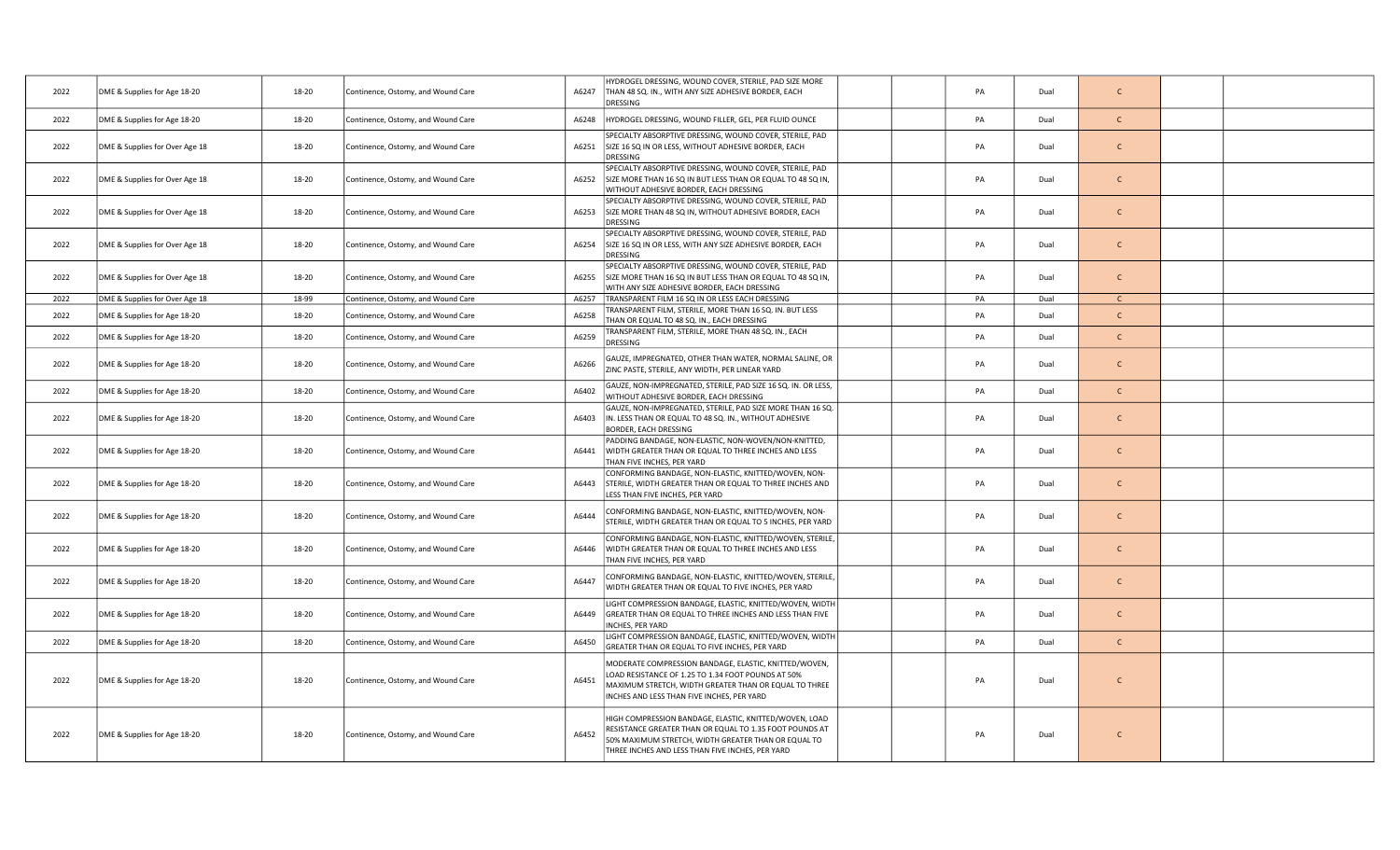|      |                                |       |                                         | SELF-ADHERENT BANDAGE, ELASTIC, NON-KNITTED/NON-WOVEN,           |     |             |              |  |
|------|--------------------------------|-------|-----------------------------------------|------------------------------------------------------------------|-----|-------------|--------------|--|
| 2022 | DME & Supplies for Age 18-20   | 18-20 | Continence, Ostomy, and Wound Care      | A6454<br>WIDTH GREATER THAN OR EQUAL TO THREE INCHES AND LESS    | PA  | Dual        | $\mathsf{C}$ |  |
|      |                                |       |                                         | <b>THAN FIVE INCHES, PER YARD</b>                                |     |             |              |  |
|      |                                |       |                                         | ZINC PASTE IMPREGNATED BANDAGE, NON-ELASTIC,                     |     |             |              |  |
|      |                                |       |                                         |                                                                  |     |             | $\mathsf{C}$ |  |
| 2022 | DME & Supplies for Age 18-20   | 18-20 | Continence, Ostomy, and Wound Care      | A6456<br>KNITTED/WOVEN, WIDTH GREATER THAN OR EQUAL TO THREE     | PA  | Dual        |              |  |
|      |                                |       |                                         | INCHES AND LESS THAN FIVE INCHES, PER YARD                       |     |             |              |  |
| 2022 | DME & Supplies for Over Age 18 | 18-99 | Continence, Ostomy, and Wound Care      | A6457<br>TUBULAR DRSG W/WO ELASTIC ANY WDTH PER LINEAR YD        | PA  | Dual        | $\mathsf{C}$ |  |
| 2022 | DME & Supplies for Over Age 18 | 18-99 | Specialized                             | GRADIENT COMPRESSION STK BELW KNEE 18-30 MMHG EA<br>A6530        | PA  | Dual        | D            |  |
| 2022 | DME & Supplies for Over Age 18 | 18-99 | Specialized                             | A6531<br>GRADIENT COMPRESSION STK BELW KNEE 30-40 MMHG EA        | PA  | Dual        | D            |  |
| 2022 | DME & Supplies for Over Age 18 | 18-99 | Specialized                             | A6532<br>GRADIENT COMPRESSION STK BELW KNEE 40-50 MMHG EA        | PA  | Dual        | D            |  |
| 2022 | DME & Supplies for Over Age 18 | 18-99 | Specialized                             | GRADIENT COMPRESSION STK THIGH LEN 18-30 MMHG EA<br>A6533        | PA  | Dual        | D            |  |
| 2022 | DME & Supplies for Over Age 18 | 18-99 | Specialized                             | A6534<br>GRADIENT COMPRESSION STK THIGH LEN 30-40 MMHG EA        | PA  | Dual        | D            |  |
| 2022 | DME & Supplies for Over Age 18 | 18-99 | Specialized                             | A6535<br>GRADIENT COMPRESSION STK THIGH LEN 40-50 MMHG EA        | PA  | Dual        | D            |  |
| 2022 | DME & Supplies for Over Age 18 | 18-99 | Specialized                             | A6536<br>GRADIENT COMPRS STK FULL LEN/CHAP 18-30 MMHG EA         | PA  | Dual        | D            |  |
| 2022 | DME & Supplies for Over Age 18 | 18-99 |                                         | A6537<br>GRADIENT COMPRS STK FULL LEN/CHAP 30-40 MMHG EA         | PA  | Dual        | D            |  |
|      |                                |       | Specialized                             |                                                                  |     |             | D            |  |
| 2022 | DME & Supplies for Over Age 18 | 18-99 | Specialized                             | GRADIENT COMPRS STK FULL LEN/CHAP 40-50 MMHG EA<br>A6538         | PA  | Dual        |              |  |
| 2022 | DME & Supplies for Over Age 18 | 18-99 | Specialized                             | GRADIENT COMPRESSION STK WAIST LEN 18-30 MMHG EA<br>A6539        | PA  | Dual        | D            |  |
| 2022 | DME & Supplies for Over Age 18 | 18-99 | Specialized                             | A6540<br>GRADIENT COMPRESSION STK WAIST LEN 30-40 MMHG EA        | PA  | Dual        | D            |  |
| 2022 | DME & Supplies for Over Age 18 | 18-99 | Specialized                             | A6541<br>GRADIENT COMPRESSION STK WAIST LEN 40-50 MMHG EA        | PA  | Dual        | D            |  |
| 2022 | DME & Supplies for Over Age 18 | 18-99 | Respiratory                             | A7000<br>CANISTER DISPOSABLE USED WITH SUCTION PUMP EACH         | PA  | Dual        | $\mathsf{C}$ |  |
| 2022 | DME & Supplies for Over Age 18 | 18-99 | Respiratory                             | CANISTER NON-DISPOSABLE USED W/SUCTION PUMP EACH<br>A7001        | PA  | Dual        | $\mathsf{C}$ |  |
| 2022 | DME & Supplies for Over Age 18 | 18-99 | Respiratory                             | A7002<br>TUBING USED WITH SUCTION PUMP EACH                      | PA  | Dual        | C            |  |
| 2022 | DME & Supplies for Over Age 18 | 18-99 | Respiratory                             | A7003<br>ADMN SET SM VOL NONFILTR PNEUMAT NEBULIZR DISPBL        | PA  | Dual        | $\mathsf{C}$ |  |
| 2022 | DME & Supplies for Over Age 18 | 18-99 | Respiratory                             | SMALL VOLUME NONFILTR PNEUMATIC NEBULIZER DISPBL<br>A7004        | PA  | Dual        | $\mathsf{C}$ |  |
| 2022 | DME & Supplies for Over Age 18 | 18-99 | Respiratory                             | A7005<br>ADMN SET W/SM VOL NONFILTR NEBULIZR NON-DISPBL          | PA  | Dual        | $\mathsf{C}$ |  |
|      |                                |       |                                         |                                                                  |     |             | $\mathsf{C}$ |  |
| 2022 | DME & Supplies for Over Age 18 | 18-99 | Respiratory                             | A7006<br>ADMIN SET W/SMALL VOLUME FILTR PNEUMAT NEBULIZR         | PA  | Dual        |              |  |
| 2022 | DME & Supplies for Over Age 18 | 18-99 | Respiratory                             | A7007<br>LG VOL NEBULIZR DISPBL UNFIL USED W/AROSL COMPRS        | PA  | Dual        | $\mathsf{C}$ |  |
| 2022 | DME & Supplies for Over Age 18 | 18-99 | Respiratory                             | A7008<br>LG VOL NEBULIZR DISPBL PREFIL W/AROSL COMPRS            | PA  | Dual        | $\mathsf{C}$ |  |
| 2022 | DME & Supplies for Over Age 18 | 18-99 | Respiratory                             | A7009<br>RESRVOR BOTTLE NON-DISPBL W/LG VOL US NEBULIZR          | PA  | Dual        | $\mathsf{C}$ |  |
| 2022 | DME & Supplies for Over Age 18 | 18-99 | Respiratory                             | A7010<br>CORUGATD TUBING DISPBL W/LG VOL NEBULIZR 100 FT         | PA  | Dual        | $\mathsf{C}$ |  |
| 2022 | DME & Supplies for Over Age 18 | 18-99 | Respiratory                             | A7012<br>WATER COLLEC DEV USE W/LG VOL NEB                       | PA  | Dual        | $\mathsf{C}$ |  |
| 2022 | DME & Supplies for Over Age 18 | 18-99 | Respiratory                             | A7013<br>FLTR DISP USED W/ AREO COMPRES                          | PA  | Dual        | $\mathsf{C}$ |  |
| 2022 | DME & Supplies for Over Age 18 | 18-99 | Respiratory                             | A7014<br>FILTER NON-DISPBL USED W/AROSL COMPRS/US GEN            | PA  | Dual        | $\mathsf{C}$ |  |
| 2022 | DME & Supplies for Over Age 18 | 18-99 | Respiratory                             | A7015<br>AREO MASK USED W/ DME NEB                               | PA  | Dual        | $\mathsf{C}$ |  |
| 2022 | DME & Supplies for Over Age 18 | 18-99 | Respiratory                             | A7016<br>DOME&MOUTHPIECE USED W/SMALL VOLUME US NEBULIZR         | PA  | Dual        | $\mathsf{C}$ |  |
| 2022 | DME & Supplies for Over Age 18 | 18-99 | Respiratory                             | A7017<br>NEB GLASS/AUTOCLAV NOT USE W/O2                         | PA  | Dual        | $\mathsf{C}$ |  |
| 2022 | DME & Supplies for Over Age 18 | 18-99 |                                         | TRACHEOSTOMA VALVE INCLUDING DIAPHRAGM EACH<br>A7501             | PA  | Dual        | $\mathsf{C}$ |  |
|      |                                |       | Respiratory                             |                                                                  |     |             |              |  |
| 2022 | DME & Supplies for Over Age 18 | 18-99 | Respiratory                             | REPL DIAPHRAGM/FCEPLATE TRACHEOSTOMA VALVE EA<br>A7502           | PA  | Dual        | $\mathsf{C}$ |  |
| 2022 | DME & Supplies for Over Age 18 | 18-99 | Respiratory                             | A7503<br>FLTR HOLDER/CAP REUSBL TRACHEOSTOMA EXCHG SYS EA        | PA  | Dual        | $\mathsf{C}$ |  |
| 2022 | DME & Supplies for Over Age 18 | 18-99 | Respiratory                             | A7504<br>FLTR USE TRACHEOSTOMA HEAT&MOISTR EXCHG SYS EA          | PA  | Dual        | $\mathsf{C}$ |  |
| 2022 | DME & Supplies for Over Age 18 | 18-99 | Respiratory                             | HOUSING REUSABL W/O ADHES EXCHG SYS&/ VALV EA<br>A7505           | PA  | Dual        | $\mathsf{C}$ |  |
| 2022 | DME & Supplies for Over Age 18 | 18-99 | Respiratory                             | ADHES DISC EXCHG SYS &/ W/TRACHEOSTOMA VALV EA<br>A7506          | PA  | Dual        | $\mathsf{C}$ |  |
| 2022 | DME & Supplies for Over Age 18 | 18-99 | Respiratory                             | A7507<br>FLTR HLDR&INTGR FLTR W/O ADHES TRACHEOSTMA EXCHG        | PA  | Dual        | $\mathsf{C}$ |  |
| 2022 | DME & Supplies for Over Age 18 | 18-99 | Respiratory                             | A7508<br>HOUS&INTGR ADHES TRACHEOSTOMA EXCHG SYS &/ VALV         | PA  | Dual        | $\mathsf{C}$ |  |
| 2022 | DME & Supplies for Over Age 18 | 18-99 | Respiratory                             | A7520<br>TRACHEOST/LARYNGECT TUBE NON-CUFFED POLYVINYLCHL        | PXA | Dual        | $\mathsf{C}$ |  |
| 2022 | DME & Supplies for Over Age 18 | 18-99 | Respiratory                             | A7521<br>TRACHEOST/LARYNGECT TUBE CUFFD PVC SILICONE/= EA        | PXA | Dual        | $\mathsf{C}$ |  |
| 2022 | DME & Supplies for Over Age 18 | 18-99 | Respiratory                             | TRACHEOST/LARYNGECT TUBE STNLESS STEEL/EQUAL EA<br>A7522         | PXA | Dual        | $\mathsf{C}$ |  |
| 2022 | DME & Supplies for Over Age 18 | 18-99 | Respiratory                             | A7525<br>TRACHEOSTOMY MASK EACH                                  | PA  | Dual        | $\mathsf{C}$ |  |
| 2022 | DME & Supplies for Over Age 18 | 18-99 | Respiratory                             | A7526<br>TRACHEOSTOMY TUBE COLLAR/HOLDER EACH                    | PA  | Dual        |              |  |
| 2022 | DME & Supplies for Over Age 18 | 18-99 | Specialized                             | HELMET PROTECTVE SOFT PREFAB COMPONENT ACCSSRIES<br>A8000        | PA  | Dual        | D            |  |
|      |                                |       |                                         |                                                                  |     |             |              |  |
| 2022 | DME & Supplies for Over Age 18 | 18-99 | Specialized                             | A8001<br>HELMET PROTECTVE HARD PREFAB COMPONENT ACCSSRIES        | PA  | Dual        | D            |  |
| 2022 | DME & Supplies for Over Age 18 | 18-99 | Specialized                             | HELMET PROTECTIVE SOFT CUSTOM FAB COMP ACCSSRIES<br>A8002        | PXA | Dual        | D            |  |
| 2022 | DME & Supplies for Over Age 18 | 18-99 | Specialized                             | A8003<br>HELMET PROTECTIVE HARD CUSTOM FAB COMP ACCSSRIES        | PXA | Dual        | D            |  |
|      |                                |       |                                         | SENSOR; INVASIVE (E.G., SUBCUTANEOUS), DISPOSABLE, FOR USE       |     |             |              |  |
| 2022 | DME & Supplies for Age 18-20   | 18-20 | Continence, Ostomy, and Wound Care      | A9276<br>WITH INTERSTITIAL CONTINUOUS GLUCOSE MONITORING SYSTEM, | PA  | Dual        | $\mathsf{C}$ |  |
|      |                                |       |                                         | ONE UNIT = 1 DAY SUPPLY                                          |     |             |              |  |
|      |                                |       |                                         | <b>FRANSMITTER; EXTERNAL, FOR USE WITH INTERSTITIAL</b>          |     |             |              |  |
| 2022 | DME & Supplies for Age 18-20   | 18-20 | Continence, Ostomy, and Wound Care      | A9277<br>CONTINUOUS GLUCOSE MONITORING SYSTEM                    | PA  | Dual        | $\mathsf{C}$ |  |
|      |                                |       |                                         | RECEIVER (MONITOR); EXTERNAL, FOR USE WITH INTERSTITIAL          |     |             |              |  |
| 2022 | DME & Supplies for Age 18-20   | 18-20 | Continence, Ostomy, and Wound Care      | A9278<br>CONTINUOUS GLUCOSE MONITORING SYSTEM                    | PA  | Dual        | $\mathsf{C}$ |  |
| 2022 |                                | 18-99 | <b>Jnlisted Code - DO NOT USE</b>       | A9900<br><b>PLAN RESERVED CODE</b>                               | PA  | <b>None</b> | <b>NA</b>    |  |
|      | ME & Supplies for Over Age 18  |       |                                         |                                                                  |     |             |              |  |
| 2022 | DME & Supplies for Over Age 18 | 18-99 | <b>Enteral and Parenteral Nutrition</b> | B4034<br>ENTERAL FEEDING SUPPLY KIT; SYRINGE FED PER DAY         | PA  | Dual        | $\mathsf{C}$ |  |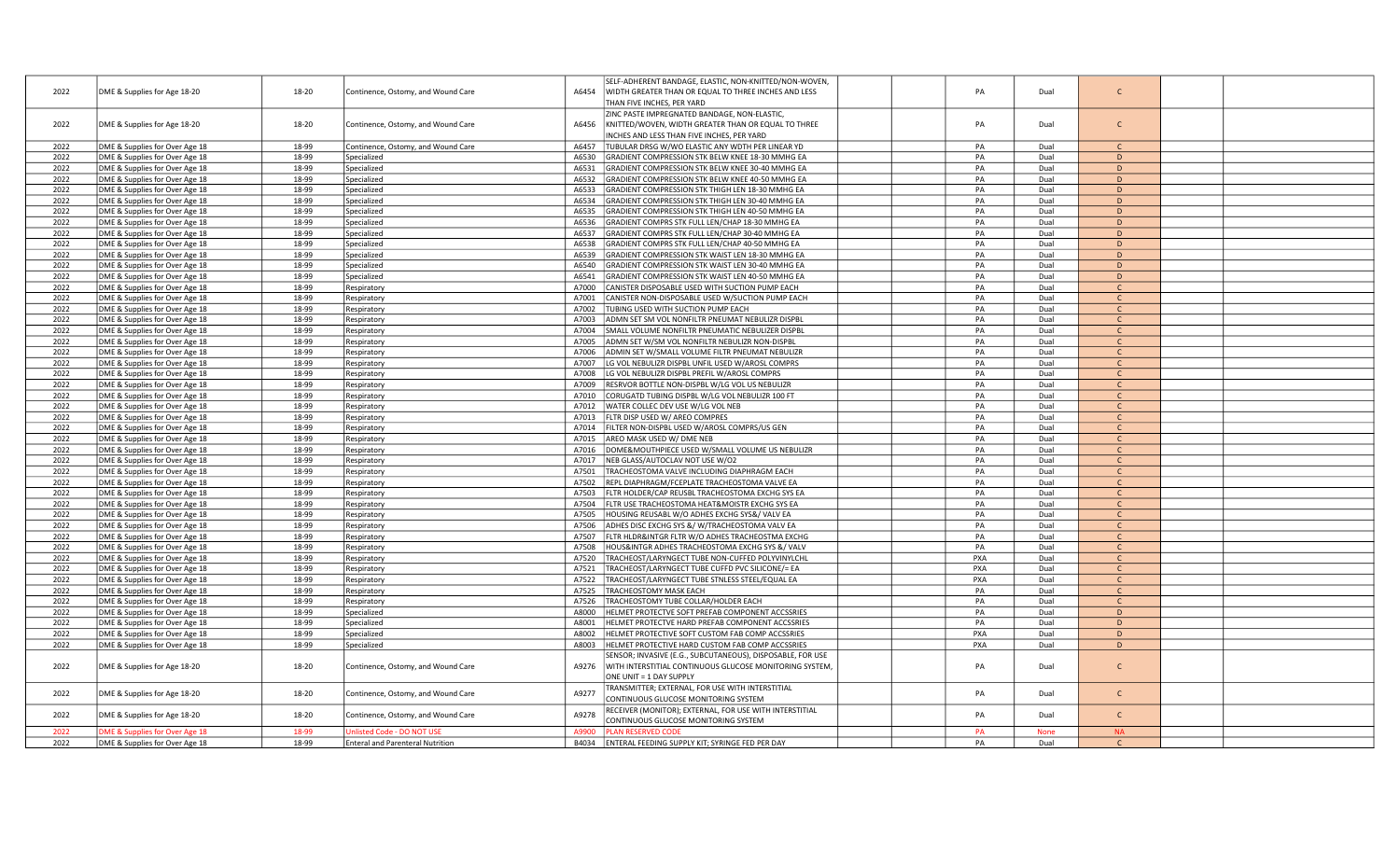|      |                                   |          |                                         | ENTERAL FEEDING SUPPLY KIT; PUMP FED, PER DAY, INCLUDES BUT       |           |                |    |      |               |  |
|------|-----------------------------------|----------|-----------------------------------------|-------------------------------------------------------------------|-----------|----------------|----|------|---------------|--|
| 2022 | DME & Supplies for Age 18-20      | 18-20    | <b>Enteral and Parenteral Nutrition</b> | B4035<br>NOT LIMITED TO FEEDING/FLUSHING SYRINGE, ADMINISTRATION  |           |                | PA | Dual | $\mathsf{C}$  |  |
|      |                                   |          |                                         | SET TUBING, DRESSINGS, TAPE                                       |           |                |    |      |               |  |
| 2022 | DME & Supplies for Over Age 18    | 18-99    | <b>Enteral and Parenteral Nutrition</b> | ENTERAL FEEDING SUPPLY KIT; GRAVITY FED PER DAY<br>B4036          |           |                | PA | Dual | $\mathsf{C}$  |  |
|      |                                   |          |                                         |                                                                   |           |                |    |      |               |  |
| 2022 | DME & Supplies for Age 18-20      | 18-20    | <b>Enteral and Parenteral Nutrition</b> | NASOGASTRIC TUBING WITH STYLET<br>B4081                           |           |                | PA | Dual | $\mathsf{C}$  |  |
| 2022 | DME & Supplies for Age 18-20      | 18-20    | <b>Enteral and Parenteral Nutrition</b> | B4082<br>NASOGASTRIC TUBING WITHOUT STYLET                        |           |                | PA | Dual | $\mathsf{C}$  |  |
| 2022 | DME & Supplies for Age 18-20      | 18-20    | <b>Enteral and Parenteral Nutrition</b> | B4083<br>STOMACH TUBE - LEVINE TYPE                               |           |                | PA | Dual | $\mathsf{C}$  |  |
| 2022 | DME & Supplies for Over Age 18    | 18-99    | <b>Enteral and Parenteral Nutrition</b> | GASTROSTOMY/J-TUBE STANDARD ANY MATERIAL/TYPE EA<br>B4087         |           |                | PA | Dual | $\mathsf{C}$  |  |
| 2022 | DME & Supplies for Over Age 18    | 18-99    | <b>Enteral and Parenteral Nutrition</b> | B4088<br>GASTROSTOMY/J-TUBE LOW-PROFILE ANY MAT/TYPE EACH         |           |                | PA | Dual | $\mathsf{C}$  |  |
|      |                                   |          |                                         | ENTERAL FORMULA, MANUFACTURED BLENDERIZED NATURAL                 |           |                |    |      |               |  |
|      |                                   |          |                                         | FOODS WITH INTACT NUTRIENTS, INCLUDES PROTEINS, FATS,             |           |                |    |      |               |  |
| 2022 | DME & Supplies for Age 18-20      | 18-20    | <b>Enteral and Parenteral Nutrition</b> | B4149<br>CARBOHYDRATES, VITAMINS AND MINERALS, MAY INCLUDE FIBER, |           |                | PA | Dual | $\mathsf{C}$  |  |
|      |                                   |          |                                         |                                                                   |           |                |    |      |               |  |
|      |                                   |          |                                         | ADMINISTERED THROUGH AN ENTERAL FEEDING TUBE, 100                 |           |                |    |      |               |  |
|      |                                   |          |                                         | CALORIES = 1 UNIT                                                 |           |                |    |      |               |  |
| 2022 | DME & Supplies for Over Age 18    | 18-99    | <b>Enteral and Parenteral Nutrition</b> | B4150<br><b>ENSURE</b>                                            | BO        | 1E             | SA | None | $\mathsf{C}$  |  |
| 2022 | DME & Supplies for Over Age 18    | 18-99    | <b>Enteral and Parenteral Nutrition</b> | B4150<br><b>ENSURE HIGH PROTEIN</b>                               | BO        | 2E             | SA | None | $\mathsf{C}$  |  |
| 2022 | DME & Supplies for Over Age 18    | 18-99    | <b>Enteral and Parenteral Nutrition</b> | B4150<br>ENSURE, ORIGINAL, VANILLA, 80Z, ARC PACK (24/CS)         | <b>BO</b> | 3E             | SA | None | $\mathsf{C}$  |  |
| 2022 | DME & Supplies for Over Age 18    | 18-99    | <b>Enteral and Parenteral Nutrition</b> | ENSURE ORIGINAL, VANILLA, 8 OZ CARTON (1 EA)<br>B4150             | <b>BO</b> | 4F             | SA | None | $\mathsf{C}$  |  |
| 2022 | DME & Supplies for Over Age 18    | 18-99    | <b>Enteral and Parenteral Nutrition</b> | B4150<br>NUTREN 1.0                                               | <b>BO</b> | N1             | SA | None | $\mathsf{C}$  |  |
| 2022 | DME & Supplies for Over Age 18    | 18-99    | <b>Enteral and Parenteral Nutrition</b> | NUTREN 1.0 FIBER<br>B4150                                         | <b>BO</b> | <b>NF</b>      | SA | None | $\mathsf{C}$  |  |
| 2022 | DME & Supplies for Over Age 18    | 18-99    | <b>Enteral and Parenteral Nutrition</b> | OSMOLITE<br>B4150                                                 | <b>BO</b> | OO             | SA | None | $\mathsf{C}$  |  |
| 2022 | DME & Supplies for Over Age 18    | 18-99    | <b>Enteral and Parenteral Nutrition</b> | OSMOLITE 1 CAL<br>B4150                                           | BO        | 01             | SA | None | $\mathsf{C}$  |  |
| 2022 | DME & Supplies for Over Age 18    | 18-99    | <b>Enteral and Parenteral Nutrition</b> | B4150<br>OSMOLITE 1.2 CAL                                         | <b>BO</b> | 02             | SA | None | $\mathsf{C}$  |  |
|      |                                   |          |                                         |                                                                   |           | PP             | SA |      |               |  |
| 2022 | DME & Supplies for Over Age 18    | 18-99    | <b>Enteral and Parenteral Nutrition</b> | B4150<br>PROMOTE                                                  | <b>BO</b> |                |    | None | $\mathsf{C}$  |  |
| 2022 | DME & Supplies for Over Age 18    | 18-99    | <b>Enteral and Parenteral Nutrition</b> | B4150<br><b>PROMOTE WITH FIBER</b>                                | <b>BO</b> | PF             | SA | None | $\mathsf{C}$  |  |
| 2022 | DME & Supplies for Over Age 18    | 18-99    | <b>Enteral and Parenteral Nutrition</b> | B4150<br>REPLETE WITH FIBER                                       | BO        | <b>RF</b>      | SA | None | $\mathcal{C}$ |  |
| 2022 | DME & Supplies for Over Age 18    | 18-99    | <b>Enteral and Parenteral Nutrition</b> | ENSURE, ORIGINAL, STRAWBERRY, 8 (24/CS)<br>B4150                  | <b>BO</b> | 5E             | SA | None | $\mathsf{C}$  |  |
| 2022 | DME & Supplies for Over Age 18    | 18-99    | <b>Enteral and Parenteral Nutrition</b> | <b>ENSURE ENLIVE 8 (24/CS)</b><br>B4150                           | <b>BO</b> | 6E             | SA | None | $\mathsf{C}$  |  |
| 2022 | DME & Supplies for Over Age 18    | 18-99    | <b>Enteral and Parenteral Nutrition</b> | B4150<br><b>FIBERSOURCE HN</b>                                    | <b>BO</b> | <b>FS</b>      | SA | None | $\mathsf{C}$  |  |
| 2022 | DME & Supplies for Over Age 18    | 18-99    | <b>Enteral and Parenteral Nutrition</b> | B4150<br>JEVITY 1 CAL                                             | <b>BO</b> | JV             | SA | None | $\mathsf{C}$  |  |
| 2022 | DME & Supplies for Over Age 18    | 18-99    | <b>Enteral and Parenteral Nutrition</b> | JEVITY 1.2 CAL<br>B4150                                           | <b>BO</b> | JY             | SA | None | $\mathsf{C}$  |  |
| 2022 | DME & Supplies for Over Age 18    | 18-99    | <b>Enteral and Parenteral Nutrition</b> | B4150<br>LIPISTART                                                | BO        | JZ             | SA | None | $\mathsf{C}$  |  |
| 2022 | DME & Supplies for Over Age 18    | 18-99    | <b>Enteral and Parenteral Nutrition</b> | <b>NUTREN REPLETE</b><br>B4150                                    | BO        | <b>NT</b>      | SA | None | $\mathsf{C}$  |  |
| 2022 | DME & Supplies for Over Age 18    | 18-99    | <b>Enteral and Parenteral Nutrition</b> | B4150<br><b>REPLETE</b>                                           | <b>BO</b> | <b>RQ</b>      | SA | None | $\mathsf{C}$  |  |
|      |                                   |          |                                         |                                                                   |           |                |    |      |               |  |
| 2022 | DME & Supplies for Over Age 18    | 18-99    | <b>Enteral and Parenteral Nutrition</b> | B4150<br><b>BOOST</b>                                             | BO        | <b>BB</b>      | SA | None | $\mathsf{C}$  |  |
| 2022 | DME & Supplies for Over Age 18    | 18-99    | <b>Enteral and Parenteral Nutrition</b> | <b>BOOST HIGH PROTEIN</b><br>B4150                                | <b>BO</b> | <b>B1</b>      | SA | None | $\mathsf{C}$  |  |
| 2022 | DME & Supplies for Over Age 18    | 18-99    | <b>Enteral and Parenteral Nutrition</b> | BOOST, VANILLA, 8 OZ TETRA (27/CS)<br>B4150                       | <b>BO</b> | <b>B2</b>      | SA | None | $\mathsf{C}$  |  |
| 2022 | DME & Supplies for Over Age 18    | 18-99    | <b>Enteral and Parenteral Nutrition</b> | BOOST, VANILLA, 8 OZ TETRA (1/EA)<br>B4150                        | <b>BO</b> | B <sub>3</sub> | SA | None | <sub>c</sub>  |  |
| 2022 | DME & Supplies for Over Age 18    | 18-99    | <b>Enteral and Parenteral Nutrition</b> | BOOST, CHOCOLATE, 8 OZ TETRA (27/CS)<br>B4150                     | <b>BO</b> | <b>B4</b>      | SA | None | $\mathsf{C}$  |  |
| 2022 | DME & Supplies for Over Age 18    | 18-99    | <b>Enteral and Parenteral Nutrition</b> | BOOST, CHOCOLATE, 8 OZ TETRA (1/EA)<br>B4150                      | <b>BO</b> | <b>B5</b>      | SA | None | $\mathsf{C}$  |  |
| 2022 | DME & Supplies for Over Age 18    | 18-99    | <b>Enteral and Parenteral Nutrition</b> | BOOST, STRAWBERRY, 8 OZ TETRA (27/CS)<br>B4150                    | <b>BO</b> | <b>B6</b>      | SA | None | $\mathsf{C}$  |  |
| 2022 | DME & Supplies for Over Age 18    | 18-99    | <b>Enteral and Parenteral Nutrition</b> | B4150<br>BOOST, STRAWBERRY, 8 OZ TETRA (1/EA)                     | <b>BO</b> | <b>B7</b>      | SA | None | $\mathsf{C}$  |  |
| 2022 | DME & Supplies for Over Age 18    | 18-99    | <b>Enteral and Parenteral Nutrition</b> | B4150<br>ENSURE ORIGINAL, STRAWBERRY, 8 OZ CARTON (1 EA)          | <b>BO</b> | E5             | SA | None | $\mathsf{C}$  |  |
| 2022 | DME & Supplies for Over Age 18    | 18-99    | <b>Enteral and Parenteral Nutrition</b> | B4150<br>ENSURE, ORIGINAL, BUTTER, PECAN (24/CS)                  | <b>BO</b> | E <sub>6</sub> | SA | None | $\mathsf{C}$  |  |
| 2022 |                                   | 18-99    | <b>Enteral and Parenteral Nutrition</b> | B4150<br>ENSURE ORIGINAL, BUTTER PECAN, 8OZ CARTON (1 EA)         | BO        | E7             | SA | None | $\mathsf{C}$  |  |
|      | DME & Supplies for Over Age 18    |          |                                         |                                                                   |           |                | SA |      |               |  |
| 2022 | DME & Supplies for Over Age 18    | 18-99    | <b>Enteral and Parenteral Nutrition</b> | B4150<br>ENSURE ORIGINAL, CHOCOLATE, 8 OZ CA (24/CS)              | <b>BO</b> | E8             |    | None | $\mathsf{C}$  |  |
| 2022 | DME & Supplies for Over Age 18    | 18-99    | <b>Enteral and Parenteral Nutrition</b> | ENSURE ORIGINAL, CHOCOLATE, 8 OZ CARTON (1 EA)<br>B4150           | <b>BO</b> | E9             | SA | None | $\mathsf{C}$  |  |
| 2022 | DME & Supplies for Over Age 18    | 18-99    | <b>Enteral and Parenteral Nutrition</b> | B4150<br><b>ISOSOURCE HN</b>                                      | <b>BO</b> | <b>IH</b>      | SA | None | $\mathsf{C}$  |  |
| 2022 | DME & Supplies for Over Age 18    | 18-99    | <b>Enteral and Parenteral Nutrition</b> | B4150<br><b>ISOSOURCE</b>                                         | <b>BO</b> | IS             | SA | None | $\mathsf{C}$  |  |
| 2022 | DME & Supplies for All Age Groups | $0 - 99$ | <b>Enteral and Parenteral Nutrition</b> | GENERIC FORMULA - Any other nutritional supplement not<br>B4150   | <b>BO</b> | SC             | SA | None | $\mathsf{C}$  |  |
| 2022 | DME & Supplies for Over Age 18    | 18-99    | <b>Enteral and Parenteral Nutrition</b> | ENTRAL F NUTRITION CMPL CAL DENSE INTACT NUTRNTS<br>B4152         | BO        | <b>NI</b>      | PA | Dual | $\mathsf{C}$  |  |
| 2022 | DME & Supplies for Over Age 18    | 18-99    | <b>Enteral and Parenteral Nutrition</b> | B4152<br>BOOST VERY HIGH CALORIE, VANILLA, 8 OZ TETRA (1/EA)      | <b>BO</b> | BH             | SA | None | $\mathsf{C}$  |  |
|      |                                   |          |                                         |                                                                   |           | EC             |    |      | $\mathsf{C}$  |  |
| 2022 | DME & Supplies for Over Age 18    | 18-99    | <b>Enteral and Parenteral Nutrition</b> | B4152<br><b>ENSURE COMPLETE</b>                                   | BO        |                | SA | None |               |  |
| 2022 | DME & Supplies for Over Age 18    | 18-99    | <b>Enteral and Parenteral Nutrition</b> | ENSURE PLUS, VANILLA, 8 OZ CARTON (1 EA)<br>B4152                 | <b>BO</b> | EV             | SA | None | <sub>c</sub>  |  |
| 2022 | DME & Supplies for Over Age 18    | 18-99    | <b>Enteral and Parenteral Nutrition</b> | ENSURE PLUS, STRAWBERRY, 8 OZ CARTON (1 EA)<br>B4152              | <b>BO</b> | C5             | SA | None | $\mathsf{C}$  |  |
| 2022 | DME & Supplies for Over Age 18    | 18-99    | <b>Enteral and Parenteral Nutrition</b> | ENSURE PLUS, BUTTER PECAN, 8 OZ CARTON (24/CS)<br>B4152           | BO        | C6             | SA | None | $\mathsf{C}$  |  |
| 2022 | DME & Supplies for Over Age 18    | 18-99    | <b>Enteral and Parenteral Nutrition</b> | ENSURE PLUS, BUTTER PECAN, 8 OZ CARTON (1 EA)<br>B4152            | <b>BO</b> | C7             | SA | None | $\mathsf{C}$  |  |
| 2022 | DME & Supplies for Over Age 18    | 18-99    | <b>Enteral and Parenteral Nutrition</b> | ENSURE PLUS, CHOCOLATE, 8 OZ CARTON (24/CS)<br>B4152              | BO        | C8             | SA | None | $\mathsf{C}$  |  |
| 2022 | DME & Supplies for Over Age 18    | 18-99    | <b>Enteral and Parenteral Nutrition</b> | ENSURE PLUS, CHOCOLATE, 8 OZ CARTON (1 EA)<br>B4152               | <b>BO</b> | C9             | SA | None | $\mathsf{C}$  |  |
| 2022 | DME & Supplies for Over Age 18    | 18-99    | <b>Enteral and Parenteral Nutrition</b> | B4152<br><b>ISOSOURCE 1.5</b>                                     | BO        | 15             | SA | None | $\mathsf{C}$  |  |
| 2022 | DME & Supplies for Over Age 18    | 18-99    | <b>Enteral and Parenteral Nutrition</b> | B4152<br>JEVITY 1.5                                               | <b>BO</b> | -16            | SA | None | $\mathsf{C}$  |  |
| 2022 | DME & Supplies for Over Age 18    | 18-99    | <b>Enteral and Parenteral Nutrition</b> | RESOURCE 2.0<br>B4152                                             | <b>BO</b> | R <sub>3</sub> | SA | None | $\mathsf{C}$  |  |
| 2022 | DME & Supplies for Over Age 18    | 18-99    | <b>Enteral and Parenteral Nutrition</b> | NUTREN 1.5<br>B4152                                               | <b>BO</b> | N1             | SA | None | $\mathsf{C}$  |  |
| 2022 | DME & Supplies for Over Age 18    | 18-99    | <b>Enteral and Parenteral Nutrition</b> | B4152 NUTREN 2.0                                                  | <b>BO</b> | N <sub>2</sub> | SA | None | $\mathsf{C}$  |  |
|      |                                   |          |                                         |                                                                   |           |                |    |      |               |  |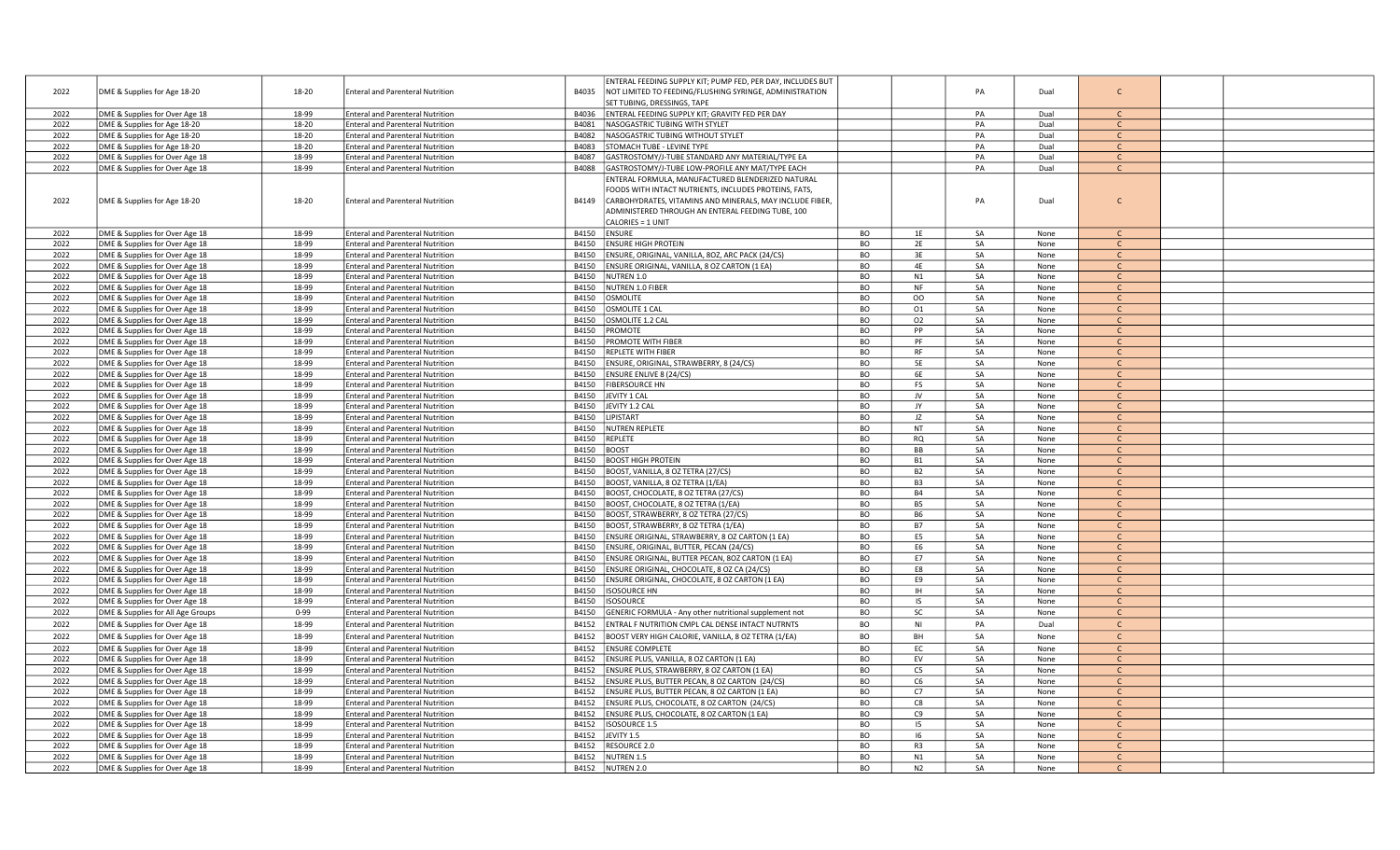| 2022 | DME & Supplies for Over Age 18    | 18-99    | <b>Enteral and Parenteral Nutrition</b> | B4152 | OSMOLITE 1.5 CAL                                       | <b>BO</b> | O <sub>5</sub> | SA | None |               |  |
|------|-----------------------------------|----------|-----------------------------------------|-------|--------------------------------------------------------|-----------|----------------|----|------|---------------|--|
| 2022 | DME & Supplies for Over Age 18    | 18-99    | <b>Enteral and Parenteral Nutrition</b> | B4152 | <b>RESURGEX PLUS</b>                                   | BO        | <b>RP</b>      | SA | None | $\mathsf{C}$  |  |
| 2022 | DME & Supplies for Over Age 18    | 18-99    | <b>Enteral and Parenteral Nutrition</b> | B4152 | <b>BOOST PLUS</b>                                      | BO        | 9P             | SA | None | $\mathsf{C}$  |  |
| 2022 | DME & Supplies for Over Age 18    | 18-99    | <b>Enteral and Parenteral Nutrition</b> | B4152 | ENSURE PLUS HN                                         | BO        | 1D             | SA | None | $\mathsf{C}$  |  |
| 2022 | DME & Supplies for Over Age 18    | 18-99    | <b>Enteral and Parenteral Nutrition</b> | B4152 | ENSURE PLUS, VANILLA, 8 OZ CARTON (24/CS)              | BO        | 2D             | SA | None | $\mathcal{C}$ |  |
|      |                                   |          |                                         |       |                                                        |           |                |    |      |               |  |
| 2022 | DME & Supplies for Over Age 18    | 18-99    | <b>Enteral and Parenteral Nutrition</b> | B4152 | ENSURE PLUS, STRAWBERRY, 8 OZ CARTON (24/CS)           | BO        | 3D             | SA | None | C             |  |
| 2022 | DME & Supplies for Over Age 18    | 18-99    | <b>Enteral and Parenteral Nutrition</b> | B4152 | <b>TWOCAL HN</b>                                       | BO        | 4D             | SA | None | $\mathsf{C}$  |  |
| 2022 | DME & Supplies for All Age Groups | $0 - 99$ | <b>Enteral and Parenteral Nutrition</b> | B4152 | GENERIC FORMULA - Any other nutritional supplement not | <b>BO</b> | SC             | SA | None | $\mathsf{C}$  |  |
|      |                                   |          |                                         |       | specifically listed                                    |           |                |    |      |               |  |
| 2022 | DME & Supplies for Over Age 18    | 18-99    | <b>Enteral and Parenteral Nutrition</b> | B4153 | IMPACT PEPTIDE 1.5                                     | BO        | IP             | SA | None | $\mathcal{C}$ |  |
| 2022 | DME & Supplies for Over Age 18    | 18-99    | <b>Enteral and Parenteral Nutrition</b> | B4153 | ENTRAL F NUTRITIONALLY CMPL W/INTACT NUTRIENTS         | BO        | NN             | PA | Dual | $\mathsf{C}$  |  |
| 2022 | DME & Supplies for Over Age 18    | 18-99    | <b>Enteral and Parenteral Nutrition</b> | B4153 | <b>IMPACT GLUTAMINE</b>                                | <b>BO</b> | IG             | SA | None | $\mathsf{C}$  |  |
| 2022 | DME & Supplies for Over Age 18    | 18-99    | <b>Enteral and Parenteral Nutrition</b> | B4153 | -EMENTAL                                               | BO        | LE             | SA | None | $\mathsf{C}$  |  |
| 2022 | DME & Supplies for Over Age 18    | 18-99    | <b>Enteral and Parenteral Nutrition</b> | B4153 | PEPTAMEN 1.5                                           | <b>BO</b> | P5             | SA | None | $\mathsf{C}$  |  |
| 2022 |                                   | 18-99    | <b>Enteral and Parenteral Nutrition</b> | B4153 | PERATIVE                                               | BO        | PV             | SA |      | $\mathsf{C}$  |  |
|      | DME & Supplies for Over Age 18    |          |                                         |       |                                                        |           |                |    | None | $\mathcal{C}$ |  |
| 2022 | DME & Supplies for Over Age 18    | 18-99    | <b>Enteral and Parenteral Nutrition</b> | B4153 | VITAL AF 1.2 CAL                                       | BO        | VA             | SA | None |               |  |
| 2022 | DME & Supplies for Over Age 18    | 18-99    | <b>Enteral and Parenteral Nutrition</b> | B4153 | <b>ENTRAL FORMULA NUTIONALLY CMPL HYDROLYZED PROTS</b> | BO        | <b>5D</b>      | PA | Dual | $\mathsf{C}$  |  |
| 2022 | DME & Supplies for Over Age 18    | 18-99    | <b>Enteral and Parenteral Nutrition</b> | B4153 | PEPTAMEN                                               | BО        | 6D             | SA | None | C             |  |
| 2022 | DME & Supplies for Over Age 18    | 18-99    | <b>Enteral and Parenteral Nutrition</b> | B4153 | PEPTAMEN AF                                            | BO        | 7D             | SA | None | $\mathsf{C}$  |  |
| 2022 | DME & Supplies for Over Age 18    | 18-99    | <b>Enteral and Parenteral Nutrition</b> | B4153 | PEPTAMEN WITH PREBIO1                                  | BO        | 8D             | SA | None | $\mathsf{C}$  |  |
| 2022 | DME & Supplies for Over Age 18    | 18-99    | <b>Enteral and Parenteral Nutrition</b> | B4153 | <b>TOLEREX</b>                                         | BO        | 9D             | SA | None | $\mathsf{C}$  |  |
| 2022 | DME & Supplies for Over Age 18    | 18-99    | <b>Enteral and Parenteral Nutrition</b> | B4153 | VITAL 1.0 CAL                                          | BO        | 1Z             | SA | None | $\mathsf{C}$  |  |
| 2022 | DME & Supplies for Over Age 18    | 18-99    | <b>Enteral and Parenteral Nutrition</b> | B4153 | VITAL 1.5 CAL                                          | <b>BO</b> | 2Z             | SA | None |               |  |
| 2022 | DME & Supplies for Over Age 18    | 18-99    |                                         | B4153 | <b>VIVONEX PLUS</b>                                    | BO        | 3Z             | SA |      | $\mathsf{C}$  |  |
|      |                                   |          | <b>Enteral and Parenteral Nutrition</b> |       |                                                        |           |                |    | None |               |  |
| 2022 | DME & Supplies for Over Age 18    | 18-99    | <b>Enteral and Parenteral Nutrition</b> | B4153 | <b>VITAL HN</b>                                        | <b>BO</b> | VH             | SA | None | $\mathsf{C}$  |  |
| 2022 | DME & Supplies for Over Age 18    | 18-99    | <b>Enteral and Parenteral Nutrition</b> | B4153 | <b>VIVONEX RTF</b>                                     | BO        | <b>VR</b>      | SA | None | $\mathsf{C}$  |  |
| 2022 | DME & Supplies for Over Age 18    | 18-99    | <b>Enteral and Parenteral Nutrition</b> | B4153 | <b>VIVONEX TEN</b>                                     | BO        | VT             | SA | None | C             |  |
| 2022 | DME & Supplies for All Age Groups | $0 - 99$ | <b>Enteral and Parenteral Nutrition</b> | B4153 | GENERIC FORMULA - Any other nutritional supplement not | BO        | SC             | SA | None | $\mathsf{C}$  |  |
|      |                                   |          |                                         |       | pecifically listed                                     |           |                |    |      |               |  |
| 2022 | DME & Supplies for Over Age 18    | 18-99    | <b>Enteral and Parenteral Nutrition</b> | B4154 | IMPACT WITH FIBER                                      | BO        | IF.            | SA | None |               |  |
| 2022 | DME & Supplies for Over Age 18    | 18-99    | <b>Enteral and Parenteral Nutrition</b> | B4154 | IMPACT 1.5                                             | <b>BO</b> | IP             | SA | None | $\mathsf{C}$  |  |
| 2022 | DME & Supplies for Over Age 18    | 18-99    | <b>Enteral and Parenteral Nutrition</b> | B4154 | <b>NUTREN PULMONARY</b>                                | BO        | <b>NP</b>      | SA | None | $\mathsf{C}$  |  |
| 2022 | DME & Supplies for Over Age 18    | 18-99    | <b>Enteral and Parenteral Nutrition</b> | B4154 | NUTRIHEP                                               | BO        | 16             | SA | None | C             |  |
|      |                                   |          |                                         |       |                                                        |           |                |    |      |               |  |
| 2022 | DME & Supplies for Over Age 18    | 18-99    | <b>Enteral and Parenteral Nutrition</b> | B4154 | NUTRIRENAL                                             | BO        | 17             | SA | None | $\mathsf{C}$  |  |
| 2022 | DME & Supplies for Over Age 18    | 18-99    | <b>Enteral and Parenteral Nutrition</b> | B4154 | <b>NEPRO</b>                                           | BO        | 13             | SA | None | $\mathsf{C}$  |  |
| 2022 | DME & Supplies for Over Age 18    | 18-99    | <b>Enteral and Parenteral Nutrition</b> | B4154 | NOVASOURCE RENAL                                       | BO        | 14             | SA | None | $\mathsf{C}$  |  |
| 2022 | DME & Supplies for Over Age 18    | 18-99    | <b>Enteral and Parenteral Nutrition</b> | B4154 | OXEPA                                                  | BO        | 18             | SA | None | $\mathsf{C}$  |  |
| 2022 | DME & Supplies for Over Age 18    | 18-99    | <b>Enteral and Parenteral Nutrition</b> | B4154 | PULMOCARE                                              | BO        | 19             | SA | None | $\mathsf{C}$  |  |
| 2022 | DME & Supplies for Over Age 18    | 18-99    | <b>Enteral and Parenteral Nutrition</b> | B4154 | RENALCAL                                               | BO        | 21             | SA | None | C             |  |
| 2022 | DME & Supplies for Over Age 18    | 18-99    | <b>Enteral and Parenteral Nutrition</b> | B4154 | REN/GEN                                                | BO        | 20             | SA | None | $\mathsf{C}$  |  |
| 2022 | DME & Supplies for Over Age 18    | 18-99    | <b>Enteral and Parenteral Nutrition</b> | B4154 | GLUCERNA 1.0                                           | BO        | 4Z             | SA | None | $\mathsf{C}$  |  |
| 2022 | DME & Supplies for Over Age 18    | 18-99    | <b>Enteral and Parenteral Nutrition</b> | B4154 | GLUCERNA 1.2                                           | BO        | 5Z             | SA | None |               |  |
| 2022 | DME & Supplies for Over Age 18    | 18-99    | <b>Enteral and Parenteral Nutrition</b> | B4154 | GLUCERNA 1.5                                           | BO        | 6Z             | SA | None | $\mathsf{C}$  |  |
|      |                                   |          |                                         |       |                                                        |           |                |    |      |               |  |
| 2022 | DME & Supplies for Over Age 18    | 18-99    | <b>Enteral and Parenteral Nutrition</b> | B4154 | GLYTROL                                                | BO        | 7Z             | SA | None | $\mathsf{C}$  |  |
| 2022 | DME & Supplies for Over Age 18    | 18-99    | <b>Enteral and Parenteral Nutrition</b> | B4154 | IMPACT ADVANCED RECOVERY                               | BO        | 8Z             | SA | None | $\mathsf{C}$  |  |
| 2022 | DME & Supplies for Over Age 18    | 18-99    | <b>Enteral and Parenteral Nutrition</b> | B4154 | KETOCAL                                                | BO        | 9Z             | SA | None | $\mathsf{C}$  |  |
| 2022 | DME & Supplies for Over Age 18    | 18-99    | <b>Enteral and Parenteral Nutrition</b> | B4154 | KETOCAL 3.1                                            | BO        | 1Y             | SA | None | $\mathsf{C}$  |  |
| 2022 | DME & Supplies for Over Age 18    | 18-99    | <b>Enteral and Parenteral Nutrition</b> | B4154 | KETOCAL 4.1                                            | BO        | 2Y             | SA | None | $\mathsf{C}$  |  |
| 2022 | DME & Supplies for Over Age 18    | 18-99    | <b>Enteral and Parenteral Nutrition</b> | B4154 | <b>KETOVIE</b>                                         | <b>BO</b> | 3Y             | SA | None | $\mathsf{C}$  |  |
| 2022 | DME & Supplies for Over Age 18    | 18-99    | <b>Enteral and Parenteral Nutrition</b> | B4154 | RESOURCE DIABETIC                                      | BO        | 4Y             | SA | None | $\mathsf{C}$  |  |
| 2022 | DME & Supplies for Over Age 18    | 18-99    | <b>Enteral and Parenteral Nutrition</b> | B4154 | ENTRAL F NUTRITION CMPL NO INHERITED DZ METAB          | BO        | EF             | PA | Dual | $\mathsf{C}$  |  |
| 2022 | DME & Supplies for Over Age 18    | 18-99    | <b>Enteral and Parenteral Nutrition</b> | B4154 | SUPLENA                                                | <b>BO</b> | <b>5Y</b>      | SA | None | $\mathsf{C}$  |  |
| 2022 | DME & Supplies for Over Age 18    | 18-99    | <b>Enteral and Parenteral Nutrition</b> | B4154 | <b>IMPACT</b>                                          | BO        | IG             | SA | SA   | $\mathsf{C}$  |  |
|      |                                   |          |                                         |       |                                                        |           |                |    |      |               |  |
| 2022 | DME & Supplies for All Age Groups | $0 - 99$ | <b>Enteral and Parenteral Nutrition</b> | B4154 | GENERIC FORMULA - Any other nutritional supplement not | <b>BO</b> | SC             | SA | SA   | $\mathsf{C}$  |  |
|      |                                   |          |                                         |       | specifically listed                                    |           |                |    |      |               |  |
| 2022 | DME & Supplies for Over Age 18    | 18-99    | <b>Enteral and Parenteral Nutrition</b> | B4155 | MICROLIPID                                             | <b>BO</b> | <b>X6</b>      | SA | None | $\mathsf{C}$  |  |
| 2022 | DME & Supplies for Over Age 18    | 18-99    | <b>Enteral and Parenteral Nutrition</b> | B4155 | MCT OIL                                                | BO        | <b>X7</b>      | SA | None | $\mathsf{C}$  |  |
| 2022 | DME & Supplies for Over Age 18    | 18-99    | <b>Enteral and Parenteral Nutrition</b> | B4155 | MCT PROCAI                                             | BO        | X8             | SA | None | $\mathsf{C}$  |  |
| 2022 | DME & Supplies for Over Age 18    | 18-99    | <b>Enteral and Parenteral Nutrition</b> | B4155 | OS 2 (MILUPA OS 2)                                     | BO        | X9             | SA | None | $\mathsf{C}$  |  |
| 2022 | DME & Supplies for Over Age 18    | 18-99    | <b>Enteral and Parenteral Nutrition</b> | B4155 | PHENYLADE AMINO ACID BLEND MTE                         | BO        | Z1             | SA | None | $\mathsf{C}$  |  |
| 2022 | DME & Supplies for Over Age 18    | 18-99    | <b>Enteral and Parenteral Nutrition</b> | B4155 | POLYCOSE                                               | <b>BO</b> | Z <sub>2</sub> | SA | None | $\mathsf{C}$  |  |
| 2022 | DME & Supplies for Over Age 18    | 18-99    | <b>Enteral and Parenteral Nutrition</b> | B4155 | PROMOD                                                 | BO        | Z <sub>3</sub> | SA | None | $\mathsf{C}$  |  |
| 2022 | DME & Supplies for Over Age 18    | 18-99    | <b>Enteral and Parenteral Nutrition</b> | B4155 | <b>PROPHREE</b>                                        | <b>BO</b> | Z4             | SA | None |               |  |
|      |                                   |          |                                         |       |                                                        |           |                |    |      |               |  |
| 2022 | DME & Supplies for Over Age 18    | 18-99    | <b>Enteral and Parenteral Nutrition</b> |       | <b>B4155 PROTEINEX LIQUID</b>                          | BO        | Z <sub>5</sub> | SA | None |               |  |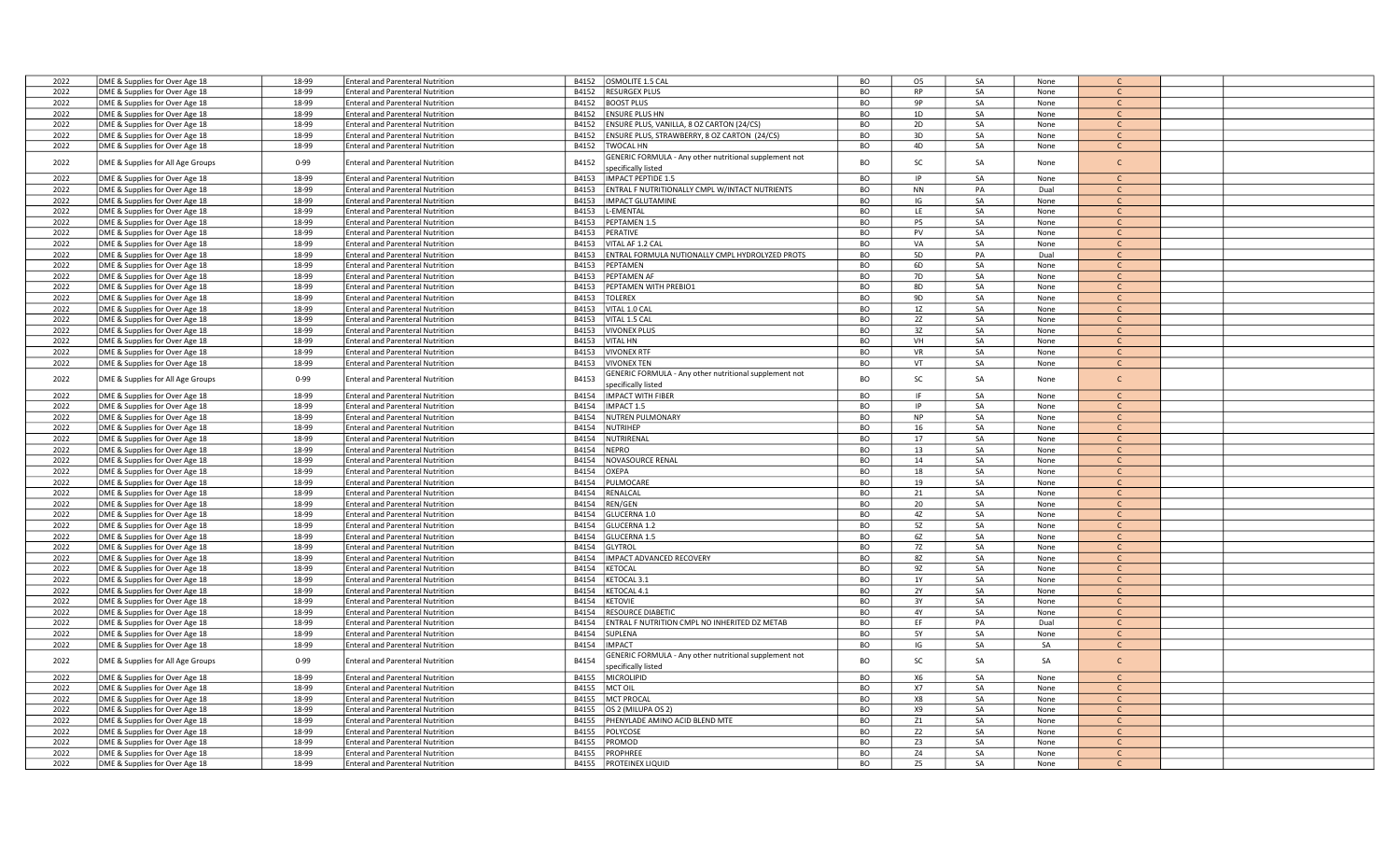| 2022 | DME & Supplies for Over Age 18    | 18-99    | <b>Enteral and Parenteral Nutrition</b>       |       | B4155 PROVIMIN                                                                                                                                                                                                                                                                                               | BO        | Z <sub>6</sub> | SA | None | $\mathcal{C}$ |           |                                                                                                                                                                     |
|------|-----------------------------------|----------|-----------------------------------------------|-------|--------------------------------------------------------------------------------------------------------------------------------------------------------------------------------------------------------------------------------------------------------------------------------------------------------------|-----------|----------------|----|------|---------------|-----------|---------------------------------------------------------------------------------------------------------------------------------------------------------------------|
| 2022 | DME & Supplies for Over Age 18    | 18-99    | <b>Enteral and Parenteral Nutrition</b>       | B4155 | BENEPROTEIN                                                                                                                                                                                                                                                                                                  | BO        | Z7             | SA | None | $\mathsf{C}$  |           |                                                                                                                                                                     |
| 2022 | DME & Supplies for Over Age 18    | 18-99    | <b>Enteral and Parenteral Nutrition</b>       |       | B4155   ROSS CARBOHYDRATE FREE                                                                                                                                                                                                                                                                               | BO        | Z8             | SA | None | $\mathsf{C}$  |           |                                                                                                                                                                     |
| 2022 | DME & Supplies for Over Age 18    | 18-99    | <b>Enteral and Parenteral Nutrition</b>       | B4155 | <b>SOLCARB</b>                                                                                                                                                                                                                                                                                               | BO        | Z9             | SA | None | $\mathsf{C}$  |           |                                                                                                                                                                     |
| 2022 | DME & Supplies for Over Age 18    | 18-99    | <b>Enteral and Parenteral Nutrition</b>       | B4155 | ENTRAL F NUTRITIONALLY INCMPL/MODULAR NUTRIENTS                                                                                                                                                                                                                                                              | BO        | 6Y             | PA | Dual | $\mathsf{C}$  |           |                                                                                                                                                                     |
| 2022 | DME & Supplies for Over Age 18    | 18-99    | <b>Enteral and Parenteral Nutrition</b>       | B4155 | COMPLEX MSD AMINO ACID BLEND                                                                                                                                                                                                                                                                                 | BO        | <b>7Y</b>      | SA | None | $\mathsf{C}$  |           |                                                                                                                                                                     |
| 2022 | DME & Supplies for Over Age 18    | 18-99    | <b>Enteral and Parenteral Nutrition</b>       |       | B4155 DUOCAL                                                                                                                                                                                                                                                                                                 | BO        | <b>8Y</b>      | SA | None | $\mathsf{C}$  |           |                                                                                                                                                                     |
| 2022 | DME & Supplies for Over Age 18    | 18-99    | <b>Enteral and Parenteral Nutrition</b>       | B4155 | GLUTARADE GA-1 AMINO ACID BLEND                                                                                                                                                                                                                                                                              | BO        | 9Y             | SA | None | $\mathsf{C}$  |           |                                                                                                                                                                     |
| 2022 | DME & Supplies for Over Age 18    | 18-99    | <b>Enteral and Parenteral Nutrition</b>       | B4155 | LIQUIGEN                                                                                                                                                                                                                                                                                                     | BO        | 10             | SA | None | $\mathsf{C}$  |           |                                                                                                                                                                     |
| 2022 |                                   | 18-99    | <b>Enteral and Parenteral Nutrition</b>       | B4155 | GLYCOSADE                                                                                                                                                                                                                                                                                                    |           | 2U             | SA |      | $\mathsf{C}$  |           |                                                                                                                                                                     |
|      | DME & Supplies for Over Age 18    |          |                                               |       |                                                                                                                                                                                                                                                                                                              |           |                |    | None |               |           |                                                                                                                                                                     |
| 2022 | DME & Supplies for All Age Groups | $0 - 99$ | <b>Enteral and Parenteral Nutrition</b>       | B4155 | GENERIC FORMULA - Any other nutritional supplement not                                                                                                                                                                                                                                                       | <b>BO</b> | SC             | SA | None | $\mathsf{C}$  |           |                                                                                                                                                                     |
|      |                                   |          |                                               |       | specifically listed                                                                                                                                                                                                                                                                                          |           |                |    |      |               |           |                                                                                                                                                                     |
| 2022 | DME & Supplies for Over Age 18    | 18-99    | <b>Enteral and Parenteral Nutrition</b>       | B4157 | ENTRAL F NUTRITION CMPL INHERITED DZ METAB                                                                                                                                                                                                                                                                   |           |                | PA | Dual | $\mathsf{C}$  |           |                                                                                                                                                                     |
| 2022 | DME & Supplies for All Age Groups | $0 - 99$ | <b>Enteral and Parenteral Nutrition</b>       | B4157 | GENERIC FORMULA - Any other nutritional supplement not                                                                                                                                                                                                                                                       |           |                | SA | None | $\mathsf{C}$  |           |                                                                                                                                                                     |
|      |                                   |          |                                               |       | specifically listed                                                                                                                                                                                                                                                                                          |           |                |    |      |               |           |                                                                                                                                                                     |
| 2022 | DME & Supplies for Age 18-20      | 18-20    | <b>Enteral and Parenteral Nutrition</b>       | B4160 | ENTERAL FORMULA, FOR PEDIATRICS, NUTRITIONALLY COMPLETE<br>CALORICALLY DENSE (EQUAL TO OR GREATER THAN 0.7 KCAL/ML)<br>WITH INTACT NUTRIENTS, INCLUDES PROTEINS, FATS,<br>CARBOHYDRATES, VITAMINS AND MINERALS, MAY INCLUDE FIBER,<br>ADMINISTERED THROUGH AN ENTERAL FEEDING TUBE, 100<br>CALORIES = 1 UNIT |           |                | PA | Dual | $\mathsf{C}$  |           |                                                                                                                                                                     |
| 2022 | DME & Supplies for Age 18-20      | 18-20    | <b>Enteral and Parenteral Nutrition</b>       | B4160 | GENERIC FORMULA - Any other nutritional supplement not                                                                                                                                                                                                                                                       | BO        | SC             | PA | Dual | $\mathsf{C}$  |           |                                                                                                                                                                     |
|      |                                   |          |                                               |       | specifically listed                                                                                                                                                                                                                                                                                          |           |                |    |      |               |           |                                                                                                                                                                     |
| 2022 | DME & Supplies for Age 18-20      | 18-20    | <b>Enteral and Parenteral Nutrition</b>       | B4161 | ENTERAL FORMULA, FOR PEDIATRICS, HYDROLYZED/AMINO ACIDS<br>AND PEPTIDE CHAIN PROTEINS, INCLUDES FATS, CARBOHYDRATES,<br>VITAMINS AND MINERALS, MAY INCLUDE FIBER, ADMINISTERED<br>THROUGH AN ENTERAL FEEDING TUBE, 100 CALORIES = 1 UNIT                                                                     |           |                | PA | Dual | $\mathsf{C}$  |           |                                                                                                                                                                     |
| 2022 | DME & Supplies for Age 18-20      | 18-20    | <b>Enteral and Parenteral Nutrition</b>       | B4161 | GENERIC FORMULA - Any other nutritional supplement not<br>specifically listed                                                                                                                                                                                                                                | <b>BO</b> | SC             | PA | Dual | $\mathsf{C}$  |           |                                                                                                                                                                     |
| 2022 | DME & Supplies for Age 18-20      | 18-20    | <b>Enteral and Parenteral Nutrition</b>       | B4162 | ENTERAL FORMULA, FOR PEDIATRICS, SPECIAL METABOLIC NEEDS<br>FOR INHERITED DISEASE OF METABOLISM, INCLUDES PROTEINS,<br>FATS, CARBOHYDRATES, VITAMINS AND MINERALS, MAY INCLUDE<br>FIBER, ADMINISTERED THROUGH AN ENTERAL FEEDING TUBE, 100<br>CALORIES = 1 UNIT                                              |           |                | PA | Dual | $\mathsf{C}$  |           |                                                                                                                                                                     |
| 2022 | DME & Supplies for Age 18-20      | 18-20    | <b>Enteral and Parenteral Nutrition</b>       | B4162 | GENERIC FORMULA - Any other nutritional supplement not<br>specifically listed                                                                                                                                                                                                                                | <b>BO</b> | SC             | PA | Dual | $\mathsf{C}$  |           |                                                                                                                                                                     |
| 2022 | DME & Supplies for Age 18-20      | 18-20    | <b>Enteral and Parenteral Nutrition</b>       | B9002 | ENTERAL NUTRITION INFUSION PUMP, ANY TYPE                                                                                                                                                                                                                                                                    |           |                | PA | Dual | D             | <b>RO</b> | RO means the equipment will remain the<br>property of the provider and a monthly fee<br>will be reimbursed during the authorized<br>medically necessary time frame. |
| 2022 | DME & Supplies for Age 18-20      | 18-20    | <b>Enteral and Parenteral Nutrition</b>       | B9004 | PARENTERAL NUTRITION INFUSION PUMP, PORTABLE                                                                                                                                                                                                                                                                 |           |                | PA | Dual | D             | <b>RO</b> | RO means the equipment will remain the<br>property of the provider and a monthly fee<br>will be reimbursed during the authorized<br>medically necessary time frame. |
| 2022 | DME & Supplies for Age 18-20      | 18-20    | <b>Enteral and Parenteral Nutrition</b>       | B9998 | <b>NOC FOR ENTERAL SUPPLIES</b>                                                                                                                                                                                                                                                                              |           |                | PA | Dual | D             |           |                                                                                                                                                                     |
| 2022 | DME & Supplies for Over Age 18    | 18-99    | Wheelchairs, Walking Assistance, and Adaptive |       | E0100 CANE INCL CANES ALL MATERIAL ADJUSTBLE/FIX W/TIP                                                                                                                                                                                                                                                       |           |                | PA | Dual | D             |           |                                                                                                                                                                     |
| 2022 | DME & Supplies for Over Age 18    | 18-99    | Wheelchairs, Walking Assistance, and Adaptive | E0105 | CANE QUAD/3-PRONG ALL MATL ADJUSTBL/FIX W/TIPS                                                                                                                                                                                                                                                               |           |                | PA | Dual | D             |           |                                                                                                                                                                     |
| 2022 | DME & Supplies for Over Age 18    | 18-99    | Wheelchairs, Walking Assistance, and Adaptive |       | E0110 CRTCHS FORARM VARIOUS MATL PAIR W/TIPS& HNDGRIPS                                                                                                                                                                                                                                                       |           |                | PA | Dual | D             |           |                                                                                                                                                                     |
| 2022 | DME & Supplies for Over Age 18    | 18-99    | Wheelchairs, Walking Assistance, and Adaptive | E0111 | CRTCH FORARM VARIOUS MATL EA W/TIP&HNDGRIP                                                                                                                                                                                                                                                                   |           |                | PA | Dual | D             |           |                                                                                                                                                                     |
| 2022 | DME & Supplies for Over Age 18    | 18-99    | Wheelchairs, Walking Assistance, and Adaptive | E0112 | CRTCHES UNDARM WOOD PAIR W/PADS TIPS&HNDGRIPS                                                                                                                                                                                                                                                                |           |                | PA | Dual | D             |           |                                                                                                                                                                     |
| 2022 | DME & Supplies for Over Age 18    | 18-99    | Wheelchairs, Walking Assistance, and Adaptive |       | E0113 CRTCH UNDARM WOOD EA ADJSTBL/FIX PAD TIP&HNDGRIP                                                                                                                                                                                                                                                       |           |                | PA | Dual | D             |           |                                                                                                                                                                     |
| 2022 | DME & Supplies for Over Age 18    | 18-99    | Wheelchairs, Walking Assistance, and Adaptive |       | E0114 CRTCHS UNDARM OTH THAN WOOD PAIR PAD TIP&HNDGRIP                                                                                                                                                                                                                                                       |           |                | PA | Dual | D             |           |                                                                                                                                                                     |
| 2022 | DME & Supplies for Over Age 18    | 18-99    | Wheelchairs, Walking Assistance, and Adaptive | E0116 | CRTCH UNDARM NOT WOOD ADJUST/FIX PAD TIP HNDGRIP                                                                                                                                                                                                                                                             |           |                | PA | Dual | D             |           |                                                                                                                                                                     |
| 2022 | DME & Supplies for Over Age 18    | 18-99    | Wheelchairs, Walking Assistance, and Adaptive | E0130 | WALKER RIGID ADJUSTABLE OR FIXED HEIGHT                                                                                                                                                                                                                                                                      |           |                | PA | Dual | D             |           |                                                                                                                                                                     |
| 2022 | DME & Supplies for Over Age 18    | 18-99    | Wheelchairs, Walking Assistance, and Adaptive | E0135 | WALKER FOLDING ADJUSTABLE OR FIXED HEIGHT                                                                                                                                                                                                                                                                    |           |                | PA | Dual | D             |           |                                                                                                                                                                     |
| 2022 | DME & Supplies for Over Age 18    | 18-99    | Wheelchairs, Walking Assistance, and Adaptive | E0141 | WALKER RIGID WHEELED ADJUSTABLE OR FIXED HEIGHT                                                                                                                                                                                                                                                              |           |                | PA | Dual | D             |           |                                                                                                                                                                     |
| 2022 | DME & Supplies for Over Age 18    | 18-99    | Wheelchairs, Walking Assistance, and Adaptive |       | E0143 WALKER FOLDING WHEELED ADJUSTABLE/FIXED HEIGHT                                                                                                                                                                                                                                                         |           |                | PA | Dual | D             |           |                                                                                                                                                                     |
| 2022 | DME & Supplies for Over Age 18    | 18-99    | Wheelchairs, Walking Assistance, and Adaptive | E0147 | WALKER HEAVY DUTY MX BRAKE SYS VARIBLE WHL RSIST                                                                                                                                                                                                                                                             |           |                | PA | Dual | D             |           |                                                                                                                                                                     |
| 2022 | DME & Supplies for Over Age 18    | 18-99    | Wheelchairs, Walking Assistance, and Adaptive | E0148 | WALK HEAVY DUTY W/O WHLS RIGID/FOLD ANY TYPE EA                                                                                                                                                                                                                                                              |           |                | PA | Dual | D             |           |                                                                                                                                                                     |
| 2022 | DME & Supplies for Over Age 18    | 18-99    | Wheelchairs, Walking Assistance, and Adaptive |       | E0149 WALKER HEAVY DUTY WHEELED RIGID/FOLD ANY TYPE EA                                                                                                                                                                                                                                                       |           |                | PA | Dual | D             |           |                                                                                                                                                                     |
|      |                                   |          |                                               |       |                                                                                                                                                                                                                                                                                                              |           |                |    |      |               |           |                                                                                                                                                                     |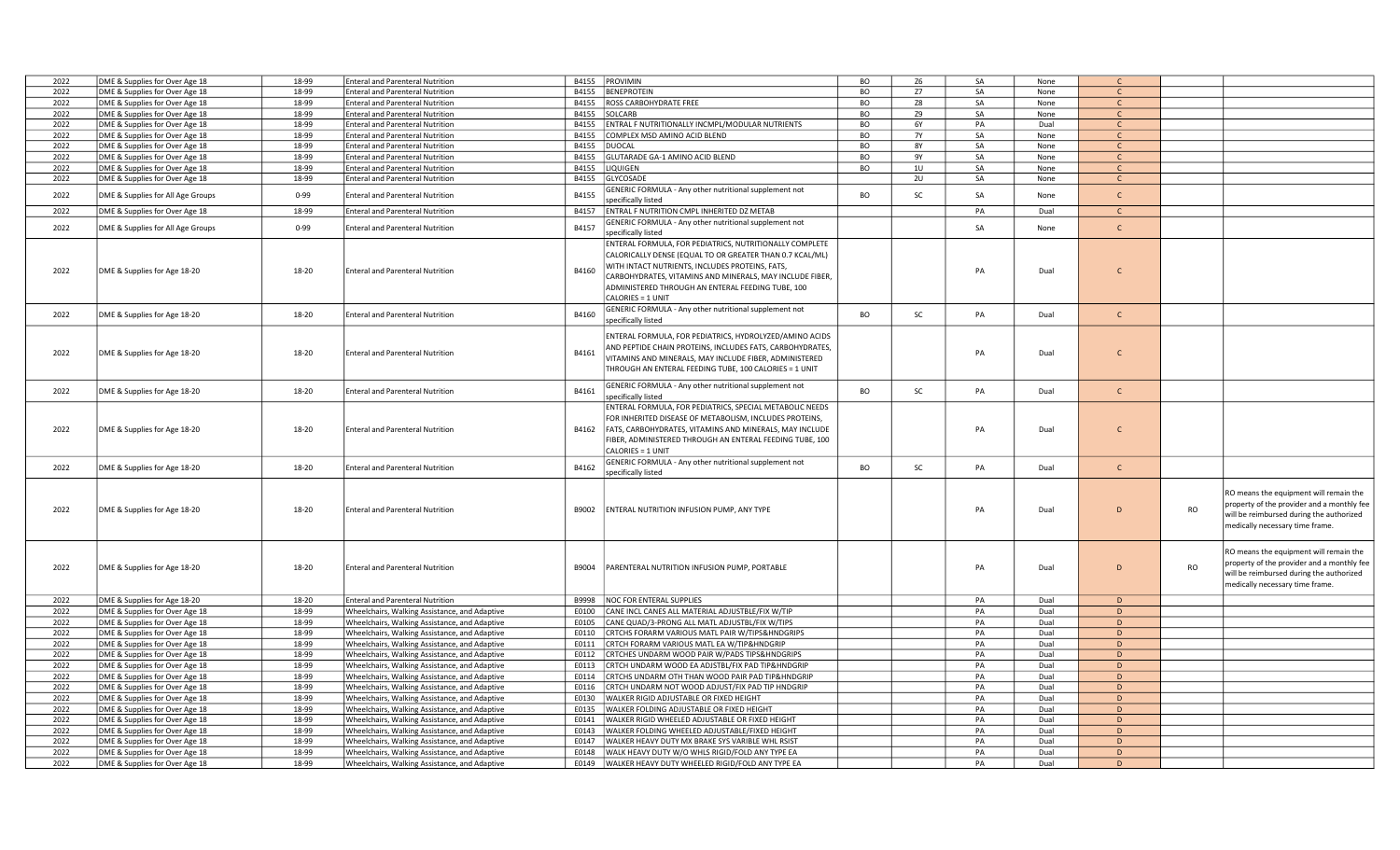| 2022 | DME & Supplies for Over Age 18 | 18-99 | Wheelchairs, Walking Assistance, and Adaptive | E0153 | PLATFORM ATTACHMENT FOREARM CRUTCH EACH                                                                      | PA | Dual | D            |                                                                                                                                                                                  |
|------|--------------------------------|-------|-----------------------------------------------|-------|--------------------------------------------------------------------------------------------------------------|----|------|--------------|----------------------------------------------------------------------------------------------------------------------------------------------------------------------------------|
| 2022 | DME & Supplies for Over Age 18 | 18-99 | Wheelchairs, Walking Assistance, and Adaptive | E0154 | <b>PLATFORM ATTACHMENT WALKER EACH</b>                                                                       | PA | Dual | D            |                                                                                                                                                                                  |
| 2022 | DME & Supplies for Over Age 18 | 18-99 | Wheelchairs, Walking Assistance, and Adaptive | E0155 | WHL ATTCH RIGD PICK-UP WALK-PAIR SEAT ATTCH WALK                                                             | PA | Dual | D            |                                                                                                                                                                                  |
| 2022 | DME & Supplies for Over Age 18 | 18-99 | Wheelchairs, Walking Assistance, and Adaptive | E0156 | <b>SEAT ATTACHMENT WALKER</b>                                                                                | PA | Dual | D            |                                                                                                                                                                                  |
| 2022 | DME & Supplies for Over Age 18 | 18-99 | Wheelchairs, Walking Assistance, and Adaptive | E0157 | CRUTCH ATTACHMENT WALKER EACH                                                                                | PA | Dual | D            |                                                                                                                                                                                  |
| 2022 |                                | 18-99 |                                               | E0158 | LEG EXTENSIONS FOR WALKER PER SET OF FOUR                                                                    | PA | Dual | D            |                                                                                                                                                                                  |
|      | DME & Supplies for Over Age 18 |       | Wheelchairs, Walking Assistance, and Adaptive |       |                                                                                                              |    |      |              |                                                                                                                                                                                  |
| 2022 | DME & Supplies for Over Age 18 | 18-99 | Wheelchairs, Walking Assistance, and Adaptive | E0159 | BRAKE ATTACHMENT WHEELED WALKER REPLACEMENT EACH                                                             | PA | Dual | D            |                                                                                                                                                                                  |
| 2022 | DME & Supplies for Over Age 18 | 18-99 | Continence, Ostomy, and Wound Care            | E0160 | SITZ TYPE BATH/EQP PRTBLE USED W/WO COMMODE (NON-DUALS<br>ONLY)                                              | PA | Dual | D            |                                                                                                                                                                                  |
| 2022 | DME & Supplies for Over Age 18 | 18-99 | Continence, Ostomy, and Wound Care            | E0161 | SITZ TYPE BATH/EQP PRTBLE USED W/FAUCET ATTCHS (NON-DUALS<br>ONLY)                                           | PA | Dual | D            |                                                                                                                                                                                  |
| 2022 | DME & Supplies for Over Age 18 | 18-99 | Continence, Ostomy, and Wound Care            | E0163 | COMMODE CHAIR MOBILE OR STATIONARY W/FIXED ARMS (NON-<br>DUAL ONLY)                                          | PA | Dual | D            |                                                                                                                                                                                  |
| 2022 | DME & Supplies for Over Age 18 | 18-99 | Continence, Ostomy, and Wound Care            | E0165 | COMMODE CHAIR MOBILE/STATIONARY W/DETACHBLE ARMS<br>(NON-DUALS ONLY)                                         | PA | Dual | D            |                                                                                                                                                                                  |
| 2022 | DME & Supplies for Over Age 18 | 18-99 | Continence, Ostomy, and Wound Care            | E0167 | AIL OR PAN USE W/COMMODE CHAIR REPLACEMENT ONLY (NON-<br>DUALS ONLY)                                         | PA | Dual | D            |                                                                                                                                                                                  |
| 2022 | DME & Supplies for Over Age 18 | 18-99 | Continence, Ostomy, and Wound Care            | E0168 | COMMODE CHAIR XTRA WIDE&/HEVY DUTY STATION/MOBIL (NON-<br><b>DUALS ONLY)</b>                                 | PA | Dual | D            |                                                                                                                                                                                  |
| 2022 | DME & Supplies for Over Age 18 | 18-99 | Continence, Ostomy, and Wound Care            | E0171 | COMMODE CHAIR INTGR SEAT LIFT MECH NONELEC ANY (NON-<br>DUALS ONLY)                                          | PA | Dual | D            |                                                                                                                                                                                  |
| 2022 | DME & Supplies for Age 18-20   | 18-20 | Continence, Ostomy, and Wound Care            | E0181 | OWERED PRESSURE REDUCING MATTRESS OVERLAY/PAD,                                                               | PA | Dual | D            |                                                                                                                                                                                  |
|      |                                |       |                                               |       | ALTERNATING, WITH PUMP, INCLUDES HEAVY DUTY<br>DRY PRESSURE MATTRESS                                         |    |      | D            |                                                                                                                                                                                  |
| 2022 | DME & Supplies for Age 18-20   | 18-20 | Continence, Ostomy, and Wound Care            | E0184 |                                                                                                              | PA | Dual |              |                                                                                                                                                                                  |
| 2022 | DME & Supplies for Over Age 18 | 18-99 | Continence, Ostomy, and Wound Care            | E0185 | GEL/GEL-LIKE PRSS PAD MATTRSS STD LEN&WDTH (NON-DUALS<br><b>DNLY)</b>                                        | PA | Dual | D            |                                                                                                                                                                                  |
| 2022 | DME & Supplies for Age 18-20   | 18-20 | Continence, Ostomy, and Wound Care            | E0186 | AIR PRESSURE MATTRESS                                                                                        | PA | Dual | D            |                                                                                                                                                                                  |
| 2022 | DME & Supplies for Age 18-20   | 18-20 | Continence, Ostomy, and Wound Care            | E0187 | <b>WATER PRESSURE MATTRESS</b>                                                                               | PA | Dual | D            |                                                                                                                                                                                  |
| 2022 | DME & Supplies for Age 18-20   | 18-20 | Continence, Ostomy, and Wound Care            | E0189 | LAMBSWOOL SHEEPSKIN PAD, ANY SIZE                                                                            | PA | Dual | D            |                                                                                                                                                                                  |
| 2022 | DME & Supplies for Age 18-20   | 18-20 | Continence, Ostomy, and Wound Care            | E0190 | POSITIONING CUSHION/PILLOW/WEDGE, ANY SHAPE OR SIZE,<br>INCLUDES ALL COMPONENTS AND ACCESSORIES              | PA | Dual | D            |                                                                                                                                                                                  |
| 2022 | DME & Supplies for Age 18-20   | 18-20 | Continence, Ostomy, and Wound Care            | E0191 | HEEL OR ELBOW PROTECTOR, EACH                                                                                | PA | Dual |              |                                                                                                                                                                                  |
| 2022 | DME & Supplies for Age 18-20   | 18-20 | Continence, Ostomy, and Wound Care            | E0196 | <b>GEL PRESSURE MATTRESS</b>                                                                                 | PA | Dual | D            |                                                                                                                                                                                  |
| 2022 | DME & Supplies for Over Age 18 | 18-99 | Continence, Ostomy, and Wound Care            | E0197 | AIR PRESS PAD MATTRSS STD MATTRSS LENGTH&WIDTH (NON-<br>DUALS ONLY)                                          | PA | Dual | D            |                                                                                                                                                                                  |
| 2022 | DME & Supplies for Over Age 18 | 18-99 | Continence, Ostomy, and Wound Care            | E0198 | WATER PRESS PAD MATTRSS STD MATTRSS LENGTH&WIDTH (NON-<br>DUALS ONLY)                                        | PA | Dual | D            |                                                                                                                                                                                  |
| 2022 | DME & Supplies for Over Age 18 | 18-99 | Continence, Ostomy, and Wound Care            | E0199 | DRY PRESS PAD MATTRSS STD MATTRSS LENGTH&WIDTH (NON-<br>DUALS ONLY)                                          | PA | Dual | D            |                                                                                                                                                                                  |
| 2022 | DME & Supplies for Age 18-20   | 18-20 | Specialized                                   | E0202 | PHOTOTHERAPY (BILIRUBIN) LIGHT WITH PHOTOMETER                                                               | PA | Dual | D            | RO means the equipment will remain the<br>property of the provider and a monthly fee<br><b>RO</b><br>will be reimbursed during the authorized<br>medically necessary time frame. |
| 2022 | DME & Supplies for Age 18-20   | 18-20 | Specialized                                   | E0205 | HEAT LAMP, WITH STAND, INCLUDES BULB, OR INFRARED ELEMENT                                                    | PA | Dual | D            |                                                                                                                                                                                  |
| 2022 | DME & Supplies for Age 18-20   | 18-20 | Continence, Ostomy, and Wound Care            | E0215 | ELECTRIC HEAT PAD, MOIST                                                                                     | PA | Dual | D            |                                                                                                                                                                                  |
| 2022 | DME & Supplies for Age 18-20   | 18-20 | Continence, Ostomy, and Wound Care            | E0217 | WATER CIRCULATING HEAT PAD WITH PUMP                                                                         | PA | Dual | D            |                                                                                                                                                                                  |
| 2022 | DME & Supplies for Age 18-20   | 18-20 | Continence, Ostomy, and Wound Care            | E0235 | PARAFFIN BATH UNIT, PORTABLE (SEE MEDICAL SUPPLY CODE<br>A4265 FOR PARAFFIN)                                 | PA | Dual | D            |                                                                                                                                                                                  |
| 2022 | DME & Supplies for Over Age 18 | 18-99 | Continence, Ostomy, and Wound Care            |       | E0244 RAISED TOILET SEAT                                                                                     | PA | None | D            |                                                                                                                                                                                  |
| 2022 | DME & Supplies for Over Age 18 | 18-99 | Continence, Ostomy, and Wound Care            | E0245 | TUB STOOL OR BENCH                                                                                           | PA | None | D            |                                                                                                                                                                                  |
| 2022 | DME & Supplies for Over Age 18 | 18-99 | Continence, Ostomy, and Wound Care            | E0246 | TRANSFER TUB RAIL ATTACHMENT                                                                                 | PA | None | $\mathsf D$  |                                                                                                                                                                                  |
| 2022 | DME & Supplies for Age 18-20   | 18-20 | Continence, Ostomy, and Wound Care            | E0249 | AD FOR WATER CIRCULATING HEAT UNIT, FOR REPLACEMENT<br>ONLY                                                  | PA | Dual | $\mathsf{C}$ |                                                                                                                                                                                  |
| 2022 | DME & Supplies for Over Age 18 | 18-99 | Wheelchairs, Walking Assistance, and Adaptive | E0250 | HOSP BED FIX HT W/ANY TYPE SIDE RAILS W/MATTRSS                                                              | PA | Dual | D            |                                                                                                                                                                                  |
| 2022 | DME & Supplies for Over Age 18 | 18-99 | Wheelchairs, Walking Assistance, and Adaptive | E0255 | HOS BED VARIBL HT W/ANY TYPE SIDE RAIL W/MATTRSS                                                             | PA | Dual | D            |                                                                                                                                                                                  |
| 2022 | DME & Supplies for Age 18-20   | 18-20 | Wheelchairs, Walking Assistance, and Adaptive | E0260 | HOSPITAL BED, SEMI-ELECTRIC (HEAD AND FOOT ADJUSTMENT),<br>WITH ANY TYPE SIDE RAILS, WITH MATTRESS           | PA | Dual | D            |                                                                                                                                                                                  |
| 2022 | DME & Supplies for Age 18-20   | 18-20 | Wheelchairs, Walking Assistance, and Adaptive | E0265 | HOSPITAL BED, TOTAL ELECTRIC (HEAD, FOOT AND HEIGHT<br>ADJUSTMENTS), WITH ANY TYPE SIDE RAILS, WITH MATTRESS | PA | Dual | D            |                                                                                                                                                                                  |
| 2022 | DME & Supplies for Over Age 18 | 18-99 | Wheelchairs, Walking Assistance, and Adaptive | E0271 | MATTRESS INNER SPRING (NON-DUALS ONLY)                                                                       | PA | Dual | D            |                                                                                                                                                                                  |
| 2022 | DME & Supplies for Over Age 18 | 18-99 | Wheelchairs, Walking Assistance, and Adaptive |       | E0272   MATTRESS FOAM RUBBER (NON-DUALS ONLY)                                                                | PA | Dual | D            |                                                                                                                                                                                  |
|      |                                |       |                                               |       |                                                                                                              |    |      |              |                                                                                                                                                                                  |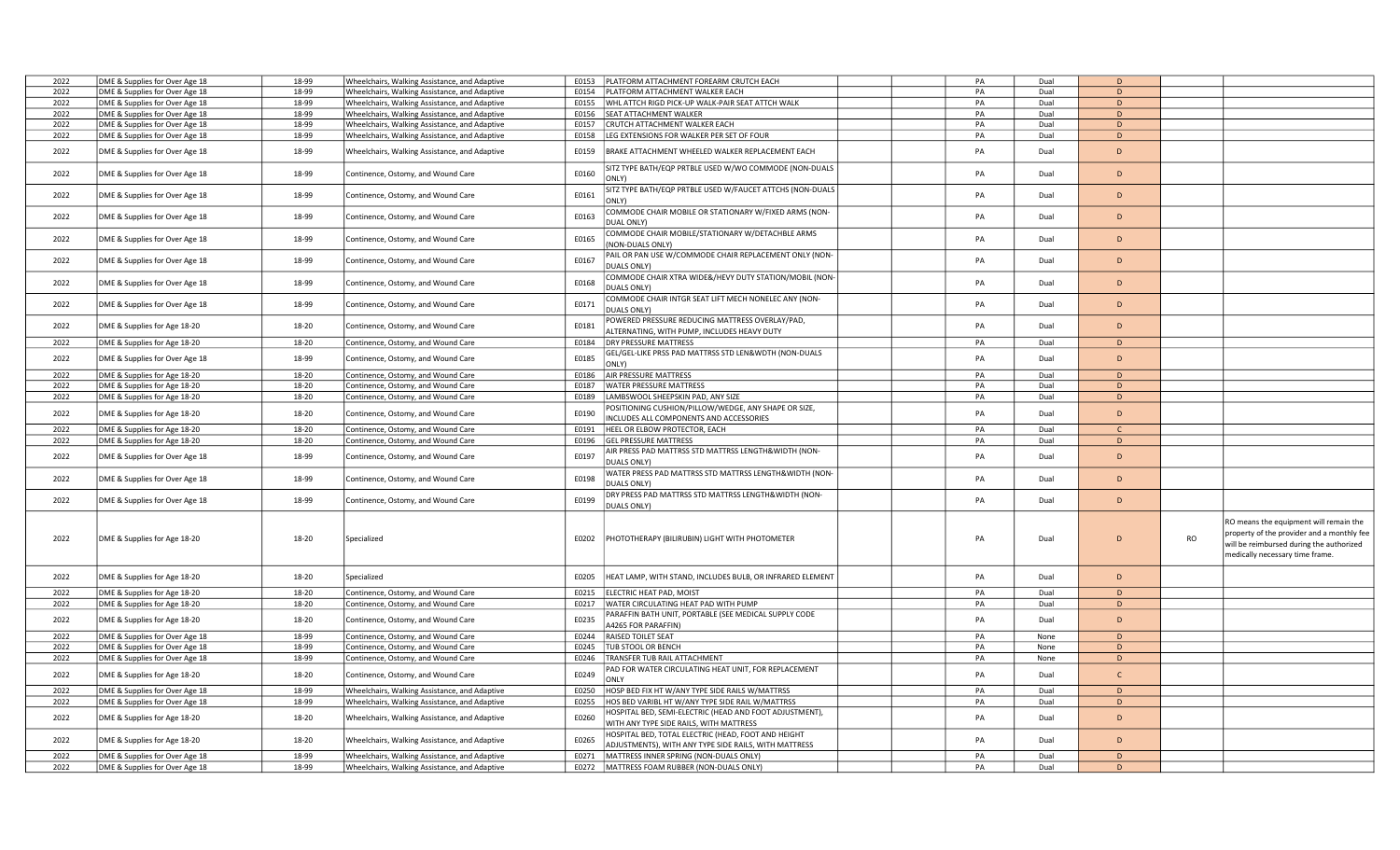| 2022 | DME & Supplies for Over Age 18 | 18-99 | Continence, Ostomy, and Wound Care            | E0275 | BED PAN STANDARD METAL OR PLASTIC (NON-DUALS ONLY)                                                                           |  | PA  | Dual | D           |           |                                                                                                                                                                     |
|------|--------------------------------|-------|-----------------------------------------------|-------|------------------------------------------------------------------------------------------------------------------------------|--|-----|------|-------------|-----------|---------------------------------------------------------------------------------------------------------------------------------------------------------------------|
| 2022 | DME & Supplies for Over Age 18 | 18-99 | Continence, Ostomy, and Wound Care            | E0276 | BED PAN FRACTURE METAL OR PLASTIC (NON-DUALS ONLY)                                                                           |  | PA  | Dual | D           |           |                                                                                                                                                                     |
| 2022 | DME & Supplies for Over Age 18 | 18-99 | Wheelchairs, Walking Assistance, and Adaptive |       | E0303 HOS BED HEVY DUTY W/WT CAP >350 PDS =TO 600 PDS</td <td></td> <td>PA</td> <td>Dual</td> <td>D</td> <td></td> <td></td> |  | PA  | Dual | D           |           |                                                                                                                                                                     |
| 2022 | DME & Supplies for Age 18-20   | 18-20 | Wheelchairs, Walking Assistance, and Adaptive | E0305 | BED SIDE RAILS, HALF LENGTH                                                                                                  |  | PA  | Dual | D           |           |                                                                                                                                                                     |
| 2022 | DME & Supplies for Age 18-20   | 18-20 | Wheelchairs, Walking Assistance, and Adaptive |       | E0310 BED SIDE RAILS, FULL LENGTH                                                                                            |  | PA  | Dual | D           |           |                                                                                                                                                                     |
| 2022 | DME & Supplies for Age 18-20   | 18-20 | Wheelchairs, Walking Assistance, and Adaptive | E0315 | BED ACCESSORY: BOARD, TABLE, OR SUPPORT DEVICE, ANY TYPE                                                                     |  | PA  | None | D           |           |                                                                                                                                                                     |
| 2022 | DME & Supplies for Age 18-20   | 18-20 | Wheelchairs, Walking Assistance, and Adaptive | E0316 | SAFETY ENCLOSURE FRAME/CANOPY FOR USE WITH HOSPITAL BED,<br><b>ANY TYPE</b>                                                  |  | PA  | Dual | $\mathsf D$ |           |                                                                                                                                                                     |
| 2022 | DME & Supplies for Over Age 18 | 18-99 | Continence, Ostomy, and Wound Care            |       | E0325 URINAL; MALE JUG-TYPE ANY MATERIAL (NON-DUALS ONLY)                                                                    |  | PA  | Dual | D           |           |                                                                                                                                                                     |
| 2022 | DME & Supplies for Over Age 18 | 18-99 | Continence, Ostomy, and Wound Care            | E0326 | URINAL; FEMALE JUG-TYPE ANY MATERIAL (NON-DUALS ONLY)                                                                        |  | PA  | Dual | D           |           |                                                                                                                                                                     |
| 2022 | DME & Supplies for Age 18-20   | 18-20 | Wheelchairs, Walking Assistance, and Adaptive |       | E0370 AIR PRESSURE ELEVATOR FOR HEEL                                                                                         |  | PA  | Dual | D           |           |                                                                                                                                                                     |
| 2022 | DME & Supplies for Over Age 18 | 18-99 | Respiratory                                   |       | E0424 STATION COMPRS GASOUS O2 SYS RENT;FLWMTR HUMIDFR                                                                       |  | PA  | Dual | D           | <b>RO</b> | RO means the equipment will remain the<br>property of the provider and a monthly fee<br>will be reimbursed during the authorized<br>medically necessary time frame. |
| 2022 | DME & Supplies for Over Age 18 | 18-99 | Respiratory                                   |       | E0431 PRTBLE GASEOUS O2 SYS RENT; FLWMTR HUMIDFR&MASK                                                                        |  | PA  | Dual | D           | <b>RO</b> | RO means the equipment will remain the<br>property of the provider and a monthly fee<br>will be reimbursed during the authorized<br>medically necessary time frame. |
| 2022 | DME & Supplies for Over Age 18 | 18-99 | Respiratory                                   | E0434 | PRTBLE LQD O2 SYS RENT; RESRVOR HUMIDFR FLWMTR                                                                               |  | PA  | Dual | D           | <b>RO</b> | RO means the equipment will remain the<br>property of the provider and a monthly fee<br>will be reimbursed during the authorized<br>medically necessary time frame. |
| 2022 | DME & Supplies for Over Age 18 | 18-99 | Respiratory                                   | E0439 | STATION LQD O2 SYS RENT; FLWMTR HUMIDFR NEBULIZR                                                                             |  | PA  | Dual | D           | RO        | RO means the equipment will remain the<br>property of the provider and a monthly fee<br>will be reimbursed during the authorized<br>medically necessary time frame. |
| 2022 | DME & Supplies for Over Age 18 | 18-99 | Respiratory                                   | E0441 | OXYGEN CONTENTS GASEOUS 1 MONTHS SUPPLY = 1 UNIT                                                                             |  | PA  | Dual | D           | <b>RO</b> | RO means the equipment will remain the<br>property of the provider and a monthly fee<br>will be reimbursed during the authorized<br>medically necessary time frame. |
| 2022 | DME & Supplies for Over Age 18 | 18-99 | Respiratory                                   | E0442 | OXYGEN CONTENTS LIQUID 1 MONTHS SUPPLY = I UNIT                                                                              |  | PA  | Dual | D           | <b>RO</b> | RO means the equipment will remain the<br>property of the provider and a monthly fee<br>will be reimbursed during the authorized<br>medically necessary time frame. |
| 2022 | DME & Supplies for Over Age 18 | 18-99 | Respiratory                                   | E0443 | PORTABLE OXYGEN CONTENTS GASEOUS 1 MO SUPPLY=1 U                                                                             |  | PA  | Dual | D           | <b>RO</b> | RO means the equipment will remain the<br>property of the provider and a monthly fee<br>will be reimbursed during the authorized<br>medically necessary time frame. |
| 2022 | DME & Supplies for Over Age 18 | 18-99 | Respiratory                                   | E0444 | PORTABLE OXYGEN CONTENTS LIQUID 1 MO SUPPLY =1 U                                                                             |  | PA  | Dual | D           | <b>RO</b> | RO means the equipment will remain the<br>property of the provider and a monthly fee<br>will be reimbursed during the authorized<br>medically necessary time frame. |
| 2022 | DME & Supplies for Age 18-20   | 18-20 | Respiratory                                   | E0445 | DXIMETER DEVICE FOR MEASURING BLOOD OXYGEN LEVELS NON-<br><b>NVASIVELY</b>                                                   |  | PA  | Dual | D           | <b>RO</b> | RO means the equipment will remain the<br>property of the provider and a monthly fee<br>will be reimbursed during the authorized<br>medically necessary time frame. |
| 2022 | DME & Supplies for Over Age 18 | 18-99 | Respiratory                                   | E0457 | <b>CHEST SHELL</b>                                                                                                           |  | PXA | Dual | D           | <b>RO</b> | RO means the equipment will remain the<br>property of the provider and a monthly fee<br>will be reimbursed during the authorized<br>medically necessary time frame. |
| 2022 | DME & Supplies for Over Age 18 | 18-99 | Respiratory                                   |       | E0459 CHEST WRAP                                                                                                             |  | PXA | Dual | D           |           |                                                                                                                                                                     |
|      |                                |       |                                               |       |                                                                                                                              |  |     |      |             |           |                                                                                                                                                                     |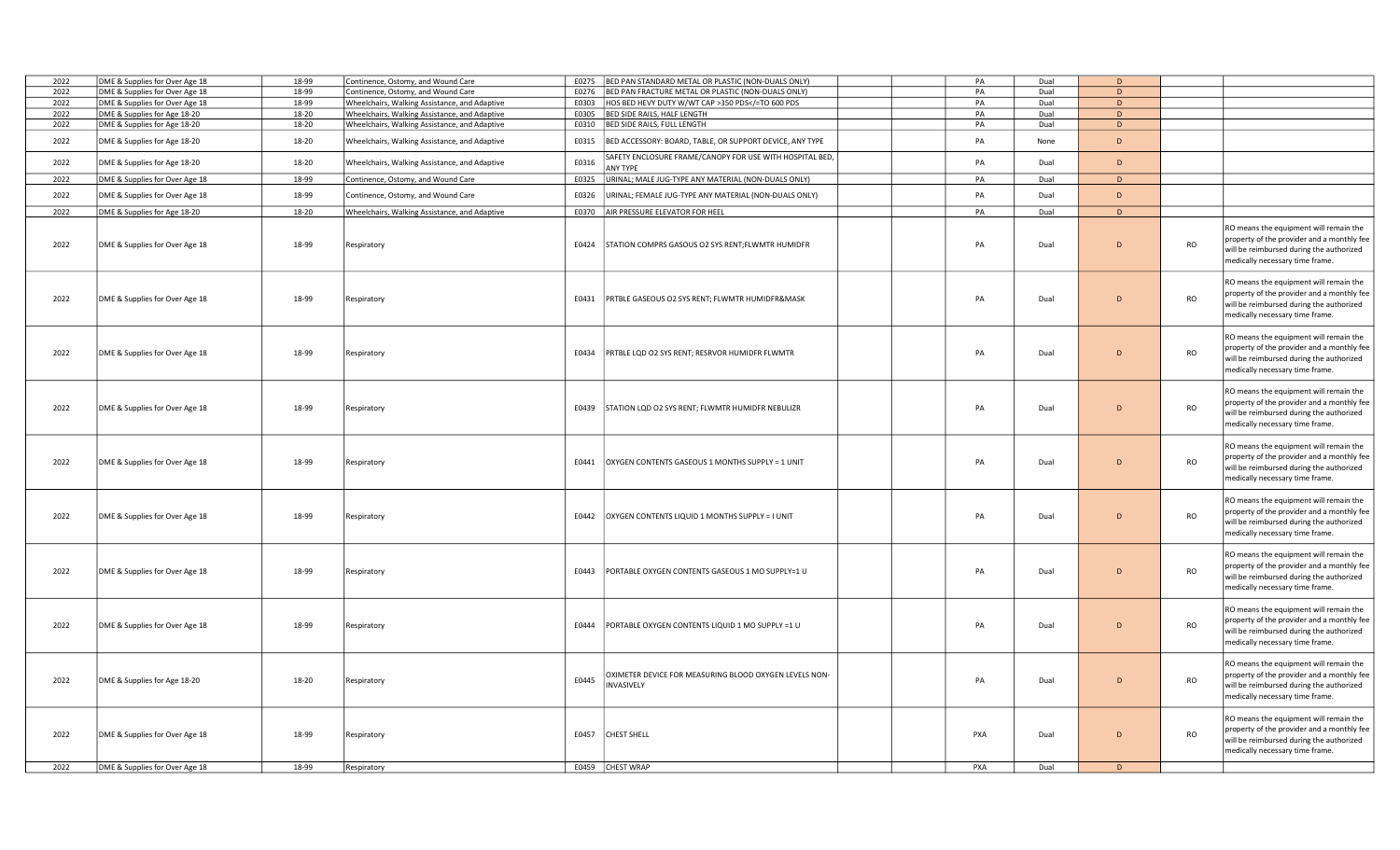| 2022 | DME & Supplies for Over Age 18 | 18-99 | Respiratory | E0465 | HOME VENTILATOR ANY TYPE USED W/INVASIVE INTF            | PXA        | Dual | D              | <b>RO</b> | RO means the equipment will remain the<br>property of the provider and a monthly fee<br>will be reimbursed during the authorized<br>medically necessary time frame. |
|------|--------------------------------|-------|-------------|-------|----------------------------------------------------------|------------|------|----------------|-----------|---------------------------------------------------------------------------------------------------------------------------------------------------------------------|
| 2022 | DME & Supplies for Over Age 18 | 18-99 | Respiratory | E0466 | HOME VENTILATOR ANY TYPE USED W/NON-INVASV INTF          | PXA        | Dual | D              | <b>RO</b> | RO means the equipment will remain the<br>property of the provider and a monthly fee<br>will be reimbursed during the authorized<br>medically necessary time frame. |
| 2022 | DME & Supplies for Over Age 18 | 18-99 | Respiratory |       | E0470 RESP ASST DEVC BI-LEVL PRSS CAPABILITY W/O BACKU   | PA         | Dual | D              | <b>RO</b> | RO means the equipment will remain the<br>property of the provider and a monthly fee<br>will be reimbursed during the authorized<br>medically necessary time frame. |
| 2022 | DME & Supplies for Over Age 18 | 18-99 | Respiratory |       | E0471   RESP ASST DEVC BI-LEVL PRSS CAPABILITY W/BACK-UP | PA         | Dual | $\overline{D}$ | <b>RO</b> | RO means the equipment will remain the<br>property of the provider and a monthly fee<br>will be reimbursed during the authorized<br>medically necessary time frame. |
| 2022 | DME & Supplies for Over Age 18 | 18-99 | Respiratory |       | E0472 RESP ASST DEVC BI-LEVL PRSS CAPABILITY W/BACKUP    | PA         | Dual | $\overline{D}$ | <b>RO</b> | RO means the equipment will remain the<br>property of the provider and a monthly fee<br>will be reimbursed during the authorized<br>medically necessary time frame. |
| 2022 | DME & Supplies for Over Age 18 | 18-99 | Respiratory | E0480 | PERCUSSOR ELECTRIC OR PNEUMATIC HOME MODEL               | PA         | Dual | D              |           |                                                                                                                                                                     |
| 2022 | DME & Supplies for Over Age 18 | 18-99 | Respiratory | E0482 | COUGH STIM DEVICE ALTRNAT POS&NEG ARWAY PRESS            | PA         | Dual | D              |           |                                                                                                                                                                     |
| 2022 | DME & Supplies for Over Age 18 | 18-99 | Respiratory | E0483 | HI FREQ CHST WALL OSCILLAT AIR-PULSE GEN SYS EA          | PA         | Dual | D              |           |                                                                                                                                                                     |
| 2022 | DME & Supplies for Over Age 18 | 18-99 | Respiratory |       | E0485 ORL DEVC/APPL RDUC UP ARWAY COLLAPSIBILITY PRFAB   | PA         | Dual | D              | <b>MP</b> |                                                                                                                                                                     |
| 2022 | DME & Supplies for Over Age 18 | 18-99 | Respiratory |       | E0500   IPPB MACH W/BUILT-IN NEBULIZATION; VALVS; PWR    | PXA        | Dual | $\overline{D}$ | <b>RO</b> | RO means the equipment will remain the<br>property of the provider and a monthly fee<br>will be reimbursed during the authorized<br>medically necessary time frame. |
| 2022 | DME & Supplies for Over Age 18 | 18-99 | Respiratory | E0550 | HUMDIFIR DURBLE EXT SUPLMNTL DUR IPPB TX/O2 DEL          | <b>PXA</b> | Dual | D              | <b>RO</b> | RO means the equipment will remain the<br>property of the provider and a monthly fee<br>will be reimbursed during the authorized<br>medically necessary time frame. |
| 2022 | DME & Supplies for Over Age 18 | 18-99 | Respiratory |       | E0555  HUMDIFIR DURABLE GLASS/AUTOCLAVABLE PLSTC BOTTLE  | PA         | Dual | D              |           |                                                                                                                                                                     |
| 2022 | DME & Supplies for Over Age 18 | 18-99 | Respiratory | E0560 | HUMDIFIR DURABLE SUPLMNTL DUR IPPB TX/O2 DEL             | PXA        | Dual | $\overline{D}$ | <b>RO</b> | RO means the equipment will remain the<br>property of the provider and a monthly fee<br>will be reimbursed during the authorized<br>medically necessary time frame. |
| 2022 | DME & Supplies for Over Age 18 | 18-99 | Respiratory | E0561 | HUMDIFIR NON-HEATED USED W/POS AIRWAY PRESS DEVC         | PA         | Dual | $\overline{D}$ | <b>RO</b> | RO means the equipment will remain the<br>property of the provider and a monthly fee<br>will be reimbursed during the authorized<br>medically necessary time frame. |
| 2022 | DME & Supplies for Over Age 18 | 18-99 | Respiratory | E0562 | HUMDIFIR HEATED USED W/POS ARWAY PRESSURE DEVICE         | PA         | Dual | $\overline{D}$ | <b>RO</b> | RO means the equipment will remain the<br>property of the provider and a monthly fee<br>will be reimbursed during the authorized<br>medically necessary time frame. |
| 2022 | DME & Supplies for Over Age 18 | 18-99 | Respiratory | E0565 | COMPRS AIR PWR EQP NOT SLF-CONTAIND/CYL DRIVN            | PXA        | Dual | D              | <b>RO</b> | RO means the equipment will remain the<br>property of the provider and a monthly fee<br>will be reimbursed during the authorized<br>medically necessary time frame. |
| 2022 | DME & Supplies for Over Age 18 | 18-99 | Respiratory |       | E0570 NEBULIZER WITH COMPRESSOR                          | PA         | Dual | D              |           |                                                                                                                                                                     |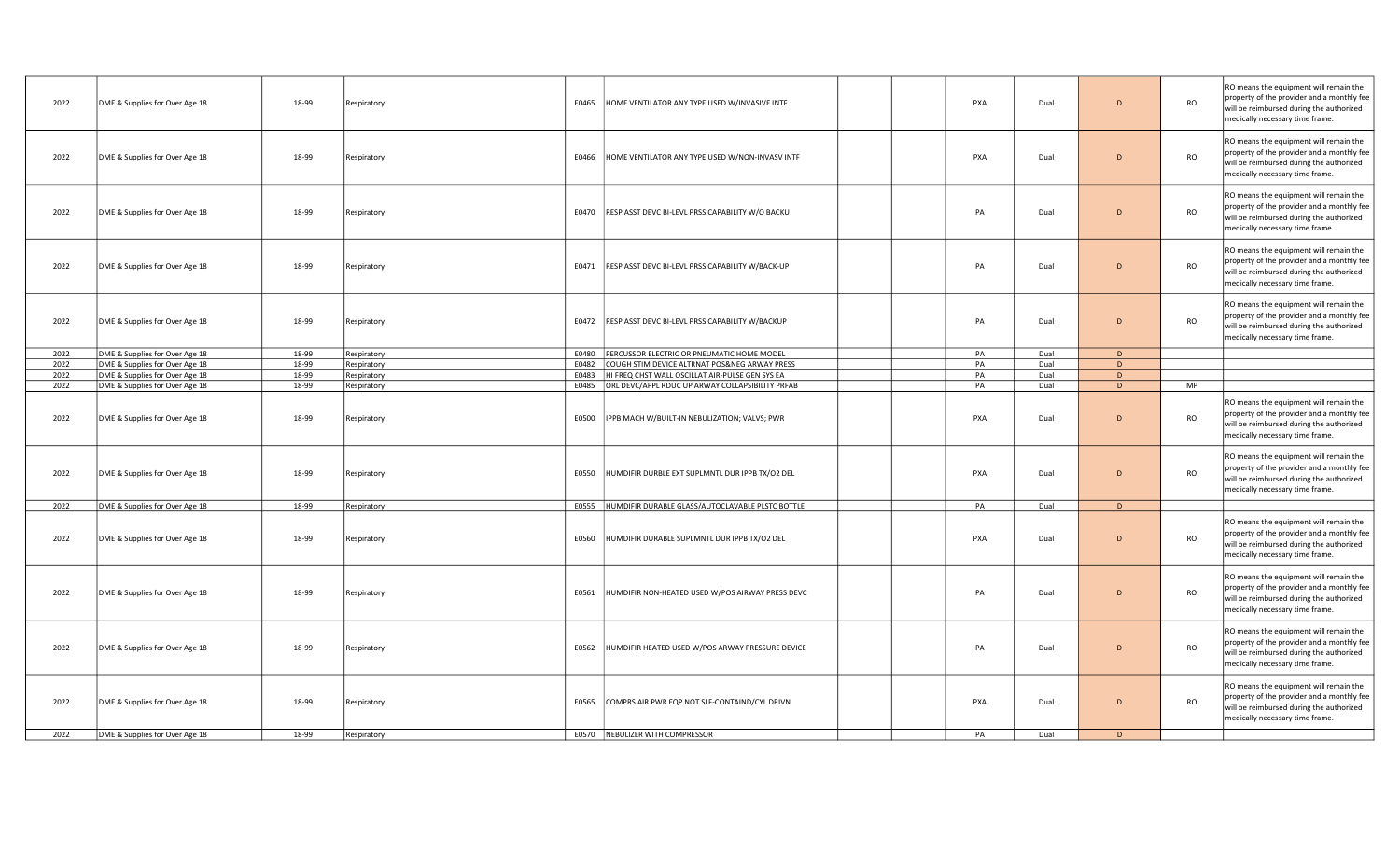| 2022 | DME & Supplies for Over Age 18 | 18-99 | Respiratory                                   | E0572 | AROSL COMPRS ADJSTBL PRSS LGHT DUTY INTERMIT USE                                   | PA  | Dual | D              | <b>RO</b> | RO means the equipment will remain the<br>property of the provider and a monthly fee<br>will be reimbursed during the authorized                                    |
|------|--------------------------------|-------|-----------------------------------------------|-------|------------------------------------------------------------------------------------|-----|------|----------------|-----------|---------------------------------------------------------------------------------------------------------------------------------------------------------------------|
|      |                                |       |                                               |       |                                                                                    |     |      |                |           | medically necessary time frame.                                                                                                                                     |
| 2022 | DME & Supplies for Over Age 18 | 18-99 | Respiratory                                   | E0574 | ULTRASONIC/ELEC AROSL GEN W/SMALL VOLUME NEB                                       | PA  | Dual | D              | <b>RO</b> | RO means the equipment will remain the<br>property of the provider and a monthly fee<br>will be reimbursed during the authorized<br>medically necessary time frame. |
| 2022 | DME & Supplies for Over Age 18 | 18-99 | Respiratory                                   | E0585 | NEBULIZER WITH COMPRESSOR AND HEATER                                               | PA  | Dual | D              |           |                                                                                                                                                                     |
| 2022 | DME & Supplies for Over Age 18 | 18-99 | Respiratory                                   |       | E0600 RESP SUCTION PUMP HOME MODEL PRTBLE/STATION ELEC                             | PA  | Dual | D              |           |                                                                                                                                                                     |
| 2022 | DME & Supplies for Over Age 18 | 18-99 | Respiratory                                   | E0601 | CONTINUOUS AIRWAY PRESSURE DEVICE                                                  | PXA | Dual | $\mathsf{D}$   | <b>RO</b> | RO means the equipment will remain the<br>property of the provider and a monthly fee<br>will be reimbursed during the authorized<br>medically necessary time frame. |
| 2022 | DME & Supplies for Over Age 18 | 18-99 | Specialized                                   |       | E0603 BREAST PUMP ELECTRIC ANY TYPE                                                | PA  | Dual | D              |           |                                                                                                                                                                     |
| 2022 | DME & Supplies for Over Age 18 | 18-99 | Specialized                                   | E0604 | BREAST PUMP HEVY DUTY HOSP GRADE PISTON OP                                         | PA  | Dual | $\mathsf{D}$   | <b>RO</b> | RO means the equipment will remain the<br>property of the provider and a monthly fee<br>will be reimbursed during the authorized<br>medically necessary time frame. |
| 2022 | DME & Supplies for Over Age 18 | 18-99 | Respiratory                                   | E0605 | <b>VAPORIZER ROOM TYPE</b>                                                         | PA  | Dual | D              |           |                                                                                                                                                                     |
| 2022 | DME & Supplies for Over Age 18 | 18-99 | Respiratory                                   | E0606 | POSTURAL DRAINAGE BOARD                                                            | PA  | Dual | D              |           |                                                                                                                                                                     |
| 2022 | DME & Supplies for Over Age 18 | 18-99 | Continence, Ostomy, and Wound Care            | E0607 | HOME BLOOD GLUCOSE MONITOR                                                         | PA  | Dual | D              |           |                                                                                                                                                                     |
| 2022 | DME & Supplies for Age 18-20   | 18-20 | Respiratory                                   | E0618 | APNEA MONITOR, WITHOUT RECORDING FEATURE                                           | PA  | Dual | D              | RO        | RO means the equipment will remain the<br>property of the provider and a monthly fee<br>will be reimbursed during the authorized<br>medically necessary time frame. |
| 2022 | DME & Supplies for Age 18-20   | 18-20 | Respiratory                                   | E0619 | APNEA MONITOR, WITH RECORDING FEATURE                                              | PA  | Dual | $\mathsf{D}$   | <b>RO</b> | RO means the equipment will remain the<br>property of the provider and a monthly fee<br>will be reimbursed during the authorized<br>medically necessary time frame. |
| 2022 | DME & Supplies for Over Age 18 | 18-99 | Wheelchairs, Walking Assistance, and Adaptive | E0621 | SLING OR SEAT PATIENT LIFT CANVAS OR NYLON                                         | PA  | Dual | D              |           |                                                                                                                                                                     |
| 2022 | DME & Supplies for Over Age 18 | 18-99 | Wheelchairs, Walking Assistance, and Adaptive |       | E0630 PATIENT LIFT HYDRAULIC/MECH INCL SEAT SLING/PAD                              | PA  | Dual | D              |           |                                                                                                                                                                     |
| 2022 | DME & Supplies for Over Age 18 | 18-99 | Wheelchairs, Walking Assistance, and Adaptive |       | E0635 PATIENT LIFT ELECTRIC WITH SEAT OR SLING                                     | PA  | Dual | D              |           |                                                                                                                                                                     |
| 2022 | DME & Supplies for Age 18-20   | 18-20 | Specialized                                   |       | E0650 PNEUMATIC COMPRESSOR, NON-SEGMENTAL HOME MODEL                               | PA  | Dual | D              |           |                                                                                                                                                                     |
| 2022 | DME & Supplies for Age 18-20   | 18-20 | Specialized                                   | E0651 | PNEUMATIC COMPRESSOR, SEGMENTAL HOME MODEL WITHOUT<br>CALIBRATED GRADIENT PRESSURE | PA  | Dual | $\mathsf{D}$   |           |                                                                                                                                                                     |
| 2022 | DME & Supplies for Age 18-20   | 18-20 | Specialized                                   | E0652 | PNEUMATIC COMPRESSOR, SEGMENTAL HOME MODEL WITH<br>CALIBRATED GRADIENT PRESSURE    | PA  | Dual | D              |           |                                                                                                                                                                     |
| 2022 | DME & Supplies for Age 18-20   | 18-20 | Specialized                                   | E0655 | NON-SEGMENTAL PNEUMATIC APPLIANCE FOR USE WITH<br>PNEUMATIC COMPRESSOR, HALF ARM   | PA  | Dual | D              |           |                                                                                                                                                                     |
| 2022 | DME & Supplies for Age 18-20   | 18-20 | Specialized                                   | E0660 | NON-SEGMENTAL PNEUMATIC APPLIANCE FOR USE WITH<br>PNEUMATIC COMPRESSOR, FULL LEG   | PA  | Dual | D              |           |                                                                                                                                                                     |
| 2022 | DME & Supplies for Age 18-20   | 18-20 | Specialized                                   | E0665 | NON-SEGMENTAL PNEUMATIC APPLIANCE FOR USE WITH<br>PNEUMATIC COMPRESSOR, FULL ARM   | PA  | Dual | D              |           |                                                                                                                                                                     |
| 2022 | DME & Supplies for Age 18-20   | 18-20 | Specialized                                   | E0666 | NON-SEGMENTAL PNEUMATIC APPLIANCE FOR USE WITH<br>PNEUMATIC COMPRESSOR, HALF LEG   | PA  | Dual | $\overline{D}$ |           |                                                                                                                                                                     |
| 2022 | DME & Supplies for Age 18-20   | 18-20 | Specialized                                   | E0667 | SEGMENTAL PNEUMATIC APPLIANCE FOR USE WITH PNEUMATIC<br>COMPRESSOR, FULL LEG       | PA  | Dual | D              |           |                                                                                                                                                                     |
| 2022 | DME & Supplies for Age 18-20   | 18-20 | Specialized                                   | E0668 | SEGMENTAL PNEUMATIC APPLIANCE FOR USE WITH PNEUMATIC<br>COMPRESSOR, FULL ARM       | PA  | Dual | D              |           |                                                                                                                                                                     |
| 2022 | DME & Supplies for Over Age 18 | 18-99 | Wheelchairs, Walking Assistance, and Adaptive | E0705 | TRANSER DEVICE ANY TYPE EACH                                                       | PA  | Dual | D              |           |                                                                                                                                                                     |
| 2022 | DME & Supplies for Age 18-20   | 18-20 | Specialized                                   | E0744 | NEUROMUSCULAR STIMULATOR FOR SCOLIOSIS                                             | PA  | Dual | D              |           |                                                                                                                                                                     |
| 2022 | DME & Supplies for Age 18-20   | 18-20 | Specialized                                   |       | E0745 NEUROMUSCULAR STIMULATOR, ELECTRONIC SHOCK UNIT                              | PA  | Dual | D              |           |                                                                                                                                                                     |
| 2022 | DME & Supplies for Over Age 18 | 18-99 | Specialized                                   |       | E0747   OSTOGNS STIM ELEC NONINVASV OTH THAN SP APPLIC                             | PA  | Dual | $\mathsf{D}$   | <b>RO</b> | RO means the equipment will remain the<br>property of the provider and a monthly fee<br>will be reimbursed during the authorized<br>medically necessary time frame. |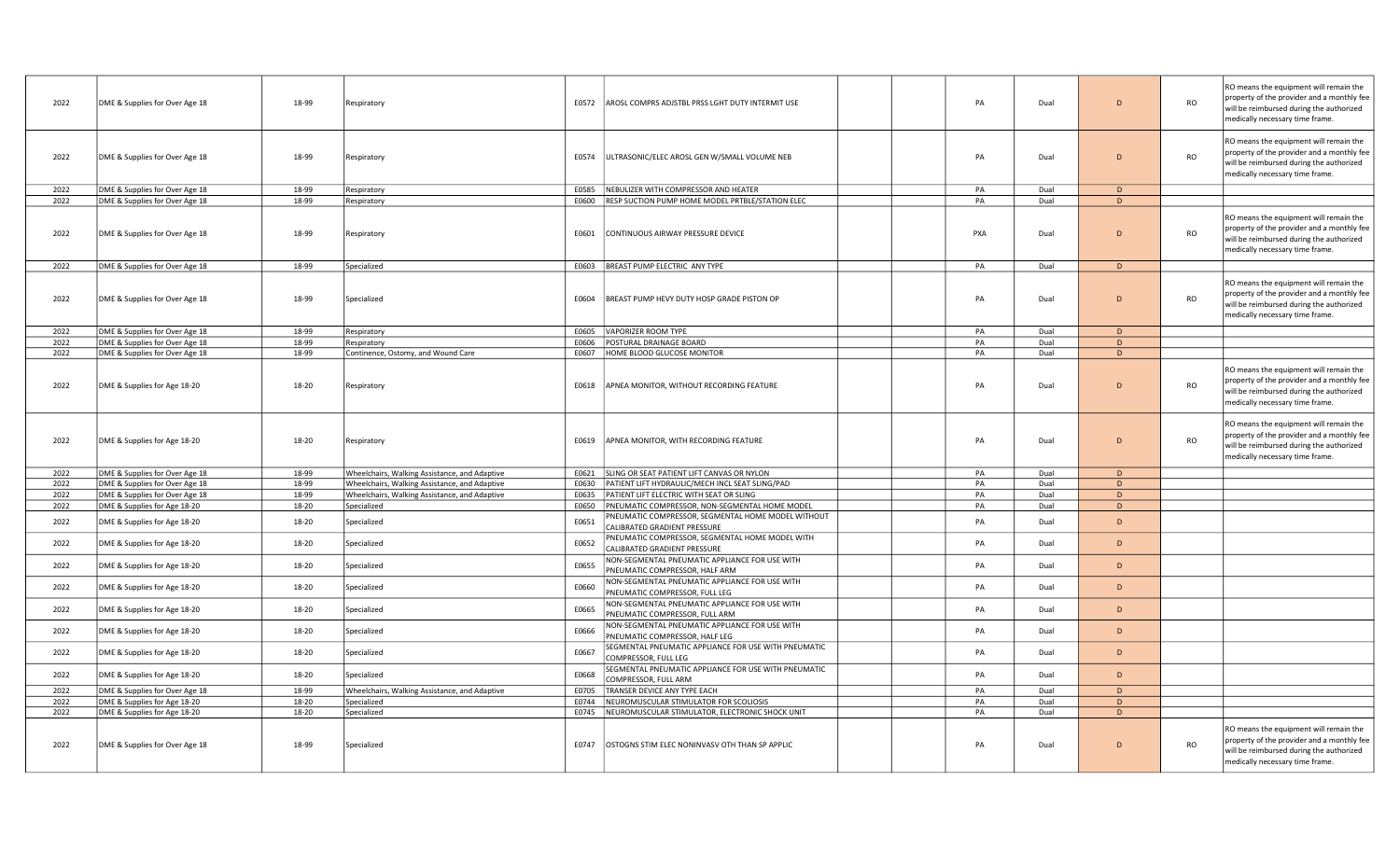| 2022 | DME & Supplies for Age 18-20   | 18-20 | <b>Enteral and Parenteral Nutrition</b>       | E0776  IV POLE |                                                                                                                                           | PA | Dual | <sub>D</sub>   |           |                                                                                                                                                                     |
|------|--------------------------------|-------|-----------------------------------------------|----------------|-------------------------------------------------------------------------------------------------------------------------------------------|----|------|----------------|-----------|---------------------------------------------------------------------------------------------------------------------------------------------------------------------|
| 2022 | DME & Supplies for Age 18-20   | 18-20 | <b>Enteral and Parenteral Nutrition</b>       | E0779          | AMBULATORY INFUSION PUMP, MECHANICAL, REUSABLE, FOR<br><b>INFUSION 8 HOURS OR GREATER</b>                                                 | PA | Dual | D              | <b>RO</b> | RO means the equipment will remain the<br>property of the provider and a monthly fee<br>will be reimbursed during the authorized<br>medically necessary time frame. |
| 2022 | DME & Supplies for Age 18-20   | 18-20 | <b>Enteral and Parenteral Nutrition</b>       | E0780          | MBULATORY INFUSION PUMP, MECHANICAL, REUSABLE, FOR<br><b>INFUSION LESS THAN 8 HOURS</b>                                                   | PA | Dual | $\mathsf{D}$   | <b>RO</b> | RO means the equipment will remain the<br>property of the provider and a monthly fee<br>will be reimbursed during the authorized<br>medically necessary time frame. |
| 2022 | DME & Supplies for Age 18-20   | 18-20 | <b>Enteral and Parenteral Nutrition</b>       | E0781          | AMBULATORY INFUSION PUMP, SINGLE OR MULTIPLE CHANNELS,<br>ELECTRIC OR BATTERY OPERATED, WITH ADMINISTRATIVE<br>EQUIPMENT, WORN BY PATIENT | PA | Dual | D              | <b>RO</b> | RO means the equipment will remain the<br>property of the provider and a monthly fee<br>will be reimbursed during the authorized<br>medically necessary time frame. |
| 2022 | DME & Supplies for Over Age 18 | 18-99 | Continence, Ostomy, and Wound Care            |                | E0784 EXTERNAL AMBULATORY INFUSION PUMP INSULIN                                                                                           | PA | Dual | D              |           |                                                                                                                                                                     |
| 2022 | DME & Supplies for Age 18-20   | 18-20 | <b>Enteral and Parenteral Nutrition</b>       | E0791          | ARENTERAL INFUSION PUMP, STATIONARY, SINGLE OR MULTI-<br>CHANNEL                                                                          | PA | Dual | D              | RO        | RO means the equipment will remain the<br>property of the provider and a monthly fee<br>will be reimbursed during the authorized<br>medically necessary time frame. |
| 2022 | DME & Supplies for Age 18-20   | 18-20 | Wheelchairs, Walking Assistance, and Adaptive | E0840          | <b>FRACTION FRAME, ATTACHED TO HEADBOARD, CERVICAL</b><br><b>TRACTION</b>                                                                 | PA | Dual | D.             |           |                                                                                                                                                                     |
| 2022 | DME & Supplies for Age 18-20   | 18-20 | Wheelchairs, Walking Assistance, and Adaptive | E0850          | TRACTION STAND, FREE STANDING, CERVICAL TRACTION                                                                                          | PA | Dual | D              |           |                                                                                                                                                                     |
| 2022 | DME & Supplies for Over Age 18 | 18-99 | Wheelchairs, Walking Assistance, and Adaptive | E0860          | TRACTION EQUIPMENT OVERDOOR CERVICAL                                                                                                      | PA | Dual | D              |           |                                                                                                                                                                     |
| 2022 | DME & Supplies for Age 18-20   | 18-20 | Wheelchairs, Walking Assistance, and Adaptive | E0870          | <b>FRACTION FRAME, ATTACHED TO FOOTBOARD, EXTREMITY</b><br><b>FRACTION, (E.G., BUCK'S)</b>                                                | PA | Dual | D              |           |                                                                                                                                                                     |
| 2022 | DME & Supplies for Age 18-20   | 18-20 | Wheelchairs, Walking Assistance, and Adaptive | E0880          | <b>FRACTION STAND, FREE STANDING, EXTREMITY TRACTION, (E.G.,</b><br>BUCK'S)                                                               | PA | Dual | D              |           |                                                                                                                                                                     |
| 2022 | DME & Supplies for Age 18-20   | 18-20 | Wheelchairs, Walking Assistance, and Adaptive | E0890          | TRACTION FRAME, ATTACHED TO FOOTBOARD, PELVIC TRACTION                                                                                    | PA | Dual | D              |           |                                                                                                                                                                     |
| 2022 | DME & Supplies for Age 18-20   | 18-20 | Wheelchairs, Walking Assistance, and Adaptive | E0900          | <b>FRACTION STAND, FREE STANDING, PELVIC TRACTION, (E.G.,</b><br><b>BUCK'S)</b>                                                           | PA | Dual | D              |           |                                                                                                                                                                     |
| 2022 | DME & Supplies for Over Age 18 | 18-99 | Wheelchairs, Walking Assistance, and Adaptive | E0910          | TRAPEZ BAR KNOWN AS PT HLPR ATTCH BED W/GRAB BAR                                                                                          | PA | Dual | D              |           |                                                                                                                                                                     |
| 2022 | DME & Supplies for Age 18-20   | 18-20 | Wheelchairs, Walking Assistance, and Adaptive | E0920          | FRACTURE FRAME, ATTACHED TO BED, INCLUDES WEIGHTS                                                                                         | PA | Dual | D              |           |                                                                                                                                                                     |
| 2022 | DME & Supplies for Age 18-20   | 18-20 | Wheelchairs, Walking Assistance, and Adaptive | E0930          | FRACTURE FRAME, FREE STANDING, INCLUDES WEIGHTS                                                                                           | PA | Dual | D              |           |                                                                                                                                                                     |
| 2022 | DME & Supplies for Age 18-20   | 18-20 | Wheelchairs, Walking Assistance, and Adaptive | E0935          | ONTINUOUS PASSIVE MOTION EXERCISE DEVICE FOR USE ON KNEE<br>ONLY                                                                          | PA | Dual | $\overline{D}$ | <b>RO</b> | RO means the equipment will remain the<br>property of the provider and a monthly fee<br>will be reimbursed during the authorized<br>medically necessary time frame. |
| 2022 | DME & Supplies for Over Age 18 | 18-99 | Wheelchairs, Walking Assistance, and Adaptive | E0940          | TRAPEZE BAR FREESTANDING COMPLETE WITH GRAB BAR                                                                                           | PA | Dual | D              |           |                                                                                                                                                                     |
| 2022 | DME & Supplies for Age 18-20   | 18-20 | Wheelchairs, Walking Assistance, and Adaptive | E0942          | CERVICAL HEAD HARNESS/HALTER                                                                                                              | PA | Dual | D              |           |                                                                                                                                                                     |
| 2022 | DME & Supplies for Age 18-20   | 18-20 | Wheelchairs, Walking Assistance, and Adaptive |                | E0944   PELVIC BELT/HARNESS/BOOT                                                                                                          | PA | Dual | D              |           |                                                                                                                                                                     |
| 2022 | DME & Supplies for Age 18-20   | 18-20 | Wheelchairs, Walking Assistance, and Adaptive |                | E0945 EXTREMITY BELT/HARNESS                                                                                                              | PA | Dual | D              |           |                                                                                                                                                                     |
| 2022 | DME & Supplies for Age 18-20   | 18-20 | Wheelchairs, Walking Assistance, and Adaptive | E0947          | FRACTURE FRAME, ATTACHMENTS FOR COMPLEX PELVIC TRACTION                                                                                   | PA | Dual | D              |           |                                                                                                                                                                     |
| 2022 | DME & Supplies for Age 18-20   | 18-20 | Wheelchairs, Walking Assistance, and Adaptive | E0948          | FRACTURE FRAME, ATTACHMENTS FOR COMPLEX CERVICAL<br><b>TRACTION</b>                                                                       | PA | Dual | $\overline{D}$ |           |                                                                                                                                                                     |
| 2022 | DME & Supplies for Over Age 18 | 18-99 | Wheelchairs, Walking Assistance, and Adaptive |                | E0950 WHEELCHAIR ACCESSORY TRAY EACH                                                                                                      | PA | Dual | D              |           |                                                                                                                                                                     |
| 2022 | DME & Supplies for Over Age 18 | 18-99 | Wheelchairs, Walking Assistance, and Adaptive | E0951          | HEEL LOOP/HOLDER TYPE W/WO ANKLE STRAP EACH                                                                                               | PA | Dual | D              |           |                                                                                                                                                                     |
| 2022 | DME & Supplies for Over Age 18 | 18-99 | Wheelchairs, Walking Assistance, and Adaptive |                | E0952   TOE LOOP/HOLDER ANY TYPE EACH                                                                                                     | PA | Dual | D              |           |                                                                                                                                                                     |
| 2022 | DME & Supplies for Over Age 18 | 18-99 | Wheelchairs, Walking Assistance, and Adaptive | E0955          | WC ACSS HEADREST CUSHNED FIX MOUNT HARDWARE EA                                                                                            | PA | Dual | <sub>D</sub>   |           |                                                                                                                                                                     |
| 2022 | DME & Supplies for Over Age 18 | 18-99 | Wheelchairs, Walking Assistance, and Adaptive | E0956          | WC ACSS LAT TRNK/HIP SUPP FIX MOUNT HARDWARE EA                                                                                           | PA | Dual | D              |           |                                                                                                                                                                     |
| 2022 | DME & Supplies for Over Age 18 | 18-99 | Wheelchairs, Walking Assistance, and Adaptive | E0957          | WC ACSS MED THI SUPP FIX MOUNT HARDWARE EA                                                                                                | PA | Dual | D              |           |                                                                                                                                                                     |
| 2022 | DME & Supplies for Over Age 18 | 18-99 | Wheelchairs, Walking Assistance, and Adaptive | E0958          | MANUAL WHLCHAIR ACCESS 1-ARM DRIVE ATTACHMENT EA                                                                                          | PA | Dual | D              |           |                                                                                                                                                                     |
| 2022 | DME & Supplies for Over Age 18 | 18-99 | Wheelchairs, Walking Assistance, and Adaptive | E0959          | MANUAL WHEELCHAIR ACCESS ADAPTER FOR AMPUTEE EA                                                                                           | PA | Dual | D              |           |                                                                                                                                                                     |
| 2022 | DME & Supplies for Over Age 18 | 18-99 | Wheelchairs, Walking Assistance, and Adaptive | E0960          | WC ACSS SHLDR HRNSS/STRAPS/CHST STRAP W/TYPE MOU                                                                                          | PA | Dual | D              |           |                                                                                                                                                                     |
|      |                                |       |                                               |                |                                                                                                                                           |    |      | D              |           |                                                                                                                                                                     |
| 2022 | DME & Supplies for Over Age 18 | 18-99 | Wheelchairs, Walking Assistance, and Adaptive | E0961          | MANUAL WHEELCHAIR ACCESS WHEEL LOCK BRAKE EXT EA                                                                                          | PA | Dual |                |           |                                                                                                                                                                     |
| 2022 | DME & Supplies for Over Age 18 | 18-99 | Wheelchairs, Walking Assistance, and Adaptive | E0966          | MANUAL WHEELCHAIR ACCESS HEADREST EXTENSION EA                                                                                            | PA | Dual | D              |           |                                                                                                                                                                     |
| 2022 | DME & Supplies for Over Age 18 | 18-99 | Wheelchairs, Walking Assistance, and Adaptive | E0967          | MANUAL WC ACCESSORY HAND RIM W/PROJECTIONS EACH                                                                                           | PA | Dual | D              |           |                                                                                                                                                                     |
| 2022 | DME & Supplies for Over Age 18 | 18-99 | Continence, Ostomy, and Wound Care            | E0968          | COMMODE SEAT WHEELCHAIR                                                                                                                   | PA | Dual | <sub>D</sub>   |           |                                                                                                                                                                     |
| 2022 | DME & Supplies for Over Age 18 | 18-99 | Wheelchairs, Walking Assistance, and Adaptive |                | E0969   NARROWING DEVICE WHEELCHAIR                                                                                                       | PA | Dual | D              |           |                                                                                                                                                                     |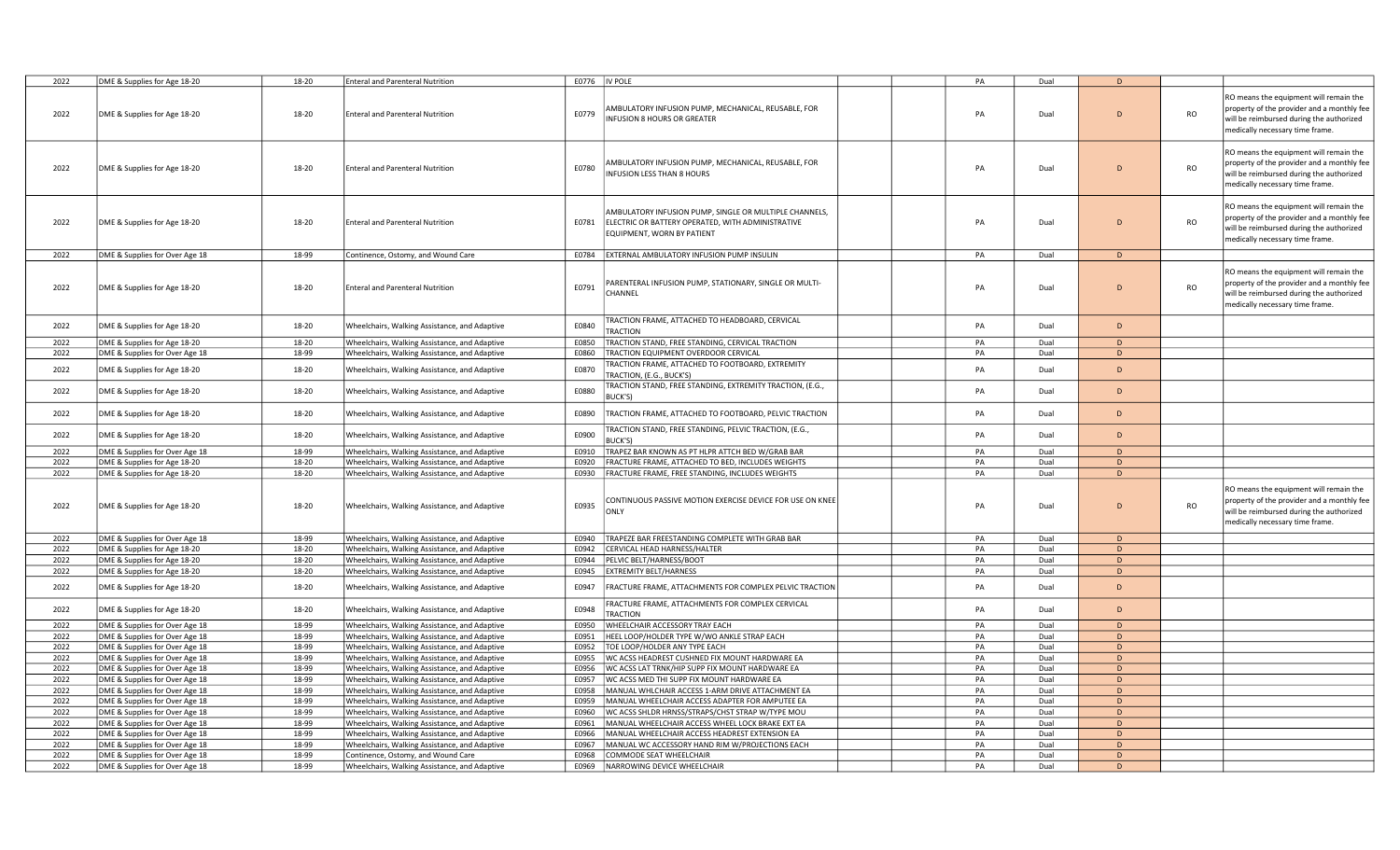| 2022 | DME & Supplies for Over Age 18 | 18-99 | Wheelchairs, Walking Assistance, and Adaptive | MNL WHEELCHAIR ACCESSORY ANTI-TIPPING DEVC EACH<br>E0971                                           | PA | Dual | D              |  |
|------|--------------------------------|-------|-----------------------------------------------|----------------------------------------------------------------------------------------------------|----|------|----------------|--|
| 2022 | DME & Supplies for Over Age 18 | 18-99 | Wheelchairs, Walking Assistance, and Adaptive | E0973<br>WC ACCSS ADJUSTBL HT DTACH ARMRST CMPL ASSMBL EA                                          | PA | Dual | D              |  |
| 2022 | DME & Supplies for Over Age 18 | 18-99 | Wheelchairs, Walking Assistance, and Adaptive | E0974<br>MANUAL WHEELCHAIR ACCESS ANTI-ROLLBACK DEVICE EA                                          | PA | Dual | D              |  |
|      |                                |       |                                               |                                                                                                    |    |      | D              |  |
| 2022 | DME & Supplies for Over Age 18 | 18-99 | Wheelchairs, Walking Assistance, and Adaptive | E0978<br>WHLCHAIR ACSS PSTN BELT/SFTY BELT/PELV STRAP EA                                           | PA | Dual |                |  |
| 2022 | DME & Supplies for Over Age 18 | 18-99 | Wheelchairs, Walking Assistance, and Adaptive | E0980<br>SAFETY VEST WHEELCHAIR                                                                    | PA | Dual | D              |  |
| 2022 | DME & Supplies for Over Age 18 | 18-99 | Wheelchairs, Walking Assistance, and Adaptive | WHEELCHAIR ACCESS SEAT UPHLSTR REPLCMT ONLY EA<br>E0981                                            | PA | Dual | D              |  |
| 2022 | DME & Supplies for Over Age 18 | 18-99 | Wheelchairs, Walking Assistance, and Adaptive | E0982<br>WHEELCHAIR ACCESS BACK UPHLSTR REPLCMT ONLY EA                                            | PA | Dual | D              |  |
| 2022 | DME & Supplies for Over Age 18 | 18-99 | Wheelchairs, Walking Assistance, and Adaptive | MNL WC ACSS PWR ADD-ON CONVRT MNL WC MOTRIZD WC<br>F0983                                           | PA | Dual | D              |  |
| 2022 | DME & Supplies for Over Age 18 | 18-99 | Wheelchairs, Walking Assistance, and Adaptive | E0984<br>MNL WC ACSS PWR ADD-ON CONVRT MNL WC MOTRIZD WC                                           | PA | Dual | D              |  |
| 2022 | DME & Supplies for Over Age 18 | 18-99 | Wheelchairs, Walking Assistance, and Adaptive | E0986<br>MNL WHLCHAIR ACSS PUSH ACTIVATED POWER ASSIST EA                                          | PA | Dual | D              |  |
| 2022 | DME & Supplies for Over Age 18 | 18-99 | Wheelchairs, Walking Assistance, and Adaptive | E0990<br>WHEELCHAIR ACCESS ELEV LEG REST CMPL ASSMBL EA                                            | PA | Dual | D              |  |
| 2022 | DME & Supplies for Over Age 18 | 18-99 | Wheelchairs, Walking Assistance, and Adaptive | MANUAL WHEELCHAIR ACCESSORY SOLID SEAT INSERT<br>E0992                                             | PA | Dual | D              |  |
| 2022 |                                | 18-99 |                                               | E0994<br><b>ARMREST EACH</b>                                                                       | PA | Dual | D              |  |
|      | DME & Supplies for Over Age 18 |       | Wheelchairs, Walking Assistance, and Adaptive |                                                                                                    |    |      | $\overline{D}$ |  |
| 2022 | DME & Supplies for Over Age 18 | 18-99 | Wheelchairs, Walking Assistance, and Adaptive | WHEELCHAIR ACCESSORY CALF REST/PAD EACH<br>E0995                                                   | PA | Dual |                |  |
| 2022 | DME & Supplies for Over Age 18 | 18-99 | Wheelchairs, Walking Assistance, and Adaptive | E1002<br>WHEELCHAIR ACCESS POWER SEATING SYSTEM TILT ONLY                                          | PA | Dual | D              |  |
| 2022 | DME & Supplies for Over Age 18 | 18-99 | Wheelchairs, Walking Assistance, and Adaptive | E1003<br>WC ACSS PWR SEAT SYS RECLINE W/O SHEAR RDUC                                               | PA | Dual | D              |  |
| 2022 | DME & Supplies for Over Age 18 | 18-99 | Wheelchairs, Walking Assistance, and Adaptive | E1004<br>WC ACSS PWR SEAT SYS RECLINE W/MECH SHEAR RDUC                                            | PA | Dual | D              |  |
| 2022 | DME & Supplies for Over Age 18 | 18-99 | Wheelchairs, Walking Assistance, and Adaptive | E1005<br>WC ACSS PWR SEAT SYS RECLINE W/PWR SHEAR RDUC                                             | PA | Dual | D              |  |
| 2022 | DME & Supplies for Over Age 18 | 18-99 | Wheelchairs, Walking Assistance, and Adaptive | SHOCK ABSORBER FOR MANUAL WHEELCHAIR EACH<br>E1015                                                 | PA | Dual | D              |  |
| 2022 | DME & Supplies for Over Age 18 | 18-99 | Wheelchairs, Walking Assistance, and Adaptive | E1016<br>SHOCK ABSORBER FOR POWER WHEELCHAIR EACH                                                  | PA | Dual | D              |  |
| 2022 | DME & Supplies for Over Age 18 | 18-99 | Wheelchairs, Walking Assistance, and Adaptive | E1020<br>RESIDUAL LIMB SUPPORT SYSTEM FOR WHEELCHAIR                                               | PA | Dual | D              |  |
|      |                                | 18-99 |                                               |                                                                                                    |    |      | D              |  |
| 2022 | DME & Supplies for Over Age 18 |       | Wheelchairs, Walking Assistance, and Adaptive | E1028<br>WC ACCSS MANL SWINGAWAY OTH CNTRL INTRFCE/PSTN                                            | PA | Dual |                |  |
| 2022 | DME & Supplies for Over Age 18 | 18-99 | Wheelchairs, Walking Assistance, and Adaptive | WHEELCHAIR ACCESSORY VENTILATOR TRAY FIXED<br>F1029                                                | PA | Dual | D              |  |
| 2022 | DME & Supplies for Age 18-20   | 18-20 | Wheelchairs, Walking Assistance, and Adaptive | WHEELCHAIR ACCESSORY, VENTILATOR TRAY, GIMBALED<br>E1030                                           | PA | Dual | D              |  |
| 2022 | DME & Supplies for Over Age 18 | 18-99 | Wheelchairs, Walking Assistance, and Adaptive | E1031<br>ROLLABOUT CHAIR ANY&ALL TYPES W/CASTERS 5 IN/GT                                           | PA | Dual | D              |  |
| 2022 | DME & Supplies for Over Age 18 | 18-99 | Wheelchairs, Walking Assistance, and Adaptive | E1050<br>ULL RECLIN WHLCHAIR; FIX FULL-LEN ARMS LEGRESTS                                           | PA | Dual | D              |  |
| 2022 | DME & Supplies for Over Age 18 | 18-99 | Wheelchairs, Walking Assistance, and Adaptive | E1060<br>FULL RECLIN WHLCHAIR; DTACHBLE ARMS LEGRESTS                                              | PA | Dual | D              |  |
| 2022 | DME & Supplies for Over Age 18 | 18-99 | Wheelchairs, Walking Assistance, and Adaptive | E1070<br>FULLY RECLIN WHLCHAIR; DTACHBLE ARMS FOOTRESTS                                            | PA | Dual | D              |  |
| 2022 | DME & Supplies for Over Age 18 | 18-99 | Wheelchairs, Walking Assistance, and Adaptive | E1083<br>HEMI-WHLCHAIR; FIX FULL-LEN ARMS DTACHBL LEGREST                                          | PA | Dual | D              |  |
| 2022 |                                | 18-20 |                                               | E1084                                                                                              | PA | Dual | D              |  |
|      | DME & Supplies for Over Age 18 |       | Wheelchairs, Walking Assistance, and Adaptive | HEMI-WHLCHAIR; DTACHBLE ARMS DESK/FULL LEGRESTS                                                    |    |      |                |  |
| 2022 | DME & Supplies for Over Age 18 | 18-99 | Wheelchairs, Walking Assistance, and Adaptive | HEMI-WHEELCHAIR, FIXED FULL LENGTH ARMS, SWING AWAY<br>E1085<br>DETACHABLE FOOT RESTS              | PA | Dual | D              |  |
| 2022 | DME & Supplies for Over Age 18 | 18-99 | Wheelchairs, Walking Assistance, and Adaptive | E1087<br>HI-STRGTH LGHTWT WHLCHAIR; FIX ARMS DTACH LEGRST                                          | PA | Dual | D              |  |
| 2022 | DME & Supplies for Over Age 18 | 18-99 | Wheelchairs, Walking Assistance, and Adaptive | HI-STRGTH LGHTWT WHLCHAIR; DTACHBL ARMS LEGRESTS<br>E1088                                          | PA | Dual | D              |  |
| 2022 | DME & Supplies for Over Age 18 | 18-99 | Wheelchairs, Walking Assistance, and Adaptive | E1092<br>WIDE HEVY-DUTY WHLCHAIR; DTACHBLE ARMS LEGRESTS                                           | PA | Dual | D              |  |
| 2022 | DME & Supplies for Over Age 18 | 18-99 |                                               | E1093<br>WIDE HEVY-DUTY WHLCHAIR; DTACHBLE ARMS FOOTRESTS                                          | PA | Dual | D              |  |
|      |                                |       | Wheelchairs, Walking Assistance, and Adaptive | E1100                                                                                              |    |      | $\overline{D}$ |  |
| 2022 | DME & Supplies for Over Age 18 | 18-99 | Wheelchairs, Walking Assistance, and Adaptive | SEMI-RECLIN WHLCHAIR; FIX ARMS DTACHBLE LEGRESTS                                                   | PA | Dual |                |  |
| 2022 | DME & Supplies for Over Age 18 | 18-99 | Wheelchairs, Walking Assistance, and Adaptive | SEMI-RECLIN WHLCHAIR; DTACHBLE ARMS ELEV LEGREST<br>E1110                                          | PA | Dual | D              |  |
| 2022 | DME & Supplies for Over Age 18 | 18-99 | Wheelchairs, Walking Assistance, and Adaptive | WHLCHAIR; DTACHBLE ARMS DTACHBLE ELEV LEGRESTS<br>E1150                                            | PA | Dual | D              |  |
| 2022 | DME & Supplies for Over Age 18 | 18-99 | Wheelchairs, Walking Assistance, and Adaptive | E1160<br>WHLCHAIR; FIX FULL-LEN ARMS DTACHBL ELEV LEGRSTS                                          | PA | Dual | D              |  |
| 2022 | DME & Supplies for Over Age 18 | 18-99 | Wheelchairs, Walking Assistance, and Adaptive | E1170<br>AMPUTEE WHLCHAIR; FIX FULL ARMS DTACHBL LEGRESTS                                          | PA | Dual | D              |  |
| 2022 | DME & Supplies for Over Age 18 | 18-99 | Wheelchairs, Walking Assistance, and Adaptive | E1171<br>AMPUTEE WHLCHAIR; FIX FULL ARMS W/O FOOT/LEGREST                                          | PA | Dual | D              |  |
| 2022 | DME & Supplies for Over Age 18 | 18-99 | Wheelchairs, Walking Assistance, and Adaptive | AMPUTEE WHLCHAIR; DTACHBL ARMS W/O FOOT/LEGRESTS<br>E1172                                          | PA | Dual | D              |  |
| 2022 | DME & Supplies for Over Age 18 | 18-99 | Wheelchairs, Walking Assistance, and Adaptive | AMPUTEE WHLCHAIR; DTACHBL ARMS DTACHBL FOOTRESTS<br>E1180                                          | PA | Dual | D              |  |
| 2022 | DME & Supplies for Over Age 18 | 18-99 | Wheelchairs, Walking Assistance, and Adaptive | E1190<br>AMPUTEE WHLCHAIR; DTACHBL ARMS DTACHBL LEGRESTS                                           | PA | Dual | D              |  |
| 2022 | DME & Supplies for Over Age 18 | 18-99 | Wheelchairs, Walking Assistance, and Adaptive | HEVY DUTY WHLCHAIR; FIX FULL ARMS DTACHBL LEGRST<br>E1195                                          | PA | Dual | D              |  |
|      |                                |       |                                               |                                                                                                    | PA |      | D              |  |
| 2022 | DME & Supplies for Over Age 18 | 18-99 | Wheelchairs, Walking Assistance, and Adaptive | E1200<br>AMPUTEE WHLCHAIR; FIX FULL ARMS DTACHBL FOOTRSTS                                          |    | Dual |                |  |
| 2022 | DME & Supplies for Over Age 18 | 18-99 | Wheelchairs, Walking Assistance, and Adaptive | E1221<br>WHEELCHAIR WITH FIXED ARM FOOTRESTS                                                       | PA | Dual | D              |  |
| 2022 | DME & Supplies for Over Age 18 | 18-99 | Wheelchairs, Walking Assistance, and Adaptive | E1222<br>WHEELCHAIR WITH FIXED ARM ELEVATING LEGRESTS                                              | PA | Dual | D              |  |
| 2022 | DME & Supplies for Over Age 18 | 18-99 | Wheelchairs, Walking Assistance, and Adaptive | WHEELCHAIR WITH DETACHABLE ARMS FOOTRESTS<br>E1223                                                 | PA | Dual | D              |  |
| 2022 | DME & Supplies for Over Age 18 | 18-99 | Wheelchairs, Walking Assistance, and Adaptive | E1224<br>WHEELCHAIR W/DETACHABLE ARMS ELEVATING LEGRESTS                                           | PA | Dual | D              |  |
| 2022 | DME & Supplies for Over Age 18 | 18-99 | Wheelchairs, Walking Assistance, and Adaptive | WHLCHAIR ACCESS MANUAL SEMIRECLINING BACK EACH<br>E1225                                            | PA | Dual | D              |  |
| 2022 | DME & Supplies for Over Age 18 | 18-99 | Wheelchairs, Walking Assistance, and Adaptive | E1226<br>WHLCHAIR ACCESS MANUAL FULL RECLINING BACK EACH                                           | PA | Dual | D              |  |
| 2022 | DME & Supplies for Over Age 18 | 18-99 | Wheelchairs, Walking Assistance, and Adaptive | E1227<br>SPECIAL HEIGHT ARMS FOR WHEELCHAIR                                                        | PA | Dual | D              |  |
| 2022 | DME & Supplies for Over Age 18 | 18-99 | Wheelchairs, Walking Assistance, and Adaptive | E1228<br>SPECIAL BACK HEIGHT FOR WHEELCHAIR                                                        | PA | Dual | D              |  |
|      |                                |       |                                               |                                                                                                    |    |      |                |  |
| 2022 | DME & Supplies for Over Age 18 | 18-99 | Wheelchairs, Walking Assistance, and Adaptive | WHEELCHAIR, PEDIATRIC SIZE, TILT-IN-SPACE, RIGID, ADJUSTABLE,<br>E1231<br>WITH SEATING SYSTEM      | PA | Dual | D              |  |
| 2022 | DME & Supplies for Over Age 18 | 18-99 | Wheelchairs, Walking Assistance, and Adaptive | WHEELCHAIR, PEDIATRIC SIZE, TILT-IN-SPACE, FOLDING,<br>E1232                                       | PA | Dual | D              |  |
|      |                                |       |                                               | ADJUSTABLE, WITH SEATING SYSTEM                                                                    |    |      |                |  |
| 2022 | DME & Supplies for Over Age 18 | 18-99 | Wheelchairs, Walking Assistance, and Adaptive | WHEELCHAIR, PEDIATRIC SIZE, TILT-IN-SPACE, RIGID, ADJUSTABLE,<br>E1233<br>VITHOUT SEATING SYSTEM   | PA | Dual | D              |  |
| 2022 | DME & Supplies for Over Age 18 | 18-99 | Wheelchairs, Walking Assistance, and Adaptive | WHEELCHAIR, PEDIATRIC SIZE, TILT-IN-SPACE, FOLDING,<br>E1234<br>ADJUSTABLE, WITHOUT SEATING SYSTEM | PA | Dual | D              |  |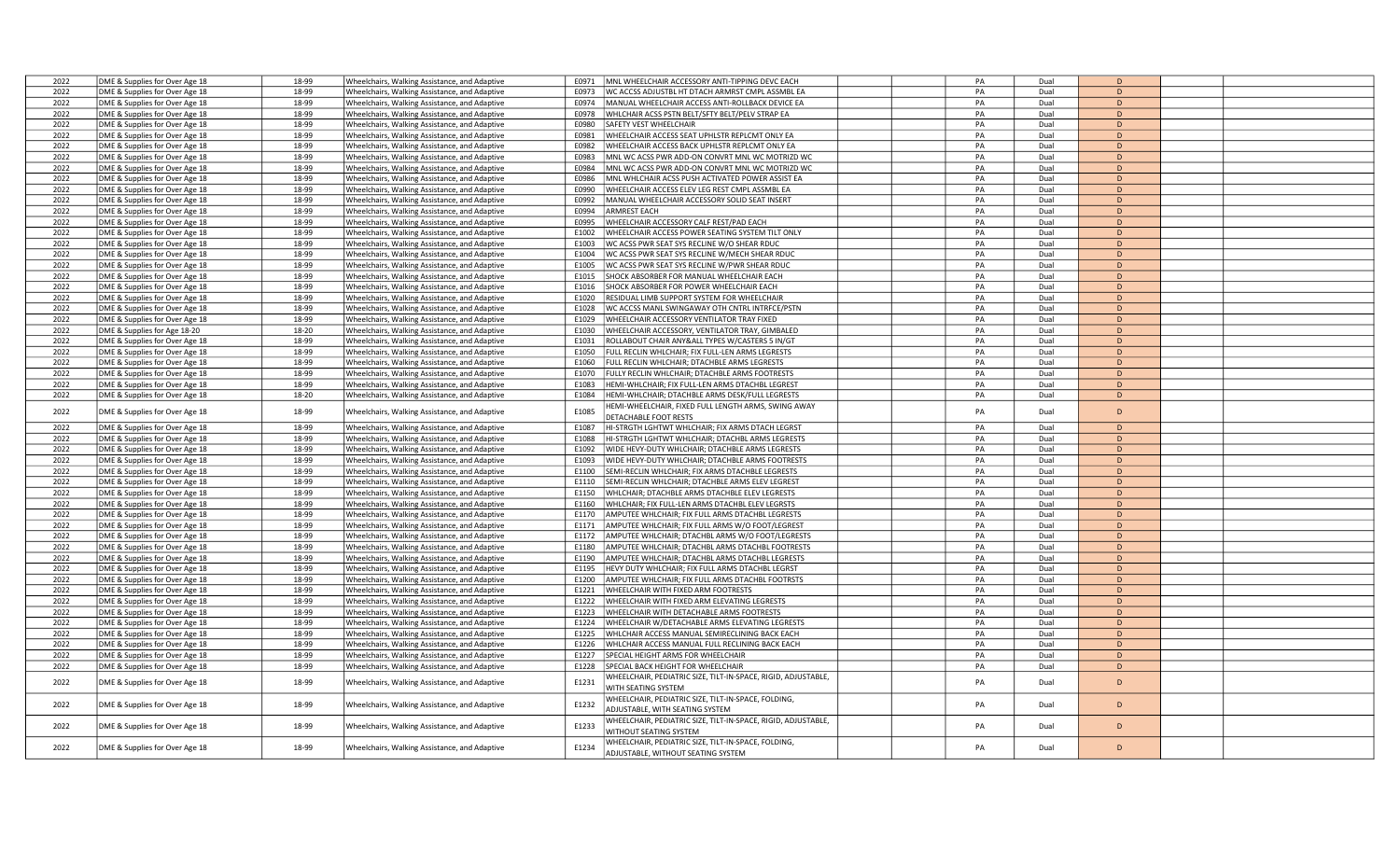| 2022 | DME & Supplies for Over Age 18 | 18-99 | Wheelchairs, Walking Assistance, and Adaptive | E1235          | WHEELCHAIR, PEDIATRIC SIZE, RIGID, ADJUSTABLE, WITH SEATING<br>SYSTEM                      | PA | Dual | D            |           |                                                                                                                                                                     |
|------|--------------------------------|-------|-----------------------------------------------|----------------|--------------------------------------------------------------------------------------------|----|------|--------------|-----------|---------------------------------------------------------------------------------------------------------------------------------------------------------------------|
| 2022 | DME & Supplies for Over Age 18 | 18-99 | Wheelchairs, Walking Assistance, and Adaptive | E1236          | WHEELCHAIR, PEDIATRIC SIZE, FOLDING, ADJUSTABLE, WITH<br><b>SEATING SYSTEM</b>             | PA | Dual | D            |           |                                                                                                                                                                     |
| 2022 | DME & Supplies for Over Age 18 | 18-99 | Wheelchairs, Walking Assistance, and Adaptive | E1237          | WHEELCHAIR, PEDIATRIC SIZE, RIGID, ADJUSTABLE, WITHOUT<br>SEATING SYSTEM                   | PA | Dual | D.           |           |                                                                                                                                                                     |
| 2022 | DME & Supplies for Over Age 18 | 18-99 | Wheelchairs, Walking Assistance, and Adaptive | E1238          | WHEELCHAIR, PEDIATRIC SIZE, FOLDING, ADJUSTABLE, WITHOUT                                   | PA | Dual | D            |           |                                                                                                                                                                     |
| 2022 | DME & Supplies for Over Age 18 | 18-99 | Wheelchairs, Walking Assistance, and Adaptive |                | <b>SEATING SYSTEM</b><br>LGHTWT WHLCHAIR; DTACHBLE ARMS DTACHBLE LEGREST                   | PA | Dual | D            |           |                                                                                                                                                                     |
|      |                                |       |                                               | E1240<br>E1270 | LGHTWT WHLCHAIR; FIX ARMS DTACHBLE ELEV LEGRESTS                                           | PA | Dual | D            |           |                                                                                                                                                                     |
| 2022 | DME & Supplies for Over Age 18 | 18-99 | Wheelchairs, Walking Assistance, and Adaptive |                |                                                                                            |    |      | D            |           |                                                                                                                                                                     |
| 2022 | DME & Supplies for Over Age 18 | 18-99 | Wheelchairs, Walking Assistance, and Adaptive | E1280          | HEVY-DUTY WHLCHAIR; DTACHBLE ARMS ELEV LEGRESTS                                            | PA | Dual |              |           |                                                                                                                                                                     |
| 2022 | DME & Supplies for Over Age 18 | 18-99 | Wheelchairs, Walking Assistance, and Adaptive | E1295          | HEVY-DUTY WHLCHAIR; FIX FULL ARMS ELEV LEGRESTS                                            | PA | Dual | D            |           |                                                                                                                                                                     |
| 2022 | DME & Supplies for Over Age 18 | 18-99 | Wheelchairs, Walking Assistance, and Adaptive | E1296          | SPECIAL WHEELCHAIR SEAT HEIGHT FROM FLOOR                                                  | PA | Dual | D            |           |                                                                                                                                                                     |
| 2022 | DME & Supplies for Over Age 18 | 18-99 | Wheelchairs, Walking Assistance, and Adaptive | E1297          | SPECIAL WHEELCHAIR SEAT DEPTH BY UPHOLSTERY                                                | PA | Dual | D            |           |                                                                                                                                                                     |
| 2022 | DME & Supplies for Over Age 18 | 18-99 | Wheelchairs, Walking Assistance, and Adaptive | E1298          | SPECIAL WHLCHAIR SEAT DEPTH &OR WIDTH CONSTRUCT                                            | PA | Dual | D            |           |                                                                                                                                                                     |
| 2022 | DME & Supplies for Over Age 18 | 18-99 | Respiratory                                   | E1390          | O2 CONC 1 DEL PORT 85%/>02 CONC AT PRSC FLW RATE                                           | PA | Dual | D            | <b>RO</b> | RO means the equipment will remain the<br>property of the provider and a monthly fee<br>will be reimbursed during the authorized<br>medically necessary time frame. |
| 2022 | DME & Supplies for Over Age 18 | 18-99 | Respiratory                                   | E1392          | PORTABLE OXYGEN CONCENTRATOR RENTAL                                                        | PA | Dual | D            | <b>RO</b> | RO means the equipment will remain the<br>property of the provider and a monthly fee<br>will be reimbursed during the authorized<br>medically necessary time frame. |
| 2022 | DME & Supplies for Over Age 18 | 18-99 | <b>Jnlisted Code - DO NOT USE</b>             | E1399          | <b>PLAN RESERVED CODE</b>                                                                  | PA | Dual | <b>NA</b>    |           |                                                                                                                                                                     |
| 2022 | DME & Supplies for Age 18-20   | 18-20 | Orthotic and Prosthetic                       | E1800          | DYNAMIC ADJUSTABLE ELBOW EXTENSION/FLEXION DEVICE,<br>NCLUDES SOFT INTERFACE MATERIAL      | PA | Dual | D            |           |                                                                                                                                                                     |
| 2022 | DME & Supplies for Over Age 18 | 18-99 | <b>Orthotic and Prosthetic</b>                | E1801          | STATIC PROGRESSIVE STRETCH ELBOW DEVICE                                                    | PA | Dual | $\mathsf{D}$ |           |                                                                                                                                                                     |
| 2022 | DME & Supplies for Over Age 18 | 18-99 | Orthotic and Prosthetic                       | E1805          | DYNAMIC ADJUSTABLE WRIST EXTENSION / FLEXION DEVICE,<br>INCLUDES SOFT INTERFACE MATERIAL   | PA | Dual | D            |           |                                                                                                                                                                     |
| 2022 | DME & Supplies for Over Age 18 | 18-99 | <b>Orthotic and Prosthetic</b>                | E1806          | STATIC PROGRESSIVE STRETCH WRIST DEVICE                                                    | PA | Dual | D            |           |                                                                                                                                                                     |
| 2022 | DME & Supplies for Over Age 18 | 18-99 | Orthotic and Prosthetic                       | E1810          | DYN ADJUSTBL KNEE EXT/FLX DEVC W/INTERFCE MATL                                             | PA | Dual | D            |           |                                                                                                                                                                     |
| 2022 | DME & Supplies for Over Age 18 | 18-99 | <b>Orthotic and Prosthetic</b>                | E1811          | STATIC PROGRESSIVE STRETCH KNEE DEVICE                                                     | PA | Dual | D            |           |                                                                                                                                                                     |
|      |                                |       |                                               |                |                                                                                            |    |      |              |           |                                                                                                                                                                     |
| 2022 | DME & Supplies for Age 18-20   | 18-20 | <b>Orthotic and Prosthetic</b>                | E1815          | DYNAMIC ADJUSTABLE ANKLE EXTENSION/FLEXION DEVICE,<br>INCLUDES SOFT INTERFACE MATERIAL     | PA | Dual | <sub>D</sub> |           |                                                                                                                                                                     |
| 2022 | DME & Supplies for Over Age 18 | 18-99 | <b>Orthotic and Prosthetic</b>                | E1816          | STATIC PROGRESSIVE STRETCH ANKLE DEVICE                                                    | PA | Dual | D.           |           |                                                                                                                                                                     |
| 2022 | DME & Supplies for Over Age 18 | 18-99 | <b>Orthotic and Prosthetic</b>                | E1818          | STATIC PROGRESSIVE STRETCH FOREARM DEVICE                                                  | PA | Dual | D            |           |                                                                                                                                                                     |
| 2022 | DME & Supplies for Age 18-20   | 18-20 | Orthotic and Prosthetic                       | E1820          | REPLACEMENT SOFT INTERFACE MATERIAL, DYNAMIC ADJUSTABLE<br><b>EXTENSION/FLEXION DEVICE</b> | PA | Dual | D            |           |                                                                                                                                                                     |
| 2022 | DME & Supplies for Over Age 18 | 18-99 | <b>Orthotic and Prosthetic</b>                | E1821          | REPL SFT INTERFCE MATL/CUFF BI-DIR STAT DEVC                                               | PA | Dual | D            |           |                                                                                                                                                                     |
| 2022 | DME & Supplies for Age 18-20   | 18-20 | Orthotic and Prosthetic                       | E1825          | DYNAMIC ADJUSTABLE FINGER EXTENSION/FLEXION DEVICE,<br>INCLUDES SOFT INTERFACE MATERIAL    | PA | Dual | D            |           |                                                                                                                                                                     |
| 2022 | DME & Supplies for Age 18-20   | 18-20 | <b>Orthotic and Prosthetic</b>                | E1830          | DYNAMIC ADJUSTABLE TOE EXTENSION/FLEXION DEVICE, INCLUDES<br>SOFT INTERFACE MATERIAL       | PA | Dual | D            |           |                                                                                                                                                                     |
| 2022 | DME & Supplies for Over Age 18 | 18-99 | <b>Orthotic and Prosthetic</b>                | E1840          | SOFT INTERFACE MATERIAL                                                                    | PA | Dual | D            |           |                                                                                                                                                                     |
| 2022 | DME & Supplies for Over Age 18 | 18-99 | Specialized                                   | F1902          | CMNCT BD NON-ELEC AUG/ALTERNATV CMNCT DEVICE                                               | PA | Dual | D            |           |                                                                                                                                                                     |
| 2022 | DME & Supplies for Over Age 18 | 18-99 | Specialized                                   | E2000          | GASTR SUCTION PUMP HOM MODEL PRTBLE/STATION ELEC                                           | PA | Dual | D            |           |                                                                                                                                                                     |
| 2022 | DME & Supplies for Over Age 18 | 18-99 | Continence, Ostomy, and Wound Care            | E2101          | BLD GLU MONITOR W/INTEGRATED LANCING/BLD SAMPLE                                            | PA | Dual | D            |           |                                                                                                                                                                     |
| 2022 | DME & Supplies for Over Age 18 | 18-99 | Wheelchairs, Walking Assistance, and Adaptive | E2205          | MANUAL WC ACCESS HANDRIM W/O PROJ REPL ONLY EACH                                           | PA | Dual | D            |           |                                                                                                                                                                     |
| 2022 | DME & Supplies for Over Age 18 | 18-99 | Wheelchairs, Walking Assistance, and Adaptive | E2206          | MNL WHLCHAIR ACCESS WHEEL LOCK ASSMBL CMPL EA                                              | PA | Dual | D            |           |                                                                                                                                                                     |
| 2022 | DME & Supplies for Over Age 18 | 18-99 | Wheelchairs, Walking Assistance, and Adaptive | E2207          | WHEELCHAIR ACCESSORY CRUTCH AND CANE HOLDER EACH                                           | PA | Dual | D.           |           |                                                                                                                                                                     |
| 2022 | DME & Supplies for Over Age 18 | 18-99 | Wheelchairs, Walking Assistance, and Adaptive | E2208          | WHEELCHAIR ACCESSORY CYLINDER TANK CARRIER EACH                                            | PA | Dual | D            |           |                                                                                                                                                                     |
| 2022 | DME & Supplies for Over Age 18 | 18-99 | Wheelchairs, Walking Assistance, and Adaptive | E2209          | ARM TROUGH WITH OR WITHOUT HAND SUPPORT EACH                                               | PA | Dual | D            |           |                                                                                                                                                                     |
| 2022 | DME & Supplies for Over Age 18 | 18-99 | Wheelchairs, Walking Assistance, and Adaptive | E2210          | WHEELCHAIR ACCESS BEARINGS ANY TYPE REPL ONLY EA                                           | PA | Dual | D            |           |                                                                                                                                                                     |
| 2022 | DME & Supplies for Over Age 18 | 18-99 | Wheelchairs, Walking Assistance, and Adaptive | E2211          | MNL WHLCHAIR ACSS PNEUMAT PROPULSION TIRE ANY SZ                                           | PA | Dual | D            |           |                                                                                                                                                                     |
| 2022 | DME & Supplies for Over Age 18 | 18-99 | Wheelchairs, Walking Assistance, and Adaptive | E2212          | MNL WC ACESS TUBE PNEUMAT PROPULSION TIRE ANY SZ                                           | PA | Dual | D            |           |                                                                                                                                                                     |
| 2022 | DME & Supplies for Over Age 18 | 18-99 | Wheelchairs, Walking Assistance, and Adaptive | E2213          | MNL WC ACSS INSRT PNEUMAT PROPULSION TIRE ANY SZ                                           | PA | Dual | D            |           |                                                                                                                                                                     |
| 2022 | DME & Supplies for Over Age 18 | 18-99 |                                               | E2214          | MNL WHLCHAIR ACCESS PNEUMAT CASTER TIRE ANY SIZE                                           | PA | Dual | D            |           |                                                                                                                                                                     |
| 2022 |                                | 18-99 | Wheelchairs, Walking Assistance, and Adaptive |                |                                                                                            | PA |      | $\bullet$    |           |                                                                                                                                                                     |
|      | DME & Supplies for Over Age 18 |       | Wheelchairs, Walking Assistance, and Adaptive | E2215          | MNL WHLCHAIR ACSS TUBE PNEUMAT CASTR TIRE ANY SZ                                           |    | Dual |              |           |                                                                                                                                                                     |
| 2022 | DME & Supplies for Over Age 18 | 18-99 | Wheelchairs, Walking Assistance, and Adaptive | E2217          | MNL WHLCHAIR ACCSS FOAM FILL CASTR TIRE ANY SIZE                                           | PA | Dual | D            |           |                                                                                                                                                                     |
| 2022 | DME & Supplies for Over Age 18 | 18-99 | Wheelchairs, Walking Assistance, and Adaptive | E2219          | MNL WHLCHAIR ACCESS FOAM CASTER TIRE ANY SIZE EA                                           | PA | Dual | D            |           |                                                                                                                                                                     |
| 2022 | DME & Supplies for Over Age 18 | 18-99 | Wheelchairs, Walking Assistance, and Adaptive | E2220          | MNL WHLCHAIR ACESS SOLID PROPULSION TIRE ANY SZ                                            | PA | Dual | <sub>D</sub> |           |                                                                                                                                                                     |
| 2022 | DME & Supplies for Over Age 18 | 18-99 | Wheelchairs, Walking Assistance, and Adaptive |                | E2221 MNL WHEELCHAIR ACESS SOLID CASTER TIRE ANY SZ EA                                     | PA | Dual | D            |           |                                                                                                                                                                     |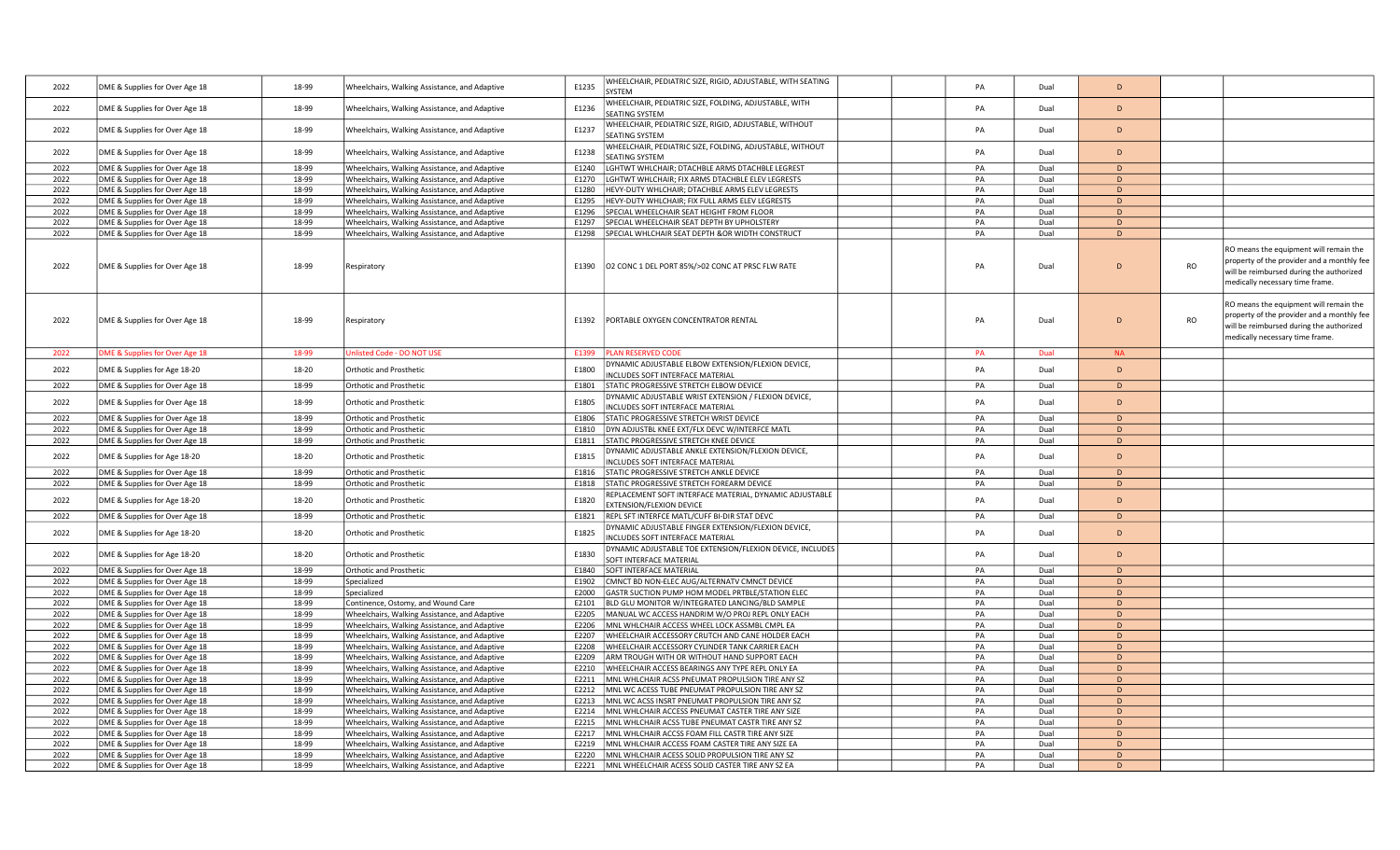| 2022         | DME & Supplies for Over Age 18                                   | 18-99          | Wheelchairs, Walking Assistance, and Adaptive                                                  | E2224<br>MNL WC ACESS PROPULSION WHL EXCLD TIRE ANY SZ EA                                                             | PA | Dual         | D         |  |
|--------------|------------------------------------------------------------------|----------------|------------------------------------------------------------------------------------------------|-----------------------------------------------------------------------------------------------------------------------|----|--------------|-----------|--|
| 2022         | DME & Supplies for Over Age 18                                   | 18-99          | Wheelchairs, Walking Assistance, and Adaptive                                                  | PWR WC ACSS HND CNTRL MX MECH SWTCH NO PRPRTNI<br>E2322                                                               | PA | Dual         | D         |  |
| 2022         | DME & Supplies for Over Age 18                                   | 18-99          | Wheelchairs, Walking Assistance, and Adaptive                                                  | PWR WC ACSS SPCLTY JOYSTCK HNDLE HND CNTRL PRFAB<br>E2323                                                             | PA | Dual         | D         |  |
| 2022         | DME & Supplies for Over Age 18                                   | 18-99          | Wheelchairs, Walking Assistance, and Adaptive                                                  | POWER WHLCHAIR ACSS CHIN CUP CHIN CNTRL INTERFCE<br>E2324                                                             | PA | Dual         | D         |  |
| 2022         | DME & Supplies for Over Age 18                                   | 18-99          | Wheelchairs, Walking Assistance, and Adaptive                                                  | E2325<br>PWR WC ACSS SIP&PUFF INTERFCE NONPROPRTNAL                                                                   | PA | Dual         | D         |  |
| 2022         | DME & Supplies for Over Age 18                                   | 18-99          | Wheelchairs, Walking Assistance, and Adaptive                                                  | E2326<br>PWR WC ACSS BREATH TUBE KIT SIP&PUFF INTERFCE                                                                | PA | Dual         | D         |  |
| 2022         | DME & Supplies for Over Age 18                                   | 18-99          | Wheelchairs, Walking Assistance, and Adaptive                                                  | E2327<br>PWR WC ACSS HEAD CNTRL INTERFCE MECH PROPRTNAL                                                               | PA | Dual         | D         |  |
| 2022         | DME & Supplies for Over Age 18                                   | 18-99          | Wheelchairs, Walking Assistance, and Adaptive                                                  | PWR WC ACSS HEAD CNTRL/EXT CNTRL ELEC PRPRTNL<br>E2328                                                                | PA | Dual         | D         |  |
| 2022         | DME & Supplies for Over Age 18                                   | 18-99          | Wheelchairs, Walking Assistance, and Adaptive                                                  | E2329<br>PWR WC ACSS HEAD CNTRL CNTC SWTCH MECH NOPRPRTNL                                                             | PA | Dual         | D         |  |
| 2022         | DME & Supplies for Over Age 18                                   | 18-99          | Wheelchairs, Walking Assistance, and Adaptive                                                  | E2330<br>PWR WC ACCSS HEAD PROX SWITCH MECH NONPRPRTNL                                                                | PA | Dual         | D         |  |
| 2022         | DME & Supplies for Over Age 18                                   | 18-99          | Wheelchairs, Walking Assistance, and Adaptive                                                  | E2360<br>PWR WC ACSS 22 NF NON-SEALED LEAD ACID BATTRY EA                                                             | PA | Dual         | D         |  |
| 2022         | DME & Supplies for Over Age 18                                   | 18-99          | Wheelchairs, Walking Assistance, and Adaptive                                                  | F2361<br>PWR WC ACSS 22NF SEALED LEAD ACID BATTRY EA                                                                  | PA | Dual         | D         |  |
| 2022         | DME & Supplies for Over Age 18                                   | 18-99          | Wheelchairs, Walking Assistance, and Adaptive                                                  | PWR WC ACSS GRP 24 NON-SEALED LEAD ACID BATT EA<br>E2362                                                              | PA | Dual         | D         |  |
| 2022         | DME & Supplies for Over Age 18                                   | 18-99          | Wheelchairs, Walking Assistance, and Adaptive                                                  | PWR WC ACSS GRP 24 SEALED LEAD ACID BATTRY EA<br>E2363                                                                | PA | Dual         | D         |  |
| 2022         | DME & Supplies for Over Age 18                                   | 18-99          | Wheelchairs, Walking Assistance, and Adaptive                                                  | E2364<br>PWR WC ACSS U-1 NON-SEALED LEAD ACID BATTRY EA                                                               | PA | Dual         | D         |  |
| 2022         | DME & Supplies for Over Age 18                                   | 18-99          | Wheelchairs, Walking Assistance, and Adaptive                                                  | E2365<br>PWR WHLCHAIR ACSS U-1 SEALED LEAD ACID BATTRY EA                                                             | PA | Dual         | D         |  |
| 2022         | DME & Supplies for Over Age 18                                   | 18-99          | Wheelchairs, Walking Assistance, and Adaptive                                                  | PWR WC ACSS BATTRY CHRGR 1 MODE W/ONLY 1 BATTRY<br>E2366                                                              | PA | Dual         | D         |  |
| 2022         | DME & Supplies for Over Age 18                                   | 18-99          | Wheelchairs, Walking Assistance, and Adaptive                                                  | PWR WC ACSS BATT CHRGR DUL MODE W/EITHER BATT EA<br>E2367                                                             | PA | Dual         | D         |  |
| 2022         | DME & Supplies for Over Age 18                                   | 18-99          | Wheelchairs, Walking Assistance, and Adaptive                                                  | POWER WHEELCHAIR CMPNT MOTOR REPLACEMENT ONLY<br>E2368                                                                | PA | Dual         | D         |  |
|              |                                                                  |                |                                                                                                |                                                                                                                       |    |              |           |  |
| 2022         | DME & Supplies for Over Age 18                                   | 18-99          | Wheelchairs, Walking Assistance, and Adaptive                                                  | E2369<br>POWER WHEELCHAIR CMPNT GEAR BOX REPLACEMENT ONLY                                                             | PA | Dual         | D         |  |
| 2022         | DME & Supplies for Over Age 18                                   | 18-99          | Wheelchairs, Walking Assistance, and Adaptive                                                  | PWR WC CMPNT MOTR&GEAR BOX COMB REPLCMT ONLY<br>F2370                                                                 | PA | Dual         | D         |  |
| 2022         | DME & Supplies for Over Age 18                                   | 18-99          | Wheelchairs, Walking Assistance, and Adaptive                                                  | PWR WC MINI-PROPORTIONAL COMPACT REMOTE JOYSTICK<br>E2373                                                             | PA | Dual         | D         |  |
| 2022         | DME & Supplies for Over Age 18                                   | 18-99          | Wheelchairs, Walking Assistance, and Adaptive                                                  | E2374<br>PWR WC STANDARD REMOTE JOYSTICK REPLACEMENT ONLY                                                             | PA | Dual         | D         |  |
| 2022         | DME & Supplies for Over Age 18                                   | 18-99          | Wheelchairs, Walking Assistance, and Adaptive                                                  | E2381<br>PWR WC PNEUMATIC DRIVE WHEEL TIRE REPL ONLY EACH                                                             | PA | Dual         | D         |  |
| 2022         | DME & Supplies for Over Age 18                                   | 18-99          | Wheelchairs, Walking Assistance, and Adaptive                                                  | PWR WC TUBE PNEUMATIC DRIVE WHEEL TIRE REPL EACH<br>E2382                                                             | PA | Dual         | D         |  |
| 2022         | DME & Supplies for Over Age 18                                   | 18-99          | Wheelchairs, Walking Assistance, and Adaptive                                                  | E2383<br>PWR WC INSERT PNEUMATIC WHEEL TIRE REPL ONLY EA                                                              | PA | Dual         | D         |  |
| 2022         | DME & Supplies for Over Age 18                                   | 18-99          | Wheelchairs, Walking Assistance, and Adaptive                                                  | E2384<br>PWR WC PNEUMATIC CASTER TIRE REPL ONLY EACH                                                                  | PA | Dual         | D         |  |
| 2022         | DME & Supplies for Over Age 18                                   | 18-99          | Wheelchairs, Walking Assistance, and Adaptive                                                  | E2385<br>PWR WC TUBE PNEUMATIC CASTER TIRE REPL ONLY EACH                                                             | PA | Dual         | D         |  |
| 2022         | DME & Supplies for Over Age 18                                   | 18-99          | Wheelchairs, Walking Assistance, and Adaptive                                                  | E2386<br>PWR WC FOAM FILLED DRIVE WHEEL TIRE REPL ONLY EA                                                             | PA | Dual         | D         |  |
| 2022         | DME & Supplies for Over Age 18                                   | 18-99          | Wheelchairs, Walking Assistance, and Adaptive                                                  | E2387<br>PWR WC FOAM FILLED CASTER TIRE REPL ONLY EACH                                                                | PA | Dual         | D         |  |
| 2022         | DME & Supplies for Over Age 18                                   | 18-99          | Wheelchairs, Walking Assistance, and Adaptive                                                  | PWR WC FOAM DRIVE WHEEL TIRE REPL ONLY EACH<br>E2388                                                                  | PA | Dual         | D         |  |
| 2022         | DME & Supplies for Over Age 18                                   | 18-99          | Wheelchairs, Walking Assistance, and Adaptive                                                  | PWR WC FOAM CASTER TIRE REPLACEMENT ONLY EACH<br>E2389                                                                | PA | Dual         | D         |  |
| 2022         | DME & Supplies for Over Age 18                                   | 18-99          | Wheelchairs, Walking Assistance, and Adaptive                                                  | E2390<br>PWR WC SOLID DRIVE WHEEL TIRE REPL ONLY EACH                                                                 | PA | Dual         | D         |  |
| 2022         | DME & Supplies for Over Age 18                                   | 18-99          | Wheelchairs, Walking Assistance, and Adaptive                                                  | E2391<br>PWR WC SOLID CASTER TIRE REPLACEMENT ONLY EACH                                                               | PA | Dual         | D         |  |
| 2022         | DME & Supplies for Over Age 18                                   | 18-99          | Wheelchairs, Walking Assistance, and Adaptive                                                  | E2394<br>PWR WC DRIVE WHEEL EXCLUDES TIRE REPL ONLY EACH                                                              | PA | Dual         | D         |  |
| 2022         | DME & Supplies for Over Age 18                                   | 18-99          | Wheelchairs, Walking Assistance, and Adaptive                                                  | E2395<br>PWR WC CASTER WHEEL EXCLUDES TIRE REPL ONLY EACH                                                             | PA | Dual         | D         |  |
| 2022         | DME & Supplies for Over Age 18                                   | 18-99          | Wheelchairs, Walking Assistance, and Adaptive                                                  | E2396<br>PWR WC CASTER FORK REPLACEMENT ONLY EACH                                                                     | PA | Dual         | D         |  |
| 2022         | DME & Supplies for Over Age 18                                   | 18-99          | Specialized                                                                                    | E2500<br>SPEECH GEN DEVC DIGITIZED = 8 MINS REC TIME</td <td>PA</td> <td>Dual</td> <td>D</td> <td></td>               | PA | Dual         | D         |  |
| 2022         | DME & Supplies for Over Age 18                                   | 18-99          | Specialized                                                                                    | E2502<br>SPCH GEN DEVC DIGTIZD>8 MINS <= 20 MINS REC TIME                                                             | PA | Dual         | D         |  |
| 2022         | DME & Supplies for Over Age 18                                   | 18-99          | Specialized                                                                                    | E2504<br>SPCH GEN DEVC DIGTIZD>20 MINS =40 MINS REC TIME</td <td>PA</td> <td>Dual</td> <td>D</td> <td></td>           | PA | Dual         | D         |  |
| 2022         | DME & Supplies for Over Age 18                                   | 18-99          | Specialized                                                                                    | E2506<br>SPEECH GEN DEVICE DIGITIZED >40 MINS REC TIME                                                                | PA | Dual         | D         |  |
| 2022         | DME & Supplies for Over Age 18                                   | 18-99          | Specialized                                                                                    | E2508<br>SPCH GEN DEVC SYNTHSIZD REQ MESS SPELL & CNTCT                                                               | PA | Dual         | D         |  |
| 2022         |                                                                  |                |                                                                                                |                                                                                                                       | PA | Dual         | D         |  |
| 2022         | DME & Supplies for Over Age 18                                   | 18-99<br>18-99 | Specialized                                                                                    | SPCH GEN DEVC SYNTHESIZD MX METH MESS&DEVC ACCSS<br>E2510                                                             | PA |              | D         |  |
| 2022         | DME & Supplies for Over Age 18                                   | 18-99          | Specialized<br>Specialized                                                                     | E2511<br>SPEECH GEN SOFTWARE PROG PC/PERS DIGITAL ASSIST<br>E2512                                                     | PA | Dual<br>Dual | D         |  |
| 2022         | DME & Supplies for Over Age 18                                   | 18-99          | <b>Jnlisted Code - DO NOT USE</b>                                                              | ACCESS SPEECH GENERATING DEVICE MOUNTING SYSTEM<br>E2599                                                              | PA | Dual         | <b>NA</b> |  |
|              | OME & Supplies for Over Age 18                                   | 18-99          |                                                                                                | <b>LAN RESERVED COD</b>                                                                                               | PA |              | D         |  |
| 2022<br>2022 | DME & Supplies for Over Age 18<br>DME & Supplies for Over Age 18 | 18-99          | Wheelchairs, Walking Assistance, and Adaptive<br>Wheelchairs, Walking Assistance, and Adaptive | E2601<br>GENERAL WHLCHAIR SEAT CUSHN WIDTH < 22 IN DEPTH<br>E2602<br>GENERAL WHLCHAIR SEAT CUSHN WIDTH 22 IN/GT DEPTH | PA | Dual<br>Dual | D         |  |
| 2022         | DME & Supplies for Over Age 18                                   | 18-99          | Wheelchairs, Walking Assistance, and Adaptive                                                  | SKN PROTECTION WC SEAT CUSHN WIDTH < 22 IN DEPTH<br>E2603                                                             | PA | Dual         | D         |  |
| 2022         | DME & Supplies for Over Age 18                                   | 18-99          | Wheelchairs, Walking Assistance, and Adaptive                                                  | E2604<br>SKN PROTECTION WC SEAT CUSHN WDTH 22 IN/GT DEPTH                                                             | PA | Dual         | D         |  |
|              |                                                                  | 18-99          |                                                                                                | E2605                                                                                                                 | PA | Dual         | D         |  |
| 2022<br>2022 | DME & Supplies for Over Age 18                                   | 18-99          | Wheelchairs, Walking Assistance, and Adaptive                                                  | PSTN WHEELCHAIR SEAT CUSHN WIDTH < 22 IN DEPTH                                                                        | PA |              | D         |  |
| 2022         | DME & Supplies for Over Age 18                                   | 18-99          | Wheelchairs, Walking Assistance, and Adaptive                                                  | E2606<br>PSTN WHEELCHAIR SEAT CUSHN WIDTH 22 IN/GT DEPTH<br>E2607<br>SKN PROTECT&PSTN WC SEAT CUSHN WDTH <22 IN DEPTH | PA | Dual<br>Dual | D         |  |
| 2022         | DME & Supplies for Over Age 18                                   |                | Wheelchairs, Walking Assistance, and Adaptive                                                  |                                                                                                                       |    |              |           |  |
|              | DME & Supplies for Over Age 18                                   | 18-99          | Wheelchairs, Walking Assistance, and Adaptive                                                  | E2608<br>SKN PROTCT&PSTN WC SEAT CUSHN WDTH 22 IN/GT DPTH                                                             | PA | Dual         | D         |  |
| 2022         | DME & Supplies for Over Age 18                                   | 18-99          | Wheelchairs, Walking Assistance, and Adaptive                                                  | GEN WC BACK CUSHN WDTH < 22 IN HT MOUNT HARDWARE<br>E2611                                                             | PA | Dual         | D         |  |
| 2022         | DME & Supplies for Over Age 18                                   | 18-99          | Wheelchairs, Walking Assistance, and Adaptive                                                  | E2612<br>GEN WC BACK CUSHN WDTH 22 IN/GT HT MOUNT HARDWRE                                                             | PA | Dual         | D         |  |
| 2022         | DME & Supplies for Over Age 18                                   | 18-99          | Wheelchairs, Walking Assistance, and Adaptive                                                  | E2613<br>PSTN WC BACK CUSHN POST WIDTH < 22 IN ANY HEIGHT                                                             | PA | Dual         | D         |  |
| 2022         | DME & Supplies for Over Age 18                                   | 18-99          | Wheelchairs, Walking Assistance, and Adaptive                                                  | E2614<br>PSTN WC BACK CUSHN POST WIDTH 22 IN/> ANY HEIGHT                                                             | PA | Dual         | D         |  |
| 2022         | DME & Supplies for Over Age 18                                   | 18-99          | Wheelchairs, Walking Assistance, and Adaptive                                                  | E2615<br>PSTN WC BACK CUSHN POSTLAT WIDTH < 22 IN ANY HT                                                              | PA | Dual         | D         |  |
| 2022         | DME & Supplies for Over Age 18                                   | 18-99          | Wheelchairs, Walking Assistance, and Adaptive                                                  | E2616<br>PSTN WC BACK CUSHN POSTLAT WIDTH 22 IN/> ANY HT                                                              | PA | Dual         | D         |  |
| 2022         | DME & Supplies for Over Age 18                                   | 18-99          | Wheelchairs, Walking Assistance, and Adaptive                                                  | REPL COVER WHEELCHAIR SEAT CUSHN/BACK CUSHN EA<br>E2619                                                               | PA | Dual         | D         |  |
| 2022         | DME & Supplies for Over Age 18                                   | 18-99          | Wheelchairs, Walking Assistance, and Adaptive                                                  | PSTN WC BACK CUSHN PLANAR LAT SUPP WDTH <22 IN<br>E2620                                                               | PA | Dual         | D         |  |
| 2022         | DME & Supplies for Over Age 18                                   | 18-99          | Wheelchairs, Walking Assistance, and Adaptive                                                  | PSTN WC BACK CUSHN PLANAR LAT SUPP WDTH 22 IN/><br>E2621                                                              | PA | Dual         | D         |  |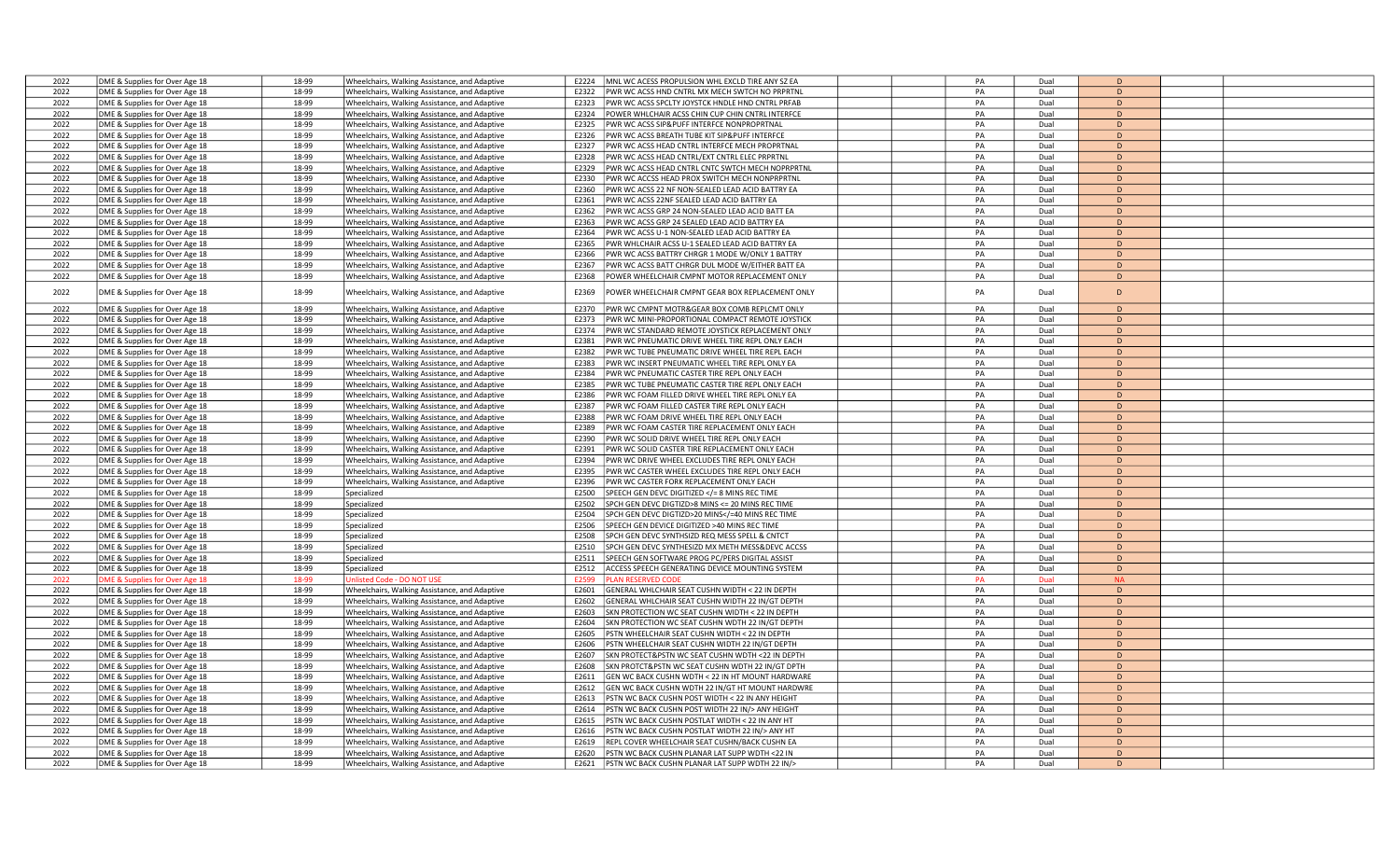| 2022 | DME & Supplies for Over Age 18 | 18-99          | Wheelchairs, Walking Assistance, and Adaptive | STANDARD WHEELCHAIR<br>K0001                                      | PA | Dual         | D              |                                                                    |
|------|--------------------------------|----------------|-----------------------------------------------|-------------------------------------------------------------------|----|--------------|----------------|--------------------------------------------------------------------|
| 2022 | DME & Supplies for Over Age 18 | 18-99          | Wheelchairs, Walking Assistance, and Adaptive | STANDARD HEMI WHEELCHAIR<br>K0002                                 | PA | Dual         | D              |                                                                    |
| 2022 | DME & Supplies for Over Age 18 | 18-99          | Wheelchairs, Walking Assistance, and Adaptive | LIGHTWEIGHT WHEELCHAIR<br>K0003                                   | PA | Dual         | D              |                                                                    |
| 2022 | DME & Supplies for Over Age 18 | 18-99          |                                               | HIGH STRENGTH LIGHTWEIGHT WHEELCHAIR<br>K0004                     | PA | Dual         | D              |                                                                    |
| 2022 |                                | 18-99          | Wheelchairs, Walking Assistance, and Adaptive | JLTRALIGHTWEIGHT WHEELCHAIR<br>KOOO5                              | PA | Dual         | D              |                                                                    |
|      | DME & Supplies for Over Age 18 |                | Wheelchairs, Walking Assistance, and Adaptive |                                                                   |    |              |                |                                                                    |
| 2022 | DME & Supplies for Over Age 18 | 18-99          | Wheelchairs, Walking Assistance, and Adaptive | K0006<br>HEAVY-DUTY WHEELCHAIR                                    | PA | Dual         | D              |                                                                    |
| 2022 | DME & Supplies for Over Age 18 | 18-99          | Wheelchairs, Walking Assistance, and Adaptive | K0007<br>EXTRA HEAVY-DUTY WHEELCHAIR                              | PA | Dual         | D              |                                                                    |
| 2022 | DME & Supplies for Over Age 18 | 18-99          | Wheelchairs, Walking Assistance, and Adaptive | CSTM MANUAL WHEELCHAIR/BASE<br>K0008                              | PA | Dual         | D              |                                                                    |
| 2022 | DME & Supplies for Over Age 18 | 18-99          | Wheelchairs, Walking Assistance, and Adaptive | K0009<br>OTHER MANUAL WHEELCHAIR/BASE                             | PA | Dual         | D              |                                                                    |
| 2022 | DME & Supplies for Over Age 18 | 18-99          | Wheelchairs, Walking Assistance, and Adaptive | K0010<br>TANDARD-WEIGHT FRAME MOTORIZED/POWER WHEELCHAIR          | PA | Dual         | D              |                                                                    |
| 2022 | DME & Supplies for Over Age 18 | 18-99          | Wheelchairs, Walking Assistance, and Adaptive | LIGHTWEIGHT PORTABLE MOTORIZED/POWER WHEELCHAIR<br>K0012          | PA | Dual         | D              |                                                                    |
| 2022 | DME & Supplies for Over Age 18 | 18-99          | Wheelchairs, Walking Assistance, and Adaptive | <b>CUSTOM POWER WHLCHR BASE</b><br>K0013                          | PA | Dual         | D              |                                                                    |
|      |                                |                |                                               |                                                                   |    |              |                | MP=Manual Price. No AHCA Fee Available;                            |
| 2022 | DME & Supplies for Over Age 18 | 18-99          | Wheelchairs, Walking Assistance, and Adaptive | K0014<br>OTHER MOTORIZED/POWER WHEELCHAIR BASE                    | PA | Dual         | D              | Plan must based on AWP.                                            |
| 2022 | DME & Supplies for Over Age 18 | 18-99          | Wheelchairs, Walking Assistance, and Adaptive | DETACHABLE NONADJUSTABLE HEIGHT ARMREST EACH<br>K0015             | PA | Dual         | $\overline{D}$ |                                                                    |
| 2022 | DME & Supplies for Over Age 18 | 18-99          | Wheelchairs, Walking Assistance, and Adaptive | K0017<br>DETACHABLE ADJUSTABLE HEIGHT ARMREST BASE EACH           | PA | Dual         | D              |                                                                    |
| 2022 | DME & Supplies for Over Age 18 | 18-99          | Wheelchairs, Walking Assistance, and Adaptive | DETACHBLE ADJUSTBLE HEIGHT ARMREST UPPER PRTN EA<br>K0018         | PA | Dual         | D              |                                                                    |
| 2022 | DME & Supplies for Over Age 18 | 18-99          | Wheelchairs, Walking Assistance, and Adaptive | ARM PAD EACH<br>K0019                                             | PA | Dual         | $\overline{D}$ |                                                                    |
| 2022 | DME & Supplies for Over Age 18 | 18-99          | Wheelchairs, Walking Assistance, and Adaptive | K0020<br>FIXED ADJUSTABLE HEIGHT ARMREST PAIR                     | PA | Dual         | D              |                                                                    |
| 2022 | DME & Supplies for Over Age 18 | 18-99          | Wheelchairs, Walking Assistance, and Adaptive | HIGH MOUNT FLIP-UP FOOTREST EACH<br>K0037                         | PA | Dual         | D              |                                                                    |
| 2022 | DME & Supplies for Over Age 18 | 18-99          | Wheelchairs, Walking Assistance, and Adaptive | K0038<br><b>EG STRAP EACH</b>                                     | PA | Dual         | D              |                                                                    |
| 2022 | DME & Supplies for Over Age 18 | 18-99          | Wheelchairs, Walking Assistance, and Adaptive | K0039<br><b>EG STRAP H STYLE EACH</b>                             | PA | Dual         | D              |                                                                    |
| 2022 | DME & Supplies for Over Age 18 | 18-99          |                                               | ADJUSTABLE ANGLE FOOTPLATE EACH<br>K0040                          | PA | Dual         | D              |                                                                    |
|      |                                |                | Wheelchairs, Walking Assistance, and Adaptive |                                                                   |    |              | D              |                                                                    |
| 2022 | DME & Supplies for Over Age 18 | 18-99          | Wheelchairs, Walking Assistance, and Adaptive | K0041<br>LARGE SIZE FOOTPLATE EACH                                | PA | Dual         |                |                                                                    |
| 2022 | DME & Supplies for Over Age 18 | 18-99          | Wheelchairs, Walking Assistance, and Adaptive | K0042<br>STANDARD SIZE FOOTPLATE EACH                             | PA | Dual         | D              |                                                                    |
| 2022 | DME & Supplies for Over Age 18 | 18-99          | Wheelchairs, Walking Assistance, and Adaptive | K0043<br>FOOTREST LOWER EXTENSION TUBE EACH                       | PA | Dual         | D              |                                                                    |
| 2022 | DME & Supplies for Over Age 18 | 18-99          | Wheelchairs, Walking Assistance, and Adaptive | K0044<br>FOOTREST UPPER HANGER BRACKET EACH                       | PA | Dual         | D              |                                                                    |
| 2022 | DME & Supplies for Over Age 18 | 18-99          | Wheelchairs, Walking Assistance, and Adaptive | K0045<br>FOOTREST COMPLETE ASSEMBLY                               | PA | Dual         | D              |                                                                    |
| 2022 | DME & Supplies for Over Age 18 | 18-99          | Wheelchairs, Walking Assistance, and Adaptive | K0046<br>ELEVATING LEGREST LOWER EXTENSION TUBE EACH              | PA | Dual         | D              |                                                                    |
| 2022 | DME & Supplies for Over Age 18 | 18-99          | Wheelchairs, Walking Assistance, and Adaptive | ELEVATING LEGREST UPPER HANGER BRACKET EACH<br>K0047              | PA | Dual         | $\mathsf{D}$   |                                                                    |
| 2022 | DME & Supplies for Over Age 18 | 18-99          | Wheelchairs, Walking Assistance, and Adaptive | K0050<br>RATCHET ASSEMBLY                                         | PA | Dual         | D              |                                                                    |
| 2022 | DME & Supplies for Over Age 18 | 18-99          | Wheelchairs, Walking Assistance, and Adaptive | CAM RELEASE ASSEMBLY FOOTREST OR LEGREST EACH<br>K0051            | PA | Dual         | D              |                                                                    |
| 2022 | DME & Supplies for Over Age 18 | 18-99          | Wheelchairs, Walking Assistance, and Adaptive | K0052<br>SWINGAWAY DETACHABLE FOOTRESTS EACH                      | PA | Dual         | D              |                                                                    |
| 2022 | DME & Supplies for Over Age 18 | 18-99          | Wheelchairs, Walking Assistance, and Adaptive | K0053<br>ELEVATING FOOTRESTS ARTICULATING EACH                    | PA | Dual         | D              |                                                                    |
| 2022 | DME & Supplies for Over Age 18 | 18-99          |                                               | SEAT HT<17/=TO/>21 IN LTWT/ULTRALTWT WHLCHAIR<br>K0056            | PA | Dual         | D              |                                                                    |
| 2022 |                                | 18-99          | Wheelchairs, Walking Assistance, and Adaptive | SPOKE PROTECTORS EACH<br>K0065                                    | PA | Dual         | D              |                                                                    |
|      | DME & Supplies for Over Age 18 |                | Wheelchairs, Walking Assistance, and Adaptive |                                                                   |    |              |                |                                                                    |
| 2022 | DME & Supplies for Over Age 18 | 18-99          | Wheelchairs, Walking Assistance, and Adaptive | REAR WHL ASSEMBL CMPL W/SOLID TIRE SPOKE/MOLD EA<br>K0069         | PA | Dual         | D              |                                                                    |
| 2022 | DME & Supplies for Over Age 18 | 18-99          | Wheelchairs, Walking Assistance, and Adaptive | REAR WHL ASSMBL CMPL-PNEUMAT TIRE SPOKE/MOLD EA<br>K0070          | PA | Dual         | D              |                                                                    |
| 2022 | DME & Supplies for Over Age 18 | 18-99          | Wheelchairs, Walking Assistance, and Adaptive | FRONT CASTER ASSEMBLY COMPLETE W/PNEUMAT TIRE EA<br>K0071         | PA | Dual         | D              |                                                                    |
| 2022 | DME & Supplies for Over Age 18 | 18-99          | Wheelchairs, Walking Assistance, and Adaptive | K0072<br>FRONT CASTR ASSEMBLY CMPL W/SEMIPNEUMAT TIRE EA          | PA | Dual         | D              |                                                                    |
| 2022 | DME & Supplies for Over Age 18 | 18-99          | Wheelchairs, Walking Assistance, and Adaptive | K0073<br>CASTER PIN LOCK EACH                                     | PA | Dual         | D              |                                                                    |
| 2022 | DME & Supplies for Over Age 18 | 18-99          | Wheelchairs, Walking Assistance, and Adaptive | FRONT CASTER ASSEMBLY COMPLETE W/SOLID TIRE EACH<br>K0077         | PA | Dual         | D              |                                                                    |
| 2022 | DME & Supplies for Over Age 18 | 18-99          | Wheelchairs, Walking Assistance, and Adaptive | ORIVE BELT FOR POWER WHEELCHAIR<br>K0098                          | PA | Dual         | D              |                                                                    |
| 2022 | DME & Supplies for Over Age 18 | 18-99          | Wheelchairs, Walking Assistance, and Adaptive | K0105<br>IV HANGER EACH                                           | PA | Dual         | D              |                                                                    |
| 2022 | DME & Supplies for Over Age 18 | 18-99          | nlisted Code - DO NOT USE                     | <b>LAN RESERVED COD</b><br>K0108                                  | PA | Dual         | <b>NA</b>      |                                                                    |
| 2022 | DME & Supplies for Over Age 18 | 18-99          | Wheelchairs, Walking Assistance, and Adaptive | K0195<br>ELEVATING LEGREST PAIR                                   | PA | Dual         | D              |                                                                    |
| 2022 | DME & Supplies for Over Age 18 | 18-99          | Specialized                                   | REPR/SRVC DME NOT O2 RQR TECH CMPNT PER 15 MINS<br>K0739          | PA | Dual         | D              |                                                                    |
| 2022 | DME & Supplies for Over Age 18 | 18-99          | Wheelchairs, Walking Assistance, and Adaptive | PWR OP VEH GRP 1 STD PT WT CAP TO & INCL 300 LBS<br>K0800         | PA | Dual         | D              |                                                                    |
| 2022 | DME & Supplies for Over Age 18 | 18-99          | Wheelchairs, Walking Assistance, and Adaptive | PWR OP VEH GRP 1 HEAVY DUTY PT 301 TO 450 LBS<br>K0801            | PA | Dual         | D              |                                                                    |
| 2022 | DME & Supplies for Over Age 18 | 18-99          | Wheelchairs, Walking Assistance, and Adaptive | K0802<br>PWR OP VEH GRP 1 VERY HEAVY DUTY PT 451-600 LBS          | PA | Dual         | D              |                                                                    |
| 2022 | DME & Supplies for Over Age 18 | 18-99          | Wheelchairs, Walking Assistance, and Adaptive | K0822<br>PWR WC GRP 2 STD SLING SEAT PT TO &=300 LBS              | PA | Dual         | D              |                                                                    |
|      |                                |                |                                               |                                                                   | PA |              | D              |                                                                    |
| 2022 | DME & Supplies for Over Age 18 | 18-99<br>18-99 | Wheelchairs, Walking Assistance, and Adaptive | PWR WC GRP 2 STD CAPTAINS CHAIR PT TO &=300 LBS<br>K0823<br>K0824 | PA | Dual<br>Dual | D              |                                                                    |
| 2022 | DME & Supplies for Over Age 18 |                | Wheelchairs, Walking Assistance, and Adaptive | PWR WC GRP 2 HEVY DUTY SLING SEAT PT 301-450 LBS                  |    |              |                |                                                                    |
| 2022 | DME & Supplies for Over Age 18 | 18-99          | Wheelchairs, Walking Assistance, and Adaptive | K0825<br>PWR WC GRP 2 HEVY DUTY CAPT CHAIR PT 301-450 LBS         | PA | Dual         | D              |                                                                    |
| 2022 | DME & Supplies for Over Age 18 | 18-99          | Wheelchairs, Walking Assistance, and Adaptive | K0826<br>PWR WC GRP 2 VRY HVY DTY SLNG SEAT PT 451-600 LB         | PA | Dual         | D              |                                                                    |
| 2022 | DME & Supplies for Over Age 18 | 18-99          | Wheelchairs, Walking Assistance, and Adaptive | K0827<br>PWR WC GRP 2 VRY HVY DTY CAPT CHR PT 451-600 LBS         | PA | Dual         | D              |                                                                    |
| 2022 | DME & Supplies for Over Age 18 | 18-99          | Wheelchairs, Walking Assistance, and Adaptive | K0900<br>CUSTOMIZED DME OTHER THAN WHEELCHAIR                     | PA | Dual         | D              | MP=Manual Price. No AHCA Fee Available;<br>Plan must based on AWP. |
| 2022 | DME & Supplies for Over Age 18 | 18-99          | <b>Orthotic and Prosthetic</b>                | L0120<br>CERVICAL FLEXIBLE NONADJUSTABLE                          | PA | Dual         | D              |                                                                    |
| 2022 | DME & Supplies for Over Age 18 | 18-99          | <b>Orthotic and Prosthetic</b>                | L0130<br>CERV FLEXIBLE THERMOPLASTIC COLLAR MOLDED PT             | PA | Dual         | D              |                                                                    |
| 2022 | DME & Supplies for Over Age 18 | 18-99          | <b>Orthotic and Prosthetic</b>                | CERVICAL SEMI-RIGID ADJUSTABLE<br>L0140                           | PA | Dual         | D              |                                                                    |
| 2022 | DME & Supplies for Over Age 18 | 18-99          | <b>Orthotic and Prosthetic</b>                | CERVICAL SEMI-RIGID ADJUSTABLE MOLDED CHIN CUP<br>L0150           | PA | Dual         | D              |                                                                    |
| 2022 | DME & Supplies for Over Age 18 | 18-99          | <b>Orthotic and Prosthetic</b>                | CERV SEMI-RIGID WIRE FRAME OCCIP/MAND SUPPORT<br>L0160            | PA | Dual         | $\mathsf{D}$   |                                                                    |
|      |                                |                |                                               |                                                                   |    |              |                |                                                                    |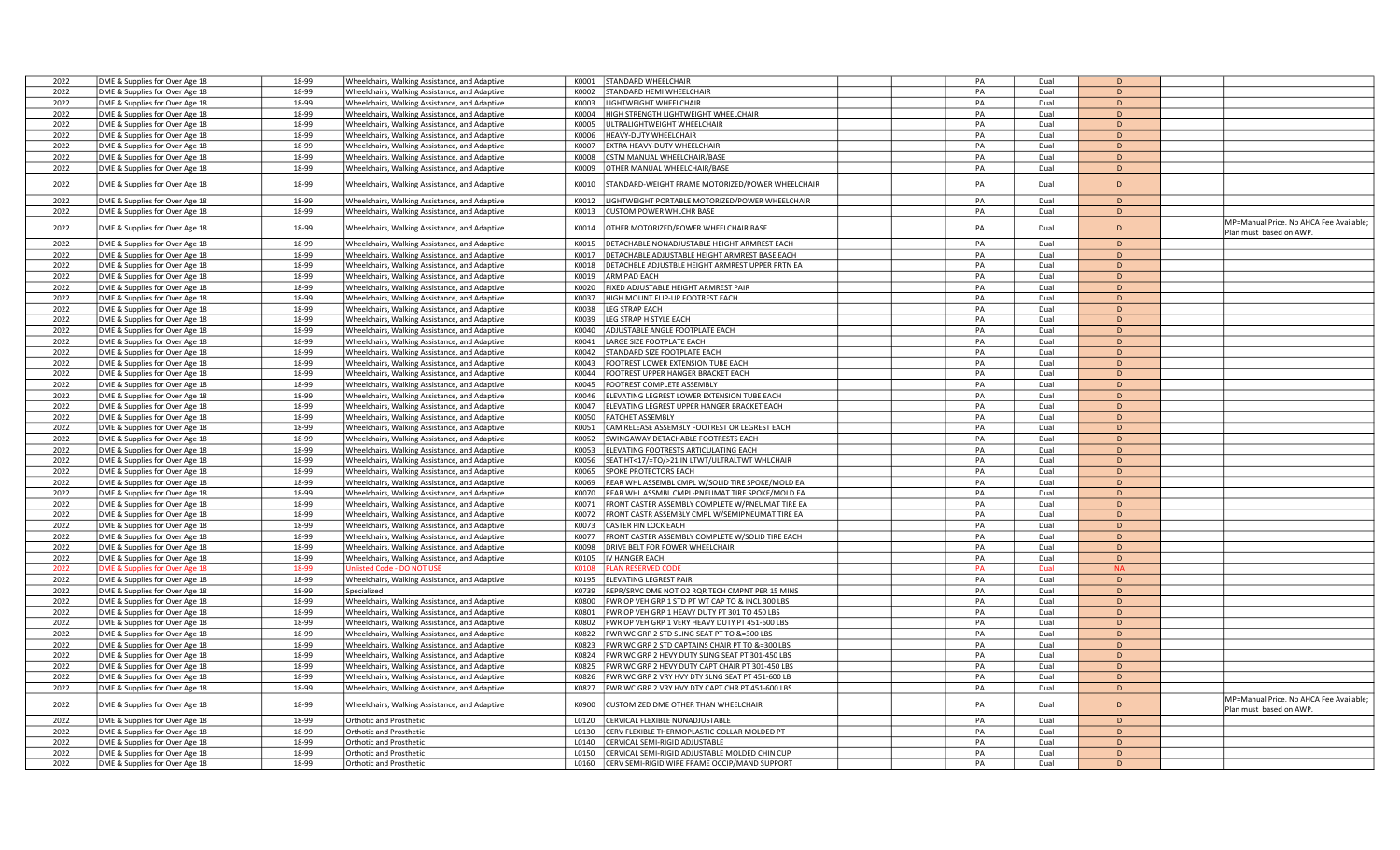| 2022 | DME & Supplies for Over Age 18                                   | 18-99 | Orthotic and Prosthetic                                          | L0170             | ERVICAL COLLAR MOLDED TO PATIENT MODEL                                                         | PA  | Dual         | $\overline{D}$ |  |
|------|------------------------------------------------------------------|-------|------------------------------------------------------------------|-------------------|------------------------------------------------------------------------------------------------|-----|--------------|----------------|--|
| 2022 | DME & Supplies for Over Age 18                                   | 18-99 | <b>Orthotic and Prosthetic</b>                                   | L0172             | ERV COLLAR SEMI-RIGID THERMOPCERV COLLAR SEMI-R                                                | PA  | Dual         | D              |  |
| 2022 | DME & Supplies for Over Age 18                                   | 18-99 | <b>Orthotic and Prosthetic</b>                                   | L0174             | CERV COLLR SEMI-RIGD THERMOPLSTC W/THOR EXT                                                    | PA  | Dual         | D              |  |
| 2022 |                                                                  | 18-99 | Orthotic and Prosthetic                                          | L0180             | ERV MX POST COLLAR OCCIP/MAND SUPPORTS ADJUSTBL                                                | PA  | Dual         | D              |  |
|      | DME & Supplies for Over Age 18                                   |       |                                                                  |                   |                                                                                                |     |              | D              |  |
| 2022 | DME & Supplies for Over Age 18                                   | 18-99 | Orthotic and Prosthetic                                          | L0190             | ERV MX POST COLLR OCCIP/MAND SUPP ADJ CERV BARS                                                | PA  | Dual         |                |  |
| 2022 | DME & Supplies for Over Age 18                                   | 18-99 | <b>Orthotic and Prosthetic</b>                                   | L0200             | ERV MX POST COLLR OCCIP/MAND ADJ CERV&THOR EXT                                                 | PA  | Dual         | D              |  |
| 2022 | DME & Supplies for Over Age 18                                   | 18-99 | Orthotic and Prosthetic                                          | L0220             | HORACIC RIB BELT CUSTOM FABRICATED                                                             | PA  | Dual         | D              |  |
| 2022 | DME & Supplies for Over Age 18                                   | 18-99 | <b>Orthotic and Prosthetic</b>                                   | L0450             | LSO FLEX TRNK SUPP UP THOR RGN PRFAB FIT&ADJ                                                   | PA  | Dual         | D              |  |
| 2022 | DME & Supplies for Over Age 18                                   | 18-99 | <b>Orthotic and Prosthetic</b>                                   | L0452             | LSO FLXIBLE PROV TRNK SUPP UP THOR RGN CSTM FAB                                                | PA  | Dual         | D              |  |
| 2022 | DME & Supplies for Over Age 18                                   | 18-99 | Orthotic and Prosthetic                                          | L0454             | LSO FLEX TRNK SACROCOCCYGEAL JUNC TO T-9 PRFAB                                                 | PA  | Dual         | D              |  |
| 2022 | DME & Supplies for Over Age 18                                   | 18-99 | <b>Orthotic and Prosthetic</b>                                   | L0456             | LSO FLEX TRNK SACROCOCCYGEAL TO SCAP SPN PRFAB                                                 | PA  | Dual         | D              |  |
| 2022 | DME & Supplies for Over Age 18                                   | 18-99 | <b>Orthotic and Prosthetic</b>                                   | L0458             | LSO TRIPLANAR 2 RIGD SHELL ANT TO XIPHOID PRFAB                                                | PA  | Dual         | D              |  |
| 2022 | DME & Supplies for Over Age 18                                   | 18-99 | Orthotic and Prosthetic                                          | L0460             | LSO TRIPLANAR 2 SHELL ANT TO STERNL NOTCH PRFAB                                                | PA  | Dual         | D              |  |
| 2022 | DME & Supplies for Over Age 18                                   | 18-99 | <b>Orthotic and Prosthetic</b>                                   | L0462             | LSO TRIPLANAR 3 SHELL ANT TO STERNL NOTCH PRFAB                                                | PA  | Dual         | D              |  |
| 2022 | DME & Supplies for Over Age 18                                   | 18-99 | <b>Orthotic and Prosthetic</b>                                   | L0464             | LSO TRIPLANAR 4 SHELL ANT TO STERNL NOTCH PRFAB                                                | PA  | Dual         | D              |  |
| 2022 | DME & Supplies for Over Age 18                                   | 18-99 | Orthotic and Prosthetic                                          | L0466             | LSO SAGIT RIGD POST FRME&FLEX ANT APRON PRFAB                                                  | PA  | Dual         | D              |  |
| 2022 | DME & Supplies for Over Age 18                                   | 18-99 | <b>Orthotic and Prosthetic</b>                                   | L0468             | LSO SAGIT-CORONAL POST FRME&ANT APRON PRFAB                                                    | PA  | Dual         | D              |  |
| 2022 | DME & Supplies for Over Age 18                                   | 18-99 | <b>Orthotic and Prosthetic</b>                                   | L0470             | LSO TRIPLANAR POST FRME&ANT APRON W/STRAP PRFAB                                                | PA  | Dual         | D              |  |
| 2022 |                                                                  | 18-99 | Orthotic and Prosthetic                                          | L0472             | LSO TRIPLANAR HYPREXT RIGD ANT&LAT FRME PRFAB                                                  | PA  | Dual         | D              |  |
|      | DME & Supplies for Over Age 18                                   | 18-99 |                                                                  | L0480             |                                                                                                | PA  | Dual         | D              |  |
| 2022 | DME & Supplies for Over Age 18                                   |       | <b>Orthotic and Prosthetic</b>                                   |                   | LSO TRIPLANAR 1 PIECE W/O INTERFCE LINER CSTM                                                  |     |              |                |  |
| 2022 | DME & Supplies for Over Age 18                                   | 18-99 | <b>Orthotic and Prosthetic</b>                                   | L0482             | LSO TRIPLANAR 1 PIECE W/INTERFCE LINER CSTM                                                    | PA  | Dual         | D              |  |
| 2022 | DME & Supplies for Over Age 18                                   | 18-99 | Orthotic and Prosthetic                                          | L0484             | LSO TRIPLANAR 2 PIECE W/O INTERFCE LINER CSTM                                                  | PA  | Dual         | D              |  |
| 2022 | DME & Supplies for Over Age 18                                   | 18-99 | <b>Orthotic and Prosthetic</b>                                   | L0486             | LSO TRIPLANAR 2 PIECE W/INTERFCE LINER CSTM                                                    | PA  | Dual         | D              |  |
| 2022 | DME & Supplies for Over Age 18                                   | 18-99 | <b>Orthotic and Prosthetic</b>                                   | L0488             | LSO TRIPLANAR 1 PIECE W/INTERFCE LINER PRFAB                                                   | PA  | Dual         | D              |  |
| 2022 | DME & Supplies for Over Age 18                                   | 18-99 | Orthotic and Prosthetic                                          | L0490             | LSO SAGIT-CORONAL W/OVRLAP REINFORCED ANT PRFAB                                                | PA  | Dual         | D              |  |
| 2022 | DME & Supplies for Over Age 18                                   | 18-99 | <b>Orthotic and Prosthetic</b>                                   | L0491             | LSO TWO RIGID PLASTIC SHELLS PREFABRICATED                                                     | PA  | Dual         | D              |  |
| 2022 | DME & Supplies for Over Age 18                                   | 18-99 | <b>Orthotic and Prosthetic</b>                                   | L0621             | SACROILIAC ORTHOSIS FLEXIBLE PREFABRICATED                                                     | PA  | Dual         | D              |  |
| 2022 | DME & Supplies for Over Age 18                                   | 18-99 | Orthotic and Prosthetic                                          | L0622             | ACROILIAC ORTHOSIS FLEXIBLE CUSTOM FABRICATED                                                  | PA  | Dual         | D              |  |
| 2022 | DME & Supplies for Over Age 18                                   | 18-99 | <b>Orthotic and Prosthetic</b>                                   | L0623             | ACROILIAC ORTHOS RIGID/SEMI-RIGID PANELS PREFAB                                                | PA  | Dual         | D              |  |
| 2022 | DME & Supplies for Over Age 18                                   | 18-99 | <b>Orthotic and Prosthetic</b>                                   | L0624             | ACROIL ORTHOS W/RIGD/SEMI-RIGD PANELS CSTM FAB                                                 | PA  | Dual         | D              |  |
| 2022 | DME & Supplies for Over Age 18                                   | 18-99 | Orthotic and Prosthetic                                          | L0625             | UMBAR ORTHOSIS FLEXIBLE PREFABRICATED                                                          | PA  | Dual         | D              |  |
| 2022 | DME & Supplies for Over Age 18                                   | 18-99 | <b>Orthotic and Prosthetic</b>                                   | L0626             | UMBAR ORTHOS W/RIGID POST PANEL PREFABRICATED                                                  | PA  | Dual         | D              |  |
| 2022 | DME & Supplies for Over Age 18                                   | 18-99 | <b>Orthotic and Prosthetic</b>                                   | L0627             | UMBAR ORTHOSIS RIGID ANT & POST PANEL PREFAB                                                   | PA  | Dual         | D              |  |
| 2022 | DME & Supplies for Over Age 18                                   | 18-99 | Orthotic and Prosthetic                                          | L0628             | UMBAR-SCARAL ORTHOSIS FLEXIBLE PREFABRICATED                                                   | PA  | Dual         | D              |  |
| 2022 | DME & Supplies for Over Age 18                                   | 18-99 | <b>Orthotic and Prosthetic</b>                                   | L0629             | UMBAR-SACRAL ORTHOSIS FLEXIBLE CUSTOM FAB                                                      | PXA | Dual         | D              |  |
| 2022 | DME & Supplies for Over Age 18                                   | 18-99 | <b>Orthotic and Prosthetic</b>                                   | L0630             | UMB-SACRAL ORTHOSIS W/RIGID POST PANEL PREFAB                                                  | PA  | Dual         | D              |  |
| 2022 | DME & Supplies for Over Age 18                                   | 18-99 | Orthotic and Prosthetic                                          | L0631             | UMB-SACRAL ORTHOSIS RIGID ANT/POST PANEL PREFAB                                                | PA  | Dual         | D              |  |
| 2022 | DME & Supplies for Over Age 18                                   | 18-99 | <b>Orthotic and Prosthetic</b>                                   | L0700             | TLSO ANT-POSTERIOR-LAT CONTROL MOLDED PT MODEL                                                 | PA  | Dual         | D              |  |
| 2022 | DME & Supplies for Over Age 18                                   | 18-99 | <b>Orthotic and Prosthetic</b>                                   | L0710             | TLSO ANT-POST-LAT CNTRL MOLD PT-INTRFCE MATL                                                   | PA  | Dual         | D              |  |
| 2022 | DME & Supplies for Over Age 18                                   | 18-99 | Orthotic and Prosthetic                                          | L0810             | HALO PROC CERV HALO INCORPORATED IN JACKET VEST                                                | PA  | Dual         | D              |  |
| 2022 | DME & Supplies for Over Age 18                                   | 18-99 | <b>Orthotic and Prosthetic</b>                                   | L0820             | ALO PROC CERV HALO INC IN PLASTR BDY JACKET                                                    | PA  | Dual         | D              |  |
| 2022 | DME & Supplies for Over Age 18                                   | 18-99 | <b>Orthotic and Prosthetic</b>                                   | L0830             | IALO PROC CERV HALO INC IN MLWAKEE TYPE ORTHOSIS                                               | PA  | Dual         | $\mathsf{D}$   |  |
| 2022 | DME & Supplies for Over Age 18                                   | 18-99 | Orthotic and Prosthetic                                          | L0859             | ADD HALO PROC MRI COMPAT SYS RINGS&PINS ANY MATL                                               | PA  | Dual         | D              |  |
| 2022 | DME & Supplies for Over Age 18                                   | 18-99 | <b>Orthotic and Prosthetic</b>                                   | L0970             | <b>LSO CORSET FRONT</b>                                                                        | PA  | Dual         | D              |  |
| 2022 | DME & Supplies for Over Age 18                                   | 18-99 | Orthotic and Prosthetic                                          | L0972             | SO CORSET FRONT                                                                                | PA  | Dual         | D              |  |
| 2022 | DME & Supplies for Over Age 18                                   | 18-99 | <b>Orthotic and Prosthetic</b>                                   | L0974             | LSO FULL CORSET                                                                                | PA  | Dual         | D              |  |
| 2022 | DME & Supplies for Over Age 18                                   | 18-99 | <b>Orthotic and Prosthetic</b>                                   | L0976             | SO FULL CORSET                                                                                 | PA  | Dual         | D              |  |
| 2022 | DME & Supplies for Over Age 18                                   | 18-99 | <b>Orthotic and Prosthetic</b>                                   | L0978             | <b>XXILLARY CRUTCH EXTENSION</b>                                                               | PA  | Dual         | D              |  |
| 2022 | DME & Supplies for Over Age 18                                   | 18-99 | Orthotic and Prosthetic                                          | L0980             | <b>ERONEAL STRAPS PAIR</b>                                                                     | PA  | Dual         | $\Gamma$       |  |
| 2022 |                                                                  | 18-99 |                                                                  | L0984             |                                                                                                | PA  | Dual         | D              |  |
| 2022 | DME & Supplies for Over Age 18<br>OME & Supplies for Over Age 18 | 18-99 | <b>Orthotic and Prosthetic</b><br>Inlisted Code - DO NOT US      | 1.0999            | PROTECTIVE BODY SOCK EACH<br><b>AN RESERVED CODE</b>                                           | PA  | <b>None</b>  | <b>NA</b>      |  |
| 2022 | DME & Supplies for Over Age 18                                   | 18-99 | <b>Orthotic and Prosthetic</b>                                   | L1000             | TLSO INCLUSIVE FURNISHING INIT ORTHOS INCL MDL                                                 | PA  | Dual         | D              |  |
| 2022 |                                                                  | 18-99 |                                                                  |                   |                                                                                                | PA  |              | D              |  |
| 2022 | DME & Supplies for Over Age 18                                   | 18-99 | <b>Orthotic and Prosthetic</b><br><b>Orthotic and Prosthetic</b> | L1005<br>L1010    | ENSION BASED SCOLIOSIS ORTHOS&ACCESSORY PADS<br>ADDITION CTLSO/SCOLIOSIS ORTHOSIS AXILLA SLING | PA  | Dual<br>Dual | D              |  |
|      | DME & Supplies for Over Age 18                                   |       |                                                                  |                   |                                                                                                |     |              |                |  |
| 2022 | DME & Supplies for Over Age 18                                   | 18-99 | Orthotic and Prosthetic                                          | L1020             | <b>ADDITION CTLSO/SCOLIOSIS ORTHOSIS KYPHOSIS PAD</b>                                          | PA  | Dual         | $\mathsf{C}$   |  |
| 2022 | DME & Supplies for Over Age 18                                   | 18-99 | <b>Orthotic and Prosthetic</b>                                   | L1025             | ADD CTLSO/SCOLIOS ORTHOS KYPHOS PAD FLOATING                                                   | PA  | Dual         | $\mathcal{C}$  |  |
| 2022 | DME & Supplies for Over Age 18                                   | 18-99 | <b>Orthotic and Prosthetic</b>                                   | L <sub>1030</sub> | ADD CTLSO/SCOLIOSIS ORTHOSIS LUMBAR BOLSTER PAD                                                | PA  | Dual         | $\mathsf{C}$   |  |
| 2022 | DME & Supplies for Over Age 18                                   | 18-99 | <b>Orthotic and Prosthetic</b>                                   | L1040             | ADD CTLSO/SCOLIOSIS ORTHOSIS LUMB/LUMB RIB PAD                                                 | PA  | Dual         | $\mathsf{C}$   |  |
| 2022 | DME & Supplies for Over Age 18                                   | 18-99 | <b>Orthotic and Prosthetic</b>                                   | L1050             | ADDITION TO CTLSO/SCOLIOSIS ORTHOSIS STERNAL PAD                                               | PA  | Dual         | $\mathsf{C}$   |  |
| 2022 | DME & Supplies for Over Age 18                                   | 18-99 | <b>Orthotic and Prosthetic</b>                                   | L1060             | ADDITION CTLSO/SCOLIOSIS ORTHOSIS THORACIC PAD                                                 | PA  | Dual         | $\mathsf{C}$   |  |
| 2022 | DME & Supplies for Over Age 18                                   | 18-99 | Orthotic and Prosthetic                                          | 11070             | ADD CTLSO/SCOLIOSIS ORTHOSIS TRAPEZIUS SLING                                                   | PA  | Dual         | $\mathcal{C}$  |  |
| 2022 | DME & Supplies for Over Age 18                                   | 18-99 | <b>Orthotic and Prosthetic</b>                                   | L <sub>1080</sub> | ADDITION TO CTLSO/SCOLIOSIS ORTHOSIS OUTRIGGER                                                 | PA  | Dual         | $\mathcal{C}$  |  |
| 2022 | DME & Supplies for Over Age 18                                   | 18-99 | Orthotic and Prosthetic                                          | L1085             | ADD CTLSO/SCOLIO ORTHO OUTRIG BIL-VERTICL EXT                                                  | PA  | Dual         | $\mathsf{C}$   |  |
| 2022 | DME & Supplies for Over Age 18                                   | 18-99 | Orthotic and Prosthetic                                          | L1090             | ADDITION CTLSO/SCOLIOSIS ORTHOSIS LUMBAR SLING                                                 | PA  | Dual         |                |  |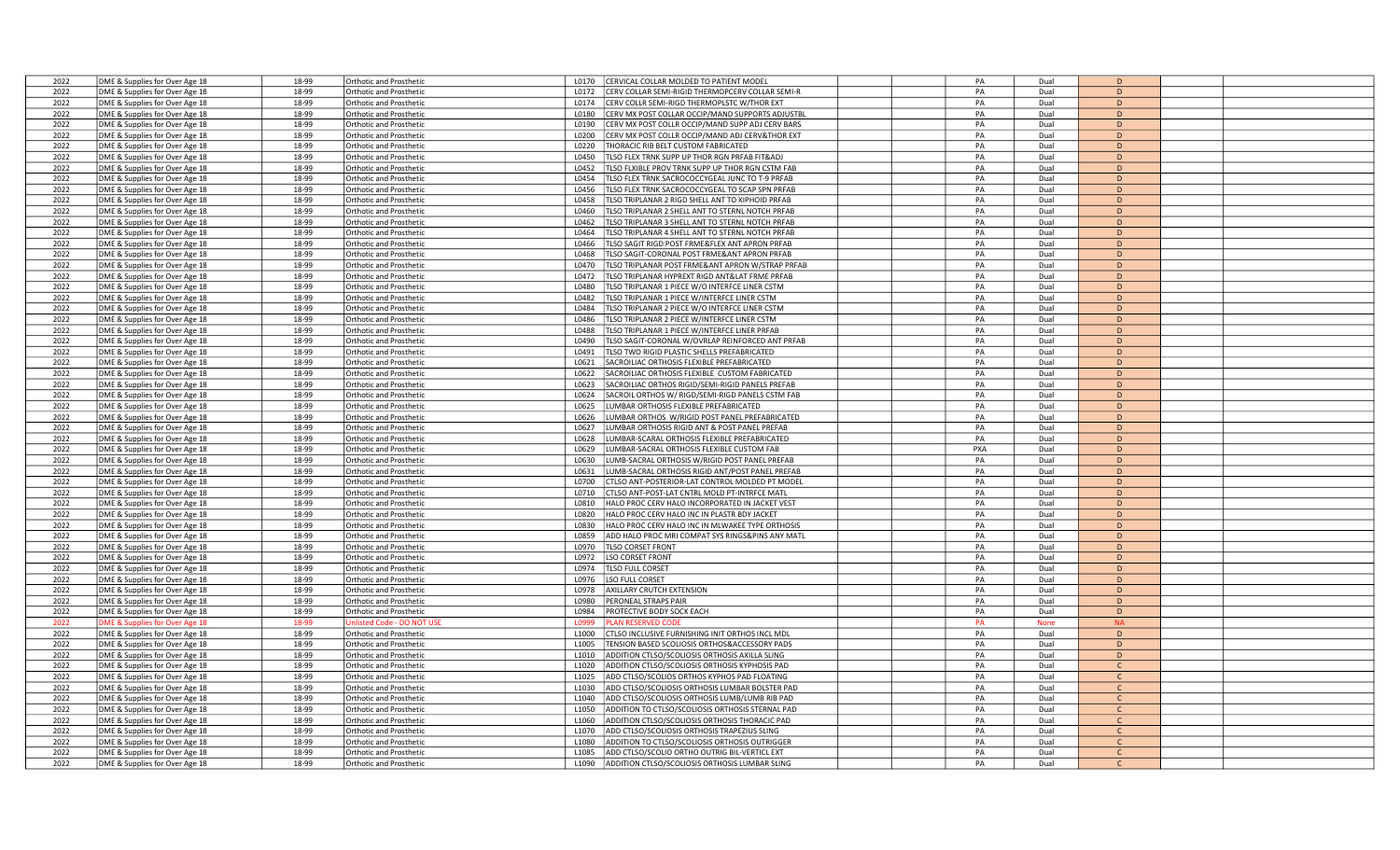| 2022 | DME & Supplies for Over Age 18 | 18-99 | <b>Orthotic and Prosthetic</b>   | L1100             | ADD CTLSO/SCOLIOS ORTHOS RING FLNGE PLSTC/LEATHR          | PA | Dual         | $\mathsf{C}$ |  |
|------|--------------------------------|-------|----------------------------------|-------------------|-----------------------------------------------------------|----|--------------|--------------|--|
| 2022 | DME & Supplies for Over Age 18 | 18-99 | Orthotic and Prosthetic          | L <sub>1110</sub> | ADD CTLSO/SCOLIOS RING FLNGE MOLD PT MDL                  | PA | Dual         | $\mathsf{C}$ |  |
| 2022 | DME & Supplies for Over Age 18 | 18-99 | <b>Orthotic and Prosthetic</b>   | L1120             | ADDITION CTLSO SCOLIOSIS ORTHOSIS COVER UPRT EA           | PA | Dual         | $\mathsf{C}$ |  |
| 2022 | DME & Supplies for Over Age 18 | 18-99 | Orthotic and Prosthetic          | L1200             | TLSO INCLUSIVE FURNISHING INITIAL ORTHOSIS ONLY           | PA | Dual         | D            |  |
| 2022 | DME & Supplies for Over Age 18 | 18-99 | Orthotic and Prosthetic          | L1210             | ADDITION TO TLSO LATERAL THORACIC EXTENSION               | PA | Dual         | D            |  |
| 2022 | DME & Supplies for Over Age 18 | 18-99 | Orthotic and Prosthetic          | L1220             | ADDITION TO TLSO ANTERIOR THORACIC EXTENSION              | PA | Dual         | $\mathsf{D}$ |  |
| 2022 | DME & Supplies for Over Age 18 | 18-99 | <b>Orthotic and Prosthetic</b>   | L1230             | ADDITION TO TLSO MILWAUKEE TYPE SUPERSTRUCTURE            | PA | Dual         | D            |  |
| 2022 | DME & Supplies for Over Age 18 | 18-99 | Orthotic and Prosthetic          | L <sub>1240</sub> | ADDITION TO TLSO LUMBAR DEROTATION PAD                    | PA | Dual         | $\mathsf{D}$ |  |
| 2022 |                                | 18-99 |                                  | L1250             | ADDITION TO TLSO ANTERIOR ASIS PAD                        | PA | Dual         | D            |  |
|      | DME & Supplies for Over Age 18 |       | <b>Orthotic and Prosthetic</b>   |                   |                                                           |    |              |              |  |
| 2022 | DME & Supplies for Over Age 18 | 18-99 | Orthotic and Prosthetic          | L1260             | ADDITION TLSO ANTERIOR THORACIC DEROTATION PAD            | PA | Dual         | D            |  |
| 2022 | DME & Supplies for Over Age 18 | 18-99 | Orthotic and Prosthetic          | L1270             | ADDITION TO TLSO ABDOMINAL PAD                            | PA | Dual         | D            |  |
| 2022 | DME & Supplies for Over Age 18 | 18-99 | Orthotic and Prosthetic          | L1280             | ADDITION TO TLSO RIB GUSSET EACH                          | PA | Dual         | $\mathsf{D}$ |  |
| 2022 | DME & Supplies for Over Age 18 | 18-99 | <b>Orthotic and Prosthetic</b>   | L1290             | ADDITION TO TLSO LATERAL TROCHANTERIC PAD                 | PA | Dual         | D            |  |
| 2022 | DME & Supplies for Over Age 18 | 18-99 | Orthotic and Prosthetic          | L1300             | OTH SCOLIOSIS PROC BODY JACKET MOLDED PT MODEL            | PA | Dual         | D            |  |
| 2022 | DME & Supplies for Over Age 18 | 18-99 | Orthotic and Prosthetic          | L1310             | OTH SCOLIOSIS PROC POSTOPERATIVE BODY JACKET              | PA | Dual         | $\mathsf{D}$ |  |
| 2022 | DME & Supplies for Over Age 18 | 18-99 | <b>Jnlisted Code - DO NOT US</b> | L1499             | <b>PLAN RESERVED CODE</b>                                 | PA | <b>None</b>  | <b>NA</b>    |  |
| 2022 | DME & Supplies for Over Age 18 | 18-99 | Orthotic and Prosthetic          | L1600             | HIP ORTHOS ABDUCT-FLX FREJKA W/CVR PRFAB FIT&ADJ          | PA | Dual         | D            |  |
| 2022 | DME & Supplies for Over Age 18 | 18-99 | Orthotic and Prosthetic          | L1620             | HIP ORTHOS ABDUCT-FLX PAVLIK HARN PREFAB FIT&ADJ          | PA | Dual         | $\mathsf{D}$ |  |
| 2022 | DME & Supplies for Over Age 18 | 18-99 | <b>Orthotic and Prosthetic</b>   | L1630             | HIP ORTHOS ABDUCT CNTRL HIP JNT SEMI-FLEX CSTM            | PA | Dual         | D            |  |
| 2022 | DME & Supplies for Over Age 18 | 18-99 | <b>Orthotic and Prosthetic</b>   | L1640             | HIP ORTHOSIS-PELV BAND/SPRDR BAR THI CUFFS FAB            | PA | Dual         | D            |  |
| 2022 | DME & Supplies for Over Age 18 | 18-99 | Orthotic and Prosthetic          | L1650             | HIP ORTHOS ABDUCT CNTRL STAT ADJ PRFAB-FIT&ADJ            | PA | Dual         | $\mathsf{D}$ |  |
| 2022 | DME & Supplies for Over Age 18 | 18-99 | <b>Orthotic and Prosthetic</b>   | 11652             | HIP ORTHOS BIL THI CUFF ADLT SZ PRFAB ANY TYPE            | PA | Dual         | D            |  |
| 2022 | DME & Supplies for Over Age 18 | 18-99 | <b>Orthotic and Prosthetic</b>   | L1660             | HIP ORTHOS ABDUCT CNTRL STAT PLSTC PRFAB-FIT&ADJ          | PA | Dual         | D            |  |
| 2022 | DME & Supplies for Over Age 18 | 18-99 | <b>Orthotic and Prosthetic</b>   | L1680             | HIP ORTHOS DYN PELV CONTROL THIGH CUFF CSTM FAB           | PA | Dual         | $\mathsf{D}$ |  |
| 2022 | DME & Supplies for Over Age 18 | 18-99 | Orthotic and Prosthetic          | L1685             | HIP ORTHOS ABDCT CNTRL POSTOP HIP ABDCT CSTM              | PA | Dual         | D            |  |
|      |                                |       |                                  |                   |                                                           | PA |              |              |  |
| 2022 | DME & Supplies for Over Age 18 | 18-99 | Orthotic and Prosthetic          | L1686             | HIP ORTHOS ABDUCT CNTRL POSTOP HIP PRFAB-FIT&ADJ          |    | Dual         | D            |  |
| 2022 | DME & Supplies for Over Age 18 | 18-99 | Orthotic and Prosthetic          | L1690             | COMB BIL LUMBO-SAC HIP FEM ORTHO PRFAB W/FIT&ADJ          | PA | Dual         | D            |  |
| 2022 | DME & Supplies for Over Age 18 | 18-99 | Orthotic and Prosthetic          | L1700             | LEGG PERTHES ORTHOSIS TORONTO CUSTOM FABRICATED           | PA | Dual         | D            |  |
| 2022 | DME & Supplies for Over Age 18 | 18-99 | <b>Orthotic and Prosthetic</b>   | L1710             | LEGG PERTHES ORTHOSIS NewINGTON CUSTOM FAB                | PA | Dual         | D            |  |
| 2022 | DME & Supplies for Over Age 18 | 18-99 | <b>Orthotic and Prosthetic</b>   | L1720             | LEGG PERTHES ORTHOS TRILAT TACHDIJAN CSTM FAB             | PA | Dual         | $\mathsf{D}$ |  |
| 2022 | DME & Supplies for Over Age 18 | 18-99 | <b>Orthotic and Prosthetic</b>   | L1730             | LEGG PERTHES ORTHOSIS-SCOTTISH RITE CUSTOM FAB            | PA | Dual         | D            |  |
| 2022 | DME & Supplies for Over Age 18 | 18-99 | Orthotic and Prosthetic          | L1755             | LEGG PERTHES ORTHOSIS CUSTOM FABRICATED                   | PA | Dual         | $\mathsf D$  |  |
| 2022 | DME & Supplies for Over Age 18 | 18-99 | Orthotic and Prosthetic          | L1810             | KO ELASTIC W/JOINTS PREFAB INCLUDES FITTING&ADJ           | PA | Dual         | D            |  |
| 2022 | DME & Supplies for Over Age 18 | 18-99 | <b>Orthotic and Prosthetic</b>   | L1820             | KO ELAST W/CONDYLR PADS&JNT PRFAB INCL FIT&ADJ            | PA | Dual         | D            |  |
| 2022 | DME & Supplies for Over Age 18 | 18-99 | Orthotic and Prosthetic          | L1830             | KO IMMOBLIZR CANVAS LNGTUDNL PRFAB INCL FIT&ADJ           | PA | Dual         | $\mathsf{D}$ |  |
| 2022 | DME & Supplies for Over Age 18 | 18-99 | Orthotic and Prosthetic          | L <sub>1832</sub> | KO ADJ KNEE JNT UNICENT/POLYCNT RIGD PREFAB               | PA | Dual         | D            |  |
| 2022 | DME & Supplies for Over Age 18 | 18-99 | Orthotic and Prosthetic          | L1834             | KO WITHOUT KNEE JOINT RIGID CUSTOM FABRICATED             | PA | Dual         | D            |  |
| 2022 | DME & Supplies for Over Age 18 | 18-99 | Orthotic and Prosthetic          | L1836             | KNEE ORTHOSIS RIGID WITHOUT JOINT PREFABRICATED           | PA | Dual         | D            |  |
| 2022 | DME & Supplies for Over Age 18 | 18-99 | Orthotic and Prosthetic          | L1840             | KO DEROTATION MEDIAL-LATERAL ACL CUSTOM FAB               | PA | Dual         | $\mathsf{D}$ |  |
| 2022 | DME & Supplies for Over Age 18 | 18-99 | <b>Orthotic and Prosthetic</b>   | L1843             | KNEE ORTHOSIS SINGLE UPRIGHT THIGH & CALF PREFAB          | PA | Dual         | D            |  |
| 2022 | DME & Supplies for Over Age 18 | 18-99 | <b>Orthotic and Prosthetic</b>   | L1844             | KO 1 UPRT THI&CALF ADJ UNICNT/POLYCNT CSTM FAB            | PA | Dual         | D            |  |
| 2022 | DME & Supplies for Over Age 18 | 18-99 | <b>Orthotic and Prosthetic</b>   | L1845             | KO DBL UPRT THI&CALF ADJ UNICNT/POLYCNT PREFAB            | PA | Dual         | D            |  |
| 2022 | DME & Supplies for Over Age 18 | 18-99 | Orthotic and Prosthetic          | L1846             | KO DBL UPRT THI&CALF ADJ UNICNT/POLYCNT CSTM FAB          | PA | Dual         | $\mathsf{D}$ |  |
| 2022 | DME & Supplies for Over Age 18 | 18-99 | <b>Orthotic and Prosthetic</b>   | L1847             | KO DBL UPRT W/ADJ JNT-INFLAT AIR SUPP CHMB PRFAB          | PA | Dual         | D            |  |
| 2022 | DME & Supplies for Over Age 18 | 18-99 | <b>Orthotic and Prosthetic</b>   | L1850             | KO SWEDISH TYPE PREFAB INCLUDES FIT & ADJ                 | PA | Dual         | D            |  |
| 2022 | DME & Supplies for Over Age 18 | 18-99 | <b>Orthotic and Prosthetic</b>   | L1860             | KO MOD SUPRACONDYLR PROSTHETIC SOCKT CSTM FAB             | PA |              | D            |  |
| 2022 |                                | 18-99 | Orthotic and Prosthetic          | L1900             | AFO SPRNG WIRE DORSIFLX ASST CALF BAND CSTM FAB           | PA | Dual<br>Dual | D            |  |
|      | DME & Supplies for Over Age 18 |       |                                  |                   |                                                           |    |              | D            |  |
| 2022 | DME & Supplies for Over Age 18 | 18-99 | Orthotic and Prosthetic          | L1902             | AFO ANK GAUNTLET PREFAB INCLUDES FIT & ADJ                | PA | Dual         |              |  |
| 2022 | DME & Supplies for Over Age 18 | 18-99 | <b>Orthotic and Prosthetic</b>   | L1904             | AFO MOLDED ANKLE GAUNTLET CUSTOM FABRICATED               | PA | Dual         | D            |  |
| 2022 | DME & Supplies for Over Age 18 | 18-99 | Orthotic and Prosthetic          | L1906             | AFO MULTILIGUS ANK SUPPORT PREFAB INCL FIT & ADJ          | PA | Dual         | $\mathsf{D}$ |  |
| 2022 | DME & Supplies for Over Age 18 | 18-99 | <b>Orthotic and Prosthetic</b>   | L1910             | AFO POST 1 BAR CLASP ATTCH SHOE COUNTER PRFAB             | PA | Dual         | D            |  |
| 2022 | DME & Supplies for Over Age 18 | 18-99 | <b>Orthotic and Prosthetic</b>   | L1920             | AFO SINGLE UPRT W/STATIC/ADJUSTBL STOP CSTM FAB           | PA | Dual         | D            |  |
| 2022 | DME & Supplies for Over Age 18 | 18-99 | Orthotic and Prosthetic          | L1930             | ANKLE FOOT ORTHOSIS PLASTIC/OTH MATL PREFAB               | PA | Dual         | D            |  |
|      |                                |       |                                  |                   | AFO, RIGID ANTERIOR TIBIAL SECTION, TOTAL CARBON FIBER OR |    |              |              |  |
| 2022 | DME & Supplies for Over Age 18 | 18-99 | <b>Orthotic and Prosthetic</b>   | L1932             | EQUAL MATERIAL, PREFABRICATED, INCLUDES FITTING AND       | PA | Dual         | $\mathsf{D}$ |  |
|      |                                |       |                                  |                   | ADJUSTMENT                                                |    |              |              |  |
| 2022 | DME & Supplies for Over Age 18 | 18-99 | Orthotic and Prosthetic          | L1940             | ANK FT ORTHOSIS PLASTIC/OTH MATERIAL CUSTOM FAB           | PA | Dual         | D            |  |
| 2022 | DME & Supplies for Over Age 18 | 18-99 | Orthotic and Prosthetic          | L1945             | AFO MOLD PT MDL PLSTC RIGD ANT TIBL SECT CSTM             | PA | Dual         | $\mathsf{D}$ |  |
| 2022 | DME & Supplies for Over Age 18 | 18-99 | Orthotic and Prosthetic          | L1950             | ANKLE FOOT ORTHOSIS SPIRAL PLASTIC CUSTOM-FAB             | PA | Dual         | D            |  |
|      |                                |       |                                  |                   |                                                           |    |              |              |  |
|      |                                |       |                                  |                   | ANKLE FOOT ORTHOSIS, SPIRAL, (INSTITUTE OF REHABILITATIVE |    |              |              |  |
| 2022 | DME & Supplies for Over Age 18 | 18-99 | Orthotic and Prosthetic          | L1951             | MEDICINE TYPE), PLASTIC OR OTHER MATERIAL, PREFABRICATED, | PA | Dual         | D            |  |
|      |                                |       |                                  |                   | INCLUDES FITTING AND ADJUSTMENT                           |    |              |              |  |
| 2022 | DME & Supplies for Over Age 18 | 18-99 | <b>Orthotic and Prosthetic</b>   |                   | L1960   AFO POSTERIOR SOLID ANK PLASTIC CUSTOM FAB        | PA | Dual         | D            |  |
|      |                                |       |                                  |                   |                                                           |    |              |              |  |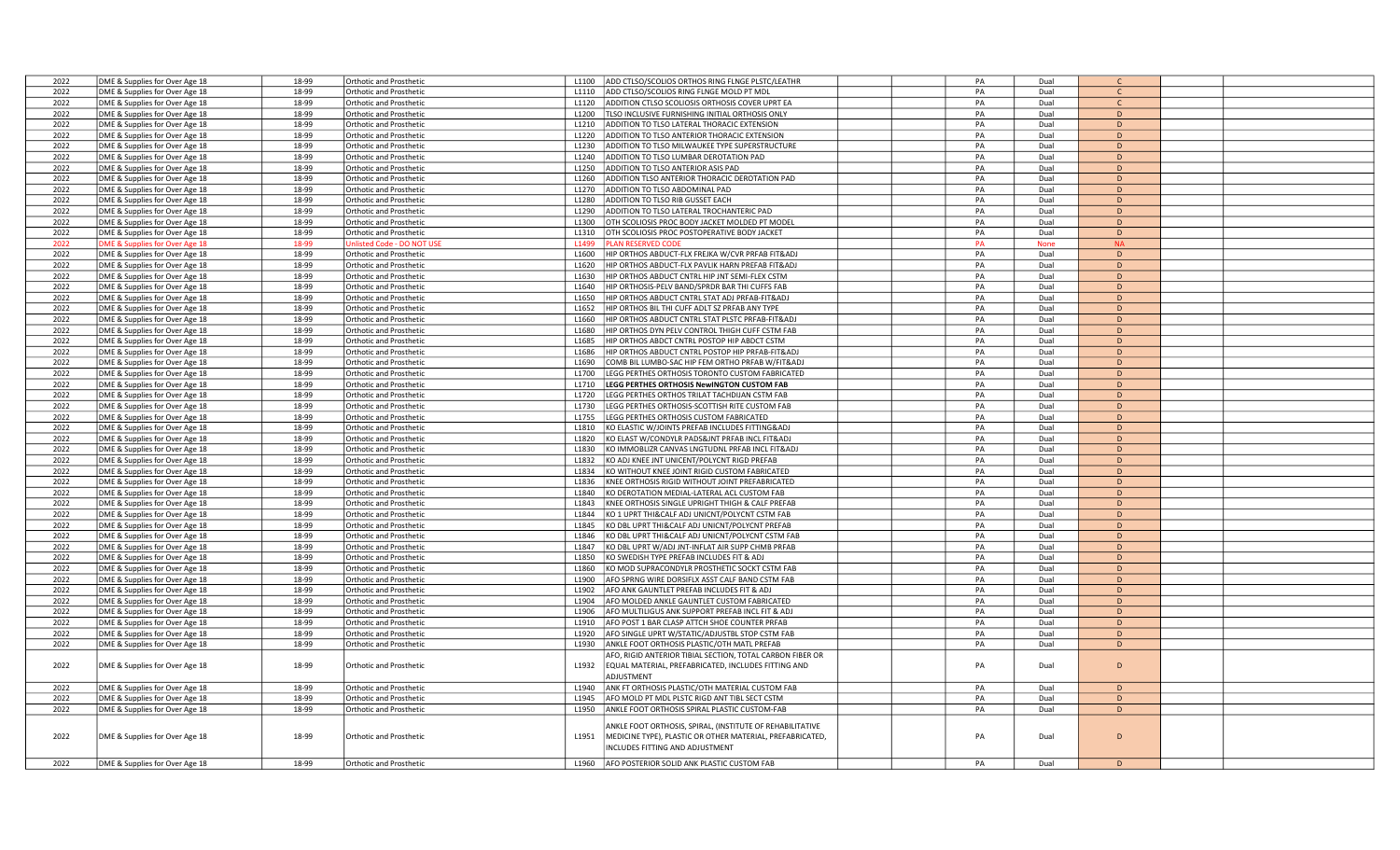| 2022 | DME & Supplies for Over Age 18 | 18-99 | <b>Orthotic and Prosthetic</b> | AFO PLASTIC WITH ANKLE JOINT CUSTOM FABRICATED<br>L <sub>1970</sub>   | PA | Dual | D              |  |
|------|--------------------------------|-------|--------------------------------|-----------------------------------------------------------------------|----|------|----------------|--|
| 2022 | DME & Supplies for Over Age 18 | 18-99 | Orthotic and Prosthetic        | AFO 1 UPRT FREE PLANTR DORSIFLX SOLID STIRUP FAB<br>L <sub>1980</sub> | PA | Dual | D              |  |
| 2022 | DME & Supplies for Over Age 18 | 18-99 | Orthotic and Prosthetic        | AFO DBL UPRT PLANTR DORSIFLX SOLID STIRUP CSTM<br>L1990               | PA | Dual | D              |  |
| 2022 | DME & Supplies for Over Age 18 | 18-99 | <b>Orthotic and Prosthetic</b> | KAFO 1 UPRT FREE KNEE FREE ANK SOLID STIRUP CSTM<br>L2000             | PA | Dual | D              |  |
| 2022 | DME & Supplies for Over Age 18 | 18-99 | <b>Orthotic and Prosthetic</b> | L2010<br>KAFO 1 UPRT SOLID STIRUP W/O KNEE JNT CSTM FAB               | PA | Dual | D              |  |
|      |                                | 18-99 |                                | L2020                                                                 | PA | Dual | D              |  |
| 2022 | DME & Supplies for Over Age 18 |       | <b>Orthotic and Prosthetic</b> | KAFO DBL UPRT SOLID STIRUP THI&CALF CSTM FAB                          |    |      | D.             |  |
| 2022 | DME & Supplies for Over Age 18 | 18-99 | Orthotic and Prosthetic        | KAFO DBL UPRT SOLID STIRUP W/O KNEE JNT CSTM<br>L2030                 | PA | Dual |                |  |
| 2022 | DME & Supplies for Over Age 18 | 18-99 | <b>Orthotic and Prosthetic</b> | KAFO PLASTIC MED LAT ROTAT CNTRL CSTM FAB<br>L2034                    | PA | Dual | D              |  |
| 2022 | DME & Supplies for Over Age 18 | 18-99 | <b>Orthotic and Prosthetic</b> | L2036<br>KAFO FULL PLASTIC DOUBLE UPRIGHT CSTM FAB                    | PA | Dual | D              |  |
| 2022 | DME & Supplies for Over Age 18 | 18-99 | Orthotic and Prosthetic        | L2037<br>KAFO FULL PLASTIC SINGLE UPRIGHT CUSTOM FAB                  | PA | Dual | D              |  |
| 2022 | DME & Supplies for Over Age 18 | 18-99 | <b>Orthotic and Prosthetic</b> | L2038<br>KAFO FULL PLASTIC MX-AXIS ANKLE CUSTOM FAB                   | PA | Dual | D              |  |
| 2022 | DME & Supplies for Over Age 18 | 18-99 | <b>Orthotic and Prosthetic</b> | L2040<br>HKAFO TORSION CNTRL BIL ROTAT STRAPS CSTM                    | PA | Dual | D              |  |
| 2022 | DME & Supplies for Over Age 18 | 18-99 | Orthotic and Prosthetic        | L2050<br>HKAFO TORSION CNTRL BIL TORSION CABLES CSTM FAB              | PA | Dual | D              |  |
| 2022 | DME & Supplies for Over Age 18 | 18-99 | <b>Orthotic and Prosthetic</b> | HKAFO TORSION CNTRL BIL TORSION BALL BEAR CSTM<br>L2060               | PA | Dual | D              |  |
| 2022 | DME & Supplies for Over Age 18 | 18-99 | Orthotic and Prosthetic        | L2070<br>HKAFO TORSION CNTRL UNI ROTAT STRAPS CSTM FAB                | PA | Dual | D              |  |
| 2022 | DME & Supplies for Over Age 18 | 18-99 | Orthotic and Prosthetic        | HKAFO TORSION CNTRL UNI TORSION CABLE CSTM FAB<br>L2080               | PA | Dual | D              |  |
| 2022 | DME & Supplies for Over Age 18 | 18-99 | Orthotic and Prosthetic        | HKAFO UNI TORSION CABLE BALL BEAR CSTM<br>L2090                       | PA | Dual | D              |  |
| 2022 |                                | 18-99 |                                | L2106<br>AFO FX ORTHOS TIB FX CAST THERMOPLSTC CSTM                   | PA | Dual | $\mathsf{C}$   |  |
|      | DME & Supplies for Over Age 18 |       | Orthotic and Prosthetic        |                                                                       |    |      | $\mathcal{C}$  |  |
| 2022 | DME & Supplies for Over Age 18 | 18-99 | Orthotic and Prosthetic        | AFO FX ORTHOSIS TIB FX CAST ORTHOSIS CSTM FAB<br>L2108                | PA | Dual |                |  |
| 2022 | DME & Supplies for Over Age 18 | 18-99 | <b>Orthotic and Prosthetic</b> | AFO FX ORTHO TIB FX ORTHOS SFT PRFAB W/FIT & ADJ<br>L2112             | PA | Dual |                |  |
| 2022 | DME & Supplies for Over Age 18 | 18-99 | <b>Orthotic and Prosthetic</b> | AFO TIBL FX ORTHOS SEMI-RIGD PRFAB W/FIT & ADJ<br>L2114               | PA | Dual | C.             |  |
| 2022 | DME & Supplies for Over Age 18 | 18-99 | Orthotic and Prosthetic        | L2116<br>AFO TIB FX ORTHOS RIGID PRFAB W/FIT & ADJ                    | PA | Dual | $\mathsf{C}$   |  |
| 2022 | DME & Supplies for Over Age 18 | 18-99 | Orthotic and Prosthetic        | KAFO FEM FX CAST ORTHOS THERMOPLSTC CSTM FAB<br>L <sub>2126</sub>     | PA | Dual | $\mathsf{C}$   |  |
| 2022 | DME & Supplies for Over Age 18 | 18-99 | <b>Orthotic and Prosthetic</b> | KAFO FX ORTHOSIS FEM FX CAST ORTHOSIS CSTM FAB<br>L2128               | PA | Dual | <sub>c</sub>   |  |
| 2022 | DME & Supplies for Over Age 18 | 18-99 | Orthotic and Prosthetic        | KAFO FEM FX CAST ORTHOS SFT PRFAB W/FIT & ADJ<br>L2132                | PA | Dual | $\mathcal{C}$  |  |
| 2022 | DME & Supplies for Over Age 18 | 18-99 | <b>Orthotic and Prosthetic</b> | L2134<br>KAFO FEM FX CAST ORTHOS SEMI-RIGD PRFAB FIT&ADJ              | PA | Dual | $\mathsf{C}$   |  |
| 2022 | DME & Supplies for Over Age 18 | 18-99 | Orthotic and Prosthetic        | L2136<br>KAFO FEM FX CAST ORTHOS RIGD PRFAB W/FIT & ADJ               | PA | Dual | $\mathsf{C}$   |  |
| 2022 | DME & Supplies for Over Age 18 | 18-99 | Orthotic and Prosthetic        | L2180<br>ADD LW EXTRM FX ORTHOS PLSTC SHOE INSRT ANK JNT              | PA | Dual | D              |  |
| 2022 | DME & Supplies for Over Age 18 | 18-99 | Orthotic and Prosthetic        | ADD LOW EXTREM FX ORTHOSIS DROP LOCK KNEE JOINT<br>L2182              | PA | Dual | D              |  |
| 2022 |                                | 18-99 |                                | L2184<br>ADD LOW EXTREM FX ORTHOSIS LTD MOTION KNEE JOINT             | PA |      | D              |  |
|      | DME & Supplies for Over Age 18 |       | Orthotic and Prosthetic        |                                                                       |    | Dual |                |  |
| 2022 | DME & Supplies for Over Age 18 | 18-99 | Orthotic and Prosthetic        | ADD LW EXT FX ORTH ADJ MOT KNEE JNT LERMAN TYPE<br>L2186              | PA | Dual | D              |  |
| 2022 | DME & Supplies for Over Age 18 | 18-99 | Orthotic and Prosthetic        | ADD LOW EXTREM FRACTURE ORTHOSIS QUADRILAT BRIM<br>L2188              | PA | Dual | D              |  |
| 2022 | DME & Supplies for Over Age 18 | 18-99 | <b>Orthotic and Prosthetic</b> | ADDITION LOW EXTREM FRACTURE ORTHOSIS WAIST BELT<br>L2190             | PA | Dual | D              |  |
| 2022 | DME & Supplies for Over Age 18 | 18-99 | Orthotic and Prosthetic        | L2192<br>ADD LW EXT ORTH HIP JNT THI FLNGE&PELV BELT                  | PA | Dual | D              |  |
| 2022 | DME & Supplies for Over Age 18 | 18-99 | <b>Orthotic and Prosthetic</b> | ADDITION LOWER EXTREMITY LTD ANK MOTION EA JOINT<br>L2200             | PA | Dual | D              |  |
| 2022 | DME & Supplies for Over Age 18 | 18-99 | Orthotic and Prosthetic        | L2210<br>ADDITION LOWER EXTREM DORSIFLEX ASSIST EA JOINT              | PA | Dual | D              |  |
| 2022 | DME & Supplies for Over Age 18 | 18-99 | Orthotic and Prosthetic        | L2220<br>ADD LW EXTRM DORSIFLX&PLANTR ASST/RSIST EA JNT               | PA | Dual | D              |  |
| 2022 | DME & Supplies for Over Age 18 | 18-99 | Orthotic and Prosthetic        | ADD LW EXTRM SPLIT FLAT CALIPRR STIRRUPS & PLATE<br>12230             | PA | Dual | D              |  |
| 2022 | DME & Supplies for Over Age 18 | 18-99 | Orthotic and Prosthetic        | ADD LOW EXTREM ROUND CALIPER&PLATE ATTACHMENT<br>L2240                | PA | Dual | D              |  |
| 2022 | DME & Supplies for Over Age 18 | 18-99 | Orthotic and Prosthetic        | ADD LOW EXTREM FT PLATE MOLD PT MDL STIRUP ATTCH<br>L2250             | PA | Dual | D              |  |
| 2022 | DME & Supplies for Over Age 18 | 18-99 | <b>Orthotic and Prosthetic</b> | ADDITION LOWER EXTREM REINFORCED SOLID STIRRUP<br>L2260               | PA | Dual | D              |  |
| 2022 | DME & Supplies for Over Age 18 | 18-99 | Orthotic and Prosthetic        | L2265<br>ADDITION TO LOWER EXTREMITY LONG TONGUE STIRRUP              | PA | Dual | D              |  |
| 2022 | DME & Supplies for Over Age 18 | 18-99 | <b>Orthotic and Prosthetic</b> | L2270<br>ADD LW EXT VARUS/VALGUS CORR STRAP PAD/LINE PAD              | PA | Dual | D              |  |
|      |                                |       |                                |                                                                       |    |      |                |  |
| 2022 | DME & Supplies for Over Age 18 | 18-99 | Orthotic and Prosthetic        | ADD LW EXTRM VARUS/VULGUS CORR PLSTC MOD PADD/LN<br>L2275             | PA | Dual | D              |  |
| 2022 | DME & Supplies for Over Age 18 | 18-99 | Orthotic and Prosthetic        | L2280<br>ADDITION TO LOWER EXTREMITY MOLDED INNER BOOT                | PA | Dual | D              |  |
| 2022 | DME & Supplies for Over Age 18 | 18-99 | Orthotic and Prosthetic        | ADDITION LOW EXTREM ABDUCT BAR JOINTED ADJUSTBLE<br>L2300             | PA | Dual | D              |  |
| 2022 | DME & Supplies for Over Age 18 | 18-99 | Orthotic and Prosthetic        | L2310<br>ADDITION LOWER EXTREMITY ABDUCTION BAR STRAIGHT              | PA | Dual | D              |  |
| 2022 | DME & Supplies for Over Age 18 | 18-99 | Orthotic and Prosthetic        | ADD LOW EXT NONMOLD LACER CSTM FAB ORTHOS ONLY<br>L2320               | PA | Dual | D              |  |
| 2022 | DME & Supplies for Over Age 18 | 18-99 | Orthotic and Prosthetic        | L2330<br>ADD LOW EXT LACER MOLD PT MDL CSTM ORTHOS ONLY               | PA | Dual | $\overline{D}$ |  |
| 2022 | DME & Supplies for Over Age 18 | 18-99 | Orthotic and Prosthetic        | ADDITION TO LOWER EXTREMITY ANTERIOR SWING BAND<br>12335              | PA | Dual | D              |  |
| 2022 | DME & Supplies for Over Age 18 | 18-99 | <b>Orthotic and Prosthetic</b> | ADD LOW EXTREM PRETIBL SHELL MOLDED PT MODEL<br>L2340                 | PA | Dual | D              |  |
| 2022 | DME & Supplies for Over Age 18 | 18-99 | Orthotic and Prosthetic        | L2350<br>ADD LOW EXTREM PROSTHETIC TYPE SOCKT MOLD PT MDL             | PA | Dual | D              |  |
| 2022 | DME & Supplies for Over Age 18 | 18-99 | Orthotic and Prosthetic        | L2360<br>ADDITION TO LOWER EXTREMITY EXTENDED STEEL SHANK             | PA | Dual | D              |  |
| 2022 | DME & Supplies for Over Age 18 | 18-99 | Orthotic and Prosthetic        | L2370<br>ADDITION TO LOWER EXTREMITY PATTEN BOTTOM                    | PA | Dual | D              |  |
| 2022 | DME & Supplies for Over Age 18 | 18-99 | Orthotic and Prosthetic        | L2375<br>ADD LW EXT TORSION CNTRL ANK JNT&HALF STIRUP                 | PA | Dual | $\overline{D}$ |  |
| 2022 |                                | 18-99 | Orthotic and Prosthetic        | L2380<br>ADD LW EXT TORSION CNTRL STRAIT KNEE JNT EA JNT              | PA | Dual | D              |  |
| 2022 | DME & Supplies for Over Age 18 | 18-99 |                                | ADD LOW EXTREM STRAIT KNEE JNT HEVY DUTY EA JNT                       | PA |      | D              |  |
|      | DME & Supplies for Over Age 18 |       | Orthotic and Prosthetic        | L2385                                                                 |    | Dual |                |  |
| 2022 | DME & Supplies for Over Age 18 | 18-99 | Orthotic and Prosthetic        | L2390<br>ADDITION LOWER EXTREM OFFSET KNEE JOINT EA JOINT             | PA | Dual | D              |  |
| 2022 | DME & Supplies for Over Age 18 | 18-99 | Orthotic and Prosthetic        | L2395<br>ADD LOW EXTREM OFFSET KNEE JNT HEVY DUTY EA JNT              | PA | Dual | D              |  |
| 2022 | DME & Supplies for Over Age 18 | 18-99 | <b>Orthotic and Prosthetic</b> | L2397<br>ADDITION LOWER EXTREM ORTHOSIS SUSPENSION SLEEVE             | PA | Dual | D              |  |
| 2022 | DME & Supplies for Over Age 18 | 18-99 | Orthotic and Prosthetic        | ADDITION TO KNEE JOINT DROP LOCK EACH<br>L2405                        | PA | Dual | $\overline{D}$ |  |
| 2022 | DME & Supplies for Over Age 18 | 18-99 | Orthotic and Prosthetic        | ADD KNEE LOCK W/INTEGRATED RLSE MECH MATL EA JNT<br>L <sub>2415</sub> | PA | Dual | D              |  |
| 2022 | DME & Supplies for Over Age 18 | 18-99 | Orthotic and Prosthetic        | ADD KNEE JNT DISC/DIAL LOCK ADJ KNEE FLX EA JNT<br>L2425              | PA | Dual | D              |  |
| 2022 | DME & Supplies for Over Age 18 | 18-99 | <b>Orthotic and Prosthetic</b> | L2430<br>ADD KNEE JNT RATCHET LOCK KNEE EXT EA JNT                    | PA | Dual | D              |  |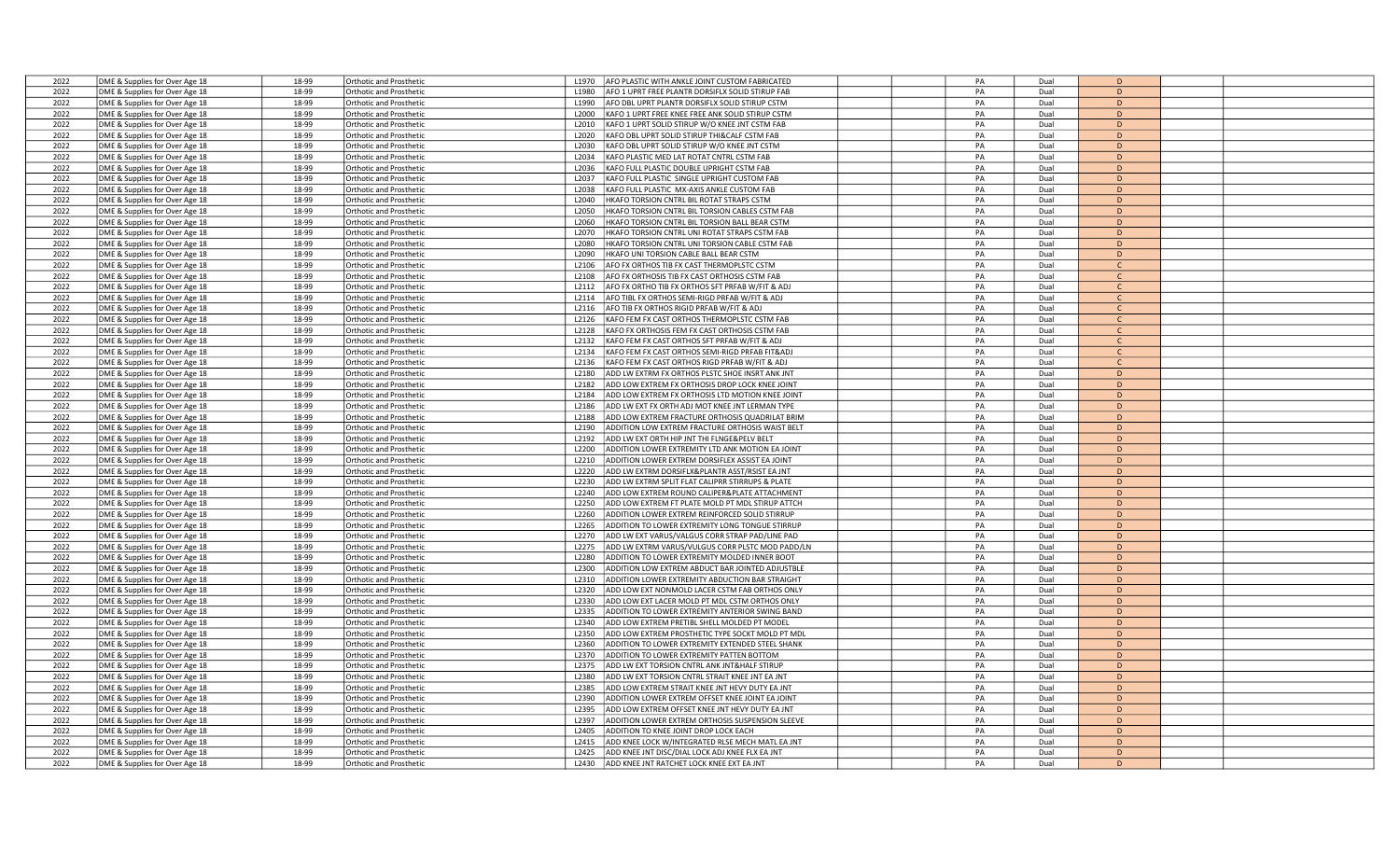| 2022 | DME & Supplies for Over Age 18 | 18-99 | Orthotic and Prosthetic          | 12492             | ADDITION TO KNEE JOINT LIFT LOOP DROP LOCK RING               | PA | Dual        | D            |  |
|------|--------------------------------|-------|----------------------------------|-------------------|---------------------------------------------------------------|----|-------------|--------------|--|
| 2022 | DME & Supplies for Over Age 18 | 18-99 | Orthotic and Prosthetic          | L2500             | ADD LW EXTRM THI/WT BEAR GLUTL/ISCH WT BEAR RING              | PA | Dual        | D            |  |
| 2022 | DME & Supplies for Over Age 18 | 18-99 | Orthotic and Prosthetic          | L2510             | ADD LW EXTRM THI/WT BEAR QUADRI-LAT BRIM MOLD PT              | PA | Dual        | D            |  |
| 2022 | DME & Supplies for Over Age 18 | 18-99 | Orthotic and Prosthetic          | L2520             | ADD LW EXTRM THI/WT BEAR QUADRI-LAT BRIM CSTM                 | PA | Dual        | D            |  |
| 2022 | DME & Supplies for Over Age 18 | 18-99 | Orthotic and Prosthetic          | L2525             | ADD LW EXTRM ISCH M-L BRIM MOLD PT MDL                        | PA | Dual        | D            |  |
| 2022 | DME & Supplies for Over Age 18 | 18-99 | Orthotic and Prosthetic          | L2526             | ADD LW EXTRM ISCH M-L BRIM CSTM FIT                           | PA | Dual        | D            |  |
| 2022 |                                | 18-99 |                                  | L2530             | ADD LOW EXTREM THIGH/WEIGHT BEAR LACER NONMOLDED              | PA | Dual        | D            |  |
| 2022 | DME & Supplies for Over Age 18 | 18-99 | <b>Orthotic and Prosthetic</b>   |                   |                                                               | PA |             | D            |  |
|      | DME & Supplies for Over Age 18 |       | <b>Orthotic and Prosthetic</b>   | L2540             | ADD LOW EXTREM THI/WEIGHT BEAR LACER MOLD PT MDL              |    | Dual        |              |  |
| 2022 | DME & Supplies for Over Age 18 | 18-99 | Orthotic and Prosthetic          | L2550             | ADD LOW EXTREM THIGH/WEIGHT BEAR HIGH ROLL CUFF               | PA | Dual        | D            |  |
| 2022 | DME & Supplies for Over Age 18 | 18-99 | Orthotic and Prosthetic          | L2570             | ADD LW EXT PELV HIP JNT CLEVIS TYPE 2 PSTN JNT                | PA | Dual        | D            |  |
| 2022 | DME & Supplies for Over Age 18 | 18-99 | Orthotic and Prosthetic          | L2580             | ADDITION LOWER EXTREM PELV CONTROL PELV SLING                 | PA | Dual        | D            |  |
| 2022 | DME & Supplies for Over Age 18 | 18-99 | Orthotic and Prosthetic          | L2600             | ADD LW EXT PELV HIP JNT CLEVIS/THRUST BEAR FREE               | PA | Dual        | D            |  |
| 2022 | DME & Supplies for Over Age 18 | 18-99 | <b>Orthotic and Prosthetic</b>   | L2610             | ADD LW EXT PELV HIP JNT CLEVIS/THRUST BEAR LOCK               | PA | Dual        | D            |  |
| 2022 | DME & Supplies for Over Age 18 | 18-99 | Orthotic and Prosthetic          | L2620             | ADD LOW EXTREM PELV CNTRL HIP JOINT HEVY-DUTY EA              | PA | Dual        | D            |  |
| 2022 | DME & Supplies for Over Age 18 | 18-99 | Orthotic and Prosthetic          | L2622             | ADD LOW EXTRM PELV CNTRL HIP JNT ADJUSTBL FLX EA              | PA | Dual        | D            |  |
| 2022 | DME & Supplies for Over Age 18 | 18-99 | Orthotic and Prosthetic          | L2624             | ADD LW EXTRM PELV HIP JNT ADJ FLX EXT ABDUCT EA               | PA | Dual        | D            |  |
| 2022 | DME & Supplies for Over Age 18 | 18-99 | Orthotic and Prosthetic          | L2627             | ADD LW EXT PELV PLSTC MOLD PT MDL HIP JNT&CABLES              | PA | Dual        | D            |  |
| 2022 | DME & Supplies for Over Age 18 | 18-99 | Orthotic and Prosthetic          | L2628             | ADD LW EXT PELV METL FRME RECIP HIP JNT&CABLES                | PA | Dual        | D            |  |
| 2022 | DME & Supplies for Over Age 18 | 18-99 | <b>Orthotic and Prosthetic</b>   | L2630             | ADD LOW EXTREM PELVIC CONTROL BAND & BELT UNI                 | PA | Dual        | D            |  |
| 2022 | DME & Supplies for Over Age 18 | 18-99 | <b>Orthotic and Prosthetic</b>   | L2640             | ADDITION LOW EXTREM PELV CONTROL BAND & BELT BI               | PA | Dual        | $\mathsf{D}$ |  |
| 2022 | DME & Supplies for Over Age 18 | 18-99 | Orthotic and Prosthetic          | L2650             | ADD LOW EXTREM PELV&THOR CONTROL GLUTEAL PAD EA               | PA | Dual        | D            |  |
| 2022 | DME & Supplies for Over Age 18 | 18-99 | Orthotic and Prosthetic          | L2660             | ADDITION LOWER EXTREM THOR CONTROL THOR BAND                  | PA | Dual        | D            |  |
| 2022 | DME & Supplies for Over Age 18 | 18-99 | Orthotic and Prosthetic          | L2670             | ADD LOW EXTREM THOR CONTROL PARASPINAL UPRIGHTS               | PA | Dual        | D            |  |
| 2022 |                                | 18-99 | Orthotic and Prosthetic          | L2680             | ADD LOW EXTREM THOR CNTRL LAT SUPPORT UPRIGHTS                | PA | Dual        | D            |  |
|      | DME & Supplies for Over Age 18 |       |                                  |                   |                                                               |    |             |              |  |
| 2022 | DME & Supplies for Over Age 18 | 18-99 | Orthotic and Prosthetic          | L2750             | ADD LOW EXTREM ORTHOSIS PLATING CHROME/NICKL-BAR              | PA | Dual        | D            |  |
| 2022 | DME & Supplies for Over Age 18 | 18-99 | Orthotic and Prosthetic          | L2755             | ADD LOW EXT ORTHOS HYBRID COMPOS PER SEG CSTM                 | PA | Dual        | D            |  |
| 2022 | DME & Supplies for Over Age 18 | 18-99 | <b>Orthotic and Prosthetic</b>   | L2760             | ADDITION LOW EXTREM ORTHOSIS EXT PER EXT PER BAR              | PA | Dual        | D            |  |
| 2022 | DME & Supplies for Over Age 18 | 18-99 | <b>Orthotic and Prosthetic</b>   | L2768             | ORTHOTIC SIDE BAR DISCONNECT DEVICE PER BAR                   | PA | Dual        | D            |  |
| 2022 | DME & Supplies for Over Age 18 | 18-99 | Orthotic and Prosthetic          | L2780             | ADD LOW EXTREM ORTHOSIS NONCORROSIVE FINISH BAR               | PA | Dual        | D            |  |
| 2022 | DME & Supplies for Over Age 18 | 18-99 | Orthotic and Prosthetic          | L2785             | ADDITION LOW EXTREM ORTHOSIS DROP LOCK RETAIN EA              | PA | Dual        | D            |  |
| 2022 | DME & Supplies for Over Age 18 | 18-99 | Orthotic and Prosthetic          | L2795             | ADD LOW EXTREM ORTHOSIS KNEE CNTRL FULL KNEECAP               | PA | Dual        | D            |  |
| 2022 | DME & Supplies for Over Age 18 | 18-99 | <b>Orthotic and Prosthetic</b>   | 1.2800            | ADD LOW EXT ORTHOS KNEE CNTRL KNEE CAP CSTM ONLY              | PA | Dual        | D            |  |
| 2022 | DME & Supplies for Over Age 18 | 18-99 | Orthotic and Prosthetic          | L <sub>2810</sub> | ADD LOW EXTREM ORTHOSIS KNEE CONTROL CONDYLR PAD              | PA | Dual        | D            |  |
| 2022 | DME & Supplies for Over Age 18 | 18-99 | Orthotic and Prosthetic          | L2820             | ADD LW EXT ORTH SFT INTERFCE MOLD BELW KNEE                   | PA | Dual        | D            |  |
| 2022 | DME & Supplies for Over Age 18 | 18-99 | Orthotic and Prosthetic          | L2830             | ADD LW EXT ORTH SFT INTERFCE MOLD ABVE KNEE                   | PA | Dual        | D            |  |
| 2022 | DME & Supplies for Over Age 18 | 18-99 | Orthotic and Prosthetic          | L2840             | ADD LOW EXTREM ORTHOS TIB LENGTH SOCK FX/= EA                 | PA | Dual        | D            |  |
| 2022 | DME & Supplies for Over Age 18 | 18-99 | Orthotic and Prosthetic          | L2850             | ADD LOW EXTREM ORTHOS FEM LENGTH SOCK FX/EQUL EA              | PA | Dual        | $\mathsf{D}$ |  |
| 2022 | DME & Supplies for Over Age 18 | 18-99 | <b>Jnlisted Code - DO NOT US</b> | L2999             | <b>PLAN RESERVED CODE</b>                                     | PA | <b>None</b> | <b>NA</b>    |  |
| 2022 | DME & Supplies for Over Age 18 | 18-99 | Orthotic and Prosthetic          | 1.3000            | FT INSRT MOLD PT MDL UCB TYPE BERKLY SHELL EA                 | PA | Dual        | D            |  |
| 2022 | DME & Supplies for Over Age 18 | 18-99 | Orthotic and Prosthetic          | L3001             | FOOT INSERT REMOVABLE MOLDED PT MODEL SPENCO EA               | PA | Dual        | D            |  |
| 2022 | DME & Supplies for Over Age 18 | 18-99 | Orthotic and Prosthetic          | L3002             | FOOT INSRT REMV MOLDED PT MDL PLASTAZOTE/EQUL EA              | PA | Dual        | D            |  |
| 2022 | DME & Supplies for Over Age 18 | 18-99 | Orthotic and Prosthetic          | L3010             | FT INSRT REMV MOLD PT MDL LNGTUDNL ARCH SUPP EA               | PA | Dual        | D            |  |
| 2022 | DME & Supplies for Over Age 18 | 18-99 | Orthotic and Prosthetic          | L3020             | FOOT INSRT REMV MOLD PT MDL LNGTUDNL/MT SUPP EA               | PA | Dual        | $\mathsf{D}$ |  |
| 2022 |                                | 18-99 |                                  | L3030             | FOOT INSERT REMOVABLE FORMED PATIENT FOOT EACH                | PA | Dual        | D            |  |
|      | DME & Supplies for Over Age 18 |       | Orthotic and Prosthetic          |                   |                                                               |    |             | D            |  |
| 2022 | DME & Supplies for Over Age 18 | 18-99 | Orthotic and Prosthetic          | L3040             | FOOT ARCH SUPPORT REMV PREMOLDED LONGTUDNL EA                 | PA | Dual        |              |  |
| 2022 | DME & Supplies for Over Age 18 | 18-99 | Orthotic and Prosthetic          | L3050             | FOOT ARCH SUPPORT REMOVABLE PREMOLDED MT EA                   | PA | Dual        | D            |  |
| 2022 | DME & Supplies for Over Age 18 | 18-99 | Orthotic and Prosthetic          | L3060             | FOOT ARCH SUPPORT REMV PREMOLDED LONGTUDNL/MT EA              | PA | Dual        | D            |  |
| 2022 | DME & Supplies for Over Age 18 | 18-99 | Orthotic and Prosthetic          | L3070             | FOOT ARCH SUPPORT NONREMV ATTCH SHOE LNGTUDNL EA              | PA | Dual        | D            |  |
| 2022 | DME & Supplies for Over Age 18 | 18-99 | Orthotic and Prosthetic          | L3080             | FOOT ARCH SUPPORT NONREMOVABLE ATTCH SHOE MT EA               | PA | Dual        | D            |  |
| 2022 | DME & Supplies for Over Age 18 | 18-99 | Orthotic and Prosthetic          | L3100             | HALLUS-VALGUS NIGHT DYNAMIC SPLINT                            | PA | Dual        | D            |  |
| 2022 | DME & Supplies for Over Age 18 | 18-99 | Orthotic and Prosthetic          | L3140             | FOOT ABDUCTION ROTATION BAR INCLUDING SHOES                   | PA | Dual        | D            |  |
| 2022 | DME & Supplies for Over Age 18 | 18-99 | Orthotic and Prosthetic          | L3150             | FOOT ABDUCTION ROTATION BAR WITHOUT SHOES                     | PA | Dual        | D            |  |
| 2022 | DME & Supplies for Over Age 18 | 18-99 | Orthotic and Prosthetic          | L3170             | FOOT PLASTIC SILICONE/EQUAL HEEL STABILIZER EACH              | PA | Dual        | D            |  |
|      |                                |       |                                  |                   | ORTHOPEDIC SHOE, OXFORD WITH SUPINATOR OR PRONATOR,           |    |             |              |  |
| 2022 | DME & Supplies for Age 18-20   | 18-20 | Orthotic and Prosthetic          | L3201             | <b>INFANT</b>                                                 | PA | Dual        | D            |  |
| 2022 | DME & Supplies for Age 18-20   | 18-20 | <b>Orthotic and Prosthetic</b>   | L3202             | DRTHOPEDIC SHOE, OXFORD WITH SUPINATOR OR PRONATOR,<br>CHILD. | PA | Dual        | D            |  |
| 2022 | DME & Supplies for Age 18-20   | 18-20 | Orthotic and Prosthetic          | L3203             | ORTHOPEDIC SHOE, OXFORD WITH SUPINATOR OR PRONATOR,           | PA | Dual        | D            |  |
|      |                                |       |                                  |                   | UNIOR<br>)RTHOPEDIC SHOE, HIGHTOP WITH SUPINATOR OR PRONATOR, |    |             |              |  |
| 2022 | DME & Supplies for Age 18-20   | 18-20 | <b>Orthotic and Prosthetic</b>   | L3204             | <b>INFANT</b>                                                 | PA | Dual        | D            |  |
| 2022 | DME & Supplies for Age 18-20   | 18-20 | <b>Orthotic and Prosthetic</b>   | L3206             | ORTHOPEDIC SHOE, HIGHTOP WITH SUPINATOR OR PRONATOR,<br>CHILD | PA | Dual        | D            |  |
|      |                                |       |                                  |                   |                                                               |    |             |              |  |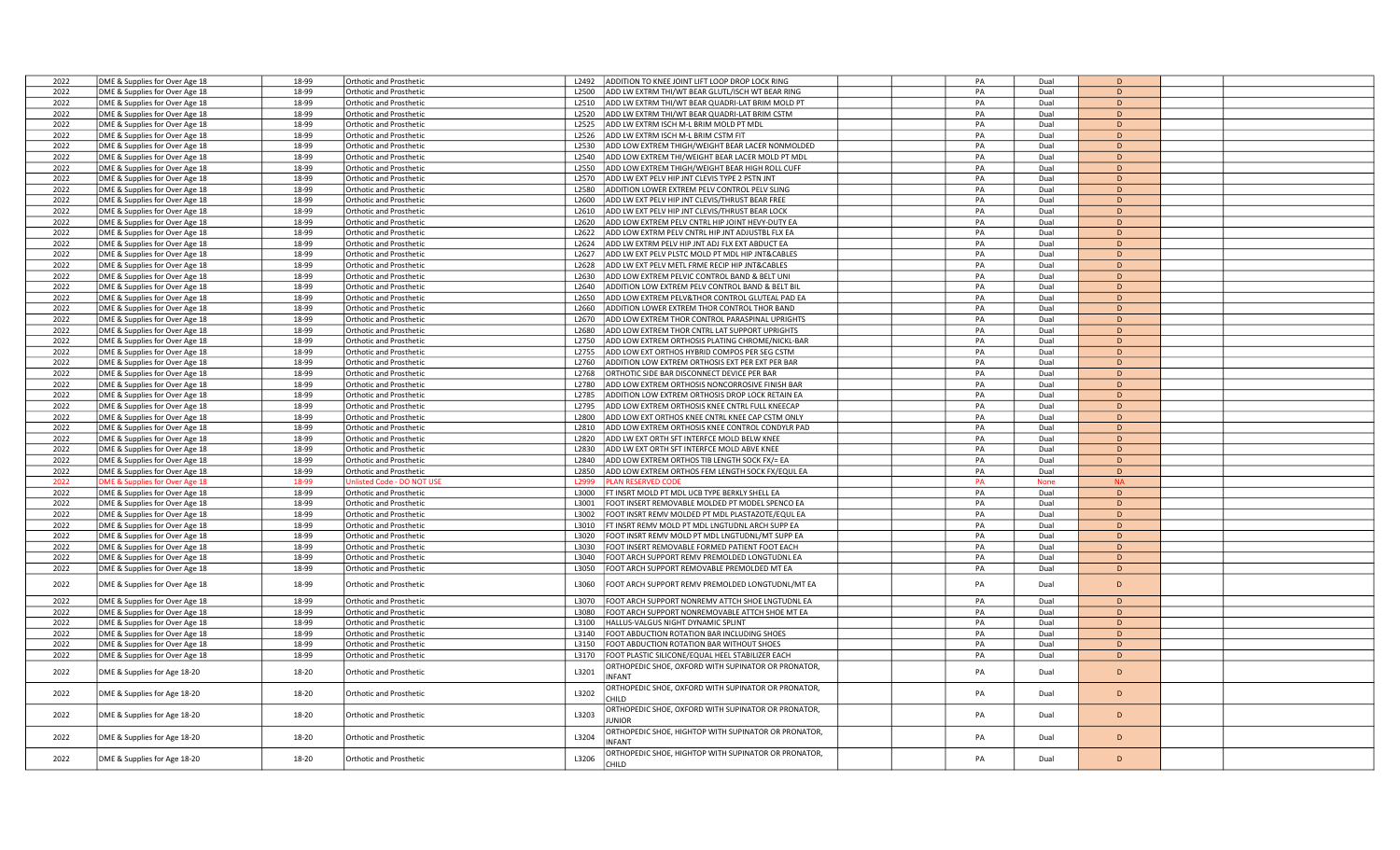| 2022         | DME & Supplies for Age 18-20                                     | 18-20          | Orthotic and Prosthetic                                   | ORTHOPEDIC SHOE, HIGHTOP WITH SUPINATOR OR PRONATOR,<br>L3207<br><b>JNIOF</b>                             | PA       | Dual         | D                 |                                                                    |
|--------------|------------------------------------------------------------------|----------------|-----------------------------------------------------------|-----------------------------------------------------------------------------------------------------------|----------|--------------|-------------------|--------------------------------------------------------------------|
| 2022         | DME & Supplies for Age 18-20                                     | 18-20          | <b>Orthotic and Prosthetic</b>                            | L3208<br>SURGICAL BOOT, EACH, INFANT                                                                      | PA       | Dual         | D                 |                                                                    |
| 2022         | DME & Supplies for Age 18-20                                     | 18-20          | Orthotic and Prosthetic                                   | SURGICAL BOOT, EACH, CHILD<br>L3209                                                                       | PA       | Dual         | D                 |                                                                    |
| 2022         | DME & Supplies for Age 18-20                                     | 18-20          | <b>Orthotic and Prosthetic</b>                            | L3211<br>SURGICAL BOOT, EACH, JUNIOR                                                                      | PA       | Dual         | D                 |                                                                    |
| 2022         | DME & Supplies for Over Age 18                                   | 18-99          | Orthotic and Prosthetic                                   | L3215<br>ORTHOPEDIC FOOTWEAR LADIES SHOE OXFORD EACH                                                      | PA       | Dual         | D                 |                                                                    |
| 2022         | DME & Supplies for Over Age 18                                   | 18-99          | Orthotic and Prosthetic                                   | L3216<br>ORTHOPEDIC FOOTWEAR LADIES SHOE DEPTH INLAY EACH                                                 | PA       | Dual         | D                 |                                                                    |
| 2022         | DME & Supplies for Over Age 18                                   | 18-99          | <b>Orthotic and Prosthetic</b>                            | L3217<br>ORTHOPED FTWEAR LADIES SHOE HITOP DEPTH INLAY EA                                                 | PA       | Dual         | D                 |                                                                    |
| 2022         | DME & Supplies for Over Age 18                                   | 18-99          | Orthotic and Prosthetic                                   | ORTHOPEDIC FOOTWEAR MENS SHOE OXFORD EACH<br>L3219                                                        | PA       | Dual         | D                 |                                                                    |
| 2022         | DME & Supplies for Over Age 18                                   | 18-99          | Orthotic and Prosthetic                                   | L3221<br>ORTHOPEDIC FOOTWEAR MENS SHOE DEPTH INLAY EACH                                                   | PA       | Dual         | D                 |                                                                    |
| 2022         | DME & Supplies for Over Age 18                                   | 18-99          | <b>Orthotic and Prosthetic</b>                            | L3222<br>ORTHOPED FOOTWEAR MENS SHOE HITOP DEPTH INLAY EA                                                 | PA       | Dual         | D                 |                                                                    |
| 2022         | DME & Supplies for Over Age 18                                   | 18-99          | Orthotic and Prosthetic                                   | L3230<br>ORTHOPEDIC FOOTWEAR CUSTOM SHOE DEPTH INLAY EACH                                                 | PA       | Dual         | D                 |                                                                    |
| 2022         | DME & Supplies for Over Age 18                                   | 18-99          | <b>Orthotic and Prosthetic</b>                            | FOOT SHOE MOLDED PATIENT MODEL SILICONE SHOE EA<br>L3251                                                  | PA       | Dual         | $\mathsf{D}$      |                                                                    |
| 2022         | DME & Supplies for Over Age 18                                   | 18-99          | Orthotic and Prosthetic                                   | L3253<br>FOOT MOLDED SHOE PLASTAZOTE CUSTOM FITTED EACH                                                   | PA       | Dual         | D                 |                                                                    |
| 2022         | DME & Supplies for Over Age 18                                   | 18-99          | Orthotic and Prosthetic                                   | L3254<br>NONSTANDARD SIZE OR WIDTH                                                                        | PA       | Dual         | D                 |                                                                    |
| 2022         | DME & Supplies for Over Age 18                                   | 18-99          | <b>Orthotic and Prosthetic</b>                            | NONSTANDARD SIZE OR LENGTH<br>L3255                                                                       | PA       | Dual         | D                 |                                                                    |
| 2022         | DME & Supplies for Over Age 18                                   | 18-99          | Orthotic and Prosthetic                                   | L3257<br>ORTHOPEDIC FOOTWEAR ADDITIONAL CHARGE SPLIT SIZE                                                 | PA       | Dual         | D                 | MP=Manual Price. No AHCA Fee Available;<br>Plan must based on AWP. |
| 2022         | DME & Supplies for Over Age 18                                   | 18-99          | Orthotic and Prosthetic                                   | LIFT ELEVATION HEEL TAPERED METATARSALS PER INCH<br>L3300                                                 | PA       | Dual         | D                 |                                                                    |
| 2022         | DME & Supplies for Over Age 18                                   | 18-99          | <b>Orthotic and Prosthetic</b>                            | LIFT ELEVATION HEEL AND SOLE NEOPRENE PER INCH<br>L3310                                                   | PA       | Dual         | D                 |                                                                    |
| 2022         | DME & Supplies for Over Age 18                                   | 18-99          | Orthotic and Prosthetic                                   | L3320<br>LIFT ELEVATION HEEL AND SOLE CORK PER INCH                                                       | PA       | Dual         | D                 |                                                                    |
| 2022         | DME & Supplies for Over Age 18                                   | 18-99          | Orthotic and Prosthetic                                   | L3330<br>LIFT ELEVATION METAL EXTENSION                                                                   | PA       | Dual         | D                 |                                                                    |
| 2022         | DME & Supplies for Over Age 18                                   | 18-99          | <b>Orthotic and Prosthetic</b>                            | L3332<br>LIFT ELEV INSIDE SHOE TAPERED UP ONE-HALF INCH                                                   | PA       | Dual         | D                 |                                                                    |
| 2022         | DME & Supplies for Over Age 18                                   | 18-99          | Orthotic and Prosthetic                                   | L3334<br>LIFT ELEVATION HEEL PER INCH                                                                     | PA       | Dual         | D                 |                                                                    |
| 2022         | DME & Supplies for Over Age 18                                   | 18-99          | Orthotic and Prosthetic                                   | HEEL WEDGE SACH<br>L3340                                                                                  | PA       | Dual         | D                 |                                                                    |
| 2022         | DME & Supplies for Over Age 18                                   | 18-99          | <b>Orthotic and Prosthetic</b>                            | <b>HEEL WEDGE</b><br>L3350                                                                                | PA       | Dual         | D                 |                                                                    |
| 2022         | DME & Supplies for Over Age 18                                   | 18-99          | Orthotic and Prosthetic                                   | SOLE WEDGE OUTSIDE SOLE<br>L3360                                                                          | PA       | Dual         | D                 |                                                                    |
| 2022         | DME & Supplies for Over Age 18                                   | 18-99          | Orthotic and Prosthetic                                   | L3370<br>SOLE WEDGE BETWEEN SOLE                                                                          | PA       | Dual         | D                 |                                                                    |
| 2022         | DME & Supplies for Over Age 18                                   | 18-99          | <b>Orthotic and Prosthetic</b>                            | L3380<br><b>CLUBFOOT WEDGE</b>                                                                            | PA       | Dual         | D                 |                                                                    |
| 2022         | DME & Supplies for Over Age 18                                   | 18-99          | Orthotic and Prosthetic                                   | L3390<br><b>OUTFLARE WEDGE</b>                                                                            | PA       | Dual         | D                 |                                                                    |
| 2022         | DME & Supplies for Over Age 18                                   | 18-99          | Orthotic and Prosthetic                                   | METATARSAL BAR WEDGE ROCKER<br>L3400                                                                      | PA       | Dual         | D                 |                                                                    |
| 2022         | DME & Supplies for Over Age 18                                   | 18-99          | <b>Orthotic and Prosthetic</b>                            | L3410<br>METATARSAL BAR WEDGE BETWEEN SOLE                                                                | PA       | Dual         | D                 |                                                                    |
| 2022         | DME & Supplies for Over Age 18                                   | 18-99          | Orthotic and Prosthetic                                   | FULL SOLE AND HEEL WEDGE BETWEEN SOLE<br>L3420                                                            | PA       | Dual         | D                 |                                                                    |
| 2022         | DME & Supplies for Over Age 18                                   | 18-99          | <b>Orthotic and Prosthetic</b>                            | L3430<br>HEEL COUNTER PLASTIC REINFORCED                                                                  | PA       | Dual         | D                 |                                                                    |
| 2022         | DME & Supplies for Over Age 18                                   | 18-99          | <b>Orthotic and Prosthetic</b>                            | L3440<br>HEEL COUNTER LEATHER REINFORCED                                                                  | PA       | Dual         | D                 |                                                                    |
| 2022         | DME & Supplies for Over Age 18                                   | 18-99          | Orthotic and Prosthetic                                   | L3450<br>HEEL SACH CUSHION TYPE                                                                           | PA       | Dual         | D                 |                                                                    |
| 2022         | DME & Supplies for Over Age 18                                   | 18-99          | Orthotic and Prosthetic                                   | L3460<br><b>HEEL New RUBBER STANDARD</b>                                                                  | PA       | Dual         | D                 |                                                                    |
| 2022         | DME & Supplies for Over Age 18                                   | 18-99          | <b>Orthotic and Prosthetic</b>                            | L3465<br>HEEL THOMAS WITH WEDGE                                                                           | PA       | Dual         | D                 |                                                                    |
| 2022         | DME & Supplies for Over Age 18                                   | 18-99          | Orthotic and Prosthetic                                   | L3470<br>HEEL THOMAS EXTENDED TO BALL                                                                     | PA       | Dual         | D                 |                                                                    |
| 2022         | DME & Supplies for Over Age 18                                   | 18-99          | Orthotic and Prosthetic                                   | HEEL PAD AND DEPRESSION FOR SPUR<br>L3480                                                                 | PA       | Dual         | D                 |                                                                    |
| 2022         | DME & Supplies for Over Age 18                                   | 18-99          | <b>Orthotic and Prosthetic</b>                            | ORTHOPEDIC SHOE ADDITION SPECIAL EXT INSTEP<br>L3570                                                      | PA       | Dual         | D                 |                                                                    |
| 2022         | DME & Supplies for Over Age 18                                   | 18-99          | Orthotic and Prosthetic                                   | L3580<br>ORTHOPED SHOE ADD CONVERT INSTEP VELCRO CLOS                                                     | PA       | Dual         | D                 |                                                                    |
| 2022         | DME & Supplies for Over Age 18                                   | 18-99          | <b>Orthotic and Prosthetic</b>                            | ORTHO SHOE ADD CONVRT FIRM COUNTER SFT COUNTER<br>L3590                                                   | PA       | Dual         | D                 |                                                                    |
| 2022         | DME & Supplies for Over Age 18                                   | 18-99          | <b>Orthotic and Prosthetic</b>                            | L3595<br>ORTHOPEDIC SHOE ADDITION MARCH BAR                                                               | PA       | Dual         | D                 |                                                                    |
| 2022         | DME & Supplies for Over Age 18                                   | 18-99<br>18-99 | Orthotic and Prosthetic                                   | TRNSF ORTHOS SHOE TO SHOE CALIPR PLAT XST<br>L3600<br>L3610                                               | PA<br>PA | Dual         | D<br>D            |                                                                    |
| 2022<br>2022 | DME & Supplies for Over Age 18<br>DME & Supplies for Over Age 18 | 18-99          | <b>Orthotic and Prosthetic</b><br>Orthotic and Prosthetic | TRNSF ORTHOS SHOE TO SHOE CALIPR PLAT New<br>L3620<br>TRNSF ORTHOS SHOE TO SHOE SOLID STIRUP XST          | PA       | Dual<br>Dual | D                 |                                                                    |
| 2022         | DME & Supplies for Over Age 18                                   | 18-99          | Orthotic and Prosthetic                                   | L3630<br><b>FRNSF ORTHOS SHOE TO SHOE SOLID STIRUP New</b>                                                | PA       | Dual         | D                 |                                                                    |
| 2022         | DME & Supplies for Over Age 18                                   | 18-99          | <b>Orthotic and Prosthetic</b>                            | L3640<br>FRNSF ORTHOS SHOE TO SHOE DENNIS BROWNE SPLNT                                                    | PA       | Dual         | D                 |                                                                    |
| 2022         | DME & Supplies for Over Age 18                                   | 18-99          | Orthotic and Prosthetic                                   | L3649<br>ORTHOPED SHOE MODIFICATION ADDITION/TRANSFER NOS                                                 | PA       | Dual         | D                 | MP=Manual Price. No AHCA Fee Available;<br>Plan must based on AWP. |
| 2022         | DME & Supplies for Over Age 18                                   | 18-99          | Orthotic and Prosthetic                                   | SO FIGURE 8 DESN ABDUCT RESTRNER PRFAB W/FIT&ADJ<br>L3650                                                 | PA       | Dual         | D.                |                                                                    |
| 2022         | DME & Supplies for Over Age 18                                   | 18-99          | <b>Orthotic and Prosthetic</b>                            | L3660<br>SO FIG 8 DESN ABDUCT RESTRNER CANVAS&WEB PRFAB                                                   | PA       | Dual         | D                 |                                                                    |
| 2022         | DME & Supplies for Over Age 18                                   | 18-99          | Orthotic and Prosthetic                                   | L3670<br>SO ACROMIO/CLAVICULAR PREFAB INCLUDES FIT&ADJ                                                    | PA       | Dual         | D                 |                                                                    |
| 2022         | DME & Supplies for Over Age 18                                   | 18-99          | Orthotic and Prosthetic                                   | SO VEST ABDUCT RESTRNER CANVAS WEB TYPE/=PRFAB<br>L3675                                                   | PA       | Dual         | $\mathsf{D}$      |                                                                    |
| 2022         | DME & Supplies for Over Age 18                                   | 18-99          | Orthotic and Prosthetic                                   | L3677<br>SHLDR ORTHOS HARD PLSTC SHLDR STABILIZER PRE-FAB                                                 | PA       | Dual         | D                 |                                                                    |
| 2022         | DME & Supplies for Over Age 18                                   | 18-99          | Orthotic and Prosthetic                                   | EO ELASTIC W/METAL JOINTS PREFAB INCL FIT&ADJ<br>L3710                                                    | PA       | Dual         | D                 |                                                                    |
| 2022         | DME & Supplies for Over Age 18                                   | 18-99          | Orthotic and Prosthetic                                   | EO DBL UPRT W/FORARM/ARM CUFF FREE MOT CSTM FAB<br>L3720                                                  | PA       | Dual         | D                 |                                                                    |
| 2022         | DME & Supplies for Over Age 18                                   | 18-99          | <b>Orthotic and Prosthetic</b>                            | EO DBL UPRT W/CUFF EXT/FLX ASST CSTM FAB<br>L3730                                                         | PA       | Dual         | D                 |                                                                    |
| 2022         | DME & Supplies for Over Age 18                                   | 18-99          | Orthotic and Prosthetic                                   | L3740<br>EO DBL UPRT W/CUFF ADJ LOCK W/ACTV CNTRL CSTM                                                    | PA       | Dual         | D                 |                                                                    |
| 2022         | DME & Supplies for Over Age 18                                   | 18-99          | Orthotic and Prosthetic                                   | ELB ORTH W/ADJ LOCK JNT PRFAB W/FIT&ADJ TYPE<br>L3760                                                     | PXA      | Dual         | D                 |                                                                    |
|              |                                                                  |                |                                                           | ELBOW ORTHOSIS (EO), WITH ADJUSTABLE POSITION LOCKING                                                     |          |              |                   |                                                                    |
| 2022<br>2022 | DME & Supplies for Over Age 18<br>DME & Supplies for Over Age 18 | 18-99<br>18-99 | Orthotic and Prosthetic<br><b>Orthotic and Prosthetic</b> | L3761<br>JOINT(S), PREFABRICATED, OFF-THE-SHELF<br>L3762 ELB ORTHOS RIGD W/O JNT W/SFT INTRFCE MATL PRFAB | PA<br>PA | Dual<br>Dual | D<br>$\mathsf{D}$ |                                                                    |
|              |                                                                  |                |                                                           |                                                                                                           |          |              |                   |                                                                    |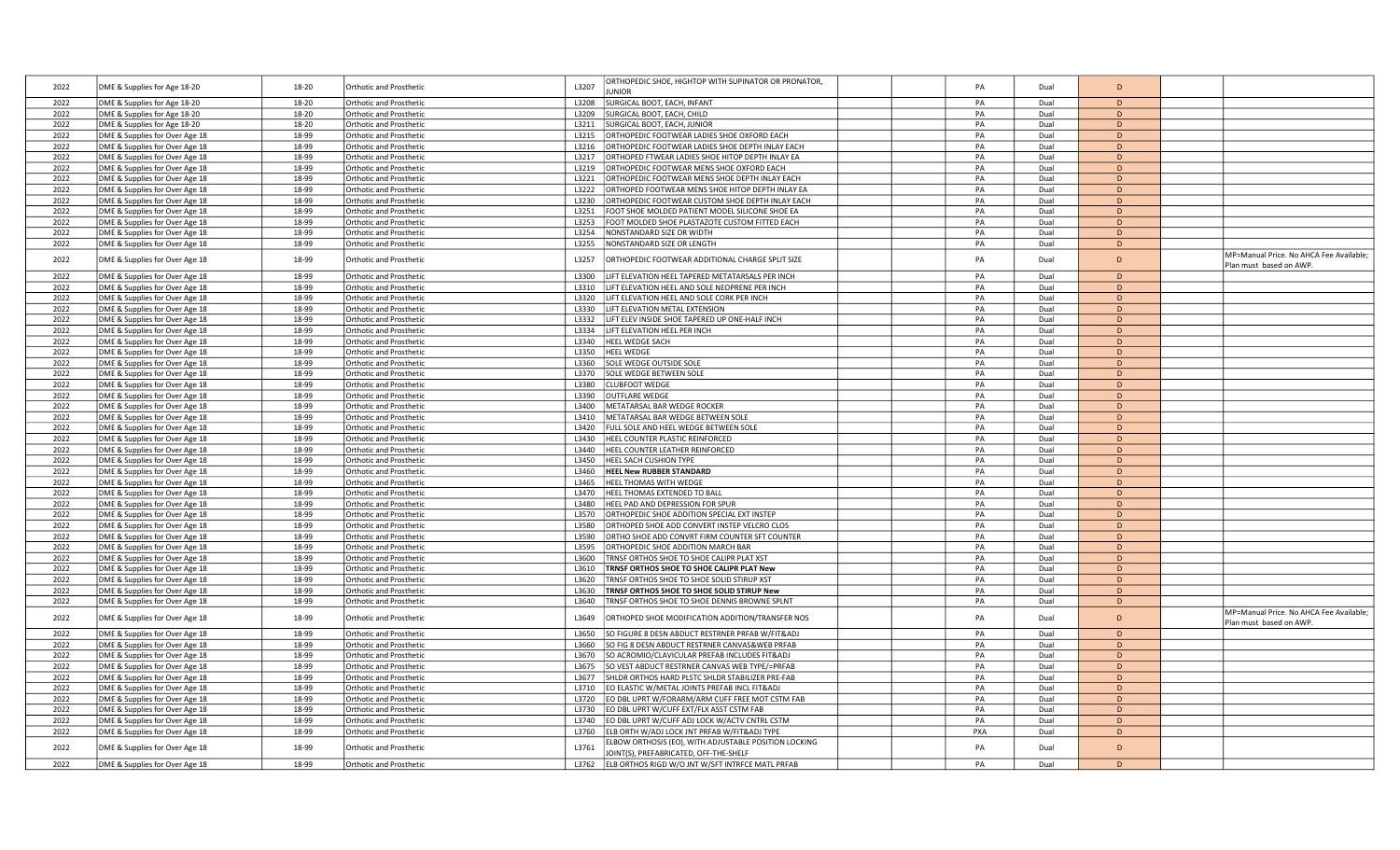| 2022         |                                                                  | 18-99          |                                                           | EWHO RIGID W/O JOINTS CUSTOM FABRICATED<br>L3763                                                           |  | PA  | Dual         | D            |                                        |
|--------------|------------------------------------------------------------------|----------------|-----------------------------------------------------------|------------------------------------------------------------------------------------------------------------|--|-----|--------------|--------------|----------------------------------------|
|              | DME & Supplies for Over Age 18                                   |                | <b>Orthotic and Prosthetic</b>                            |                                                                                                            |  |     |              |              |                                        |
| 2022         | DME & Supplies for Over Age 18                                   | 18-99          | <b>Orthotic and Prosthetic</b>                            | L3764<br>EWHO INCL 1/MORE NONTORSION JOINTS CSTM FAB                                                       |  | PA  | Dual         | D            |                                        |
| 2022         | DME & Supplies for Over Age 18                                   | 18-99          | <b>Orthotic and Prosthetic</b>                            | WRIST HAND FINGER ORTHOSIS RIGID W/O JNT; CUSTOM<br>L3808                                                  |  | PA  | Dual         | D            |                                        |
| 2022         | DME & Supplies for Over Age 18                                   | 18-99          | Orthotic and Prosthetic                                   | WHFO DYN FLEXOR HINGE WRST/FNGR DRIVEN CSTM FAB<br>L3900                                                   |  | PA  | Dual         | D            |                                        |
| 2022         | DME & Supplies for Over Age 18                                   | 18-99          | Orthotic and Prosthetic                                   | L3901<br>WHFO DYN FLEXOR HINGE CABLE DRIVEN CSTM FAB                                                       |  | PA  | Dual         | D            |                                        |
|              |                                                                  |                |                                                           |                                                                                                            |  |     |              |              |                                        |
| 2022         | DME & Supplies for Over Age 18                                   | 18-99          | <b>Orthotic and Prosthetic</b>                            | L3904<br>WHFO EXTERNAL POWERED ELECTRIC CUSTOM FABRICATED                                                  |  | PA  | Dual         | D            |                                        |
| 2022         | DME & Supplies for Over Age 18                                   | 18-99          | Orthotic and Prosthetic                                   | WHO W/O JNT MAY INCL SFT INTRFCE STRAPS CSTM FAB<br>L3906                                                  |  | PA  | Dual         | D            |                                        |
| 2022         | DME & Supplies for Over Age 18                                   | 18-99          | Orthotic and Prosthetic                                   | L3908<br>WHO EXT CNTRL COCK-UP NONMOLD PRFAB W/FIT&ADJ                                                     |  | PA  | Dual         | D            |                                        |
| 2022         |                                                                  |                |                                                           |                                                                                                            |  |     |              |              |                                        |
|              | DME & Supplies for Over Age 18                                   | 18-99          | Orthotic and Prosthetic                                   | HFO FLX GLOV W/ELAST FNGR CNTRL PRFAB W/FIT&ADJ<br>L3912                                                   |  | PA  | Dual         | D            |                                        |
| 2022         | DME & Supplies for Over Age 18                                   | 18-99          | Orthotic and Prosthetic                                   | L3923<br>HFO W/O JNT MAY INCL SFT INTERFCE STRAPS PRFAB                                                    |  | PXA | Dual         | D            |                                        |
| 2022         | DME & Supplies for Over Age 18                                   | 18-99          | Orthotic and Prosthetic                                   | L3925<br>FO PIP/DIP NONTORSION JOINT/SPRING PREFABRICATED                                                  |  | PA  | Dual         | D            |                                        |
| 2022         | DME & Supplies for Over Age 18                                   | 18-99          | Orthotic and Prosthetic                                   | L3929<br>HFO PREFABRICATED INCL FITTING AND ADJUSTMENT                                                     |  | PA  | Dual         | D            |                                        |
|              |                                                                  |                |                                                           |                                                                                                            |  |     |              |              |                                        |
| 2022         | DME & Supplies for Over Age 18                                   | 18-99          | <b>Orthotic and Prosthetic</b>                            | WHFO PREFABRICATED INCL FITTING & ADJUSTMENT<br>L3931                                                      |  | PA  | Dual         | D            |                                        |
| 2022         | DME & Supplies for Over Age 18                                   | 18-99          | Orthotic and Prosthetic                                   | L3960<br>SEWHO ABDUCT PSTN AIRPLANE DESN PREFAB W/FIT&ADJ                                                  |  | PA  | Dual         | D            |                                        |
| 2022         | DME & Supplies for Over Age 18                                   | 18-99          | <b>Orthotic and Prosthetic</b>                            | L3962<br>SEWHO ABDUCT PSTN ERBS PALS DESN PRFAB W/FIT&ADJ                                                  |  | PA  | Dual         | D            |                                        |
| 2022         |                                                                  | 18-99          | <b>Orthotic and Prosthetic</b>                            | L3980<br>UP EXTREM FX ORTHOSIS HUM PREFABR INCL FIT&ADJ                                                    |  | PA  | Dual         | D            |                                        |
|              | DME & Supplies for Over Age 18                                   |                |                                                           |                                                                                                            |  |     |              |              |                                        |
| 2022         | DME & Supplies for Over Age 18                                   | 18-99          | Orthotic and Prosthetic                                   | L3982<br>UP EXTRM FX ORTHOS RADUS/ULNAR PREFAB W/FIT&ADJ                                                   |  | PA  | Dual         | D            |                                        |
| 2022         | DME & Supplies for Over Age 18                                   | 18-99          | Orthotic and Prosthetic                                   | UP EXTREM FX ORTHOSIS WRST PREFAB INCL FIT&ADJ<br>L3984                                                    |  | PA  | Dual         | D            |                                        |
| 2022         | DME & Supplies for Over Age 18                                   | 18-99          | <b>Orthotic and Prosthetic</b>                            | ADD UPPER EXTREM ORTHOSIS SOCK FRACTURE/EQUAL EA<br>L3995                                                  |  | PA  | Dual         | D            |                                        |
|              |                                                                  |                |                                                           | 3999                                                                                                       |  |     |              | <b>NA</b>    |                                        |
| 2022         | OME & Supplies for Over Age 18                                   | 18-99          | nlisted Code - DO NOT US                                  | <b>LAN RESERVED CODE</b>                                                                                   |  | PA  | <b>None</b>  |              |                                        |
| 2022         | DME & Supplies for Over Age 18                                   | 18-99          | Orthotic and Prosthetic                                   | L4000<br>REPLACE GIRDLE FOR SPINAL ORTHOSIS                                                                |  | PA  | Dual         | D            |                                        |
| 2022         | DME & Supplies for Over Age 18                                   | 18-99          | Orthotic and Prosthetic                                   | L4010<br>REPLACE TRILATERAL SOCKET BRIM                                                                    |  | PA  | Dual         | D            |                                        |
| 2022         | DME & Supplies for Over Age 18                                   | 18-99          | Orthotic and Prosthetic                                   | L4020<br>REPLACE QUADRILAT SOCKET BRIM MOLDED PT MODEL                                                     |  | PA  | Dual         | D            |                                        |
|              |                                                                  |                |                                                           |                                                                                                            |  |     |              |              |                                        |
| 2022         | DME & Supplies for Over Age 18                                   | 18-99          | Orthotic and Prosthetic                                   | L4030<br>REPLACE QUADRILATERAL SOCKET BRIM CUSTOM FITTED                                                   |  | PA  | Dual         | D            |                                        |
| 2022         | DME & Supplies for Over Age 18                                   | 18-99          | Orthotic and Prosthetic                                   | REPLACE MOLDED THI LACER CSTM FAB ORTHOSIS ONLY<br>L4040                                                   |  | PA  | Dual         | $\mathsf{D}$ |                                        |
| 2022         | DME & Supplies for Over Age 18                                   | 18-99          | Orthotic and Prosthetic                                   | L4045<br>REPLACE NONMOLD THI LACER CSTM FAB ORTHOSIS ONLY                                                  |  | PA  | Dual         | $\mathsf{D}$ |                                        |
| 2022         | DME & Supplies for Over Age 18                                   | 18-99          | Orthotic and Prosthetic                                   | L4050<br>REPLACE MOLDED CALF LACER CSTM FAB ORTHOSIS ONLY                                                  |  | PA  | Dual         | D            |                                        |
|              |                                                                  |                |                                                           |                                                                                                            |  |     |              |              |                                        |
| 2022         | DME & Supplies for Over Age 18                                   | 18-99          | Orthotic and Prosthetic                                   | L4055<br>REPLACE NONMOLD CALF LACER CSTM FAB ORTHOS ONLY                                                   |  | PA  | Dual         | D            |                                        |
| 2022         | DME & Supplies for Over Age 18                                   | 18-99          | Orthotic and Prosthetic                                   | L4060<br>REPLACE HIGH ROLL CUFF                                                                            |  | PA  | Dual         | D            |                                        |
| 2022         | DME & Supplies for Over Age 18                                   | 18-99          | <b>Orthotic and Prosthetic</b>                            | L4070<br>REPLACE PROXIMAL AND DISTAL UPRIGHT FOR KAFO                                                      |  | PA  | Dual         | D            |                                        |
|              |                                                                  |                |                                                           |                                                                                                            |  |     |              |              |                                        |
| 2022         | DME & Supplies for Over Age 18                                   | 18-99          | <b>Orthotic and Prosthetic</b>                            | REPLACE METAL BANDS KAFO PROXIMAL THIGH<br>L4080                                                           |  | PA  | Dual         | D            |                                        |
| 2022         | DME & Supplies for Over Age 18                                   | 18-99          | Orthotic and Prosthetic                                   | L4090<br>REPLACE METAL BANDS KAFO-AFO CALF/DISTAL THIGH                                                    |  | PA  | Dual         | D            |                                        |
| 2022         | DME & Supplies for Over Age 18                                   | 18-99          | Orthotic and Prosthetic                                   | L4100<br>REPLACE LEATHER CUFF KAFO PROXIMAL THIGH                                                          |  | PA  | Dual         | D            |                                        |
| 2022         | DME & Supplies for Over Age 18                                   | 18-99          | Orthotic and Prosthetic                                   | REPLACE LEATHER CUFF KAFO-AFO CALF/DISTAL THIGH<br>L4110                                                   |  | PA  | Dual         | D            |                                        |
|              |                                                                  |                |                                                           |                                                                                                            |  |     |              |              |                                        |
| 2022         | DME & Supplies for Over Age 18                                   | 18-99          | Orthotic and Prosthetic                                   | L4130<br>REPLACE PRETIBIAL SHELL                                                                           |  | PA  | Dual         | D            |                                        |
| 2022         | DME & Supplies for Over Age 18                                   | 18-99          | Orthotic and Prosthetic                                   | REPAIR ORTHOTIC DEVC LABOR COMPONENT PER 15 MIN<br>L4205                                                   |  | PA  | Dual         | D            |                                        |
|              |                                                                  |                |                                                           |                                                                                                            |  |     |              |              | MP=Manual Price. No AHCA Fee Available |
| 2022         | DME & Supplies for Over Age 18                                   | 18-99          | <b>Orthotic and Prosthetic</b>                            | L4210<br>REPAIR ORTHOTIC DEVC REPAIR/REPLACE MINOR PARTS                                                   |  | PA  | Dual         | D            |                                        |
|              |                                                                  |                |                                                           |                                                                                                            |  |     |              |              | Plan must based on AWP.                |
| 2022         | DME & Supplies for Over Age 18                                   | 18-99          | Orthotic and Prosthetic                                   | ANKLE CNTRL ORTHOSIS STIRRUP RIGID PRFAB FIT&ADJ<br>L4350                                                  |  | PA  | Dual         | D            |                                        |
|              |                                                                  |                |                                                           |                                                                                                            |  |     |              |              |                                        |
| 2022         | DME & Supplies for Over Age 18                                   |                |                                                           |                                                                                                            |  |     |              |              |                                        |
|              |                                                                  | 18-99          | Orthotic and Prosthetic                                   | L4360<br>WALKING BOOT PNEUMATC W/WO JNTS PREFAB W/FIT&ADJ                                                  |  | PA  | Dual         | D            |                                        |
| 2022         |                                                                  |                |                                                           |                                                                                                            |  |     |              |              |                                        |
|              | DME & Supplies for Over Age 18                                   | 18-99          | Orthotic and Prosthetic                                   | PNEUMATIC FULL LEG SPLINT PREFAB INCL FIT&ADJ<br>L4370                                                     |  | PA  | Dual         | D            |                                        |
| 2022         | DME & Supplies for Over Age 18                                   | 18-99          | <b>Orthotic and Prosthetic</b>                            | L4386<br>WALKING BOOT NON-PNEUMATC PREFAB W/FIT&ADJ                                                        |  | PA  | Dual         | D            |                                        |
|              |                                                                  |                |                                                           |                                                                                                            |  |     |              |              |                                        |
| 2022         | DME & Supplies for Over Age 18                                   | 18-99          | <b>Orthotic and Prosthetic</b>                            | REPLACEMENT SOFT INTERFACE MATERIAL STATIC AFO<br>L4392                                                    |  | PA  | Dual         | D            |                                        |
| 2022         | DME & Supplies for Over Age 18                                   | 18-99          | <b>Orthotic and Prosthetic</b>                            | REPLACE SOFT INTERFACE MATERIAL FOOT DROP SPLINT<br>14394                                                  |  | PA  | Dual         | D            |                                        |
| 2022         | DME & Supplies for Over Age 18                                   | 18-99          | Orthotic and Prosthetic                                   | STAT ANK FT ORTHOS W/SFT INTERFCE MATL ADJ FIT<br>L4396                                                    |  | PA  | Dual         | D            |                                        |
| 2022         | DME & Supplies for Over Age 18                                   | 18-99          | <b>Orthotic and Prosthetic</b>                            | FT DROP SPLNT RECUMBNT PSTN DEVC PRFAB W/FIT&ADJ<br>L4398                                                  |  | PA  | Dual         | D            |                                        |
|              |                                                                  |                |                                                           |                                                                                                            |  |     |              |              |                                        |
| 2022         | DME & Supplies for Over Age 18                                   | 18-99          | Orthotic and Prosthetic                                   | PART FT SHOE INSERT W/LONGTUDNL ARCH TOE FILLER<br>L5000                                                   |  | PA  | Dual         | D            |                                        |
| 2022         | DME & Supplies for Over Age 18                                   | 18-99          | Orthotic and Prosthetic                                   | PARTIAL FT MOLDED SOCKET ANK HEIGHT W/TOE FILLER<br>L5010                                                  |  | PA  | Dual         | D            |                                        |
| 2022         | DME & Supplies for Over Age 18                                   | 18-99          | Orthotic and Prosthetic                                   | PART FT MOLDED SOCKET TIB TUBERCLE HT W/TOE FIL<br>L5020                                                   |  | PA  | Dual         | $\mathsf{D}$ |                                        |
| 2022         | DME & Supplies for Over Age 18                                   | 18-99          | Orthotic and Prosthetic                                   | ANKLE SYMES MOLDED SOCKET SACH FOOT<br>L5050                                                               |  | PA  | Dual         | D            |                                        |
|              |                                                                  |                |                                                           |                                                                                                            |  |     |              |              |                                        |
| 2022         | DME & Supplies for Over Age 18                                   | 18-99          | <b>Orthotic and Prosthetic</b>                            | L5060<br>ANK SYMES METL FRME MOLD LEATHR SOCKT ARTIC ANK                                                   |  | PA  | Dual         | D            |                                        |
| 2022         | DME & Supplies for Over Age 18                                   | 18-99          | <b>Orthotic and Prosthetic</b>                            | BELOW KNEE MOLDED SOCKET SHIN SACH FOOT<br>L5100                                                           |  | PA  | Dual         | D            |                                        |
| 2022         | DME & Supplies for Over Age 18                                   | 18-99          | Orthotic and Prosthetic                                   | L5105<br>BELOW KNEE PLSTC SOCKT JNT&THIGH LACER SACH FOOT                                                  |  | PA  | Dual         | D            |                                        |
| 2022         | DME & Supplies for Over Age 18                                   | 18-99          | <b>Orthotic and Prosthetic</b>                            | KNEE DISRTC MOLD SOCKT EXT KNEE JNT SHIN SACH FT<br>L5150                                                  |  | PA  | Dual         | D            |                                        |
|              |                                                                  |                |                                                           |                                                                                                            |  |     |              |              |                                        |
| 2022         | DME & Supplies for Over Age 18                                   | 18-99          | Orthotic and Prosthetic                                   | KNEE DISARTIC MOLD SOCKT BENT KNEE EXT KNEE JNT<br>L5160                                                   |  | PA  | Dual         | D            |                                        |
| 2022         | DME & Supplies for Over Age 18                                   | 18-99          | Orthotic and Prosthetic                                   | ABVE KNEE MOLD SOCKT 1 AXIS CONSTANT FRICTION<br>L5200                                                     |  | PA  | Dual         | D            |                                        |
| 2022         | DME & Supplies for Over Age 18                                   | 18-99          | Orthotic and Prosthetic                                   | L5210<br>ABVE KNEE SHRT PROSTH NO KNEE JNT NO ANK JNT EA                                                   |  | PA  | Dual         | D            |                                        |
|              |                                                                  |                |                                                           | L5220                                                                                                      |  |     |              | D            |                                        |
| 2022         | DME & Supplies for Over Age 18                                   | 18-99          | Orthotic and Prosthetic                                   | ABVE KNEE SHRT PROSTH W/ARTIC ANK/FOOT DYN                                                                 |  | PA  | Dual         |              |                                        |
| 2022         | DME & Supplies for Over Age 18                                   | 18-99          | Orthotic and Prosthetic                                   | L5230<br>ABVE KNEE PROX FEM FOCAL DEFIC SACH FOOT                                                          |  | PA  | Dual         | D            |                                        |
| 2022         | DME & Supplies for Over Age 18                                   | 18-99          | Orthotic and Prosthetic                                   | L5250<br>HIP DISARTIC CANADIAN TYPE; MOLD SOCKT HIP JNT                                                    |  | PA  | Dual         | D            |                                        |
| 2022         | DME & Supplies for Over Age 18                                   | 18-99          | <b>Orthotic and Prosthetic</b>                            | HEMIPELVECT CANADIAN TYPE; MOLD SOCKT HIP JNT<br>1.5280                                                    |  | PA  | Dual         | D            |                                        |
|              |                                                                  |                |                                                           | L5301                                                                                                      |  | PA  |              | D            |                                        |
| 2022<br>2022 | DME & Supplies for Over Age 18<br>DME & Supplies for Over Age 18 | 18-99<br>18-99 | Orthotic and Prosthetic<br><b>Orthotic and Prosthetic</b> | BELW KNEE MOLD SOCKT SHIN SACH FT ENDOSKEL SYS<br>KNEE DISARTIC MOLD SOCKET 1 AXIS KNEE SACH FOOT<br>L5312 |  | PA  | Dual<br>Dual | D            |                                        |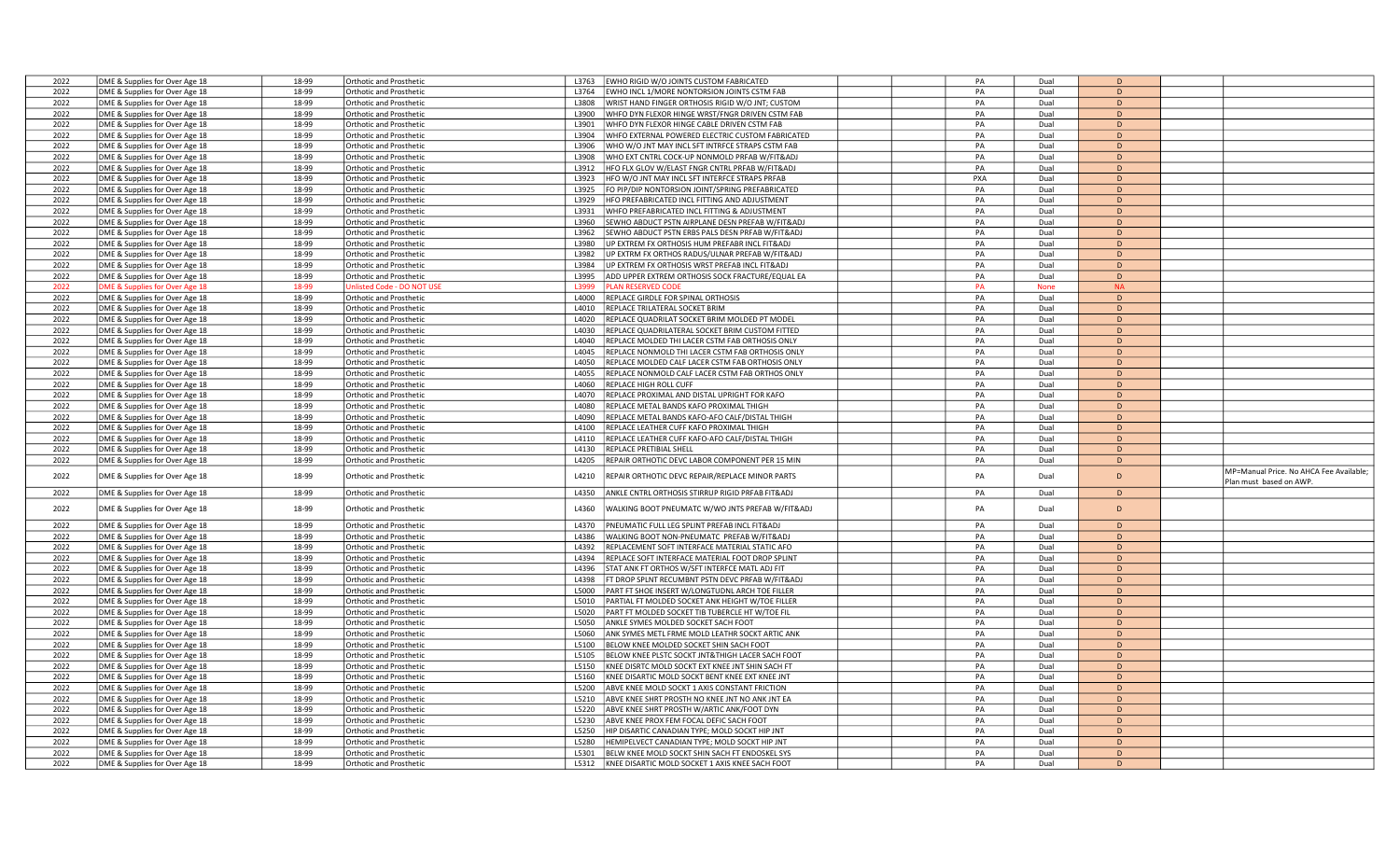| 2022 | DME & Supplies for Over Age 18 | 18-99          | <b>Orthotic and Prosthetio</b>                            | ABOVE KNEE OPEN END SACH FT ENDO SYS 1 AXIS KNEE<br>L5321 | PA | Dual         | D              |  |
|------|--------------------------------|----------------|-----------------------------------------------------------|-----------------------------------------------------------|----|--------------|----------------|--|
| 2022 | DME & Supplies for Over Age 18 | 18-99          | Orthotic and Prosthetic                                   | JOINT SINGLE AXIS KNEE SACH FOOT<br>L5331                 | PA | Dual         | D              |  |
| 2022 | DME & Supplies for Over Age 18 | 18-99          | <b>Orthotic and Prosthetic</b>                            | SINGLE AXIS KNEE SACH FOOT<br>L5341                       | PA | Dual         | D              |  |
| 2022 | DME & Supplies for Over Age 18 | 18-99          | Orthotic and Prosthetic                                   | MMED POSTSURG/ERLY FIT APPLY RIGD DRESS W/1 CHG<br>L5400  | PA | Dual         | D              |  |
| 2022 | DME & Supplies for Over Age 18 | 18-99          | <b>Orthotic and Prosthetic</b>                            | MMED POSTSURG APPL RIGD DRESS W/EA ADD CAST CHG<br>L5410  | PA | Dual         | D              |  |
| 2022 | DME & Supplies for Over Age 18 | 18-99          | <b>Orthotic and Prosthetic</b>                            | L5420<br>IMMED POSTSURG INIT RIGD DRESS 1 CHG AK/KNEE     | PA | Dual         | D              |  |
| 2022 | DME & Supplies for Over Age 18 | 18-99          | Orthotic and Prosthetic                                   | MMED POSTSURG INIT RIGD DRSG AK EA ADD CAST CHG<br>L5430  | PA | Dual         | D.             |  |
| 2022 | DME & Supplies for Over Age 18 | 18-99          | Orthotic and Prosthetic                                   | IMMED POSTSURG APPLIC NONWT BEAR RIGD BELW KNEE<br>L5450  | PA | Dual         | D              |  |
| 2022 | DME & Supplies for Over Age 18 | 18-99          | Orthotic and Prosthetic                                   | L5460<br>MMED POSTSURG APPLIC NONWT BEAR RIGD ABVE KNEE   | PA | Dual         | D              |  |
| 2022 |                                | 18-99          |                                                           | PREP BK PTB SCKT NON-ALIGN THERMOPLSTC/=MOLD MDL<br>L5530 | PA | Dual         | D              |  |
| 2022 | DME & Supplies for Over Age 18 | 18-99          | <b>Orthotic and Prosthetic</b><br>Orthotic and Prosthetic | L5535<br>PREP BELW KNEE PTB NON-ALIGN PRFAB ADJ OPN END   | PA | Dual         | D              |  |
| 2022 | DME & Supplies for Over Age 18 | 18-99          |                                                           | L5540                                                     | PA |              | D              |  |
|      | DME & Supplies for Over Age 18 |                | Orthotic and Prosthetic                                   | PREP BK PTB SCKT NON-ALIGN LAMNATD SCKT MOLD MDL          |    | Dual         |                |  |
| 2022 | DME & Supplies for Over Age 18 | 18-99          | <b>Orthotic and Prosthetic</b>                            | PREP AK-DISRTC ISCH LEVL PLASTER SOCKET MOLD MDL<br>L5560 | PA | Dual         | D              |  |
| 2022 | DME & Supplies for Over Age 18 | 18-99          | Orthotic and Prosthetic                                   | L5580<br>PREP AK DISARTIC NON-ALIGN THERMOPLSTC/=MOLD MDL | PA | Dual         | D              |  |
| 2022 | DME & Supplies for Over Age 18 | 18-99          | <b>Drthotic and Prosthetic</b>                            | L5585<br>PREP AK-DISARTC NON-ALIGN PRFAB ADJ OPN END SCKT | PA | Dual         | D              |  |
| 2022 | DME & Supplies for Over Age 18 | 18-99          | <b>Drthotic and Prosthetic</b>                            | L5590<br>PREP AK-DISARTIC NON-ALIGN LAMINATED SCKT MOLD   | PA | Dual         | D              |  |
| 2022 | DME & Supplies for Over Age 18 | 18-99          | Orthotic and Prosthetic                                   | L5595<br>PREP HIP DISARTIC-HEMIPELVECT THERMOPLSTC/=MOLD  | PA | Dual         | D              |  |
| 2022 | DME & Supplies for Over Age 18 | 18-99          | Orthotic and Prosthetic                                   | L5600<br>PREP HIP DISARTIC-HEMIPELVECT LAMINATD SCKT MOLD | PA | Dual         | D              |  |
| 2022 | DME & Supplies for Over Age 18 | 18-99          | Orthotic and Prosthetic                                   | ADD LW EXTRM ENDO SYS ABVE KNEE HYDRACADENCE SYS<br>L5610 | PA | Dual         | $\overline{D}$ |  |
| 2022 | DME & Supplies for Over Age 18 | 18-99          | Orthotic and Prosthetic                                   | L5611<br>ADD LW EXTRM ENDO AK-DISRTC 4-BAR LINK W/FRICT   | PA | Dual         | D              |  |
| 2022 | DME & Supplies for Over Age 18 | 18-99          | Orthotic and Prosthetic                                   | L5613<br>ADD LW EXTRM ENDO AK-DISARTIC 4-BAR W/HYDRAULIC  | PA | Dual         | D              |  |
| 2022 | DME & Supplies for Over Age 18 | 18-99          | <b>Orthotic and Prosthetic</b>                            | L5616<br>ADD LW EXTRM ENDO AK UNIVERSAL MXPLX SYS FRICT   | PA | Dual         | D              |  |
| 2022 | DME & Supplies for Over Age 18 | 18-99          | Orthotic and Prosthetic                                   | ADD LW EXTRM QUICK CHG SLF-ALIGN U AK/BK EA<br>L5617      | PA | Dual         | D              |  |
| 2022 | DME & Supplies for Over Age 18 | 18-99          | Orthotic and Prosthetic                                   | ADDITION TO LOWER EXTREMITY TEST SOCKET SYMES<br>L5618    | PA | Dual         | D              |  |
| 2022 | DME & Supplies for Over Age 18 | 18-99          | <b>Orthotic and Prosthetic</b>                            | ADDITION LOWER EXTREMITY TEST SOCKET BELOW KNEE<br>L5620  | PA | Dual         | D              |  |
| 2022 | DME & Supplies for Over Age 18 | 18-99          | Orthotic and Prosthetic                                   | L5622<br>ADDITION LOWER EXTREM TEST SOCKET KNEE DISARTIC  | PA | Dual         | D              |  |
| 2022 | DME & Supplies for Over Age 18 | 18-99          | <b>Orthotic and Prosthetic</b>                            | L5624<br>ADDITION LOWER EXTREMITY TEST SOCKET ABOVE KNEE  | PA | Dual         | D              |  |
| 2022 | DME & Supplies for Over Age 18 | 18-99          | <b>Orthotic and Prosthetic</b>                            | L5626<br>ADDITION LOWER EXTREM TEST SOCKET HIP DISARTIC   | PA | Dual         | D              |  |
| 2022 | DME & Supplies for Over Age 18 | 18-99          | Orthotic and Prosthetic                                   | ADDITION LOWER EXTREM TEST SOCKET HEMIPELVECTOMY<br>L5628 | PA | Dual         | D              |  |
| 2022 | DME & Supplies for Over Age 18 | 18-99          | Orthotic and Prosthetic                                   | ADDITION LOWER EXTREM BELOW KNEE ACRYLIC SOCKET<br>L5629  | PA | Dual         | D              |  |
| 2022 | DME & Supplies for Over Age 18 | 18-99          | <b>Orthotic and Prosthetio</b>                            | ADD LOW EXTREM SYMES TYPE EXPANDABLE WALL SOCKT<br>L5630  | PA | Dual         | D              |  |
| 2022 | DME & Supplies for Over Age 18 | 18-99          | Orthotic and Prosthetic                                   | ADD LW EXT ABVE KNEE/KNEE DISARTIC ACRYLC SOCKT<br>L5631  | PA | Dual         | D              |  |
| 2022 | DME & Supplies for Over Age 18 | 18-99          | Orthotic and Prosthetic                                   | ADD LOW EXTREM SYMES TYPE PTB BRIM DESIGN SOCKT<br>L5632  | PA | Dual         | D              |  |
| 2022 | DME & Supplies for Over Age 18 | 18-99          | <b>Orthotic and Prosthetic</b>                            | L5634<br>ADD LOW EXTREM SYMES TYPE POST OPENING SOCKT     | PA | Dual         | D              |  |
| 2022 |                                | 18-99          | Orthotic and Prosthetic                                   | ADDITION LOW EXTREM SYMES TYPE MED OPENING SOCKT<br>L5636 | PA | Dual         | D              |  |
| 2022 | DME & Supplies for Over Age 18 |                |                                                           | L5637<br>ADDITION LOWER EXTREMITY BELOW KNEE TOTAL CNTC   | PA |              | D              |  |
|      | DME & Supplies for Over Age 18 | 18-99<br>18-99 | Orthotic and Prosthetic                                   |                                                           | PA | Dual<br>Dual | D              |  |
| 2022 | DME & Supplies for Over Age 18 |                | <b>Orthotic and Prosthetio</b>                            | ADDITION LOWER EXTREM BELOW KNEE LEATHER SOCKET<br>L5638  |    |              | D              |  |
| 2022 | DME & Supplies for Over Age 18 | 18-99          | Orthotic and Prosthetic                                   | ADDITION LOWER EXTREMITY BELOW KNEE WOOD SOCKET<br>L5639  | PA | Dual         |                |  |
| 2022 | DME & Supplies for Over Age 18 | 18-99          | Orthotic and Prosthetic                                   | ADDITION LOWER EXTREM KNEE DISARTIC LEATHR SOCKT<br>L5640 | PA | Dual         | D              |  |
| 2022 | DME & Supplies for Over Age 18 | 18-99          | <b>Orthotic and Prosthetic</b>                            | ADDITION LOWER EXTREM ABOVE KNEE LEATHER SOCKET<br>L5642  | PA | Dual         | D              |  |
| 2022 | DME & Supplies for Over Age 18 | 18-99          | Orthotic and Prosthetic                                   | ADD LW EXT HIP DISARTIC FLX INNR SOCKT EXT FRAME<br>L5643 | PA | Dual         | $\overline{D}$ |  |
| 2022 | DME & Supplies for Over Age 18 | 18-99          | Orthotic and Prosthetic                                   | L5644<br>ADDITION LOWER EXTREMITY ABOVE KNEE WOOD SOCKET  | PA | Dual         | D              |  |
| 2022 | DME & Supplies for Over Age 18 | 18-99          | <b>Orthotic and Prosthetic</b>                            | L5645<br>ADD LW EXT BELW KNEE FLXIBLE INNR SOCKT EXT FRME | PA | Dual         | D              |  |
| 2022 | DME & Supplies for Over Age 18 | 18-99          | <b>Irthotic and Prosthetic</b>                            | ADD LOW EXT BELOW KNEE AIR FL GEL/= CUSHN SOCKT<br>L5646  | PA | Dual         | D              |  |
| 2022 | DME & Supplies for Over Age 18 | 18-99          | Orthotic and Prosthetic                                   | ADDITION LOWER EXTREM BELOW KNEE SUCTION SOCKET<br>L5647  | PA | Dual         | D              |  |
| 2022 | DME & Supplies for Over Age 18 | 18-99          | <b>Orthotic and Prosthetic</b>                            | ADD LOW EXT ABOVE KNEE AIR FL GEL/= CUSHN SOCKT<br>L5648  | PA | Dual         | D              |  |
| 2022 | DME & Supplies for Over Age 18 | 18-99          | Orthotic and Prosthetic                                   | L5649<br>ADD LW EXT ISCHIAL CONTAINMENT/NARROW M-L SOCKET | PA | Dual         | D              |  |
| 2022 | DME & Supplies for Over Age 18 | 18-99          | <b>Orthotic and Prosthetic</b>                            | L5650<br>ADD LW EXT TOTAL CONTACT ABVE KNEE/KNEE DISARTC  | PA | Dual         | D              |  |
| 2022 | DME & Supplies for Over Age 18 | 18-99          | <b>Orthotic and Prosthetic</b>                            | ADD LW EXT ABVE KNEE FLXIBLE INNR SOCKT EXT FRME<br>L5651 | PA | Dual         | $\overline{D}$ |  |
| 2022 | DME & Supplies for Over Age 18 | 18-99          | Orthotic and Prosthetic                                   | ADD LW EXT SUCTN SUSP ABVE KNEE/KNEE DISARTIC<br>L5652    | PA | Dual         | D              |  |
| 2022 | DME & Supplies for Over Age 18 | 18-99          | Orthotic and Prosthetic                                   | ADD LOW EXTREM KNEE DISARTIC XPNDABLE WALL SOCKT<br>L5653 | PA | Dual         | D              |  |
| 2022 | DME & Supplies for Over Age 18 | 18-99          | <b>Orthotic and Prosthetic</b>                            | L5654<br>ADDITION TO LOWER EXTREMITY SOCKET INSERT SYMES  | PA | Dual         | D              |  |
| 2022 | DME & Supplies for Over Age 18 | 18-99          | Orthotic and Prosthetic                                   | L5655<br>ADDITION LOWER EXTREM SOCKET INSERT BELOW KNEE   | PA | Dual         | D              |  |
| 2022 | DME & Supplies for Over Age 18 | 18-99          | <b>Orthotic and Prosthetic</b>                            | L5656<br>ADDITION LOWER EXTREM SOCKT INSERT KNEE DISARTIC | PA | Dual         | D              |  |
| 2022 | DME & Supplies for Over Age 18 | 18-99          | <b>Orthotic and Prosthetic</b>                            | ADDITION LOWER EXTREM SOCKET INSERT ABOVE KNEE<br>L5658   | PA | Dual         | $\overline{D}$ |  |
| 2022 | DME & Supplies for Over Age 18 | 18-99          | Orthotic and Prosthetic                                   | ADD LOW EXTREM SOCKT INSERT MULTIDUROMETER SYMES<br>L5661 | PA | Dual         | D              |  |
| 2022 | DME & Supplies for Over Age 18 | 18-99          | <b>Orthotic and Prosthetic</b>                            | L5665<br>ADD LW EXTRM SOCKT INSRT MXIDUROMETER BELW KNEE  | PA | Dual         | D              |  |
| 2022 | DME & Supplies for Over Age 18 | 18-99          | <b>Orthotic and Prosthetic</b>                            | L5666<br>ADDITION LOWER EXTREM BELOW KNEE CUFF SUSPENSION | PA | Dual         | D              |  |
| 2022 | DME & Supplies for Over Age 18 | 18-99          | Orthotic and Prosthetic                                   | L5668<br>ADDITION LOW EXTREM BELOW KNEE MOLDED DIST CUSHN | PA | Dual         | D              |  |
| 2022 | DME & Supplies for Over Age 18 | 18-99          | Orthotic and Prosthetic                                   | L5670<br>ADD LOW EXTREM BELW KNEE MOLD SUPRACONDYLR SUSP  | PA | Dual         | D              |  |
| 2022 | DME & Supplies for Over Age 18 | 18-99          | <b>Orthotic and Prosthetic</b>                            | ADD LW EXTRM BELW/ABVE KNEE SUSP LOCK MECH<br>L5671       | PA | Dual         | $\overline{D}$ |  |
| 2022 | DME & Supplies for Over Age 18 | 18-99          | <b>Irthotic and Prosthetic</b>                            | ADD LOW EXTREM BELOW KNEE REMV MED BRIM SUSP<br>L5672     | PA | Dual         | D              |  |
| 2022 | DME & Supplies for Over Age 18 | 18-99          | <b>Orthotic and Prosthetic</b>                            | ADD LW EXT CSTM MOLD/PRFAB FOR USE W/LOCK MECH<br>L5673   | PA | Dual         | D              |  |
| 2022 | DME & Supplies for Over Age 18 | 18-99          | <b>Orthotic and Prosthetic</b>                            | L5676<br>ADD LOW EXTREM BELW KNEE KNEE JNT 1 AXIS PAIR    | PA | Dual         | D              |  |
|      |                                |                |                                                           |                                                           |    |              |                |  |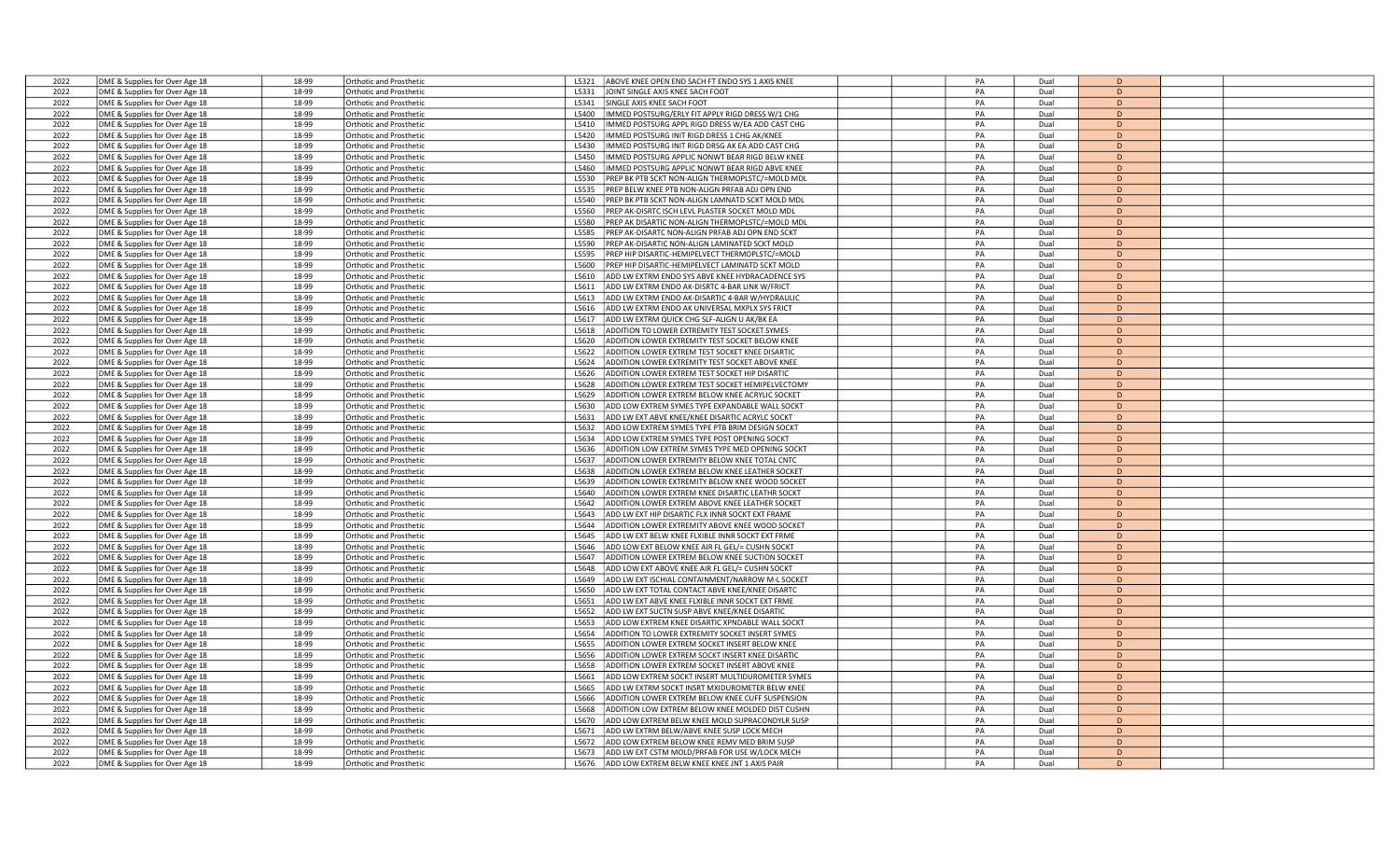| 2022 | DME & Supplies for Over Age 18 | 18-99 | <b>Orthotic and Prosthetic</b> | ADD LOW EXTREM BELW KNEE KNEE JNT POLYCNTRC PAIR<br>L5677  | PA | Dual | D            |  |
|------|--------------------------------|-------|--------------------------------|------------------------------------------------------------|----|------|--------------|--|
| 2022 | DME & Supplies for Over Age 18 | 18-99 | Orthotic and Prosthetic        | ADDITION LOW EXTREM BELOW KNEE JOINT COVERS PAIR<br>L5678  | PA | Dual | D            |  |
| 2022 | DME & Supplies for Over Age 18 | 18-99 | Orthotic and Prosthetic        | ADD LW EXT BK/AK CSTM MOLD/PRFAB NOT W/LOCK MECH<br>L5679  | PA | Dual | D            |  |
| 2022 | DME & Supplies for Over Age 18 | 18-99 | <b>Orthotic and Prosthetic</b> | ADD LOW EXTREM BELOW KNEE THIGH LACER NONMOLDED<br>L5680   | PA | Dual | D            |  |
| 2022 | DME & Supplies for Over Age 18 | 18-99 | <b>Orthotic and Prosthetic</b> | ADD LW EXT CSTM INSRT CNGN/ATYP TRAUMAT AMP INIT<br>L5681  | PA | Dual | D            |  |
| 2022 | DME & Supplies for Over Age 18 | 18-99 | <b>Orthotic and Prosthetic</b> | L5682<br>ADD LW EXTRM BELW KNEE THI LACER GLUTL/ISCH MOLD  | PA | Dual | D            |  |
| 2022 | DME & Supplies for Over Age 18 | 18-99 | <b>Orthotic and Prosthetic</b> | ADDITION LOWER EXTREMITY BELOW KNEE FORK STRAP<br>L5684    | PA | Dual | D.           |  |
| 2022 | DME & Supplies for Over Age 18 | 18-99 | <b>Orthotic and Prosthetic</b> | L5685<br>ADD LOW EXT PROS BELW KNEE SUSP/SEAL SLEEVE EA    | PA | Dual | D            |  |
| 2022 | DME & Supplies for Over Age 18 | 18-99 | Orthotic and Prosthetic        | L5686<br>ADDITION LOWER EXTREMITY BELOW KNEE BACK CHECK    | PA | Dual | D            |  |
| 2022 | DME & Supplies for Over Age 18 | 18-99 | <b>Orthotic and Prosthetic</b> | L5688<br>ADD LOW EXTREM BELOW KNEE WAIST BELT WEBBING      | PA | Dual | D            |  |
| 2022 | DME & Supplies for Over Age 18 | 18-99 | <b>Orthotic and Prosthetic</b> | L5690<br>ADD LOW EXTREM BELOW KNEE WAIST BELT PADD&LINED   | PA | Dual | D            |  |
| 2022 | DME & Supplies for Over Age 18 | 18-99 | Orthotic and Prosthetic        | L5692<br>ADD LOW EXTREM ABVE KNEE PELV CONTROL BELT LIGHT  | PA | Dual | D            |  |
| 2022 | DME & Supplies for Over Age 18 | 18-99 | <b>Orthotic and Prosthetic</b> | ADD LOW EXTREM ABVE KNEE PELV CNTRL BELT PADD&LN<br>L5694  | PA | Dual | D            |  |
| 2022 | DME & Supplies for Over Age 18 | 18-99 | <b>Orthotic and Prosthetic</b> | ADD LW EXTRM ABVE KNEE PELV CNTRL SLV NEOPRENE<br>L5695    | PA | Dual | D            |  |
| 2022 | DME & Supplies for Over Age 18 | 18-99 | <b>Orthotic and Prosthetic</b> | ADD LOW EXTREM ABVE KNEE/KNEE DISARTIC PELV JNT<br>L5696   | PA | Dual | D            |  |
| 2022 | DME & Supplies for Over Age 18 | 18-99 | <b>Orthotic and Prosthetic</b> | L5697<br>ADD LOW EXTREM ABVE KNEE/KNEE DISARTIC PELV BAND  | PA | Dual | D            |  |
| 2022 | DME & Supplies for Over Age 18 | 18-99 | Orthotic and Prosthetic        | ADD LW EXTRM AK/KNEE DISRTC SILESIAN BANDGE<br>L5698       | PA | Dual | D            |  |
| 2022 | DME & Supplies for Over Age 18 | 18-99 | Orthotic and Prosthetic        | ALL LOWER EXTREMITY PROSTHESES SHOULDER HARNESS<br>L5699   | PA | Dual | D            |  |
| 2022 | DME & Supplies for Over Age 18 | 18-99 | <b>Orthotic and Prosthetic</b> | REPLACEMENT SOCKET BELOW KNEE MOLDED PT MODEL<br>L5700     | PA | Dual | $\mathsf{D}$ |  |
| 2022 | DME & Supplies for Over Age 18 | 18-99 | <b>Orthotic and Prosthetic</b> | L5701<br>REPL SOCKT ABVE KNEE/KNEE DISARTIC W/ATTCH PLAT   | PA | Dual | D            |  |
| 2022 | DME & Supplies for Over Age 18 | 18-99 | <b>Orthotic and Prosthetic</b> | L5702<br>REPLCMT SOCKT HIP DISARTIC W/HIP JNT MOLD PT MDL  | PA | Dual | D            |  |
| 2022 | DME & Supplies for Over Age 18 | 18-99 | <b>Orthotic and Prosthetic</b> | L5704<br>CUSTOM SHAPED PROTECTIVE COVER BELOW KNEE         | PA | Dual | D            |  |
| 2022 | DME & Supplies for Over Age 18 | 18-99 | Orthotic and Prosthetic        | L5705<br>CUSTOM SHAPED PROTECTIVE COVER ABOVE KNEE         | PA | Dual | D            |  |
| 2022 | DME & Supplies for Over Age 18 | 18-99 | Orthotic and Prosthetic        | L5706<br>CUSTOM SHAPED PROTECTIVE COVER KNEE DISARTIC      | PA | Dual | D            |  |
| 2022 | DME & Supplies for Over Age 18 | 18-99 | Orthotic and Prosthetic        | CUSTOM SHAPED PROTECTIVE COVER HIP DISARTIC<br>L5707       | PA | Dual | D            |  |
| 2022 | DME & Supplies for Over Age 18 | 18-99 | <b>Orthotic and Prosthetic</b> | L5710<br>ADD EXOSKEL KNEE-SHIN SYSTEM 1 AXIS MANUAL LOCK   | PA | Dual | D            |  |
| 2022 | DME & Supplies for Over Age 18 | 18-99 | <b>Orthotic and Prosthetic</b> | L5711<br>ADD EXOSKEL KNEE-SHIN 1 AXIS MNL LOCK ULTRA-LGHT  | PA | Dual | D            |  |
| 2022 | DME & Supplies for Over Age 18 | 18-99 | <b>Orthotic and Prosthetic</b> | L5712<br>ADD EXOSKEL KNEE-SHIN 1 AXIS FRICT SWING CNTRL    | PA | Dual | D            |  |
| 2022 | DME & Supplies for Over Age 18 | 18-99 | Orthotic and Prosthetic        | ADD EXOSKEL KNEE-SHIN VARIBL FRICT SWING CNTRL<br>L5714    | PA | Dual | D            |  |
| 2022 | DME & Supplies for Over Age 18 | 18-99 | Orthotic and Prosthetic        | L5716<br>ADD EXOSKEL KNEE-SHIN POLYCNTRC MECH STANCE LOCK  | PA | Dual | D            |  |
| 2022 | DME & Supplies for Over Age 18 | 18-99 | <b>Orthotic and Prosthetic</b> | ADD EXOSKL KNEE-SHIN POLYCNTRC FRICT SWING CNTRI<br>L5718  | PA | Dual | $\mathsf{D}$ |  |
| 2022 | DME & Supplies for Over Age 18 | 18-99 | Orthotic and Prosthetic        | ADD EXOSKEL KNEE-SHIN PNEUMAT SWING FRICT CNTRL<br>L5722   | PA | Dual | D            |  |
| 2022 | DME & Supplies for Over Age 18 | 18-99 | <b>Orthotic and Prosthetic</b> | L5724<br>ADD EXOSKEL KNEE-SHIN FLUID SWING PHASE CNTRL     | PA | Dual | D            |  |
| 2022 | DME & Supplies for Over Age 18 | 18-99 | <b>Orthotic and Prosthetic</b> | L5726<br>ADD EXOSKEL KNEE-SHIN EXT JOINT FL SWING CNTRL    | PA | Dual | D.           |  |
| 2022 | DME & Supplies for Over Age 18 | 18-99 | Orthotic and Prosthetic        | ADD EXOSKEL KNEE-SHIN FLUID SWING&STANCE CNTRL<br>L5728    | PA | Dual | D            |  |
| 2022 | DME & Supplies for Over Age 18 | 18-99 | Orthotic and Prosthetic        | ADD EXOSKL KNEE-SHIN PNEUMAT/HYDRA PNEUMAT CNTRL<br>L5780  | PA | Dual | D            |  |
| 2022 | DME & Supplies for Over Age 18 | 18-99 | <b>Orthotic and Prosthetic</b> | L5785<br>ADD EXOSKEL SYSTEM BELW KNEE ULTRA-LGHT MATERIAL  | PA | Dual | D            |  |
| 2022 | DME & Supplies for Over Age 18 | 18-99 | Orthotic and Prosthetic        | ADD EXOSKEL SYSTEM ABVE KNEE ULTRA-LGHT MATERIAL<br>1.5790 | PA | Dual | D            |  |
| 2022 | DME & Supplies for Over Age 18 | 18-99 | Orthotic and Prosthetic        | ADD EXOSKEL SYSTEM HIP DISARTIC ULTRA-LGHT MATL<br>L5795   | PA | Dual | D            |  |
| 2022 | DME & Supplies for Over Age 18 | 18-99 | <b>Orthotic and Prosthetic</b> | L5810<br>ADD ENDOSKEL KNEE-SHIN SYSTEM 1 AXIS MANUAL LOCK  | PA | Dual | D.           |  |
| 2022 | DME & Supplies for Over Age 18 | 18-99 | <b>Orthotic and Prosthetic</b> | L5811<br>ADD ENDOSKEL KNEE-SHIN MNL LOCK ULTRA-LGHT MATL   | PA | Dual | D            |  |
| 2022 | DME & Supplies for Over Age 18 | 18-99 | Orthotic and Prosthetic        | L5812<br>ADD ENDOSKEL KNEE-SHIN FRICT SWING&STANCE CNTRL   | PA | Dual | D            |  |
| 2022 | DME & Supplies for Over Age 18 | 18-99 | <b>Orthotic and Prosthetic</b> | L5814<br>ADD ENDOSKEL KNEE-SHIN HYDRAULIC SWING MECH LOCK  | PA | Dual | D            |  |
| 2022 | DME & Supplies for Over Age 18 | 18-99 | Orthotic and Prosthetic        | ADD ENDOSKEL KNEE-SHIN MECH STANCE PHASE LOCK<br>L5816     | PA | Dual | D            |  |
| 2022 | DME & Supplies for Over Age 18 | 18-99 | Orthotic and Prosthetic        | L5818<br>ADD ENDOSKEL KNEE-SHIN FRICT SWING&STANCE CNTRL   | PA | Dual | D            |  |
| 2022 | DME & Supplies for Over Age 18 | 18-99 | Orthotic and Prosthetic        | ADD ENDOSKEL KNEE-SHIN PNEUMAT SWING FRICT CNTRL<br>L5822  | PA | Dual | D            |  |
| 2022 | DME & Supplies for Over Age 18 | 18-99 | Orthotic and Prosthetic        | L5824<br>ADD ENDOSKEL KNEE-SHIN FLUID SWING PHASE CNTRL    | PA | Dual | D            |  |
| 2022 | DME & Supplies for Over Age 18 | 18-99 | <b>Orthotic and Prosthetic</b> | L5828<br>ADD ENDO KNEE-SHIN FL SWING&STANCE PHASE CNTRL    | PA | Dual | D            |  |
| 2022 | DME & Supplies for Over Age 18 | 18-99 | <b>Orthotic and Prosthetic</b> | L5830<br>ADD ENDOSKEL KNEE-SHIN PNEUMAT/SWING PHASE CNTRL  | PA | Dual | $\mathsf{D}$ |  |
| 2022 | DME & Supplies for Over Age 18 | 18-99 | Orthotic and Prosthetic        | ADD ENDO KNEE-SHIN 4-BAR LINK/MX-AXIAL PNEUMAT<br>15840    | PA | Dual | D            |  |
| 2022 | DME & Supplies for Over Age 18 | 18-99 | Orthotic and Prosthetic        | ADD ENDOSKEL KNEE-SHIN STANCE FLX FEATUR ADJ<br>L5845      | PA | Dual | D            |  |
| 2022 | DME & Supplies for Over Age 18 | 18-99 | <b>Orthotic and Prosthetic</b> | L5850<br>ADD ENDOSKEL SYS AK/HIP DISARTIC KNEE EXT ASST    | PA | Dual | D            |  |
| 2022 | DME & Supplies for Over Age 18 | 18-99 | Orthotic and Prosthetic        | L5855<br>ADD ENDOSKEL SYS HIP DISARTIC MECH HIP EXT ASST   | PA | Dual | D            |  |
| 2022 | DME & Supplies for Over Age 18 | 18-99 | <b>Orthotic and Prosthetic</b> | L5910<br>ADD ENDOSKEL SYSTEM BELOW KNEE ALIGNABLE SYSTEM   | PA | Dual | D            |  |
| 2022 | DME & Supplies for Over Age 18 | 18-99 | <b>Orthotic and Prosthetic</b> | ADD ENDOSKEL SYS AK/HIP DISARTIC ALIGNABLE SYS<br>L5920    | PA | Dual | $\mathsf{D}$ |  |
| 2022 | DME & Supplies for Over Age 18 | 18-99 | Orthotic and Prosthetic        | ADD ENDOSKEL SYSTEM BELW KNEE ULTRA-LGHT MATI<br>L5940     | PA | Dual | D            |  |
| 2022 | DME & Supplies for Over Age 18 | 18-99 | <b>Orthotic and Prosthetic</b> | ADD ENDOSKEL SYSTEM ABVE KNEE ULTRA-LGHT MATL<br>L5950     | PA | Dual | D            |  |
| 2022 | DME & Supplies for Over Age 18 | 18-99 | <b>Orthotic and Prosthetic</b> | L5960<br>ADD ENDOSKEL SYSTEM HIP DISARTIC ULTRA-LGHT MATL  | PA | Dual | D            |  |
| 2022 | DME & Supplies for Over Age 18 | 18-99 | Orthotic and Prosthetic        | L5962<br>ADD ENDOSKEL BK FLXIBLE PROTVE OUTR SURF COVRING  | PA | Dual | D            |  |
| 2022 | DME & Supplies for Over Age 18 | 18-99 | Orthotic and Prosthetic        | L5964<br>ADD ENDOSKEL AK FLXIBLE PROTVE OUTR SURF COVR     | PA | Dual | D            |  |
| 2022 | DME & Supplies for Over Age 18 | 18-99 | <b>Orthotic and Prosthetic</b> | ADD ENDO HIP DISRTC FLXIBL PROTVE OUTR SURF COVR<br>L5966  | PA | Dual | $\mathsf{D}$ |  |
| 2022 | DME & Supplies for Over Age 18 | 18-99 | <b>Irthotic and Prosthetic</b> | ADD LW LIMB PROSTH MX-AXIAL ANK W/SWING PHASE<br>15968     | PA | Dual | D            |  |
| 2022 | DME & Supplies for Over Age 18 | 18-99 | <b>Orthotic and Prosthetic</b> | ALL LOW EXTREM PROSTH FT EXTERNAL KEEL SACH FOOT<br>L5970  | PA | Dual | D            |  |
| 2022 | DME & Supplies for Over Age 18 | 18-99 | <b>Orthotic and Prosthetic</b> | L5972<br>ALL LOWER EXTREM PROSTHESES FLEXIBLE KEEL FOOT    | PA | Dual | D            |  |
|      |                                |       |                                |                                                            |    |      |              |  |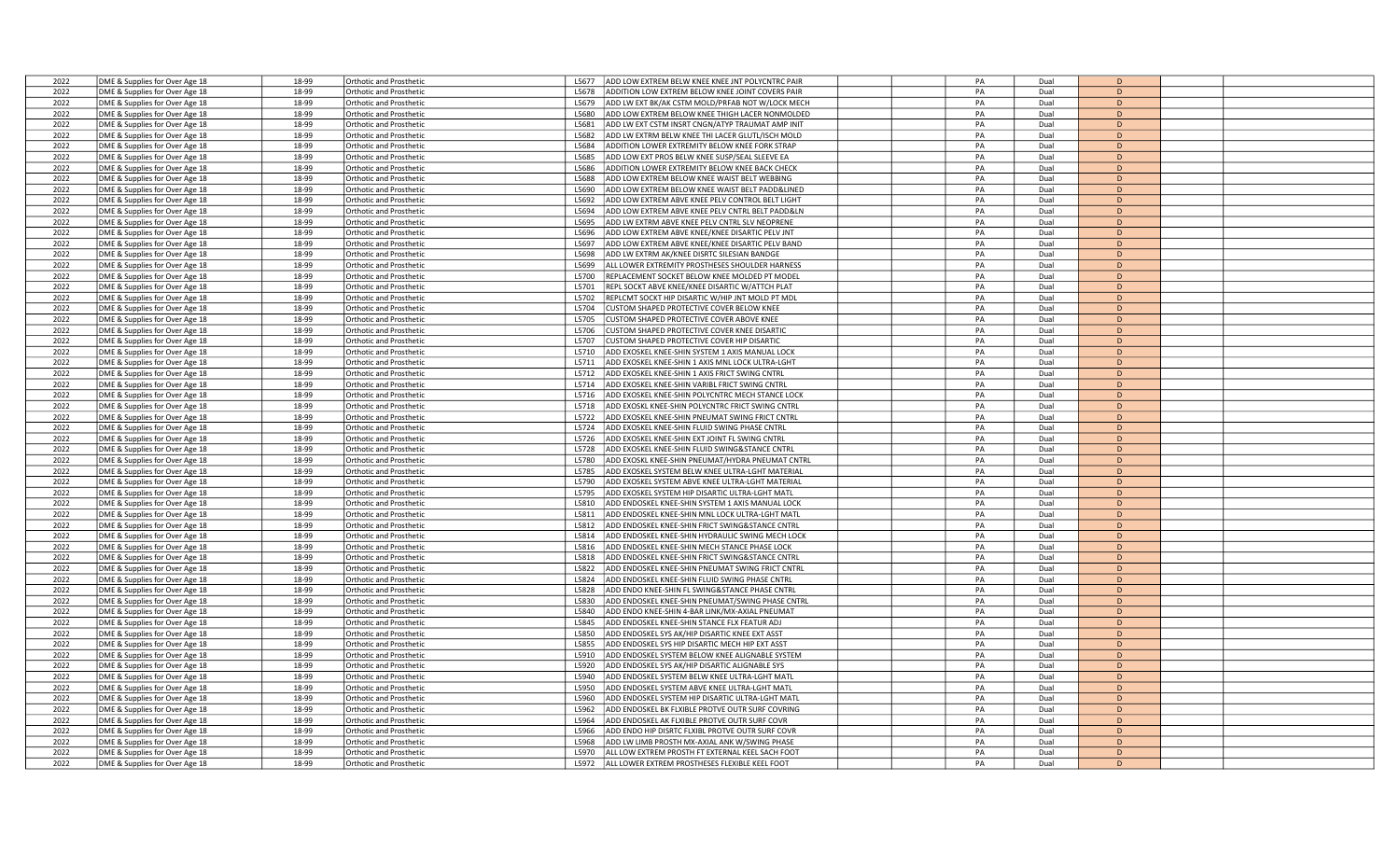|      |                                                                  | 18-99 | Orthotic and Prosthetic        | ALL LOWER EXTREM PROSTH FT SINGLE AXIS ANK/FOOT<br>1.5974  | PA | Dual        | D             |  |
|------|------------------------------------------------------------------|-------|--------------------------------|------------------------------------------------------------|----|-------------|---------------|--|
| 2022 | DME & Supplies for Over Age 18                                   |       |                                |                                                            |    |             |               |  |
| 2022 | DME & Supplies for Over Age 18                                   | 18-99 | <b>Orthotic and Prosthetic</b> | ALL LW EXTRM PRSTH COMB 1 AXIS ANK&FLXBL KEEL FT<br>L5975  | PA | Dual        | D             |  |
| 2022 | DME & Supplies for Over Age 18                                   | 18-99 | <b>Orthotic and Prosthetic</b> | L5976<br>ALL LOWER EXTREM PROSTHESES ENERGY STORING FOOT   | PA | Dual        | D             |  |
| 2022 | DME & Supplies for Over Age 18                                   | 18-99 | Orthotic and Prosthetic        | ALL LOWER EXTREM PROSTH FT MULTI-AXIAL ANK/FOOT<br>L5978   | PA | Dual        | D             |  |
| 2022 | DME & Supplies for Over Age 18                                   | 18-99 | <b>Orthotic and Prosthetic</b> | ALL LW EXTRM PRSTH MX-AXL ANK DYN RSPN FT 1 PECE<br>L5979  | PA | Dual        | D             |  |
| 2022 | DME & Supplies for Over Age 18                                   | 18-99 | <b>Orthotic and Prosthetic</b> | L5980<br>ALL LOWER EXTREMITY PROSTHESES FLEX-FOOT SYSTEM   | PA | Dual        | D             |  |
|      |                                                                  |       |                                |                                                            |    |             |               |  |
| 2022 | DME & Supplies for Over Age 18                                   | 18-99 | Orthotic and Prosthetic        | ALL LOWER EXTREM PROSTH FLEX-WALK SYSTEM/EQUAI<br>L5981    | PA | Dual        | D             |  |
| 2022 | DME & Supplies for Over Age 18                                   | 18-99 | <b>Orthotic and Prosthetic</b> | ALL EXOSKEL LOW EXTREM PROSTH AXIAL ROTAT UNIT<br>L5982    | PA | Dual        | D             |  |
| 2022 | DME & Supplies for Over Age 18                                   | 18-99 | <b>Orthotic and Prosthetic</b> | ALL ENDOSKEL LOW EXT PROSTH AXIAL ROTAT UNIT ADJ<br>L5984  | PA | Dual        | D             |  |
| 2022 | DME & Supplies for Over Age 18                                   | 18-99 | Orthotic and Prosthetic        | L5985<br>ALL ENDOSKEL LOW EXTREM PROSTH DYN PROSTH PYLN    | PA | Dual        | D             |  |
| 2022 |                                                                  | 18-99 |                                | L5986<br>ALL LOW EXTREM PROSTH MULTI-AXIAL ROTATION UNIT   | PA | Dual        | D             |  |
|      | DME & Supplies for Over Age 18                                   |       | Orthotic and Prosthetic        |                                                            |    |             |               |  |
| 2022 | DME & Supplies for Over Age 18                                   | 18-99 | Orthotic and Prosthetic        | ALL LW XTRM PRSTH SHNK FT SYS W/VRTCL LOAD PYLN<br>L5987   | PA | Dual        | D             |  |
| 2022 | DME & Supplies for Over Age 18                                   | 18-99 | Orthotic and Prosthetic        | ADD LW LIMB PROSTH VERTCL SHOCK RDUC PYLN FEATUF<br>L5988  | PA | Dual        | D             |  |
| 2022 | DME & Supplies for Over Age 18                                   | 18-99 | <b>Orthotic and Prosthetic</b> | ADD LOW EXTREM PROSTH USER ADJUSTBLE HEEL HT<br>L5990      | PA | Dual        | D             |  |
| 2022 | OME & Supplies for Over Age 18                                   | 18-99 | nlisted Code - DO NOT U        | 5999<br><b>ILAN RESERVED CODI</b>                          | PA | <b>None</b> | <b>NA</b>     |  |
| 2022 |                                                                  | 18-99 |                                | PARTIAL HAND ROBIN-AIDS THUMB REMAINING                    | PA | Dual        | D             |  |
|      | DME & Supplies for Over Age 18                                   |       | Orthotic and Prosthetic        | L6000                                                      |    |             |               |  |
| 2022 | DME & Supplies for Over Age 18                                   | 18-99 | Orthotic and Prosthetic        | L6010<br>PART HAND ROBIN-AIDS LITTLE &OR RING FNGR REMAIN  | PA | Dual        | D             |  |
| 2022 | DME & Supplies for Over Age 18                                   | 18-99 | <b>Orthotic and Prosthetic</b> | L6020<br>PARTIAL HAND ROBIN-AIDS NO FINGER REMAINING       | PA | Dual        | D             |  |
| 2022 | DME & Supplies for Over Age 18                                   | 18-99 | Orthotic and Prosthetic        | WRST DISARTIC MOLD SOCKET FLEX ELB HNG TRICP PAD<br>L6050  | PA | Dual        | D             |  |
| 2022 | DME & Supplies for Over Age 18                                   | 18-99 | <b>Orthotic and Prosthetic</b> | WRST DISARTIC MOLD SOCKT W/XPNDABLE INTERFCE<br>L6055      | PA | Dual        | D             |  |
|      |                                                                  |       |                                | L6100                                                      | PA |             | D             |  |
| 2022 | DME & Supplies for Over Age 18                                   | 18-99 | Orthotic and Prosthetic        | BELW ELB MOLD SOCKT FLXIBLE ELB HINGE TRICP PAD            |    | Dual        |               |  |
| 2022 | DME & Supplies for Over Age 18                                   | 18-99 | <b>Orthotic and Prosthetic</b> | BELOW ELBOW MOLDED SOCKET<br>L6110                         | PA | Dual        | D             |  |
| 2022 | DME & Supplies for Over Age 18                                   | 18-99 | <b>Orthotic and Prosthetic</b> | L6120<br>BELW ELB MOLD DBL WALL SCKT STEP-UP HNG 1/2 CUFF  | PA | Dual        | D             |  |
| 2022 | DME & Supplies for Over Age 18                                   | 18-99 | <b>Orthotic and Prosthetic</b> | L6130<br>BELW ELB STUMP ACTVATD LOCK HINGE HALF CUFF       | PA | Dual        | D             |  |
| 2022 | DME & Supplies for Over Age 18                                   | 18-99 | Orthotic and Prosthetic        | ELB DISARTC MOLD SOCKT OUTSIDE LOCK HINGE FORARM<br>L6200  | PA | Dual        | D             |  |
|      |                                                                  |       |                                |                                                            |    |             |               |  |
| 2022 | DME & Supplies for Over Age 18                                   | 18-99 | <b>Orthotic and Prosthetic</b> | L6205<br>ELB DISARTC MOLD SCKT W/XPND INTRFCE LOCK FORARM  | PA | Dual        | D             |  |
| 2022 | DME & Supplies for Over Age 18                                   | 18-99 | Orthotic and Prosthetic        | L6250<br>ABVE ELB MOLD DBL WALL SCKT INTRL LCK ELB FORARM  | PA | Dual        | D             |  |
| 2022 | DME & Supplies for Over Age 18                                   | 18-99 | <b>Orthotic and Prosthetic</b> | L6300<br>SHLDR DISARTIC MOLD SOCKET INTRL LOCK ELB FORARM  | PA | Dual        | D             |  |
| 2022 | DME & Supplies for Over Age 18                                   | 18-99 | <b>Orthotic and Prosthetic</b> | L6310<br>SHOULDER DISARTIC PASSIVE REST COMPLETE PROSTH    | PA | Dual        | D             |  |
| 2022 | DME & Supplies for Over Age 18                                   | 18-99 | <b>Orthotic and Prosthetic</b> | L6320<br>SHOULDER DISART PASSIVE REST SHOULDER CAP ONLY    | PA | Dual        | D             |  |
|      |                                                                  |       |                                |                                                            |    |             |               |  |
| 2022 | DME & Supplies for Over Age 18                                   | 18-99 | <b>Orthotic and Prosthetic</b> | INTERSCAP THOR HUM SECT INTRL LOCK ELB FORARM<br>L6350     | PA | Dual        | D             |  |
| 2022 | DME & Supplies for Over Age 18                                   | 18-99 | <b>Orthotic and Prosthetic</b> | INTERSCAPULAR THOR PASSIVE REST CMPL PROSTH<br>L6360       | PA | Dual        | D             |  |
| 2022 | DME & Supplies for Over Age 18                                   | 18-99 | Orthotic and Prosthetic        | INTERSCAPULAR THOR PASSIVE REST SHLDR CAP ONLY<br>L6370    | PA | Dual        | D             |  |
| 2022 | DME & Supplies for Over Age 18                                   | 18-99 | Orthotic and Prosthetic        | MMED POSTSURG RIGD DRSG 1 CAST CHG WRST DISRTO<br>L6380    | PA | Dual        | $\mathcal{C}$ |  |
| 2022 | DME & Supplies for Over Age 18                                   | 18-99 | <b>Orthotic and Prosthetic</b> | L6382<br>MMED POSTSURG RIGD DRSG 1 CAST CHG ELB DISARTIC   | PA | Dual        | $\mathsf{C}$  |  |
|      |                                                                  |       |                                |                                                            |    |             |               |  |
|      |                                                                  |       |                                |                                                            |    |             |               |  |
| 2022 | DME & Supplies for Over Age 18                                   | 18-99 | Orthotic and Prosthetic        | L6384<br>MMED POSTSURG RIGD DRSG 1 CAST CHG SHLDR DISRTC   | PA | Dual        | $\mathsf{C}$  |  |
| 2022 | DME & Supplies for Over Age 18                                   | 18-99 | <b>Orthotic and Prosthetic</b> | MMED POSTSURG/EARLY FIT EA ADD CAST CHG&REALIGN<br>L6386   | PA | Dual        | $\mathcal{C}$ |  |
| 2022 | DME & Supplies for Over Age 18                                   | 18-99 | Orthotic and Prosthetic        | IMMED POSTSURG/EARLY FIT APPLIC RIGID DRESS ONLY<br>L6388  | PA | Dual        | $\mathsf{C}$  |  |
|      |                                                                  |       |                                |                                                            |    |             |               |  |
| 2022 | DME & Supplies for Over Age 18                                   | 18-99 | Orthotic and Prosthetic        | L6400<br>BE MOLD SCKT ENDOSKEL SYS W/SFT PROSTH TISS SHAP  | PA | Dual        | D             |  |
| 2022 | DME & Supplies for Over Age 18                                   | 18-99 | <b>Orthotic and Prosthetic</b> | ELB DISRTC MOLD SCKT ENDOSKEL W/SFT PROSTH TISS<br>L6450   | PA | Dual        | D             |  |
| 2022 | DME & Supplies for Over Age 18                                   | 18-99 | Orthotic and Prosthetic        | L6500<br>ABVE ELB MOLD SCKT ENDOSKEL W/SFT PROSTH TISS     | PA | Dual        | D             |  |
| 2022 | DME & Supplies for Over Age 18                                   | 18-99 | <b>Orthotic and Prosthetic</b> | L6550<br>SHLDR DISRTC MOLD SCKT ENDOSKEL W/SFT PROS TISS   | PA | Dual        | D             |  |
| 2022 | DME & Supplies for Over Age 18                                   | 18-99 | <b>Orthotic and Prosthetio</b> | L6570<br>INTRSCAP THOR MOLD SCKT ENDOSKEL W/SFT PROS TISS  | PA | Dual        | D             |  |
|      |                                                                  |       |                                | L6580                                                      |    |             | D             |  |
| 2022 | DME & Supplies for Over Age 18                                   | 18-99 | Orthotic and Prosthetic        | PREP WRST DISRTC/BELW ELB 1 WALL PLSTC SCKT MOLD           | PA | Dual        |               |  |
| 2022 | DME & Supplies for Over Age 18                                   | 18-99 | Orthotic and Prosthetic        | PREP WRST DISRTC/BELW ELB 1 WALL SCKT DIR FORMED<br>L6582  | PA | Dual        | D             |  |
| 2022 | DME & Supplies for Over Age 18                                   | 18-99 | <b>Orthotic and Prosthetic</b> | L6584<br>PREP ELB DISRTC/ABVE ELB 1 WALL PLSTC SOCKT MOLD  | PA | Dual        | D             |  |
| 2022 | DME & Supplies for Over Age 18                                   | 18-99 | Orthotic and Prosthetic        | L6586<br>PREP ELB DISRTC/ABVE ELB 1 WALL SOCKT DIR FORMED  | PA | Dual        | D             |  |
| 2022 | DME & Supplies for Over Age 18                                   | 18-99 | <b>Orthotic and Prosthetic</b> | L6588<br>PREP SHLDR DISRTC THOR 1 WALL PLSTC SCKT MOLD     | PA | Dual        | D             |  |
| 2022 |                                                                  | 18-99 | <b>Orthotic and Prosthetic</b> | L6590<br>PREP SHLDR DISRTC THOR 1 WALL SOCKET DIR FORM     | PA | Dual        | D             |  |
|      | DME & Supplies for Over Age 18                                   |       |                                |                                                            |    |             |               |  |
| 2022 | DME & Supplies for Over Age 18                                   | 18-99 | <b>Irthotic and Prosthetic</b> | JPPER EXTREMITY ADDITIONS POLYCENTRIC HINGE PAIF<br>1.6600 | PA | Dual        | D             |  |
| 2022 | DME & Supplies for Over Age 18                                   | 18-99 | <b>Orthotic and Prosthetic</b> | JPPER EXTREMITY ADD SINGLE PIVOT HINGE PAIR<br>L6605       | PA | Dual        | D             |  |
| 2022 | DME & Supplies for Over Age 18                                   | 18-99 | <b>Orthotic and Prosthetic</b> | L6610<br>JPPER EXTREMITY ADD FLEXIBLE METAL HINGE PAIR     | PA | Dual        | D             |  |
| 2022 | DME & Supplies for Over Age 18                                   | 18-99 | Orthotic and Prosthetic        | JPPER EXTREM ADD DISCONNECT LOCKING WRST UNIT<br>L6615     | PA | Dual        | D             |  |
| 2022 | DME & Supplies for Over Age 18                                   | 18-99 | <b>Orthotic and Prosthetic</b> | JP EXTREM ADD DISCNCT INSERT LOCK WRST U EA<br>L6616       | PA | Dual        | D             |  |
|      |                                                                  |       |                                |                                                            |    |             | D             |  |
| 2022 | DME & Supplies for Over Age 18                                   | 18-99 | <b>Orthotic and Prosthetic</b> | L6620<br>JPPER EXT ADD FLEX/EXT WRIST UNIT W/WO FRICTION   | PA | Dual        |               |  |
| 2022 | DME & Supplies for Over Age 18                                   | 18-99 | Orthotic and Prosthetic        | L6624<br>JPPER EXTREMITY ADD FLX/EXT ROTATION WRIST UNIT   | PA | Dual        | D             |  |
| 2022 | DME & Supplies for Over Age 18                                   | 18-99 | <b>Orthotic and Prosthetic</b> | JPPER EXTREM ADD ROTATION WRST UNIT W/CABLE LOCK<br>L6625  | PA | Dual        | D             |  |
| 2022 | DME & Supplies for Over Age 18                                   | 18-99 | <b>Orthotic and Prosthetic</b> | JP EXTRM ADD QUICK DISCNCT HOOK OTTO BOCK/=<br>L6628       | PA | Dual        | D             |  |
| 2022 | DME & Supplies for Over Age 18                                   | 18-99 | Orthotic and Prosthetic        | L6629<br>JP EXTRM ADD QUICK DISCNCT LAMINATION COLLR       | PA | Dual        | D             |  |
|      |                                                                  |       |                                |                                                            |    |             |               |  |
| 2022 | DME & Supplies for Over Age 18                                   | 18-99 | Orthotic and Prosthetic        | L6630<br>JPPER EXTREM ADDITION STAINLESS STEEL ANY WRIST   | PA | Dual        | D             |  |
| 2022 | DME & Supplies for Over Age 18                                   | 18-99 | <b>Orthotic and Prosthetic</b> | L6632<br>JPPER EXTREM ADDITION LATEX SUSPENSION SLEEVE EA  | PA | Dual        | D             |  |
| 2022 | DME & Supplies for Over Age 18                                   | 18-99 | Orthotic and Prosthetic        | JPPER EXTREMITY ADDITION LIFT ASSIST FOR ELBOW<br>16635    | PA | Dual        | D             |  |
| 2022 | DME & Supplies for Over Age 18<br>DME & Supplies for Over Age 18 | 18-99 | <b>Orthotic and Prosthetic</b> | UPPER EXTREMITY ADDITION NUDGE CONTROL ELB LOCK<br>L6637   | PA | Dual        | D             |  |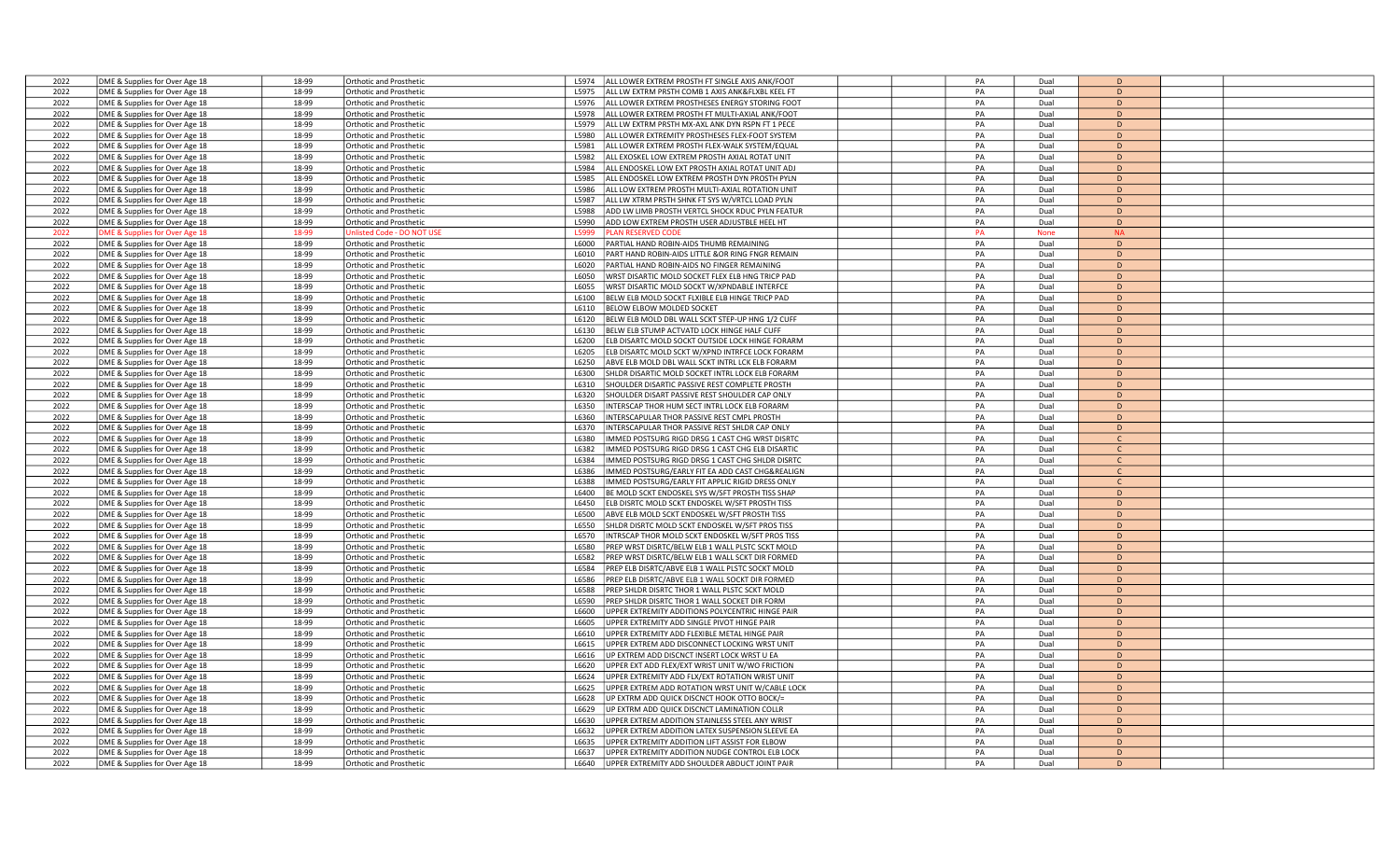| 2022 | DME & Supplies for Over Age 18 | 18-99 | Orthotic and Prosthetic          | L6641 | UPPER EXTREM ADD EXCURSIONUPPER EXTREM ADD EXCUR       | PA        | Dual        | D         |                                         |
|------|--------------------------------|-------|----------------------------------|-------|--------------------------------------------------------|-----------|-------------|-----------|-----------------------------------------|
| 2022 | DME & Supplies for Over Age 18 | 18-99 | Orthotic and Prosthetic          | L6642 | UPPER EXTREM ADD EXCURSION AMPLIFIER LEVER TYPE        | PA        | Dual        | D         |                                         |
| 2022 | DME & Supplies for Over Age 18 | 18-99 | <b>Orthotic and Prosthetic</b>   | L6645 | UPPER EXTREM ADDITION SHLDR FLEX-ABDUCT JOINT EA       | PA        | Dual        | D         |                                         |
| 2022 | DME & Supplies for Over Age 18 | 18-99 | Orthotic and Prosthetic          | L6650 | JPPER EXTREM ADDITION SHLDR UNIVERSAL JOINT EA         | PA        | Dual        | D         |                                         |
| 2022 | DME & Supplies for Over Age 18 | 18-99 | <b>Orthotic and Prosthetic</b>   | L6655 | JPPER EXTREM ADD STANDARD CONTROL CABLE EXTRA          | PA        | Dual        | D         |                                         |
| 2022 |                                | 18-99 |                                  | L6660 | JPPER EXTREM ADDITION HEAVY DUTY CONTROL CABLE         | PA        | Dual        | D         |                                         |
|      | DME & Supplies for Over Age 18 |       | Orthotic and Prosthetic          |       |                                                        | PA        | Dual        | D         |                                         |
| 2022 | DME & Supplies for Over Age 18 | 18-99 | <b>Orthotic and Prosthetic</b>   | L6665 | JPPER EXTREM ADDITION TEFLON/EQUAL CABLE LINING        |           |             |           |                                         |
| 2022 | DME & Supplies for Over Age 18 | 18-99 | Orthotic and Prosthetic          | L6670 | UPPER EXTREMITY ADDITION HOOK HAND CABLE ADAPTER       | PA        | Dual        | D         |                                         |
| 2022 | DME & Supplies for Over Age 18 | 18-99 | <b>Orthotic and Prosthetic</b>   | L6672 | UPPER EXTREM ADD HARNESS CHST/SHLUPPER EXTREM AD       | PA        | Dual        | D         |                                         |
| 2022 | DME & Supplies for Over Age 18 | 18-99 | Orthotic and Prosthetic          | L6675 | JPPER EXTREMITY ADD HARNESS SINGLE CABLE DESIGN        | PA        | Dual        | D         |                                         |
| 2022 | DME & Supplies for Over Age 18 | 18-99 | <b>Orthotic and Prosthetic</b>   | L6676 | JPPER EXTREMITY ADD HARNESS DUAL CABLE DESIGN          | PA        | Dual        | D         |                                         |
| 2022 | DME & Supplies for Over Age 18 | 18-99 | <b>Orthotic and Prosthetic</b>   | L6680 | UP EXTREM ADD TST SOCKT WRST DISARTIC/BELW ELB         | PA        | Dual        | D         |                                         |
| 2022 | DME & Supplies for Over Age 18 | 18-99 | <b>Orthotic and Prosthetic</b>   | L6682 | UPPER EXTREM ADD TST SOCKT ELB DISARTIC/ABVE ELB       | PA        | Dual        | D         |                                         |
| 2022 | DME & Supplies for Over Age 18 | 18-99 | Orthotic and Prosthetic          | L6684 | UP EXTRM ADD TST SCKT SHLDR DISRTC/INTRSCAP THOR       | PA        | Dual        | D         |                                         |
| 2022 | DME & Supplies for Over Age 18 | 18-99 | <b>Orthotic and Prosthetic</b>   | L6686 | UPPER EXTREMITY ADDITION SUCTION SOCKET                | PA        | Dual        | D         |                                         |
| 2022 | DME & Supplies for Over Age 18 | 18-99 | Orthotic and Prosthetic          | L6687 | UP EXTRM ADD FRME TYPE SCKT BELW ELB/WRST DISRTC       | PA        | Dual        | D         |                                         |
| 2022 | DME & Supplies for Over Age 18 | 18-99 | Orthotic and Prosthetic          | L6688 | UP EXTRM ADD FRME TYPE SOCKT ABVE ELB/ELB DISRTC       | PA        | Dual        | D         |                                         |
| 2022 |                                | 18-99 |                                  | L6689 | UPPER EXTREM ADD FRAME TYPE SOCKT SHLDR DISARTIC       | PA        | Dual        | D         |                                         |
|      | DME & Supplies for Over Age 18 |       | Orthotic and Prosthetic          |       |                                                        |           |             |           |                                         |
| 2022 | DME & Supplies for Over Age 18 | 18-99 | Orthotic and Prosthetic          | L6690 | UPPER EXTREM ADD FRAME TYPE SOCKT INTERSCAP-THOR       | PA        | Dual        | D         |                                         |
| 2022 | DME & Supplies for Over Age 18 | 18-99 | Orthotic and Prosthetic          | L6691 | JPPER EXTREMITY ADDITION REMOVABLE INSERT EACH         | PA        | Dual        | D         |                                         |
| 2022 | DME & Supplies for Over Age 18 | 18-99 | Orthotic and Prosthetic          | L6692 | UPPER EXTREM ADDITION SILCON GEL INSERT/EQUAL EA       | PA        | Dual        | D         |                                         |
| 2022 | DME & Supplies for Over Age 18 | 18-99 | Orthotic and Prosthetic          | L6693 | UPPER EXTREM ADD LOCK ELB FORARM COUNTERBALANCE        | PA        | Dual        | D         |                                         |
| 2022 | DME & Supplies for Over Age 18 | 18-99 | Orthotic and Prosthetic          | L6703 | <b>ERMINAL DEVICE PASSIVE HND/MITT ANY MATERIAL SZ</b> | PA        | Dual        | D         |                                         |
| 2022 | DME & Supplies for Over Age 18 | 18-99 | Orthotic and Prosthetic          | L6706 | TERMINAL DEVICE HOOK MECH VOLUNTARY OPENING            | PA        | Dual        | D         |                                         |
| 2022 | DME & Supplies for Over Age 18 | 18-99 | <b>Orthotic and Prosthetic</b>   | L6707 | TERMINAL DEVICE HOOK MECH VOLUNTARY CLOSING            | PA        | Dual        | D         |                                         |
| 2022 | DME & Supplies for Over Age 18 | 18-99 | Orthotic and Prosthetic          | L6708 | TERMINAL DEVICE HAND MECH VOLUNTARY OPENING            | PA        | Dual        | D         |                                         |
| 2022 | DME & Supplies for Over Age 18 | 18-99 | Orthotic and Prosthetic          | L6709 | TERMINAL DEVICE HAND MECH VOLUNTARY CLOSING            | PA        | Dual        | D         |                                         |
| 2022 | DME & Supplies for Over Age 18 | 18-99 | Orthotic and Prosthetic          | L6805 | ADDITION TERMINAL DEVICE MODIFIER WRIST UNIT           | PA        | Dual        | D         |                                         |
| 2022 |                                | 18-99 |                                  | L6810 |                                                        | PA        | Dual        | D         |                                         |
|      | DME & Supplies for Over Age 18 |       | Orthotic and Prosthetic          |       | ADDITION TERMINAL DEVICE PRECISION PINCH DEVICE        |           |             |           |                                         |
| 2022 | DME & Supplies for Over Age 18 | 18-99 | Orthotic and Prosthetic          | L6881 | AUTOMATIC GRASP ADD UPPER LIMB ELEC PROSTH DEVC        | PA        | Dual        | D         |                                         |
| 2022 | DME & Supplies for Over Age 18 | 18-99 | Orthotic and Prosthetic          | L6882 | MICRPRROCSS CNTRL FEATUR ADD UP LIMB PROSTH DEVC       | PA        | Dual        | D         |                                         |
| 2022 | DME & Supplies for Over Age 18 | 18-99 | <b>Orthotic and Prosthetic</b>   | L6890 | ADD UP EXT PROSTH GLOV TERM DEVC PRFAB W/FIT&ADJ       | PA        | Dual        | D         |                                         |
| 2022 | DME & Supplies for Over Age 18 | 18-99 | Orthotic and Prosthetic          | L6900 | HAND REST PART HAND W/GLOVE THUMB/1 FNGR REMAIN        | PA        | Dual        | D         |                                         |
| 2022 | DME & Supplies for Over Age 18 | 18-99 | Orthotic and Prosthetic          | L6905 | HAND REST PART HAND W/GLOVE MX FNGR REMAIN             | PA        | Dual        | D         |                                         |
| 2022 | DME & Supplies for Over Age 18 | 18-99 | Orthotic and Prosthetic          | L6910 | HAND REST PART HAND W/GLOVE NO FNGR REMAIN             | PA        | Dual        | D         |                                         |
| 2022 | DME & Supplies for Over Age 18 | 18-99 | <b>Orthotic and Prosthetic</b>   | L6915 | HAND RESTORATION REPLACEMENT GLOVE FOR ABOVE           | PA        | Dual        | D         |                                         |
| 2022 | DME & Supplies for Over Age 18 | 18-99 | <b>Orthotic and Prosthetic</b>   | L6920 | WRST DISARTIC OTTO BOCK/=SWTCH CNTRL TERM DEVC         | PA        | Dual        | D         |                                         |
| 2022 | DME & Supplies for Over Age 18 | 18-99 | <b>Orthotic and Prosthetic</b>   | L6925 | WRST DISARTIC OTTO BOCK/=MYOELEC CNTRL TERM DEVC       | PA        | Dual        | D         |                                         |
| 2022 | DME & Supplies for Over Age 18 | 18-99 | Orthotic and Prosthetic          | L6930 | BELW ELB OTTO BOCK/=SWITCH CNTRL TERM DEVC             | PA        | Dual        | D         |                                         |
| 2022 | DME & Supplies for Over Age 18 | 18-99 | Orthotic and Prosthetic          | L6935 | BELW ELB OTTO BOCK/=MYOELEC CNTRL TERM DEVC            | PA        | Dual        | D         |                                         |
| 2022 | DME & Supplies for Over Age 18 | 18-99 |                                  | L6940 |                                                        | PA        | Dual        | D         |                                         |
| 2022 |                                | 18-99 | Orthotic and Prosthetic          | L6945 | ELB DISARTIC OTTO BOCK/=SWITCH CNTRL TERM DEVC         | PA        | Dual        | D         |                                         |
|      | DME & Supplies for Over Age 18 |       | Orthotic and Prosthetic          |       | ELB DISARTIC OTTO BOCK/=MYOELEC CNTRL TERM DEVC        |           |             |           |                                         |
| 2022 | DME & Supplies for Over Age 18 | 18-99 | <b>Orthotic and Prosthetic</b>   | L6950 | ABVE ELB OTTO BOCK/=SWITCH CNTRL TERM DEVC             | PA        | Dual        | D         |                                         |
| 2022 | DME & Supplies for Over Age 18 | 18-99 | Orthotic and Prosthetic          | L6955 | ABVE ELB OTTO BOCK/=MYOELEC CNTRL TERM DEVC            | PA        | Dual        | D         |                                         |
| 2022 | DME & Supplies for Over Age 18 | 18-99 | Orthotic and Prosthetic          | L6960 | SHLDR DISARTIC OTTO BOCK/=SWTCH CNTRL TERM DEVC        | PA        | Dual        | D         |                                         |
| 2022 | DME & Supplies for Over Age 18 | 18-99 | Orthotic and Prosthetic          | L6965 | SHLDR DISARTIC OTTO BOCK/=MYOELEC CNTRL TERM           | PA        | Dual        | D         |                                         |
| 2022 | DME & Supplies for Over Age 18 | 18-99 | Orthotic and Prosthetic          | L6970 | INTERSCAP-THOR OTTO BOCK/=SWTCH CNTRL TERM DEVC        | PA        | Dual        | D         |                                         |
| 2022 | DME & Supplies for Over Age 18 | 18-99 | Orthotic and Prosthetic          | L6975 | INTERSCAP-THOR OTTO BOCK/=MYOELEC CNTRL TERM DVC       | PA        | Dual        | D         |                                         |
| 2022 | DME & Supplies for Over Age 18 | 18-99 | <b>Orthotic and Prosthetic</b>   | L7007 | ELECTRIC HAND SWITCH/MYOELECTRIC CONTROL ADULT         | PA        | Dual        | D         |                                         |
| 2022 | DME & Supplies for Over Age 18 | 18-99 | <b>Orthotic and Prosthetic</b>   | L7008 | ELECTRIC HAND SWITCH/MYOELECTRIC CNTRL PEDIATRIC       | PA        | Dual        | D         |                                         |
| 2022 | DME & Supplies for Over Age 18 | 18-99 | Orthotic and Prosthetic          | L7009 | ELECTRIC HOOK SWITCH/MYOELECTRIC CONTROL ADULT         | PA        | Dual        | D         |                                         |
| 2022 | DME & Supplies for Over Age 18 | 18-99 | Orthotic and Prosthetic          | L7040 | PREHENSILE ACTUATOR SWITCH CONTROLLED                  | PA        | Dual        | D         |                                         |
| 2022 | DME & Supplies for Over Age 18 | 18-99 | Orthotic and Prosthetic          | L7045 | ELEC HOOK SWITCH/MYOELECTRIC CONTOL PEDIATRIC          | PA        | Dual        | D         |                                         |
| 2022 | DME & Supplies for Over Age 18 | 18-99 | Orthotic and Prosthetic          | L7170 | ELECTRONIC ELBOW HOSMER/EQUAL SWITCH CONTROLLED        | PA        | Dual        | D         |                                         |
|      |                                |       |                                  |       |                                                        |           |             |           |                                         |
| 2022 | DME & Supplies for Over Age 18 | 18-99 | <b>Orthotic and Prosthetic</b>   | L7185 | ELEC ELB ADOLES VRITY VILLAGE/EQUAL SWITCH CNTRL       | PA        | Dual        | D         |                                         |
| 2022 | DME & Supplies for Over Age 18 | 18-99 | Orthotic and Prosthetic          | L7186 | ELEC ELB CHILD VRITY VILLAGE/EQUAL SWITCH CNTRL        | PA        | Dual        | D         |                                         |
| 2022 | DME & Supplies for Over Age 18 | 18-99 | <b>Orthotic and Prosthetic</b>   | L7360 | <b>SIX VOLT BATTERY EACH</b>                           | PA        | Dual        | D         |                                         |
| 2022 | DME & Supplies for Over Age 18 | 18-99 | Orthotic and Prosthetic          | L7362 | BATTERY CHARGER 6 VOLT EACH                            | PA        | Dual        | D         |                                         |
| 2022 | DME & Supplies for Over Age 18 | 18-99 | Orthotic and Prosthetic          | L7364 | TWELVE VOLT BATTERY EACH                               | PA        | Dual        | D         |                                         |
| 2022 | DME & Supplies for Over Age 18 | 18-99 | <b>Orthotic and Prosthetic</b>   | L7366 | BATTERY CHARGER TWELVE VOLT EACH                       | PA        | Dual        | D         |                                         |
| 2022 | DME & Supplies for Over Age 18 | 18-99 | <b>Jnlisted Code - DO NOT US</b> | L7499 | <b>LAN RESERVED CODE</b>                               | <b>PA</b> | <b>None</b> | <b>NA</b> |                                         |
|      |                                |       |                                  |       |                                                        |           |             |           | MP=Manual Price. No AHCA Fee Available; |
| 2022 | DME & Supplies for Over Age 18 | 18-99 | Orthotic and Prosthetic          | L7520 | REPAIR PROSTHETIC DEVICE LABOR CMPNT PER 15 MIN        | PA        | Dual        | D         | Plan must based on AWP.                 |
| 2022 | DME & Supplies for Over Age 18 | 18-99 | <b>Orthotic and Prosthetic</b>   |       | L8000 BREAST PROSTHESIS MASTECTOMY BRA                 | PA        | Dual        | D         |                                         |
|      |                                |       |                                  |       |                                                        |           |             |           |                                         |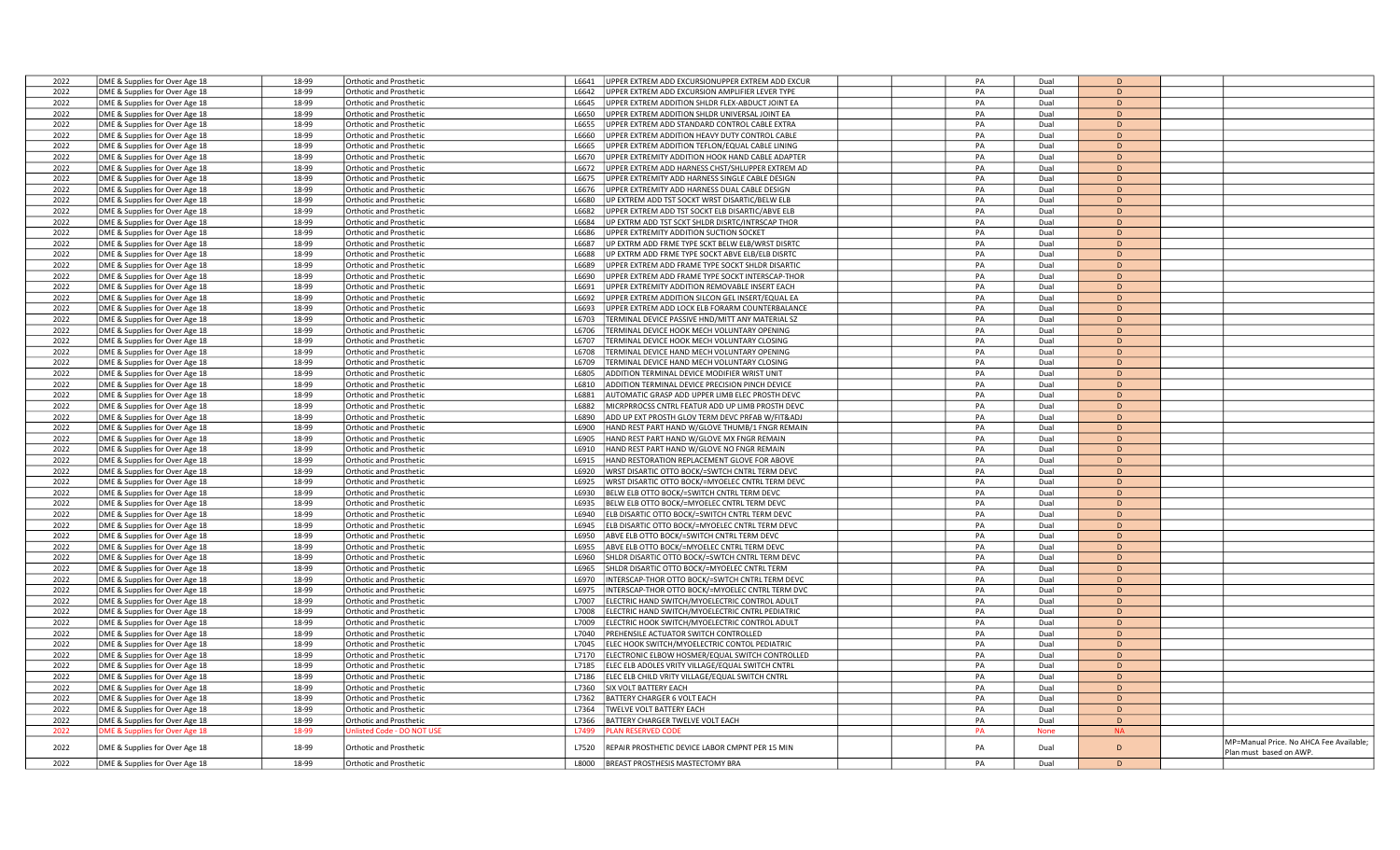| 2022 | DME & Supplies for Over Age 18    | 18-99    | Orthotic and Prosthetic                 | 1.8001 | BREAST PROSTH MASTECT BRA W/BRST PROSTH FORM UNI                         |    | PA         | Dual        | D            |                                         |
|------|-----------------------------------|----------|-----------------------------------------|--------|--------------------------------------------------------------------------|----|------------|-------------|--------------|-----------------------------------------|
| 2022 | DME & Supplies for Over Age 18    | 18-99    | <b>Orthotic and Prosthetic</b>          | L8002  | BREAST PROSTHESIS MASTECTOMY BRA BILATERAL                               |    | PA         | Dual        | D            |                                         |
| 2022 | DME & Supplies for Over Age 18    | 18-99    | <b>Orthotic and Prosthetic</b>          | L8010  | <b>BREAST PROSTHESIS MASTECTOMY SLEEVE</b>                               |    | PA         | Dual        | D            |                                         |
| 2022 | DME & Supplies for Over Age 18    | 18-99    | <b>Orthotic and Prosthetic</b>          | L8015  | EXT BRST PROS GARMNT W/MASTECT FORM POST-MASTECT                         |    | PA         | Dual        | D            |                                         |
|      |                                   |          |                                         |        |                                                                          |    |            |             | D            |                                         |
| 2022 | DME & Supplies for Over Age 18    | 18-99    | <b>Orthotic and Prosthetic</b>          | L8020  | <b>BREAST PROSTHESIS MASTECTOMY FORM</b>                                 |    | PA         | Dual        |              |                                         |
| 2022 | DME & Supplies for Over Age 18    | 18-99    | <b>Orthotic and Prosthetic</b>          | L8030  | BREAST PROSTHESIS SILICONE OR EQUAL                                      |    | PA         | Dual        | D            |                                         |
| 2022 | DME & Supplies for Over Age 18    | 18-99    | <b>Orthotic and Prosthetic</b>          | L8300  | TRUSS SINGLE WITH STANDARD PAD                                           |    | PA         | Dual        | D            |                                         |
| 2022 | DME & Supplies for Over Age 18    | 18-99    | <b>Orthotic and Prosthetic</b>          | L8310  | TRUSS DOUBLE WITH STANDARD PADS                                          |    | PA         | Dual        | D            |                                         |
| 2022 | DME & Supplies for Over Age 18    | 18-99    | <b>Orthotic and Prosthetic</b>          | L8400  | PROSTHETIC SHEATH BELOW KNEE EACH                                        |    | PA         | Dual        | D            |                                         |
| 2022 | DME & Supplies for Over Age 18    | 18-99    | <b>Orthotic and Prosthetic</b>          | L8410  | PROSTHETIC SHEATH ABOVE KNEE EACH                                        |    | PA         | Dual        | D            |                                         |
| 2022 | DME & Supplies for Over Age 18    | 18-99    | Orthotic and Prosthetic                 | L8415  | PROSTHETIC SHEATH UPPER LIMB EACH                                        |    | PA         | Dual        | D            |                                         |
| 2022 | DME & Supplies for Over Age 18    | 18-99    | <b>Orthotic and Prosthetic</b>          | L8417  | PROSTH SHEATH/SOCK W/GEL CUSHN LAY BK/AK EA                              |    | PA         | Dual        | D            |                                         |
| 2022 | DME & Supplies for Over Age 18    | 18-99    | <b>Orthotic and Prosthetic</b>          | L8420  | PROSTHETIC SOCK MULTIPLE PLY BELOW KNEE EACH                             |    | PA         | Dual        | D            |                                         |
| 2022 | DME & Supplies for Over Age 18    | 18-99    | <b>Orthotic and Prosthetic</b>          | L8430  | PROSTHETIC SOCK MULTIPLE PLY ABOVE KNEE EACH                             |    | PA         | Dual        | D            |                                         |
|      |                                   |          |                                         |        |                                                                          |    |            |             |              |                                         |
| 2022 | DME & Supplies for Over Age 18    | 18-99    | <b>Orthotic and Prosthetic</b>          | L8435  | PROSTHETIC SOCK MULTIPLE PLY UPPER LIMB EACH                             |    | PA         | Dual        | D            |                                         |
| 2022 | DME & Supplies for Over Age 18    | 18-99    | Orthotic and Prosthetic                 | L8440  | PROSTHETIC SHRINKER BELOW KNEE EACH                                      |    | PA         | Dual        | D            |                                         |
| 2022 | DME & Supplies for Over Age 18    | 18-99    | <b>Orthotic and Prosthetic</b>          | L8460  | PROSTHETIC SHRINKER ABOVE KNEE EACH                                      |    | PA         | Dual        | D            |                                         |
| 2022 | DME & Supplies for Over Age 18    | 18-99    | <b>Orthotic and Prosthetic</b>          | L8465  | PROSTHETIC SHRINKER UPPER LIMB EACH                                      |    | PA         | Dual        | D            |                                         |
| 2022 | DME & Supplies for Over Age 18    | 18-99    | <b>Orthotic and Prosthetic</b>          | L8470  | PROSTHETIC SOCK SINGLE PLY FITTING BELOW KNEE EA                         |    | PA         | Dual        | D            |                                         |
| 2022 | DME & Supplies for Over Age 18    | 18-99    | <b>Orthotic and Prosthetic</b>          | L8480  | PROSTHETIC SOCK SINGLE PLY FITTING ABOVE KNEE EA                         |    | PA         | Dual        | D            |                                         |
| 2022 | DME & Supplies for Over Age 18    | 18-99    | Orthotic and Prosthetic                 | L8485  | PROSTHETIC SOCK SINGLE PLY FITTING UPPER LIMB EA                         |    | PA         | Dual        | D            |                                         |
| 2022 | OME & Supplies for Over Age 18    | 18-99    | Unlisted Code - DO NOT USE              | L8499  | <b>PLAN RESERVED CODE</b>                                                |    | <b>PA</b>  | <b>None</b> | <b>NA</b>    |                                         |
|      |                                   |          |                                         |        |                                                                          |    | PA         |             | D            |                                         |
| 2022 | DME & Supplies for Over Age 18    | 18-99    | <b>Orthotic and Prosthetic</b>          | L8500  | ARTIFICIAL LARYNX ANY TYPE                                               |    |            | Dual        |              |                                         |
| 2022 | DME & Supplies for Over Age 18    | 18-99    | <b>Orthotic and Prosthetic</b>          | L8501  | TRACHEOSTOMY SPEAKING VALVE                                              |    | PA         | Dual        | D            |                                         |
| 2022 | DME & Supplies for Over Age 18    | 18-99    | Orthotic and Prosthetic                 | L8507  | TRACHEO-ESOPH VOICE PROSTH PT INSRT ANY TYPE EA                          |    | PA         | Dual        | D            |                                         |
|      |                                   |          |                                         |        | CRANIAL REMOLDING ORTHOSIS, PEDIATRIC, RIGID, WITH SOFT                  |    |            |             |              |                                         |
| 2022 | DME & Supplies for Age 18-20      | 18-20    | Specialized                             | S1040  | INTERFACE MATERIAL, CUSTOM FABRICATED, INCLUDES FITTING                  |    | PA         | Dual        | D            |                                         |
|      |                                   |          |                                         |        | AND ADJUSTMENT(S)                                                        |    |            |             |              |                                         |
| 2022 | DME & Supplies for Over Age 18    | 18-99    | Continence, Ostomy, and Wound Care      | S5560  | INSULIN DELIVERY DEVICE REUSABLE PEN; 1.5 ML SZ                          |    | PA         | Dual        | D            |                                         |
| 2022 | DME & Supplies for Over Age 18    | 18-99    | Continence, Ostomy, and Wound Care      | S5561  | INSULIN DELIVERY DEVICE REUSABLE PEN; 3 ML SIZE                          |    | PA         | Dual        | D            |                                         |
| 2022 | DME & Supplies for Over Age 18    | 18-99    | Continence, Ostomy, and Wound Care      | S8490  | <b>INSULIN SYRINGES</b>                                                  |    | PA         | Dual        | D            |                                         |
|      |                                   | 18-99    |                                         |        |                                                                          |    | <b>PXA</b> | Dual        | D            |                                         |
| 2022 | DME & Supplies for Over Age 18    |          | Orthotic and Prosthetic                 | V2623  | <b>PROSTHETIC EYE PLASTIC CUSTOM</b>                                     |    |            |             |              |                                         |
| 2022 | DME & Supplies for Over Age 18    | 18-99    | <b>Orthotic and Prosthetic</b>          | V2624  | POLISHING/RESURFACING OF OCULAR PROSTHESIS                               |    | PA         | Dual        | D            |                                         |
| 2022 | DME & Supplies for Over Age 18    | 18-99    | <b>Orthotic and Prosthetic</b>          | V2625  | ENLARGEMENT OF OCULAR PROSTHESIS                                         |    | PA         | Dual        | D            |                                         |
| 2022 | DME & Supplies for Over Age 18    | 18-99    | <b>Orthotic and Prosthetic</b>          | V2626  | REDUCTION OF OCULAR PROSTHESIS                                           |    | PA         | Dual        | D            |                                         |
| 2022 | DME & Supplies for Over Age 18    | 18-99    | Orthotic and Prosthetic                 | V2627  | <b>SCLERAL COVER SHELL</b>                                               |    | PXA        | Dual        | D            |                                         |
| 2022 | DME & Supplies for Over Age 18    | 18-99    | <b>Orthotic and Prosthetic</b>          |        | V2628   FABRICATION AND FITTING OF OCULAR CONFORMER                      |    | PXA        | Dual        | D            |                                         |
|      |                                   |          |                                         |        |                                                                          |    |            |             |              | MP=Manual Price. No AHCA Fee Available; |
| 2022 | DME & Supplies for Over Age 18    | 18-99    | Specialized                             | V5336  | REPAIR/MOD AUGMENTATIV COMMUNICAT SYSTEM/DEVICE                          |    | PA         | Dual        | $\mathsf{C}$ | Plan must based on AWP.                 |
|      |                                   |          |                                         |        | GENERIC FORMULA - Any other nutritional supplement not                   |    |            |             |              |                                         |
| 2022 | DME & Supplies for Age 18-20      | 18-20    | <b>Enteral and Parenteral Nutrition</b> | B4150  | specifically listed                                                      | SC |            |             |              |                                         |
|      |                                   |          |                                         |        |                                                                          |    |            |             |              |                                         |
| 2022 | DME & Supplies for All Age Groups | $0 - 99$ | <b>Enteral and Parenteral Nutrition</b> | B4160  | GENERIC FORMULA - Any other nutritional supplement not                   | SC |            |             |              |                                         |
|      |                                   |          |                                         |        | specifically listed                                                      |    |            |             |              |                                         |
| 2022 | DME & Supplies for All Age Groups | $0 - 99$ | <b>Enteral and Parenteral Nutrition</b> | B4161  | <b>GENERIC FORMULA - Any other nutritional supplement not</b>            | SC |            |             |              |                                         |
|      |                                   |          |                                         |        | specifically listed                                                      |    |            |             |              |                                         |
|      |                                   | $0 - 99$ |                                         |        | GENERIC FORMULA - Any other nutritional supplement not                   | SC |            |             |              |                                         |
| 2022 | DME & Supplies for All Age Groups |          | <b>Enteral and Parenteral Nutrition</b> | B4162  | specifically listed                                                      |    |            |             |              |                                         |
|      |                                   |          |                                         |        | Thoracic-lumbar-sacral orthosis (TLSO), flexible, provides trunk         |    |            |             |              |                                         |
|      |                                   |          |                                         |        | support, extends from sacrococcygeal junction to above T-9               |    |            |             |              |                                         |
|      |                                   |          |                                         |        | vertebra, restricts gross trunk motion in the sagittal plane, produces   |    |            |             |              |                                         |
| 2022 | DME & Supplies for All Age Groups | $0 - 99$ | Orthotic and Prosthetic                 | L0455  | intracavitary pressure to reduce load on the intervertebral disks        |    |            |             |              |                                         |
|      |                                   |          |                                         |        |                                                                          |    |            |             |              |                                         |
|      |                                   |          |                                         |        | with rigid stays or panel(s), includes shoulder straps and closures,     |    |            |             |              |                                         |
|      |                                   |          |                                         |        | prefabricated, off-the-shelf                                             |    |            |             |              |                                         |
|      |                                   |          |                                         |        |                                                                          |    |            |             |              |                                         |
|      |                                   |          |                                         |        | Thoracic-lumbar-sacral orthosis (TLSO), flexible, provides trunk         |    |            |             |              |                                         |
|      |                                   |          |                                         |        | support, thoracic region, rigid posterior panel and soft anterior        |    |            |             |              |                                         |
|      |                                   |          |                                         |        | apron, extends from the sacrococcygeal junction and terminates           |    |            |             |              |                                         |
|      |                                   |          |                                         |        | just inferior to the scapular spine, restricts gross trunk motion in the |    |            |             |              |                                         |
| 2022 | DME & Supplies for All Age Groups | $0 - 99$ | Orthotic and Prosthetic                 | L0457  | sagittal plane, produces intracavitary pressure to reduce load on the    |    |            |             |              |                                         |
|      |                                   |          |                                         |        | intervertebral disks, includes straps and closures, prefabricated, off-  |    |            |             |              |                                         |
|      |                                   |          |                                         |        | the-shelf                                                                |    |            |             |              |                                         |
|      |                                   |          |                                         |        |                                                                          |    |            |             |              |                                         |
|      |                                   |          |                                         |        |                                                                          |    |            |             |              |                                         |